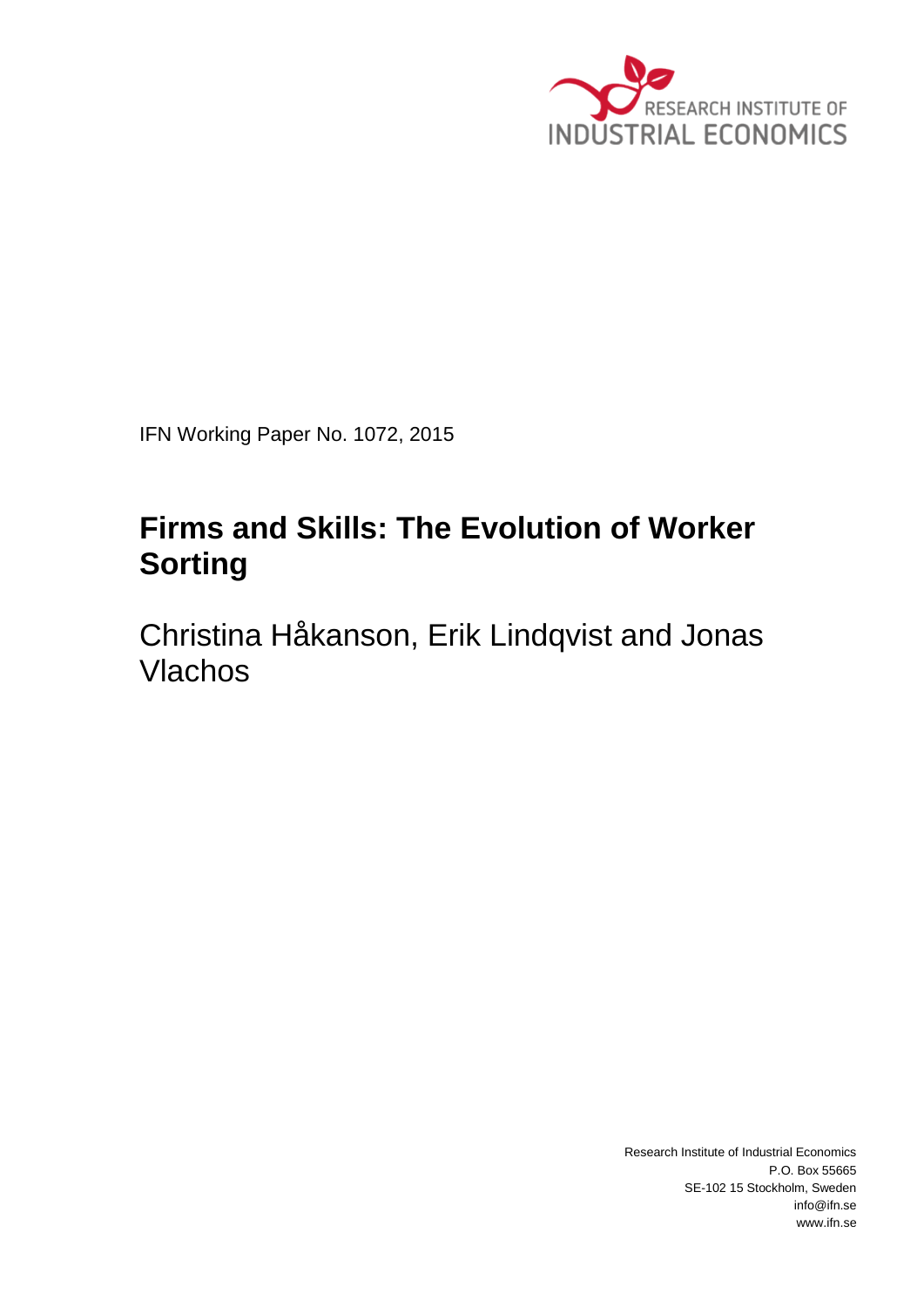# Firms and Skills: The Evolution of Worker Sorting

Christina Håkanson<sup>†</sup> Erik Lindqvist<sup>‡</sup> Jonas Vlachos<sup>§</sup>

May 28, 2015

#### Abstract

We document a significant increase in the sorting of workers by cognitive and noncognitive skills across Swedish firms between 1986 and 2008. The weight of the evidence suggests that the increase in sorting is due to stronger complementarities between worker skills and technology. In particular, a large fraction of the increase can be explained by the expansion of the ICT sector and a reallocation of engineers across firms. We also find evidence of increasing assortative matching, in the sense that workers who are particularly skilled in their respective educational groups are more likely to work in the same firms. Changes in sorting patterns and skill gradients can account for a about half of the increase in between-firm wage dispersion.

Keywords: Skill sorting; skilled-biased technological change; outsourcing; globalization; cognitive skills; non-cognitive skills; personality; employer-employee matched data.

JEL codes: J24, J62, L21, O33

<sup>†</sup>Sveriges riksbank. E-mail: christina.hakanson@riksbank.se

<sup>\*</sup>We are thankful to David Cesarini, Peter Fredriksson, Jim Heckman, Fredrik Heyman, Oskar Nordström-Skans, John Van Reenen, Valerie Smeets, Yoichi Sugita, Frederic Warzynski, seminar participants at Bena (Berlin), Gothenburg University, Helsinki, IFAU, the 2012 AEA meetings, EALE 2012, National Meeting of Swedish Economists 2012, SOFI and SOLE 2013 for valuable comments. Financial support from the Jan Wallander and Tom Hedelius Foundation, IFAU, the Marianne and Marcus Wallenberg Foundation, and Riksbankens Jubileumsfond is gratefully acknowledged.

<sup>&</sup>lt;sup>‡</sup>Stockholm School of Economics and Research Institute of Industrial Economics (IFN). E-mail: erik.lindqvist@hhs.se

<sup>&</sup>lt;sup>§</sup>Department of Economics at Stockholm University, Research Institute of Industrial Economics (IFN). E-mail: jonas.vlachos@ne.su.se.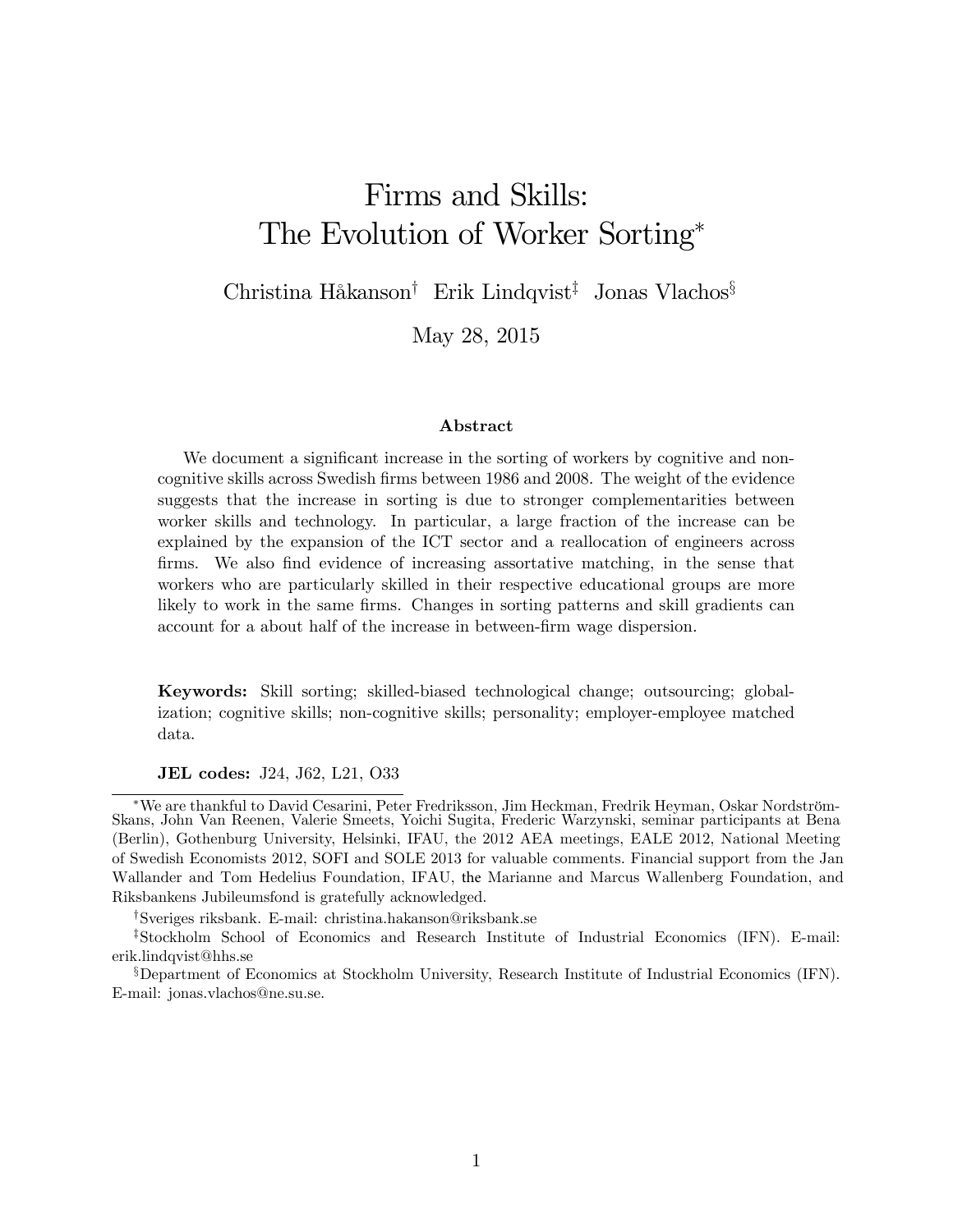## 1 Introduction

In this paper we study how the sorting of workers to firms has changed over time. We do so by using detailed and direct measures of workersícognitive and non-cognitive skills linked to firm level data covering the entire Swedish private sector. Our main finding is that there has been a substantial increase in the sorting of workers by skill between 1986 and 2008, with larger skill differences between firms and smaller differences within firms. The main driving force behind the increase in sorting is the expansion of the ICT sector.

The extent to which workers are sorted by skill is likely to affect both economic and social outcomes. For example, wage inequality is increasing in the degree of sorting if worker skills are complements (e.g. [Sattinger, 1975\)](#page-37-0) or if fair wage considerations compress wage differences between low- and high-skilled workers in the same firm [\(Akerlof and Yellen, 1990;](#page-33-0) [Bewley, 1999\)](#page-33-0). Relatedly, sorting of workers by skill is a potential explanation for firm and industry wage differentials.<sup>1</sup> More generally, the extent of social interaction between different strata in society is lower if workplaces are internally homogeneous. The degree of sorting therefore has potentially far-reaching consequences for the formation of social networks, the marriage market, segregation in the housing market, and for social cohesion in general.<sup>2</sup>

There are a number of reasons to believe that technological change and globalization increase sorting. For example, the theoretical literature has stressed that firms investing in new technology face a higher return to hiring skilled workers [\(Acemoglu, 1999;](#page-33-0) [Caselli, 1999\)](#page-34-0). Another possibility is that more complex production processes strengthen the complementarity between workers' skills, implying that unskilled workers constitute "weak links" in firms with skilled workers [\(Kremer, 1993\)](#page-36-0). Globalization increases the scope for skill-sorting by narrowing the set of tasks that needs to be performed domestically [\(Feenstra and Hanson,](#page-35-0) [1996; Grossman and Rossi-Hansberg, 2008\)](#page-35-0) and by allowing skilled workers in rich countries to match with workers in developing countries rather than unskilled workers in their own country [\(Kremer and Maskin, 2006\)](#page-36-0). To the extent that these models capture recent changes in the world economy, firms should become more different in terms of the skill level of their workforces. In other words, the economy might to an increasing extent be divided into Google-type firms that employ the most highly skilled workers and firms like McDonald's that employ the least skilled.

Assessing changes in sorting over time has proven difficult, in particular due to a lack of skill measures that are comparable over time. Previous research on the evolution of worker

<sup>&</sup>lt;sup>1</sup>There is a large literature on worker skills and productivity and wage differences across plants, firms and industries. See, for example, [Blackburn and Neumark](#page-33-0) [\(1992\)](#page-33-0) and [Gibbons and Katz](#page-35-0) [\(1992\)](#page-35-0) on industry wage differentials and [Haltiwanger et al.](#page-35-0) [\(1999\)](#page-35-0) and [Haskel et al.](#page-35-0) [\(2005\)](#page-35-0) on firms and plants.

<sup>2</sup>See [Jackson](#page-36-0) [\(2010\)](#page-36-0) for an overview of social networks and their impact on economic behavior.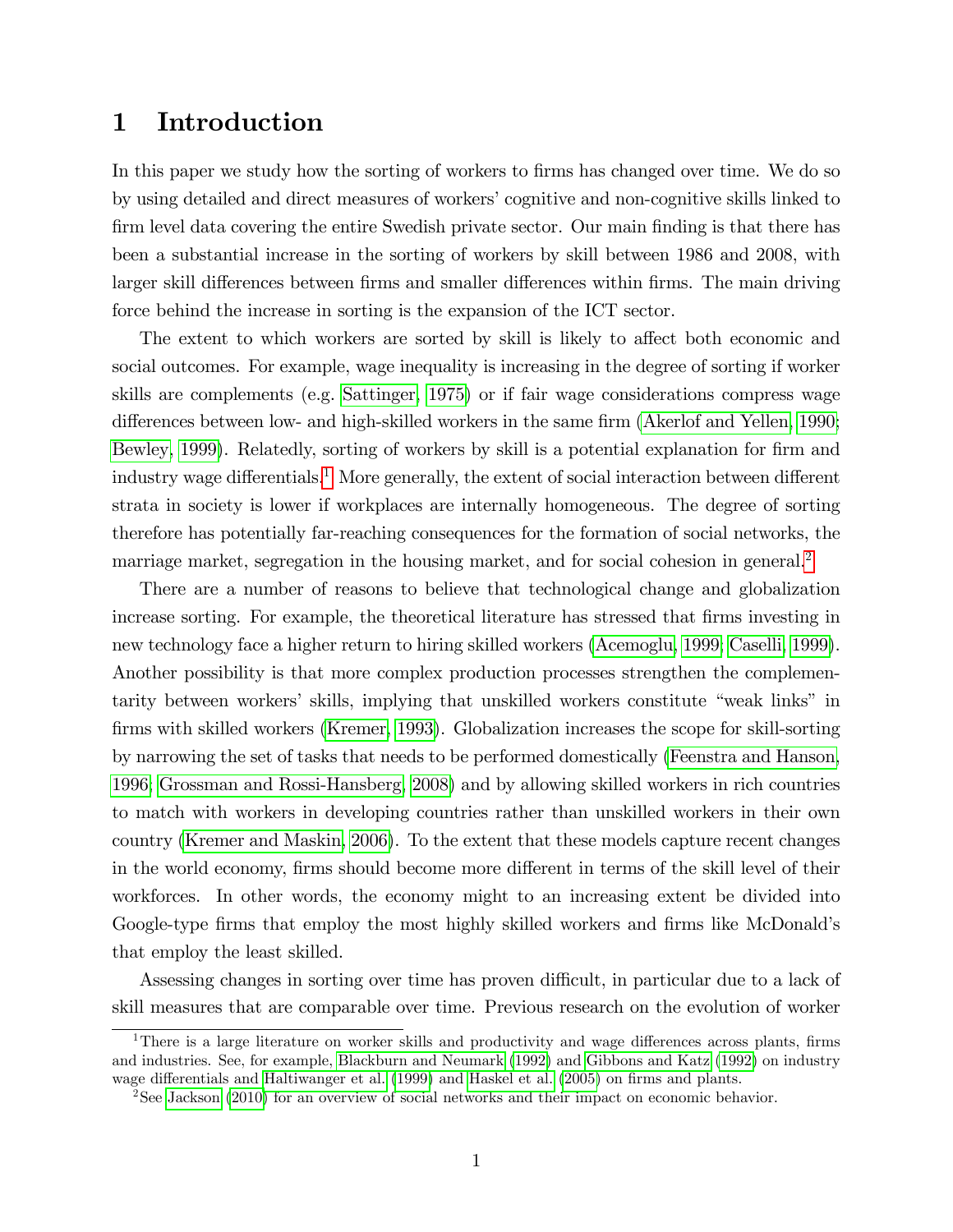sorting has either focused on occupations [\(Kramarz et al., 1996; Kremer and Maskin, 1996;](#page-36-0) [Dunne et al., 1997, 2004; Card et al., 2013\)](#page-34-0), education [\(Card et al., 2013\)](#page-34-0) or skill measures derived from wage data [\(Iranzo et al., 2008;](#page-36-0) [Card et al., 2013\)](#page-34-0). This literature typically finds increasing segregation of workers across firms. Each approach faces potential problems, however. Changes in the occupational structure could reflect changes in technology rather than changes in the composition of workers' skills. Relatedly, skilled-biased technological change may increase the dispersion of wages, even though the underlying distribution of skills remains unchanged. Using educational attainment as a measure of skill may not solve the problems of comparability over time; higher education has expanded in most countries and students' choices between different fields of education change in response to the economic environment.<sup>3</sup> Further, educational attainment, by construction, does not capture heterogeneity in skill within educational groups.<sup>4</sup>

In this paper, we study the evolution of sorting using data on workers' cognitive and non-cognitive skills from the Swedish military enlistment. The enlistment skill measures are strong predictors of future labor markets outcomes [\(Lindqvist and Vestman, 2011\)](#page-36-0), comparable over time, and available for 28 cohorts of Swedish men. Since the enlistment evaluations were administered to Swedish men at the age of 18, the skill measures are not directly affected by the expansion of higher education and changes in labor market conditions. Matching the enlistment skill measures for each worker with information about their employer in a given year, we are able to quantify changes in sorting in the Swedish private sector between 1986 and 2008. The richness of the data also allows us to study aspects of sorting not possible in previous studies; in particular whether sorting of educational groups or assortative matching drive changes in sorting by skill.

We document a substantial increase in sorting concentrated to the first half of the 1990s. During this period, workers became more similar within firms (falling within-firm variance of skills) and more dissimilar between firms (increasing between-firm variance) with respect to both cognitive and non-cognitive skills. The increase in sorting is non-trivial: For example, the share of the sample variance of cognitive skills explained by sorting to firms increased from 17.1  $\%$  to 24.1  $\%$ , an increase by 41  $\%$ . Relatedly, the share of workers employed by firms with average cognitive skills one standard deviation above the population average has more than doubled. The trend towards increased sorting is robust to a wide range of tests

<sup>&</sup>lt;sup>3</sup>Skill levels can change quite rapidly within fields of education: Grönqvist and Vlachos [\(2008\)](#page-35-0) document that the average cognitive ability among entering teachers declined by more than half a standard deviation between 1992 and 2007.

<sup>4</sup>That income inequality within educational groups has increased suggests that within-group skill heterogeneities are becoming increasingly important [\(Machin, 1996; Katz et al., 1999\)](#page-36-0). [Altonji et al.](#page-33-0) [\(2012\)](#page-33-0) provide an overview of the returns to secondary and post-secondary education across different majors.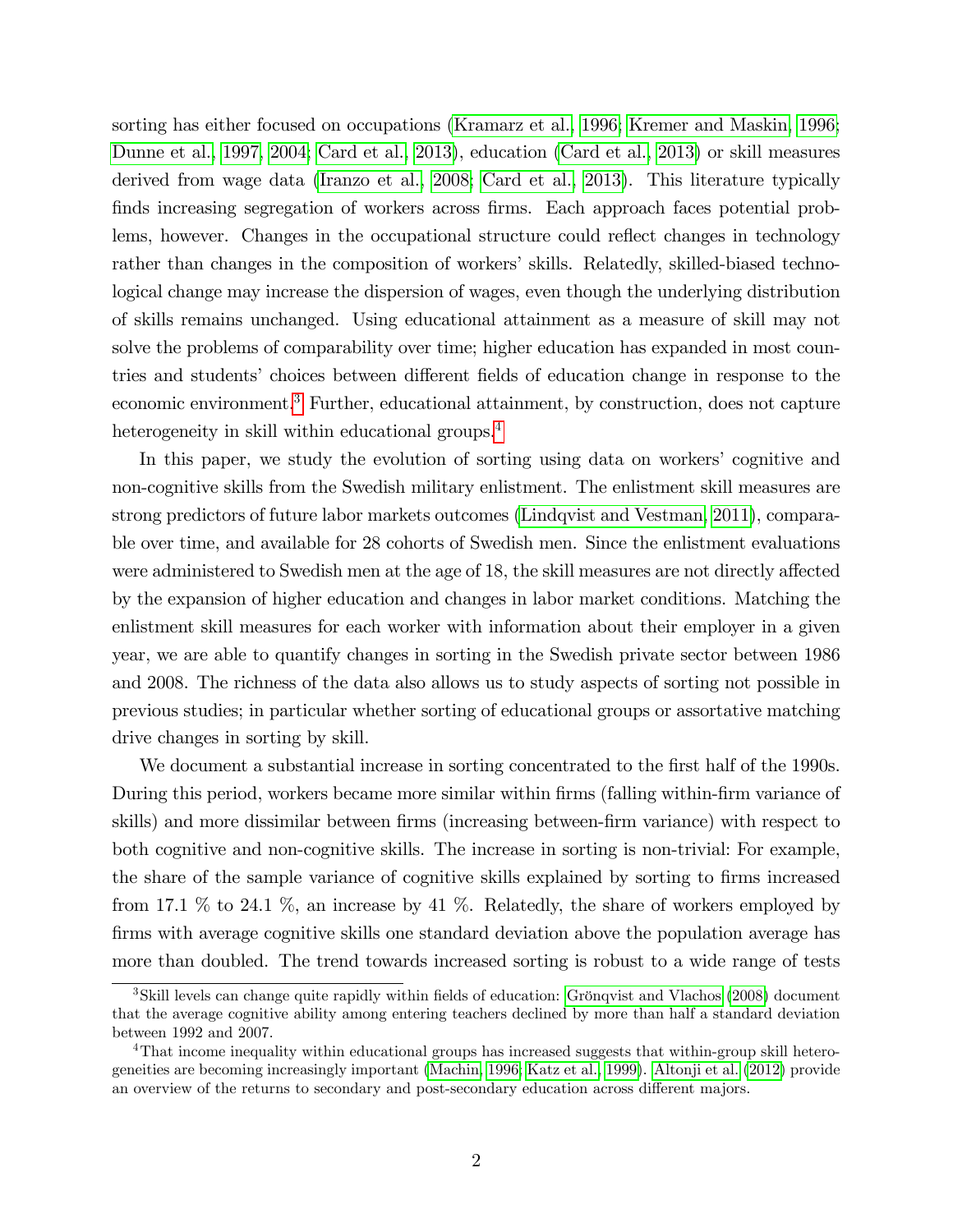regarding how we measure sorting, the sample used, adjustment for measurement error in skills and using plants instead of firms as the unit of analysis.

Why did sorting increase? We divide our attempt to address this question into two parts. First, we take a broad perspective and study changes in the distribution of skill across industries. This analysis shows that a flow of high-skilled workers into IT and telecom  $(ICT)$ explains a large fraction of the increasing differences in cognitive skill across firms. There is also evidence of skill-downgrading in low-tech service industries such as retail, construction, and transportation. As a result, the distribution of cognitive skill across industries has become polarized with a few high-tech industries at the high end of the spectrum. The trend toward smaller skill differences within firms is strongest in industries where the within-firm variance was initially large. For example, in 1986 a number of manufacturing industries had an average within-Örm variance of cognitive skill above the population variance (which we normalize to 1). In 2008, only three of the major industries had an average within-firm variance of cognitive skill above 0.85. Yet the shift toward smaller skill differences within firms is present in all major industries.

In the second part of our analysis, we ask whether the increase in sorting is due to stronger assortative matching between workers or a reallocation of educational groups (defined by duration and field of study) with different average skills across firms. Sorting by educational groups is prevalent if, for example, engineers (high-skilled on average) and mechanics (low-skilled on average) work in different firms. Assortative matching between workers is strong if the highest skilled workers in each educational group work in the same firms, e.g. if particularly clever engineers work with particularly clever mechanics. We find evidence of both stronger assortative matching and increased sorting by educational groups. However, changes in the structure of educational groups across firms explains a much larger share of the overall increase in sorting. So why did sorting of educational groups increase? Two competing explanations are skill-biased technological change [\(Acemoglu, 1999;](#page-33-0) [Caselli,](#page-34-0) [1999\)](#page-34-0) and outsourcing. We show that the growth of the ICT sector and sorting patterns of engineers can account for a substantial share of the increase in sorting by educational groups, suggesting that technological change is at least part of the story. In a similar vein, we use variation within firms over time to analyze what factors correlate with a changes in assortative matching between workers. We find tentative evidence that assortative matching is positively correlated with skill up-grading, suggesting that technological change may be a driving force also in this case.

In sum, the evidence in both types of analyses is consistent with the growth of the ICT leading to a stronger complementarity between worker skills and technology as in standard models of technological change [\(Acemoglu, 1999;](#page-33-0) [Caselli, 1999\)](#page-34-0): Following the introduction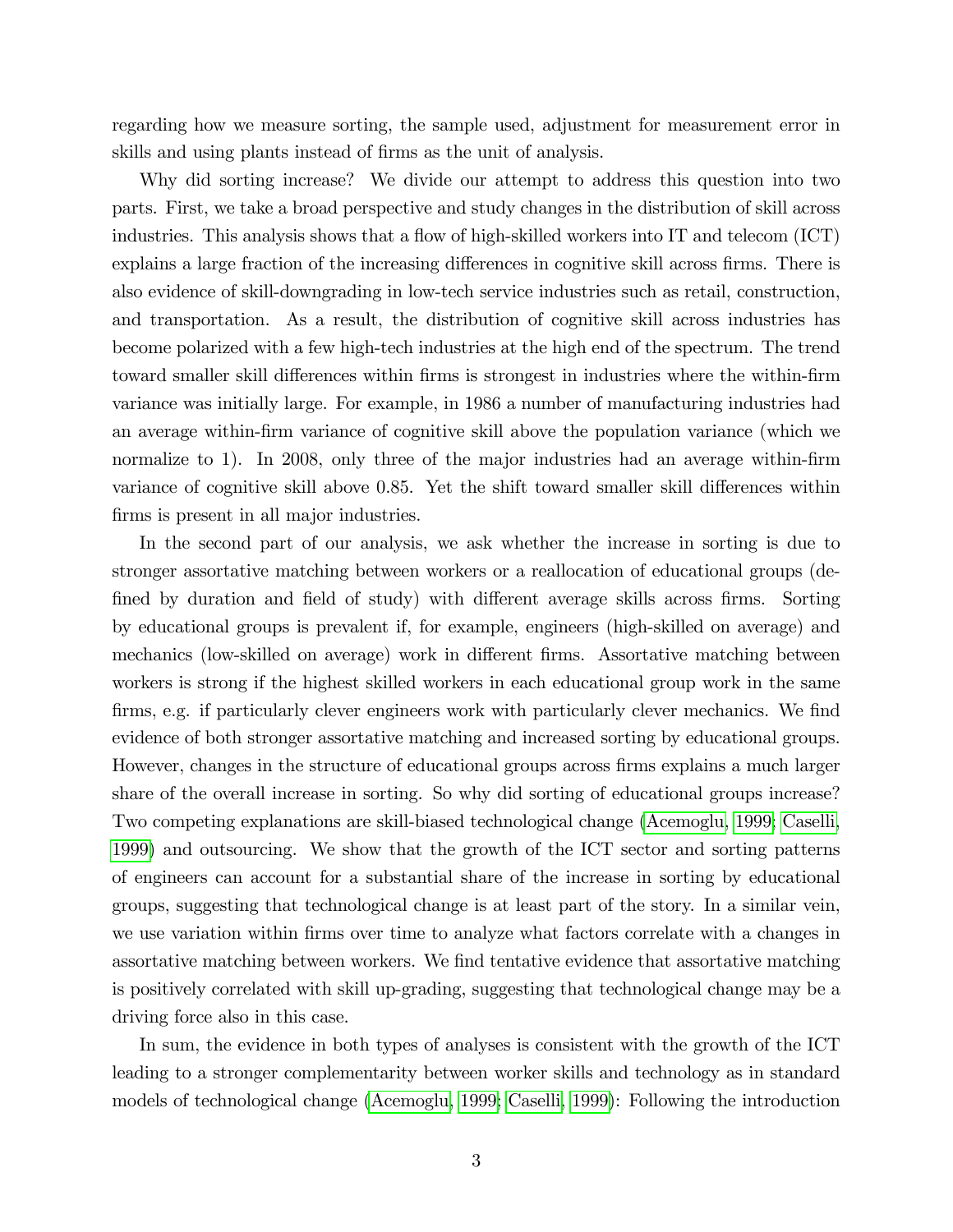of a new technology, the economy may switch from a pooling equilibrium to a separating equilibrium where only skilled workers work with the new technology. The trend toward increasing sorting is also consistent with the increasing polarization in the labor market of advanced economies, with routine jobs disappearing while both high- and low-skilled nonroutine jobs become more prevalent [\(Acemoglu and Autor, 2011; Adermon and Gustavsson,](#page-33-0) [2011\)](#page-33-0).

We conclude the paper with a simple accounting exercise regarding the relationship between sorting and wages. Between 1986 and 2008, the variance of wages among the workers in our sample increased by 47 percent, mainly due to a 70-percent increase in the betweenfirm wage variance.<sup>5</sup> We show that sorting by skill – together with steeper firm-level gradient between wages and skills  $-$  can account for close to 50 percent of the increase in betweenfirm wage inequality. While we make no claims as to the underlying causal mechanisms, this analysis suggests that the sorting of workers by skill is relevant for understanding the evolution wage inequality in Sweden over recent decades.

We discuss the previous literature on skill sorting in the next section and the construction of the data set in Section 3. Our approach for measuring sorting is discussed in Section 4 and the main results in Section 5. The mechanisms behind the observed changes in sorting are discussed in Section 6 and 7. We discuss sorting of skills and the evolution of wage inequality in Section 8. Section 9 concludes the paper. We present additional material in five appendices denoted A (data description), B (additional results), C (results for plants), D (details regarding how we quantify sorting), and E (short background to changes in the Swedish economy 1986-2008).

### 2 Literature

The optimal allocation of skill across firms depends on the nature of the production function. Changes in sorting by skill is therefore either due to changes in the production function itself, or to changes in the constraints in the matching of workers to firms.<sup>6</sup> With respect to the production function, economic theory emphasizes the interaction between workers with different levels of skill, and between skills and technology. In the former case, the sorting pattern depends on whether worker skills are substitutes or complements.

If skills are complements, the marginal value of increasing the skill level of one worker is

 $5P$ Frior to our study, Nordström-Skans et al. [\(2009\)](#page-37-0) have documented that wage differentials between plants increased between 1985 and 2000.

<sup>&</sup>lt;sup>6</sup>Sorting of workers could potentially arise also in the absence of any complementarities between skills, or between skills and technology, if Örms use referrals to hire workers [\(Montgomery, 1991\)](#page-37-0). [Hensvik and](#page-36-0) Nordström Skans [\(2013\)](#page-36-0) provide an empirical test of the Montgomery model using Swedish data.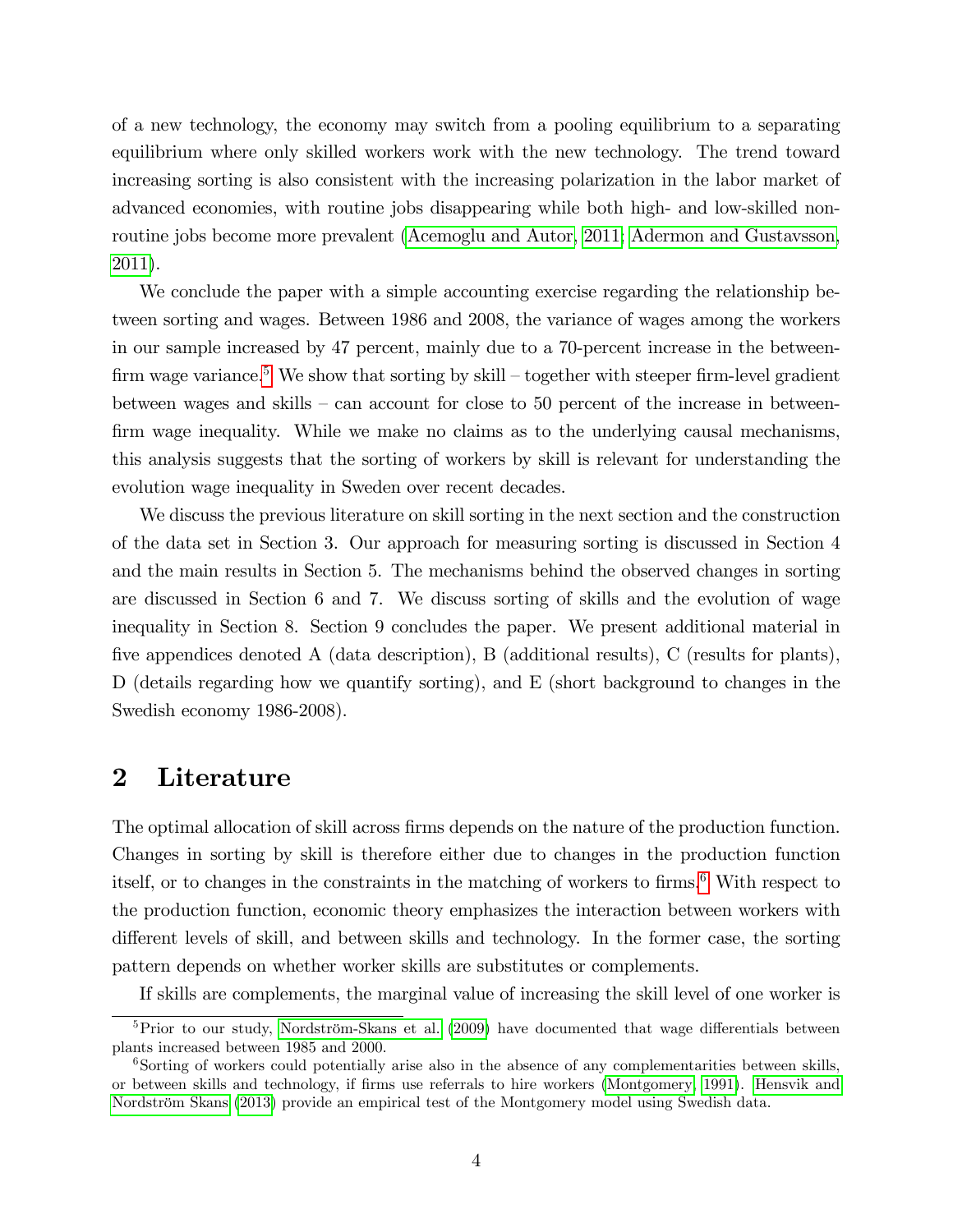increasing in the skill level of her co-workers.<sup>7</sup> For example, in [Kremer](#page-36-0)  $(1993)$ , one weak link  $\overline{\phantom{a}}$  in the sense of a low-skilled worker – reduces the value of the production by an otherwise highly skilled chain of workers. In such a setting, a competitive labor market without search frictions ensures that workers are perfectly sorted by skill, implying that high- and low-skilled workers work in different firms.

If skills are substitutes, the marginal value of a worker's skill is lower the more skilled are the other workers in the firm. That is, productivity hinges on the skills of a few "superstars" [\(Rosen, 1981\)](#page-37-0) rather than a high general level of skill. In order not to waste talent, optimal sorting then implies that the most skilled workers work in different firms. Consequently, skill differences will be large within firms and small between firms if skills are substitutes, while the converse is true if skills are complements. If skills are neither substitutes nor complements the allocation of skill across firms does not affect output, implying that sorting of workers to firms is random.<sup>8</sup>

The extent to which worker skills are complements or substitutes is likely to change when technology develops, although the direction of the change is not obvious a priori. For example, it could become more important to avoid "weak links" as production processes become more complex, suggesting that technological change increases skill complementarities. Alternatively, improvement in information technology may imply that skilled workers can leverage their skills over a wider set of problems, thereby increasing the extent to which high-skilled workers substitute for low-skilled workers [\(Garicano and Rossi-Hansberg, 2006\)](#page-35-0).

If skills interact with technology, workers will be sorted across firms by skill to the extent that technology differs across firms. [Acemoglu](#page-33-0) [\(1999\)](#page-34-0) and [Caselli](#page-34-0) (1999) develop models where skilled-biased technological change (SBTC) may shift the economy from a pooling equilibrium where Örms hire both skilled and unskilled workers to a separating equilibrium where unskilled and skilled workers are sorted into different firms.<sup>9</sup> In these models, SBTC thus has the same effect on sorting as an increase in the complementarity between worker skills.

Apart from changes to the production function, sorting may be affected by changes in the scope for matching workers induced by globalization. Trade in tasks, or offshoring, allows for

<sup>7</sup>That skill complementarities can lead to positive assortative matching between workers with heteroge-nous skills and firms with heterogeneous skill demands goes back at least to [Becker](#page-33-0) [\(1973\)](#page-33-0) model of the marriage market. See also the literature on matching in labor markets with two-sided heterogeneity [\(Shimer](#page-37-0) [and Smith, 2000;](#page-37-0) [Legros and Newman, 2002, 2007\)](#page-36-0).

 $8A$  more formalized argument of "weak links" and "superstars" in the production function is provided in [Milgrom and Roberts](#page-36-0) [\(1990\)](#page-36-0) with the concepts of "supermodularity" and "submodularity".

<sup>9</sup>There is a large literature on SBTC and its implications for the relationship between technology and skills. This literature does not, however, directly analyze worker sorting. See [Acemoglu](#page-33-0) [\(2002\)](#page-33-0), [Hornstein](#page-36-0) [et al.](#page-36-0) [\(2005\)](#page-36-0), and [Acemoglu and Autor](#page-33-0) [\(2011\)](#page-33-0) for surveys. [Goldin and Katz](#page-35-0) [\(2008\)](#page-35-0) provide a thorough analysis of the relation between technological change and worker skills.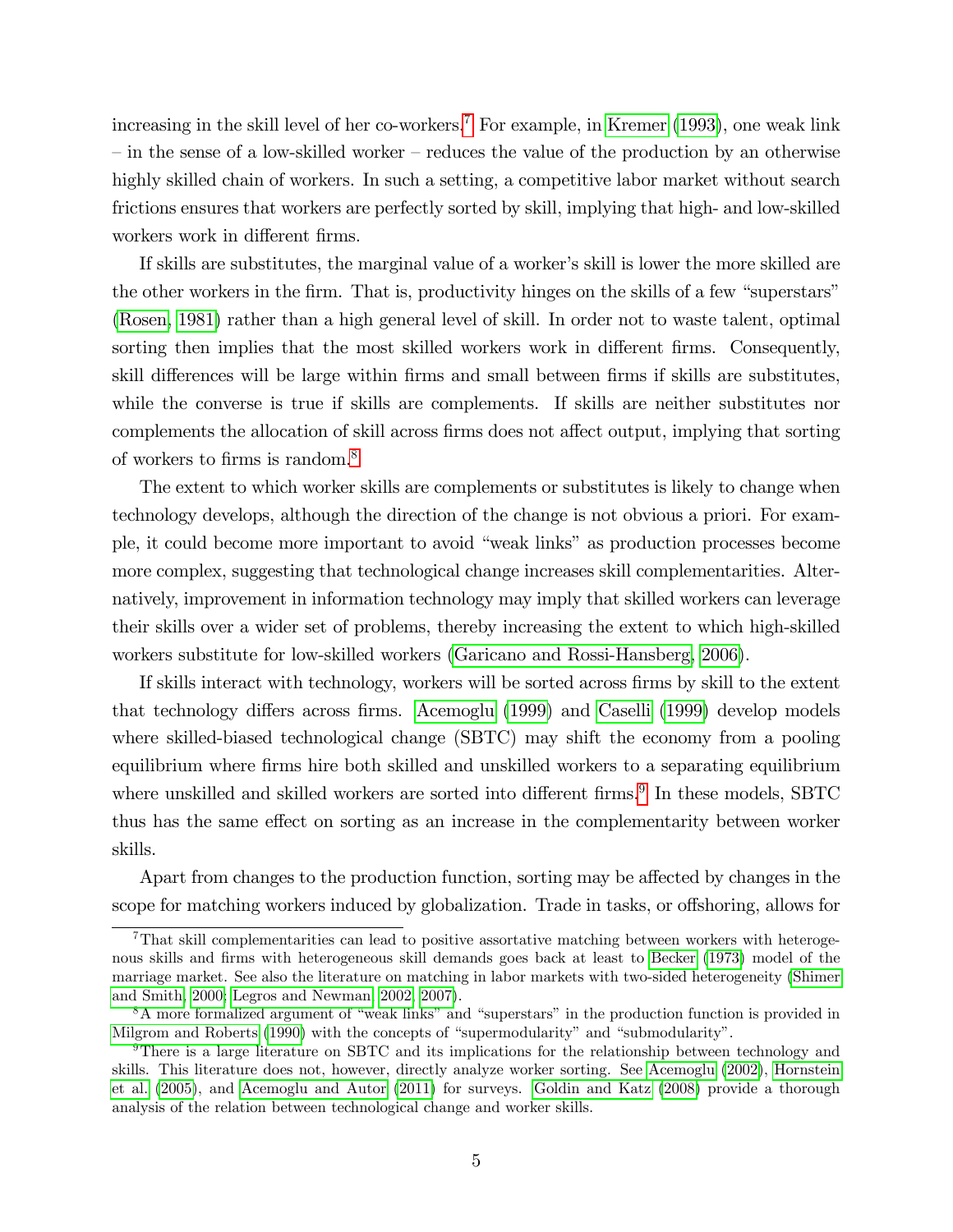skill-sorting by narrowing the set of tasks that needs to be performed domestically [\(Feenstra](#page-35-0) [and Hanson, 1996; Grossman and Rossi-Hansberg, 2008\)](#page-35-0). Globalization also opens up for the formation of international teams, allowing skilled workers in rich countries to match with workers in developing countries rather than unskilled workers in their own country [\(Kremer and Maskin, 2006\)](#page-36-0). [Grossman and Maggi](#page-35-0) [\(2000\)](#page-35-0) link standard trade theory with the organization of production by letting the distribution of skills differ between countries. These differences give rise to comparative advantages in sectors where skills are either complements (supermodular) or substitutes (submodular).<sup>10</sup> For a country such as Sweden, where the dispersion of skill among the workforce is relatively low in an international comparison [\(Blau and Kahn, 2005\)](#page-33-0), the theory predicts that production of services where worker skills are complements will increase with trade, thereby increasing the optimal segregation by skill.

A small empirical literature has sought to estimate whether sorting has increased over time.<sup>11</sup> [Kremer and Maskin](#page-36-0) [\(1996\)](#page-36-0) find evidence of increased workplace segregation in the UK (1984-1990), and the US (1976-1987), using data on occupations. [Kramarz et al.](#page-36-0) [\(1996\)](#page-36-0) also document increasing sorting in France between 1986 and 1992 using occupational data. Dividing employees into production and non-production workers, [Dunne et al.](#page-34-0) [\(1997, 2004\)](#page-34-0) document increases in workplace segregation in US manufacturing between 1975 and 1992. Following [Abowd et al.](#page-33-0) [\(1999\)](#page-33-0) in using worker fixed effects from a wage regression that controls for firm fixed effects as a measure of skill, [Iranzo et al.](#page-36-0) [\(2008\)](#page-36-0) find no indication of an increase in skill sorting using data on Italian manufacturing Örms between 1981 and 1997. However, as argued by [Eeckhout and Kircher](#page-34-0) [\(2011\)](#page-34-0) and [de Melo](#page-34-0) [\(2013\)](#page-34-0) the relation between worker and firm fixed effects can exhibit important non-linearities and may there-fore be difficult to interpret. Finally, [Card et al.](#page-34-0) [\(2013\)](#page-34-0) document increased sorting across plants with respect to both occupational mix, education, and worker fixed effects from wage regressions in West Germany between  $1985$  and  $2009$ .<sup>12</sup> [Card et al.](#page-34-0) [\(2013\)](#page-34-0) also find evidence of stronger assortative matching as measured by the correlation between firm and worker fixed effects.

 $10$ There is a growing theoretical literature on international trade with heterogeneous workers (e.g. [Ohnsorge](#page-37-0) and Trefler, 2007; [Costinot, 2009; Costinot and Vogel, 2010\)](#page-34-0). These models focus on allocation between industries and not how workers with different skill levels are matched to each other.

<sup>&</sup>lt;sup>11</sup>There are also a small set of papers that study sorting in the cross-section, e.g., [Hellerstein and Neumark](#page-35-0) [\(2008\)](#page-35-0).

 $12$ [Barth et al.](#page-33-0) [\(2011\)](#page-33-0) consider worker segregation over time in the US economy. Their measure of observable skill is the predicted value from a regression of log wages on education and experience. Since they allow the return to education and experience to vary by year, their skill measure is not time invariant at the level of the individual. In this sense, their concept of "skill" is different from ours. [Hellerstein and Neumark](#page-35-0) [\(2008\)](#page-35-0) consider sorting by educational attainment, but do not consider changes in sorting over time.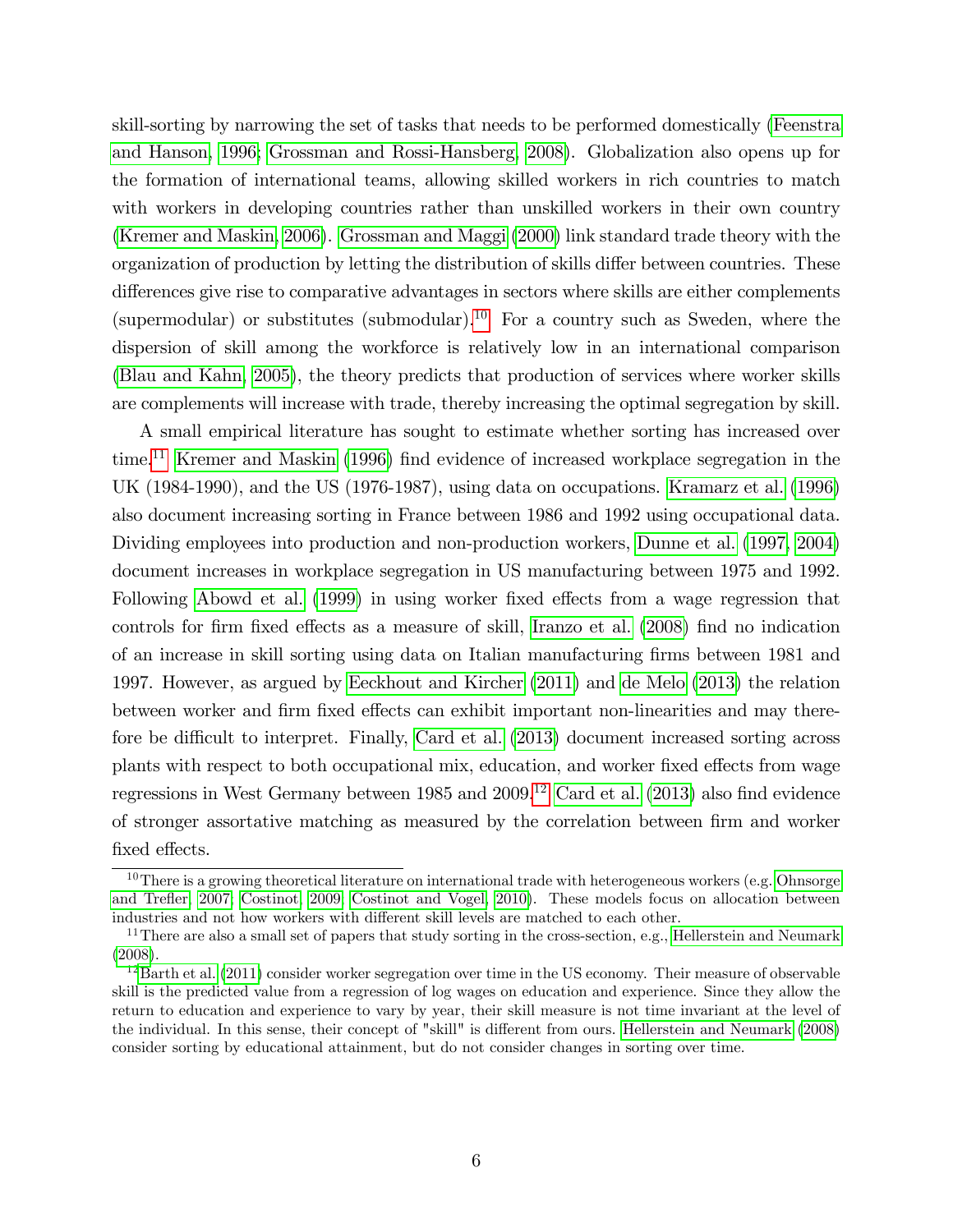## 3 Data

In order to analyze ability sorting over time, we match information on cognitive and noncognitive skills from the Swedish military enlistment with employer-employee data. The first cohort for which we have enlistment data are men born in 1951, who were enlisted in 1969. Since it is possible to match individuals to firms in Sweden from 1986 and onwards, we can obtain a complete series of worker skill-Örm matches at a given age for men at or below the age of 35. To obtain a sample of comparable individuals over time, we therefore restrict our sample in each year to men between the age of 30 and 35. We exclude men below the age of 30 from the sample to avoid a sample selection effect due to the expansion of higher education. The total sample consists of essentially all male Swedish citizens born between 1951 and 1978.

We link employees to their employers using the RAMS data base which contains information on all workers employed in a firm at some point in time each year. RAMS includes worker annual earnings by employer, the month employment started and ended, and firm level information such as ownership and industry.<sup>13</sup> For workers who are recorded as having more than one employer during a given year, we retain only the employer from which a worker reported the highest earnings.

We make some further restrictions on the sample. First, we restrict our sample to firms where we observe at least two men with complete records from the military enlistment. The reason for excluding firms with only one observation is that we are interested in studying the variation in skills both within and between firms. Second, we restrict our sample to firms in the private sector with at least 10 employees, excluding Örms controlled by the public sector and private non-profit organizations.<sup>14</sup> We include private firms registered in Sweden even if they are controlled from outside of Sweden, for example subsidiaries to foreign firms. Finally, we exclude men with zero or missing earnings in a given year. These sample restrictions do not seem to have a major effect on how the representativeness of our sample changes over time (see Figure A5.1).

Information on basic demographics, including earnings, year of birth and educational

 $13$ The industry classifications in RAMS have changed somewhat over time. In particular, the industry classification used from 1990 onwards (SNI92) is not perfectly comparable with earlier industry classification (SNI69). We impute industry backwards 1986-1989 for firms alive in 1990. For the subsample of firms not alive in 1990, we translate 2-digit industry codes from SNI69 to SNI92 using the official concordance [\(SCB,](#page-37-0) [1992\)](#page-37-0).

<sup>&</sup>lt;sup>14</sup>There are two reasons for restricting the sample to private firms. First, the factors which the theoretical literature has pointed out as drivers of sorting (primarily skilled-biased technological change and globalization) are likely to have a stronger impact in the private sector. Second, "firms" and "plants" are not well-defined in the public sector. For example, all workers who are employed by the same municipality could belong to the same "plant".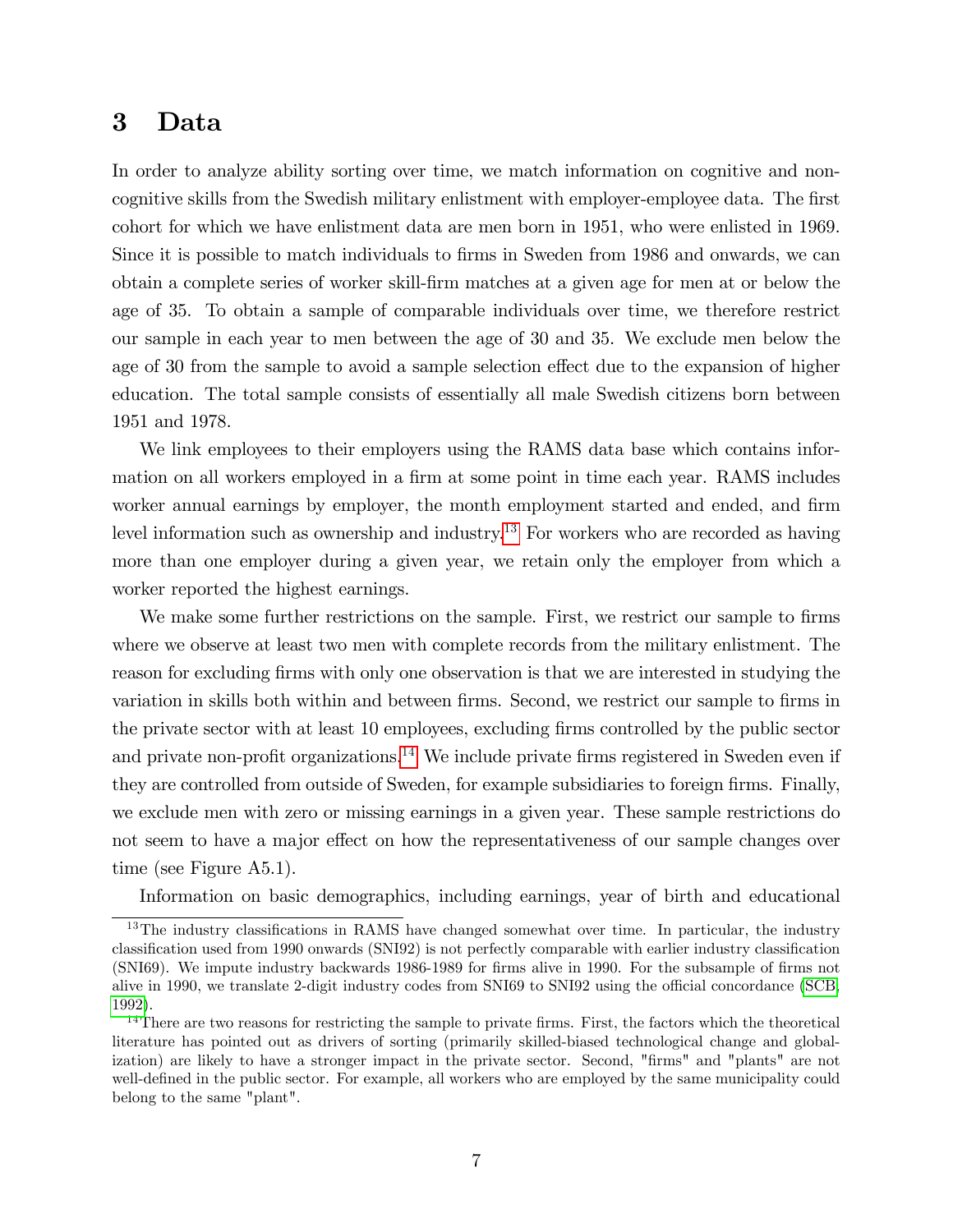attainment, is taken from the data base LOUISE which covers the entire Swedish population. We lack information about educational attainment prior to 1989 for about 10 percent of the sample. For this group we impute educational attainment between 1986 and 1989 using educational attainment in 1990. We translate highest educational degree into years of schooling, which we use as our measure of educational attainment.

We obtain information on wages from the Structural Wage Statistics (SWS) which is based on annual surveys on a subsample of firms.<sup>15</sup> When wages are missing from the SWS, we impute wages using the SWS from other years within the same employer-employee match and adjust the wage according to the wage drift in the industry. For employer-employee matches where no wage is available from the SWS, we set the wage equal to the predicted value from a regression of (observed and imputed) wages from the SWS on a high-order polynomial in the average monthly pay from RAMS.<sup>16</sup>

For a subset of industries (mainly in manufacturing), we have rough data on trade from which we construct two variables.  $Trade_{kt}$  equals the total value of exports and imports in industry k divided by total turnover while  $China\_import_{kt}$  equals imports from China divided by turnover. We think of  $China\_import_{kt}$  as a proxy for competition from and outsourcing to low-wage countries. Since not all goods and services are traded, trade data are missing for several industries. Rather than dropping these industries from the analysis, we set trade to zero in such cases and check if the results are sensitive to this imputation (see Appendix A).

#### 3.1 Skill measures

We obtain data on cognitive and non-cognitive skills from Swedish enlistment records. The enlistment usually takes place the year a Swedish man turns 18 or 19 and spans two days involving tests of health status, physical fitness, cognitive ability, and an interview with a certified psychologist. For the cohorts we consider, the military enlistment was mandatory for all Swedish men and exemptions were only granted to men with severe physical or mental handicaps. About 90 percent of the men in our sample were eventually enlisted to the military service. [Lindqvist and Vestman](#page-36-0) [\(2011\)](#page-36-0) provide a detailed account of the enlistment procedure, the tests of cognitive skill, and the enlistment interview.

Between 1969 and 1994, the enlistment test of cognitive ability consisted of four parts, testing verbal, logical, spatial and technical ability. The results of these tests were then

<sup>&</sup>lt;sup>15</sup>There is some variation across years in terms of the exact sampling procedure and in the number of sampled firms, but small firms are less likely to be sampled throughout our study period. In a given year, wages from the SWS is available for about 50 percent of the workers in our sample.

 $16$ We restrict the sample to workers for which the employer-employee match lasted for at least 3 months.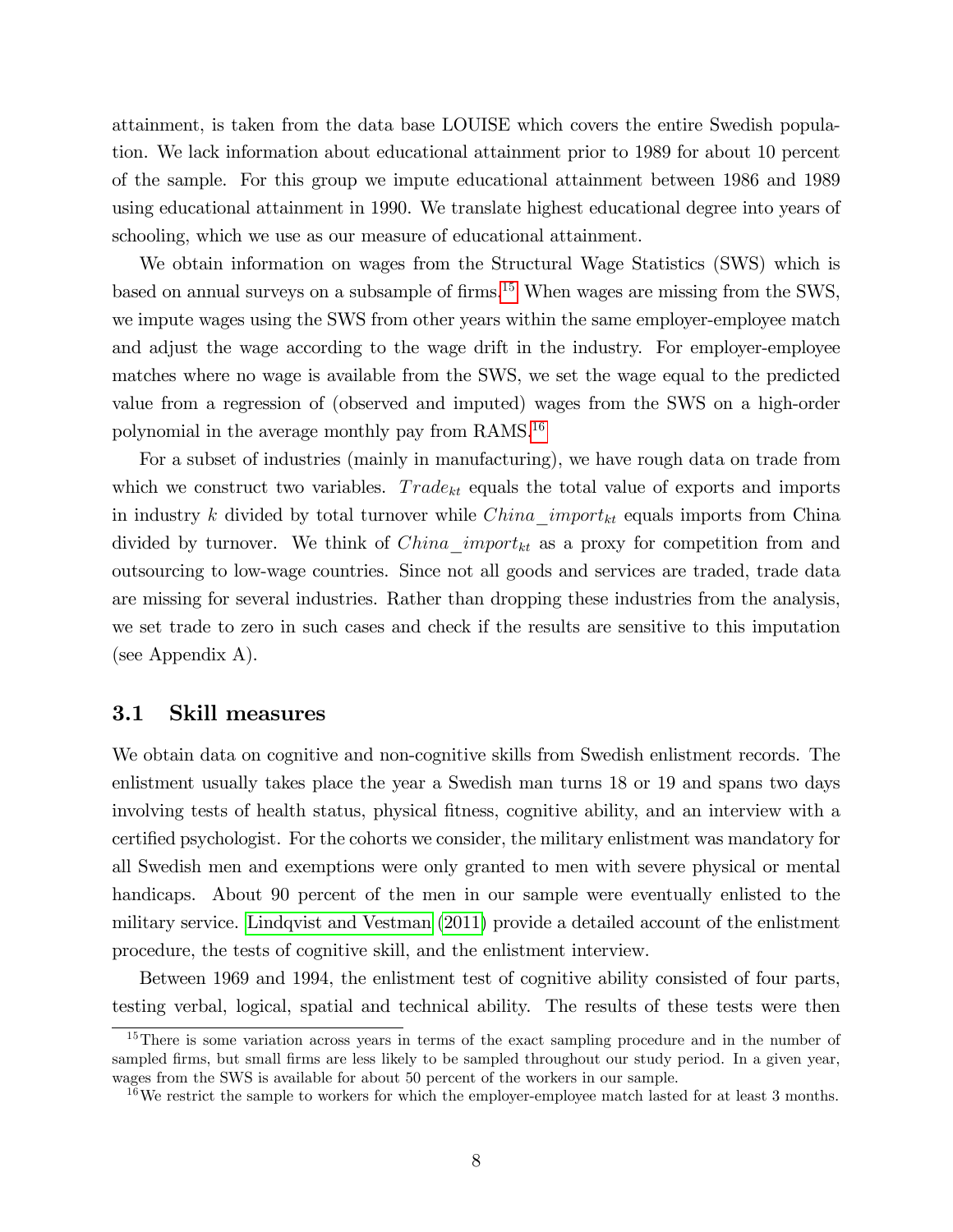transformed by the enlistment agency to the "stanine" scale  $-$  a discrete variable ranging from 1 to 9 that approximates a normal distribution. The basic structure of the test remained intact until 1994, although the actual test questions changed in 1980. There have also been slight changes in the mapping from the subtest scores to general cognitive ability over the years (see Grönqvist and Lindqvist, 2013). A new version of the test based on the stanine scale was introduced in 1994. The youngest cohort in our main sample (men born in 1978) did the enlistment in 1996 and 1997. We standardize the 1-9 cognitive score for each draft cohort to mean zero and unit variance. A potential concern with this procedure is that standardization hides changes in the underlying distribution of abilities. As discussed in closer detail in Appendix A3, there is some evidence of a "Flynn effect" – a secular rise in cognitive test scores  $-\text{ but no trend in the dispersion of cognitive test scores over time.}$ 

At the enlistment, conscripts were also interviewed by a certified psychologist for about 25 minutes. The objective of the interview was to assess the conscriptís ability to cope with the psychological requirements of the military service and, in the extreme case, war. Each conscript was assigned a score in this respect from the same stanine scale as for cognitive ability. The instructions to the psychologists for how to evaluate conscripts was unchanged until 1995 when it was subject to slight revisions. The character traits considered beneficial by the enlistment agency include willingness to assume responsibility; independence; outgoing character; persistence; emotional stability, and power of initiative. Motivation for doing the military service was not considered beneficial for functioning in the military. We use the psychologistsíevaluation as a measure of non-cognitive skill and undertake the same normalization to zero mean and unit variance as for cognitive ability. The measures of cognitive and non-cognitive ability have a modest positive correlation (0.39), suggesting that they capture different types of ability. [Lindqvist and Vestman](#page-36-0)  $(2011)$  show that while both skill measures predict labor market outcomes, cognitive ability is relatively more important in skilled occupations while workers in unskilled occupations have a higher return to non-cognitive ability.

Figure A5.1 shows how our sample restrictions affect the share observed workers and the mean and variance of cognitive and non-cognitive skills. The restriction to private firms with at least 10 employees implies that our main sample covers between 50 and 60 percent of all employed men between  $30$  and  $35<sup>17</sup>$  While the population mean and variance are normalized to 0 and 1 in all years, average cognitive and non-cognitive skills in our sample increased by about 0.06 standard deviations during the first part of the 1990's. There is also a secular

<sup>&</sup>lt;sup>17</sup>The dip in the total number of employed workers between 1990 and 1995 is due to missing draft data for about 2/3 of men born in 1960 (most of whom did the military draft in 1978). Since these men turn 30 in 1990 and 35 in 1995, they enter the sample in 1990 and leave it in 1996. The Swedish Enlistment Agency do not have an explanation as to why data from the 1978 draft is missing.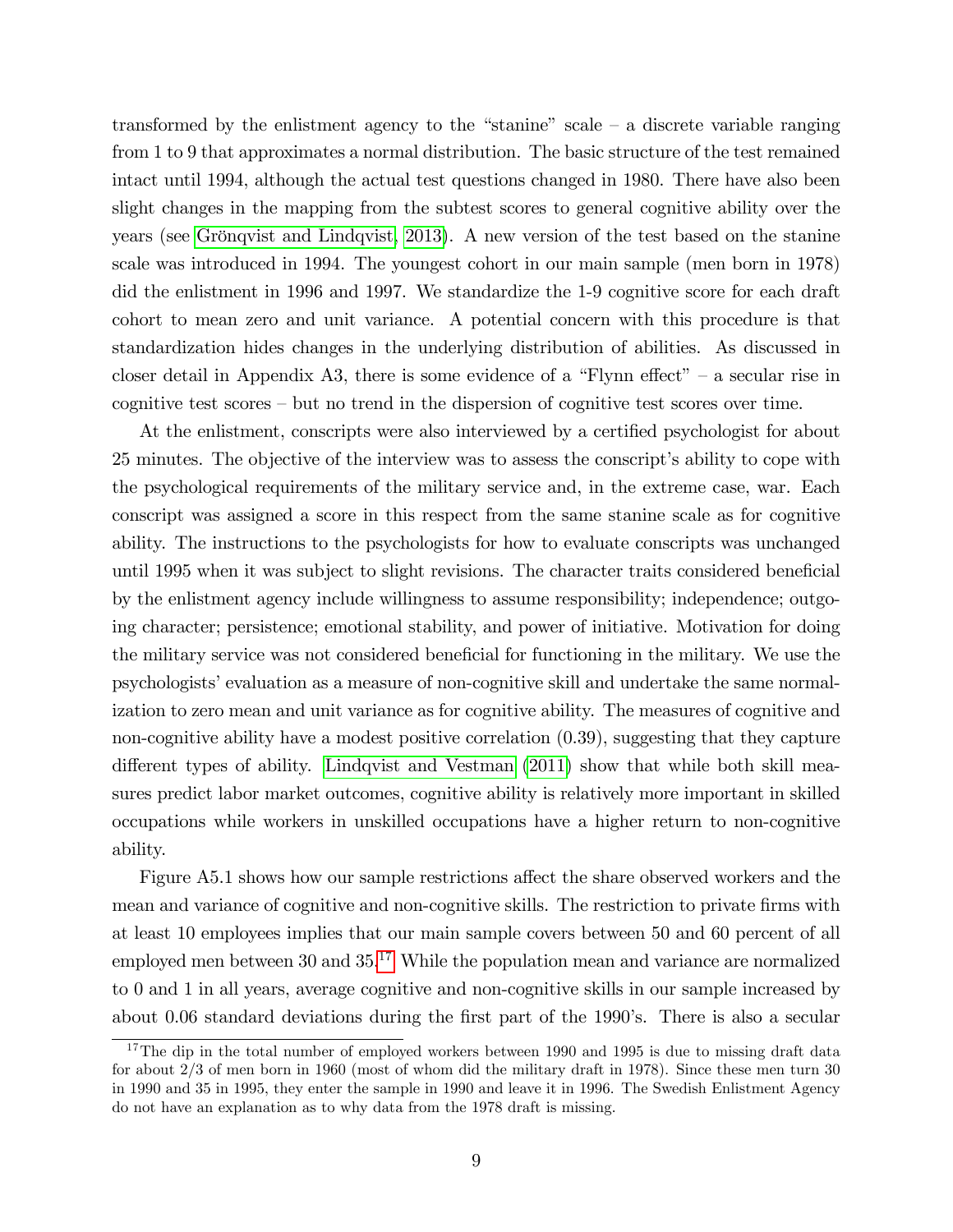decrease in the sample variance over the entire study period, from slightly above 1 to about 0.95. As Figure A5.1 makes clear, the reason for these changes in the sample distribution of skill over time is not the exclusion of the public sector or small private firms, but changes in the selection of workers into the labor market. A contributing factor to this development is that economic crisis of 1991-1993 implied a shift toward a permanently higher level of unemployment, thereby making it harder for men from the low end of the skill distribution to become employed (see Appendix E).

## 4 Measuring sorting

We quantify sorting by decomposing the variance of cognitive and non-cognitive skills. We choose a simple variance decomposition over alternative methods since it has the advantage of being intuitive, widely understood and easy to relate to the literature that decompose wages into between- and within-Örm components. Since our skill measures are continuous, indexes that measure the sorting of different types of workers (such as occupational categories) are not well suited to our data.

Let  $C_{ij}$  denote the cognitive skill of worker i in firm j. The sample variance of cognitive skill,  $\sum_i \sum_j (C_{ij} - \overline{C})^2$ , can be expressed as the sum of the variance within and between Örms:

$$
\underbrace{\frac{1}{N}\sum_{j}\sum_{i}(C_{ij}-C_{j})^{2}}_{\text{within-firm variance}} + \underbrace{\frac{1}{N}\sum_{j}N_{j}(C_{j}-\overline{C})^{2}}_{\text{between-firm variance}},
$$
\n(1)

where  $C_j$  is the average level of cognitive skill in firm j,  $N_j$  is the number of workers in firm j and  $N$  is the total number of workers in the economy. In an economy where firms either hire low-skilled ("McDonald's") or high-skilled workers ("Google"), the within-firm component is low while the between-Örm component is high. The other extreme is an economy where all Örms have the same average level of skill. By studying the evolution of the within- and between-Örm variances, we can quantify the degree to which sorting by skill has increased or decreased over time. The population variances of cognitive and non-cognitive skills are set to 1 by construction, but the sample variance may be either higher or lower than 1 depending on selection into the sample. Consequently, the within-firm variance may change even though the between-firm variance remains fixed, and vice versa, if the sample variance changes.

The between-firm variance can be decomposed further into variance in skill between industries, and between firms within the same industry. We can also decompose the covariance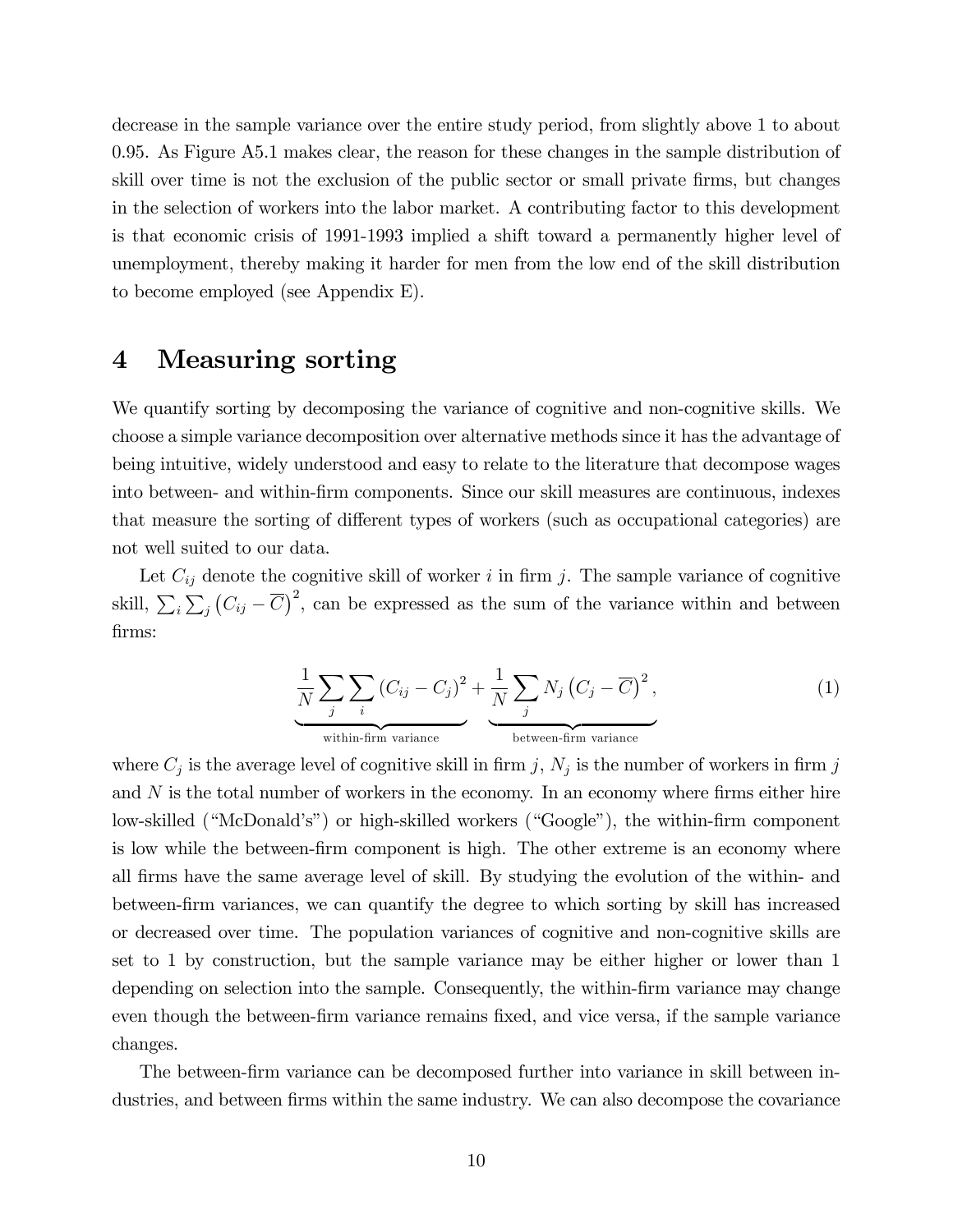between cognitive and non-cognitive skill into between- and within-Örm components. The between-firm covariance tells us whether firms that employ workers with high cognitive skill also employ workers with high non-cognitive skills.<sup>18</sup> The expressions for these two decompositions are shown in Appendix D1.

There are a number of issues to consider regarding the use of variance decompositions as a way to measure sorting of workers to Örms. First, an implicit assumption in our variance decompositions is that we observe all workers in all firms. In fact, since we restrict attention to men between the age of 30 to 35, we observe  $n_j$  out of  $N_j$  workers in a given firm, where  $n_j \leq N_j$ . When  $n_j < N_j$  we get a measurement error in the firm-level mean of skills,  $C_j$ , which inflates the between-firm variance and deflates the within-firm variance in (1). All decompositions shown in the paper are adjusted for sample size, but, to save on space, we show the adjusted decompositions in Appendix D2. Relatedly, we have chosen to weigh each firm by the number of observed workers  $(n<sub>j</sub>)$  rather than the actual number of employees  $(N_i)$  in  $(1).^{19}$ 

Second, since the number of workers at each firm is finite, the between-firm variance would be larger than zero also under random matching of workers to firms. To get a benchmark value of sorting, we randomly draw workers to firms without replacement from the set of workers in the sample and conduct the variance decomposition in (1). Repeating this process 1,000 times provides a bootstrap-type test of sorting by comparing the true between-firm variance with the percentiles in the distribution of simulated variances.<sup>20</sup> Comparing the actual and simulated between-firm variances is a first simple test of what forces drive sorting in the aggregate. If worker skills are complements, or if there is a complementarity between worker skills and technology (and technology differs across firms), then the actual betweenfirm variance should exceed the simulated variances. If, in contrast, there are no or weak complementarities between worker skills and technology and worker skills are substitutes, the observed level of sorting should be below the simulated level.

Third, the enlistment skill measures are likely affected by measurement error. Using data

<sup>18</sup>Since cognitive and non-cognitive skills are positively correlated at the level of the individual, the sum of the within- and between-Örm components is positive. However, depending on how skills are valued across firms, the between-firm covariance could in principle be negative. For example, if cognitive and non-cognitive skills are substitutes in the firm-level production function, we expect firms to focus on hiring workers with either high cognitive or high non-cognitive skill.

 $19$ There are two reasons for this choice. First, weighting firms by the number of observed workers is more efficient. Weighting firms by the actual number of workers would imply that a number of firms with few observed workers would get a large weight, thus increasing random noise. Second, since our sample is restricted to men in the age of 30-35 in the first place, weighting firms by the actual number of workers would not be representative of the entire population of workers unless one is willing to assume that sorting patterns are exactly identical for 30-35 year old men compared to the population as a whole.

 $^{20}$ A similar approach is used by [Ahlin](#page-33-0) [\(2010\)](#page-33-0).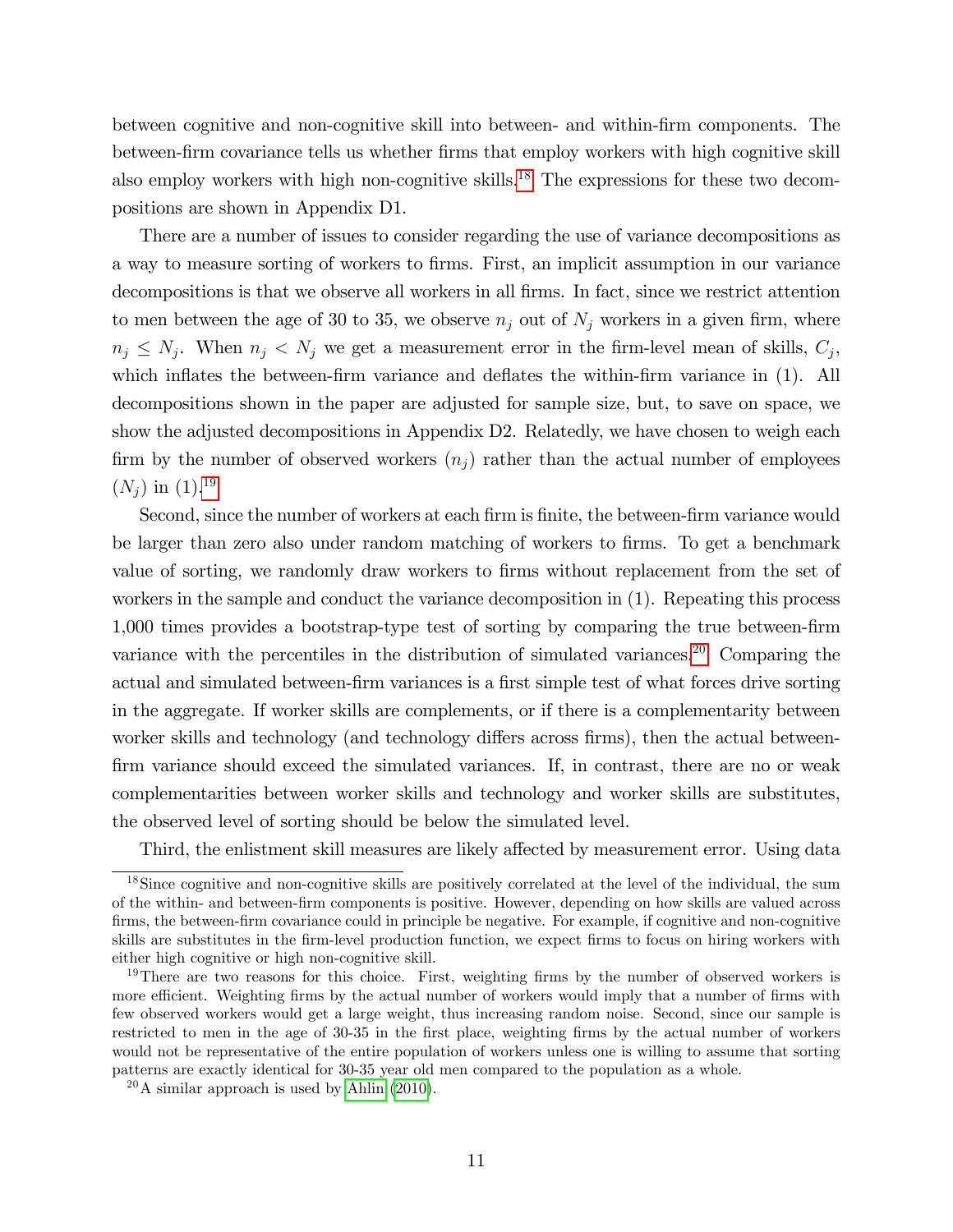on monozygotic and dizygotic twins, [Lindqvist and Vestman](#page-36-0) [\(2011\)](#page-36-0) estimate a reliability ratio of 0.868 for cognitive and 0.703 for non-cognitive skills.<sup>21</sup> As shown in Appendix D, measurement error inflates the within-firm variance relative to the between-firm variance. Since the effect of measurement error on the estimated firm mean of skills is smaller the larger are firms, a change in the size distribution of firms over time could affect the share of the measurement error variance that is attributed to within- and between-firm components. We derive a correction for measurement error based upon the assumption that measurement error is classical. In essence, we use the estimated reliability ratios from [Lindqvist and](#page-36-0) [Vestman](#page-36-0) [\(2011\)](#page-36-0) to simulate measurement errors for each worker in our data. We then use the simulated errors to estimate the share of the within- and between-firm variance which can be attributed to measurement error. We report these results as a robustness check rather than as our main case.

Fourth, we assume that the enlistment skill measures follow a normal distribution. Although a reasonable benchmark case, it is fair to ask how robust our results are to monotone transformations of skills or non-parametric ways of quantifying sorting. To test the sensitivity to distributional assumptions, we transform the enlistment skill measures to alternative distributions (uniform and Beta distributions with different skewness) which we then decompose into between- and within Örm components. To estimate sorting non-parametrically, we Örst rank all Örms in each year according to the average level of skills. We then calculate the Kendall's tau rank correlation between the rank of each firm and the skill level of each individual.<sup>22</sup>

Fifth, our sample is restricted to men between the age of 30 and 35. An advantage of this restriction is that the high mobility of young male workers implies that we are likely to detect changes in sorting patterns quickly. Still, the external validity would be stronger if the same sorting patterns are present for female workers and older male workers. Following Grönqvist et al.  $(2012)$ , we impute cognitive and non-cognitive skills for women using the draft records of close male relatives (see Appendix A2). We then decompose the variance in skills for both women and men following the same procedure as for men. Because we have to impute cognitive and non-cognitive skills of females, measurement error in skill is much larger for this group, leading to a spuriously low level of sorting across firms. To test the robustness of our results with respect to age, we study the sorting patterns from 1996 to 2008 for male workers between the age of 30 and  $45.^{23}$ 

 $21$ The lower reliability ratio of non-cognitive skills arguably reflects the additional error introduced by the fact that different psychologists evaluate different conscripts [\(Lindqvist and Vestman, 2011\)](#page-36-0).

 $^{22}$ Our approach for quantifying sorting using Kendall's tau is similar to [Ahlin](#page-33-0) [\(2010\)](#page-33-0).

<sup>&</sup>lt;sup>23</sup>As a further way of assessing whether our results are sensitive to the specific sample used, we compute the yearly correlations between the Örm-level average skill for 30-35 year-old men and, respectively, women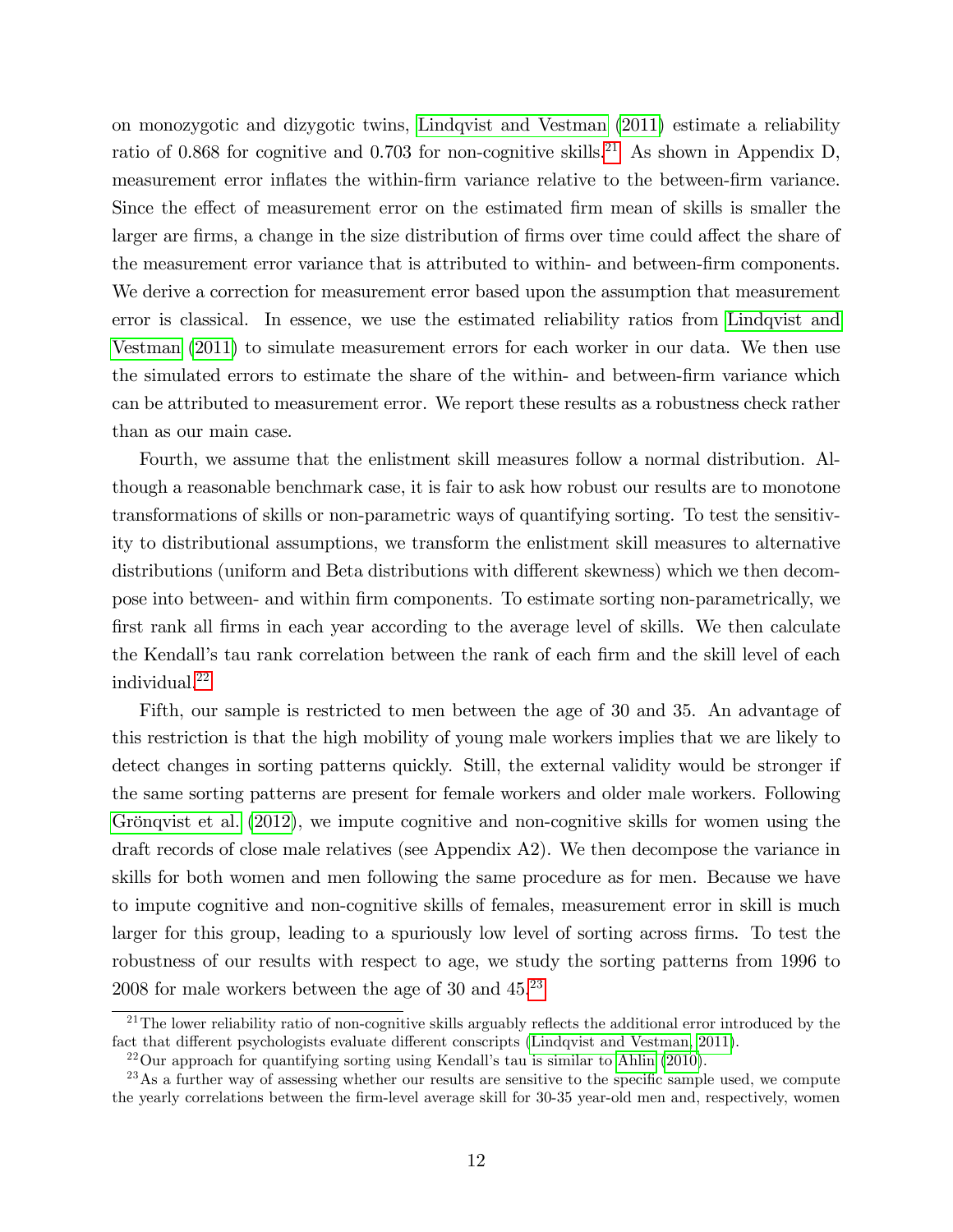Finally, while we focus on firms in the decomposition above, the corresponding analysis for plants is presented in Appendix  $C1<sup>24</sup>$  As it turns out, the main results for plants and firms are very similar, and therefore we focus on firms in the paper in the interest of brevity.

### 5 Sorting by skill 1986-2008

In this section, we document the evolution of skill sorting in the Swedish economy over the last 25 years. We begin with the most basic question: Has skill sorting increased or decreased?

Figure 1 shows the evolution of the within- and between-firm variance for the enlistment skill measures between 1986 and 2008. Panel A shows that the within-firm variance in cognitive skill fell from  $0.840$  in 1986 to  $0.721$  in 2008. At the same time, the between-firm variance increased from 0.173 to 0.229. We can thus conclude that sorting has increased: people working in the same firm have become more similar while workers in different firms have grown more different in terms of their cognitive skills. The reason the fall in the withinfirm variance is not fully reflected in a corresponding increase in the between-firm variance is the decrease in the sample variance of cognitive skill documented in Figure A5.1. As shown in Panel B, the trend for non-cognitive skills is similar to that of cognitive skills, even though the between-firm variance is substantially lower. Could the sorting pattern in Figure 1 arise by chance? Table  $B1.1$  shows that the answer to this question is a clear "no". For example, the 99th percentile of our simulated between-firm variances in cognitive skill is  $0.018$  in 1986 and  $0.019$  in 2008, an order of magnitude smaller than the between-firm variances we measure in the data. Consequently, there is substantially more sorting in the data than would be expected if workers were randomly allocated to firms.

Notably, most of the increase in the between-firm variance coincides with the Swedish economic crisis of 1991-1993 (see Appendix E). However, the increase in sorting is evident already in the late 1980's (falling within-firm variance and slightly increasing between-firm variance) and continues throughout the study period for cognitive skills. Moreover, as we show in Section 6 and 7, the main factor behind the increase in sorting is the rise of the IT and telecom industries, which have little to do with the economic crisis.

between 30 and 35 as well as men between 30 and 45. If the sorting pattern of 30-35 year-old men changes relative to women of the same age or older men, we expect these correlations to increase or decrease over time. However, as shown in Figure A5.2, the correlations are quite stable with a slight increase for women and a slight decrease for older men.

 $^{24}$ A drawback with using plants as the unit of analysis in our context is that, since plants are smaller, the restriction to plants with at least two observations implies that we lose some observations from the data.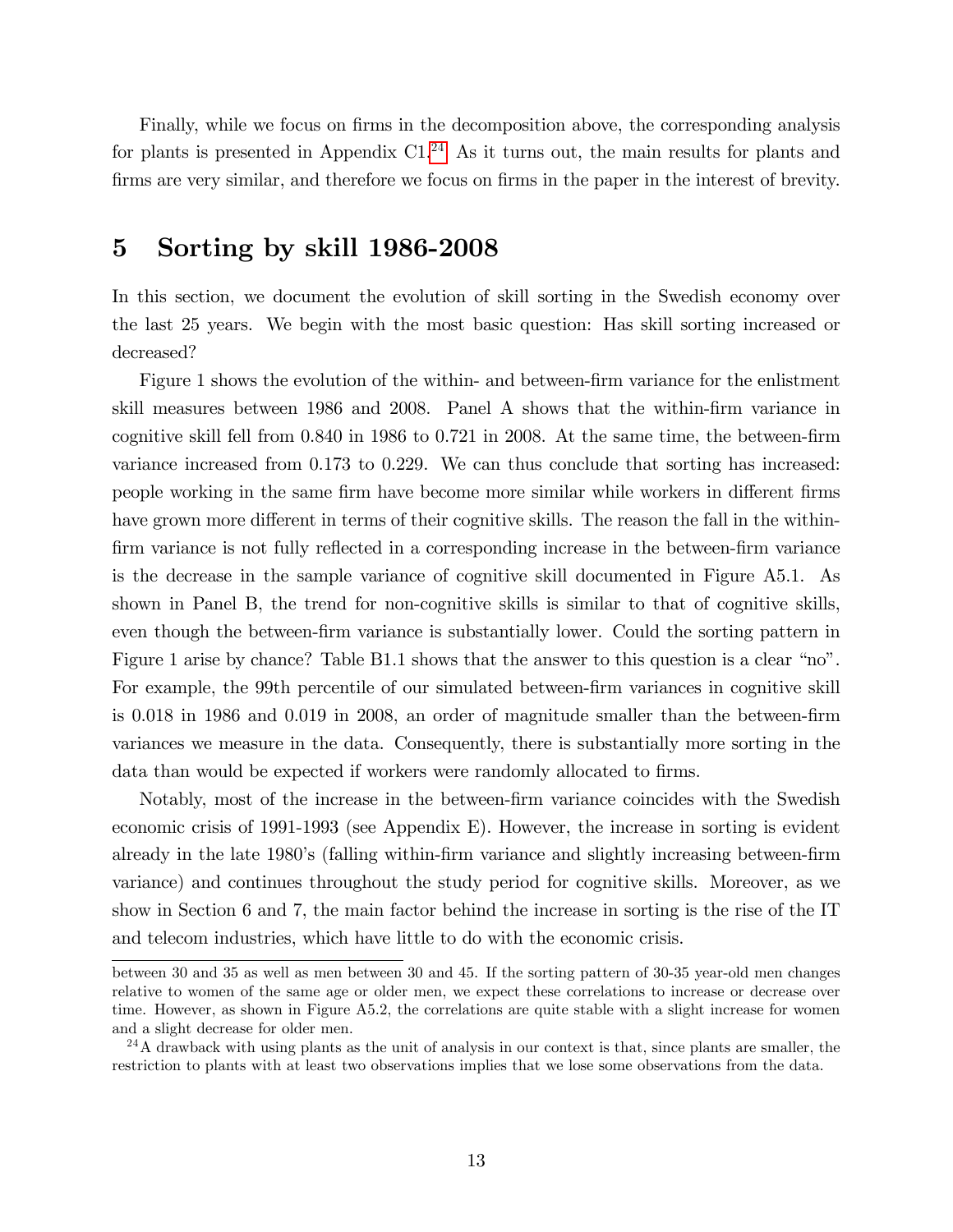

Figure 1. Sorting over time

Note: The sample includes 30-35 year-old men employed at firms with at least 10 employees. Variances are corrected for firm-level sample size.

Figure 2 shows kernel density plots for the firm-level distribution of skills. This figure makes clear that in particular the share of workers in high-skilled firms have increased. For example, the share of workers employed by firms with average cognitive skill 1.00 standard deviations above the population average increased from 2.3 % to 4.8 % (Table B1.2). Also visible in the Ögure is the slight increase in average skills in our sample of 0.07-0.08 standard deviations (see Figure A5.1). Yet despite the increase in sample average skill, the share workers in low-skilled firms also increased.<sup>25</sup>

<sup>&</sup>lt;sup>25</sup>Figure 2 and Table B1.1 are not adjusted for the measurement error in average skills due to us observing skills only for a subset of workers (see the discussion in Section 3). This implies that skill variances in Figure 2 are not directly comparable to the between-Örm components in Figure 1 (which are adjusted for sample size). However, Figure A5.3 shows that changes in the size distribution of firms between 1986 and 2008 are small. Similarly, re-estimating the variance decompositions without adjustment for the number of observed and employed workers at each firms give a similar pattern of increasing sorting, implying that Figure 2 gives a reasonably (though not exactly) correct correct picture of changes over time.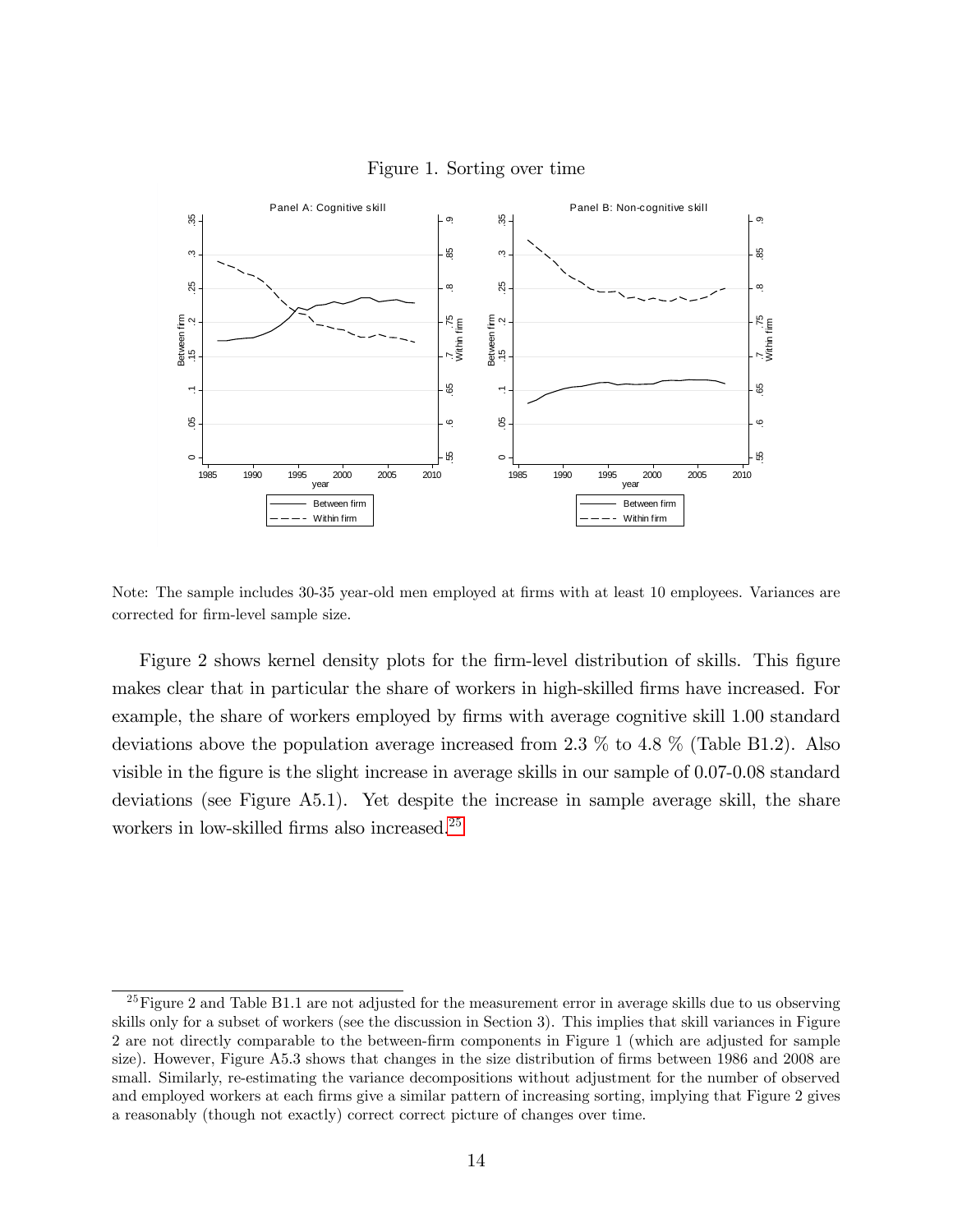

Figure 2. Distribution of firm average skill

Note: Kernel density plots for average firm level skills, weighted by the number of observed workers at each firm. The sample includes 30-35 year-old men employed at firms with at least 10 employees. Bandwidths are .0618 for cognitive skills and .0412 for non-cognitive skills.

The increase in sorting documented in Figure 1 is robust to a number of different specification tests, reported in Appendix B1. First, the trend toward an increase in sorting remains the same when we adjust for measurement error in skills (Figure B1.1). However, measurement error increases the level of the between-firm variance by about 15  $\%$  for cognitive skill and by about 40 % for non-cognitive skill, depending on which year we consider. The within-firm variance falls by the same absolute amount as the between-firm variance increases. However, while measurement error thus leads us to understate the extent to which workers are sorted according to non-cognitive skill in a given year, the increase in sorting over time is very similar regardless of whether we adjust for measurement error. Second, we find increasing sorting also when assuming that skills follow alternative distributions (Figure B1.2-B1.4) or when we use Kendallís rank correlation to measure sorting (Figure B1.5). Third, the sorting pattern for 1996-2008 is similar regardless whether we consider men between age 30 and 45 instead of men between 30 and 35 (Figure B1.6). Similarly, adding females to the male sample does not change the trend toward an increase in sorting (Figure B1.7). Fourth, including public entities (Figure B1.8) or restricting the sample to medium-sized and large firms (Figure B1.9A-B) changes the level of skill sorting, but not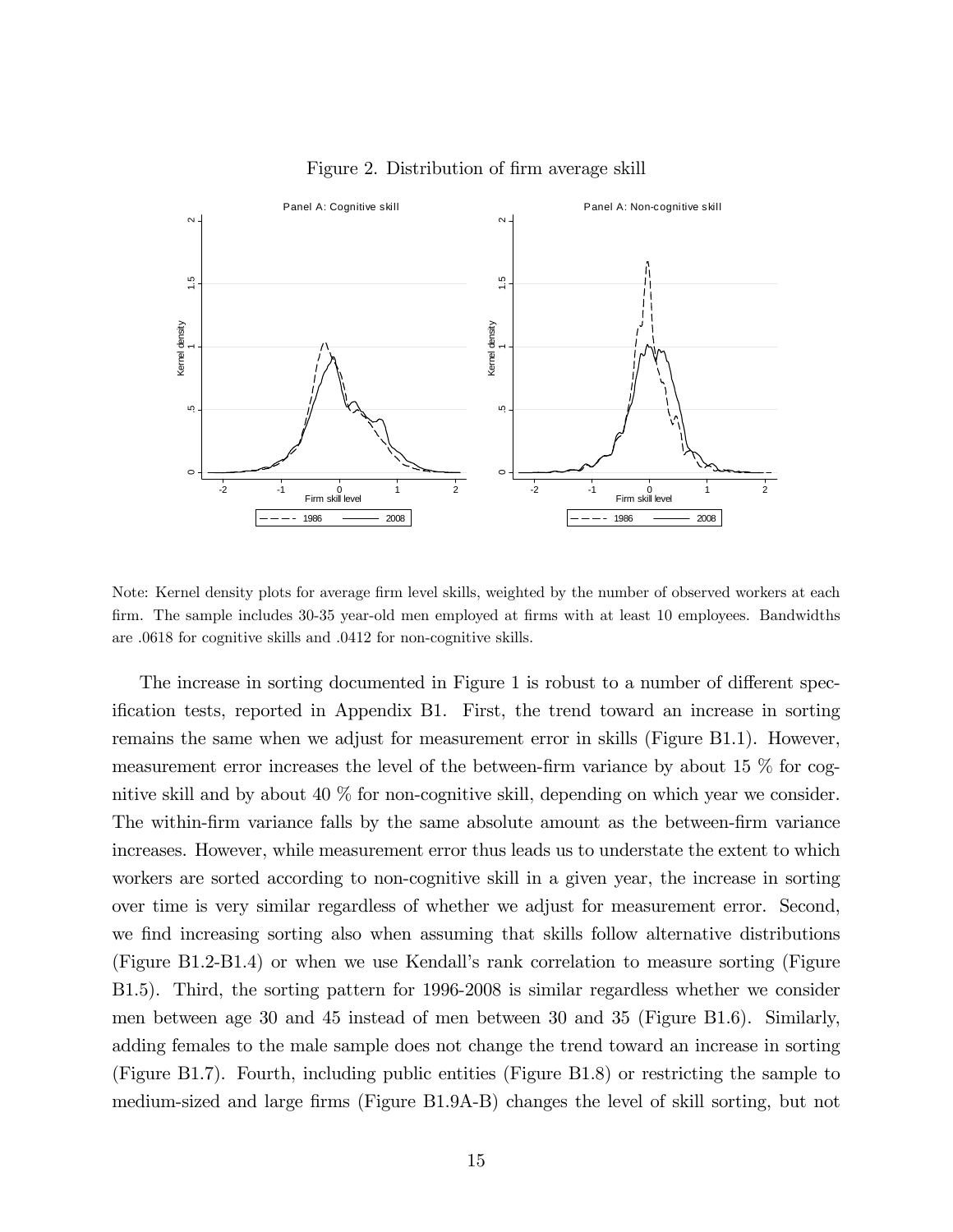the general trend.<sup>26</sup> Finally, Figure B1.10 shows that the between-firm component of the covariance between cognitive and non-cognitive skill is positive and increasing throughout our study period while the within-Örm component falls over time. Firms that hire workers with above-average cognitive skill thus to an increasing extent also hire workers who are above average in terms of their non-cognitive skills. This in turn implies that the increase in sorting by cognitive and non-cognitive skill documented above is not a result of firms specializing on hiring workers of a particular type of skill.



Figure 3. Sorting by education

Note: Between and within-Örm variances in educational attainment expressed in years of schooling (Panel A) and years of schooling standardized by cohort (Panel B). The sample includes 30-35 year-old men employed at firms with at least 10 employees. Variances corrected for firm-level sample size.

In Figure 3, we present the main sorting patterns when we replace cognitive and noncognitive skills with educational attainment. Panel A shows the results when educational attainment is expressed in terms of year of schooling. Panel B shows the results when we standardize educational attainment by cohort and then convert this measure to a normal distribution. In both cases do we find an increase in sorting, with a higher fraction of the total variance explained by differences in average educational attainment between firms.

 $^{26}$ We exclude public entities within public administration, defence, education, health services and extraterritorial bodies.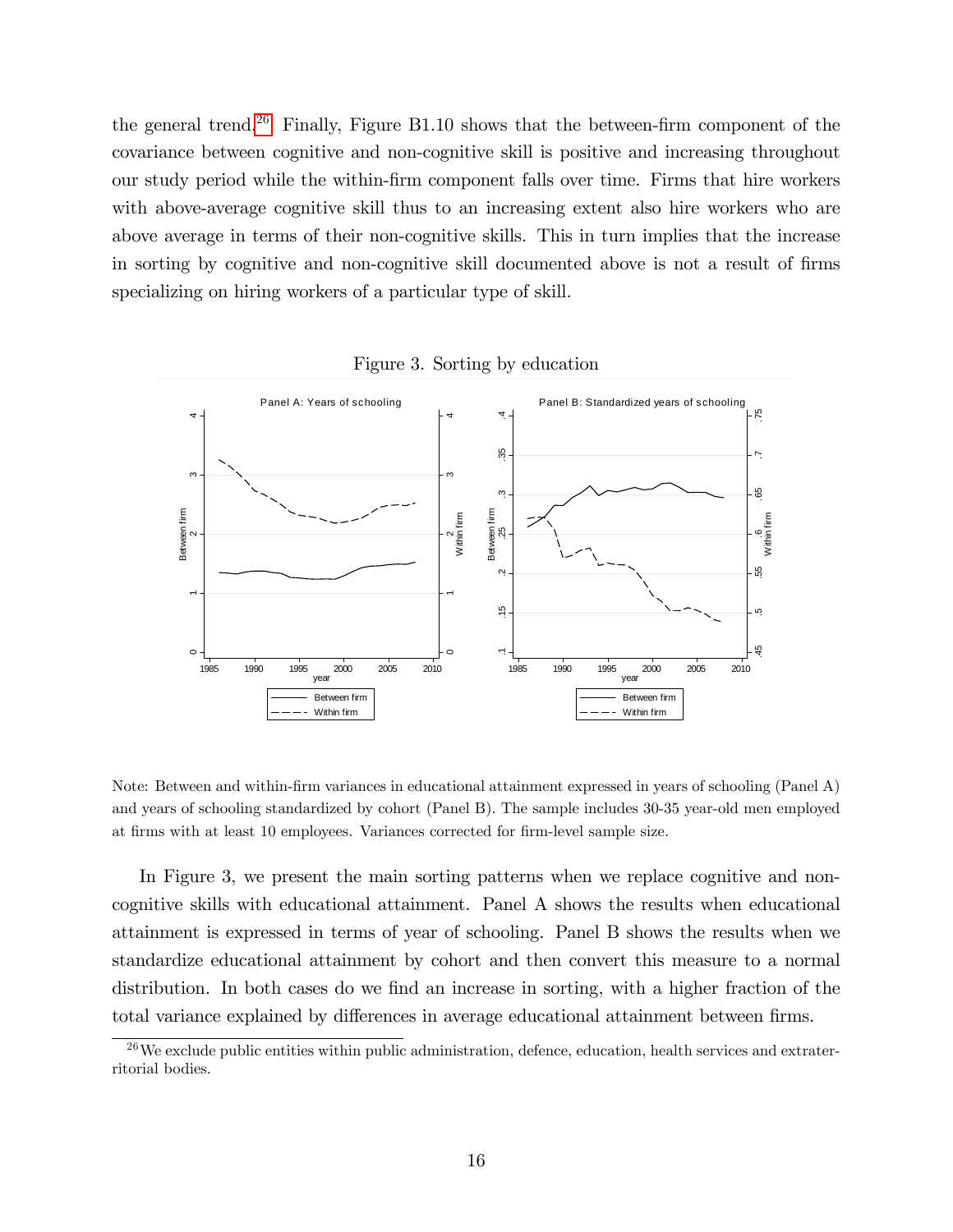## 6 Which industries drive changes in sorting?

Having documented that sorting has increased, we now turn to the question why this has happened. We do so in two sections that represent complementary ways of looking at the data. In this section, we undertake a detailed analysis of which industries drive the increase in sorting. We begin with a closer look at the between-Örm variance, and then turn to the within-firm variance. Even though the increase in the between-firm variance is directly related to the fall in the within-firm variance (and vice versa), it is useful to analyze them separately in order to gain insight into the kind of mechanisms at play.

#### 6.1 Decomposing the between firm variance

Figure 4 shows the results when the between-firm variance of skills is decomposed into skill differences between industries, and differences in skill between firms within the same industry. We document a substantial increase, from 0.069 to 0.120, in the between-industry variance of cognitive skill from 1986 to 1995. The pattern is similar for non-cognitive skills up until the mid 1990ís when the between-industry variance fell somewhat. In general, sorting at the industry level appears to be more important for cognitive than for non-cognitive skills. Figure 4 also shows that the variance in skill between firms within the same industry increases from 1990 to 2003.

The main reason for the increase in the between-industry variance of cognitive skill is the inflow of skilled workers to IT and telecom. Table 1 lists the mean skill level for all major industry in our data, the change in means between  $1986$  and  $2008$  and employment shares.<sup>27</sup> In 2008, 8.4  $\%$  of 30-35 year old men worked in the IT industry, up from 1.4  $\%$  in 1986.<sup>28</sup> Despite the increase in size, the average cognitive skill of workers in the IT-sector remained constant at 0.75 standard deviations above average, the highest among the large industries in our data. At the same time, manufacturing of telecom products (32) increased the average level of cognitive skill from 0.45 to 0.61 standard deviations above average. Table 1 also shows that the average level of cognitive skills declined in a number of low-skilled service industries, including retail (52), construction (45), transportation (60), and sales and repair of motor vehicles (50). The pattern in the data is thus broadly consistent with the predictions from the models by [Caselli](#page-34-0) [\(1999\)](#page-34-0) and [Acemoglu](#page-33-0) [\(1999\)](#page-33-0): after the introduction of a new technology (in our case ICT), workers with high and low cognitive skills select into different

<sup>&</sup>lt;sup>27</sup>The industry with the highest average level of cognitive skills – research and development – is not included in the Table 1 as it employes less than 2 percent of the workforce.

<sup>&</sup>lt;sup>28</sup>The growth in the ICT sector is not an artefact of our focus on a sample of relatively young men. Figure B2.1 shows that the ICT sector increased by a factor of two or three also for the entire male workforce (age 21-64), the entire female workforce (age 21-64) and for relatively young female workers (age 30-35).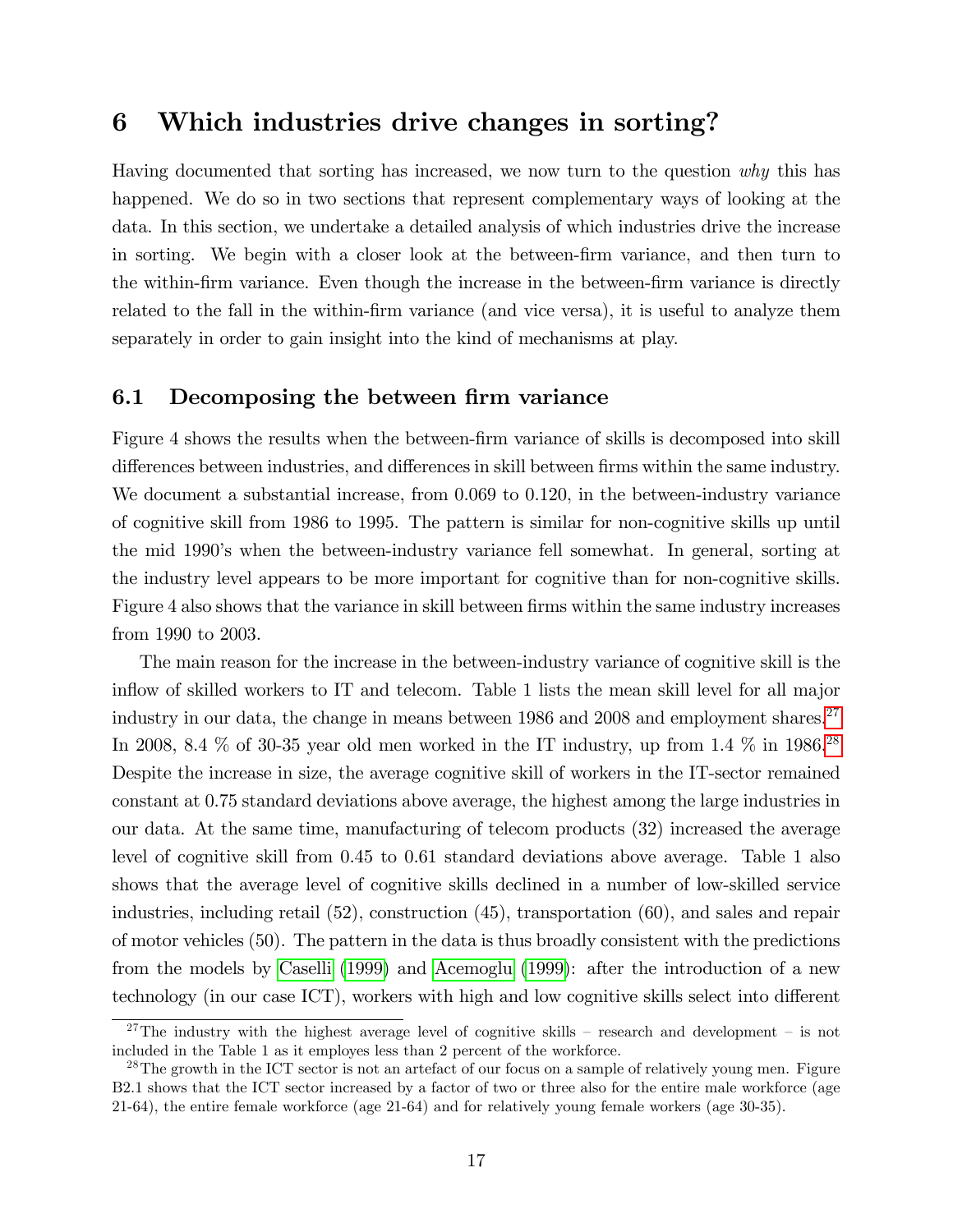

Figure 4. Decomposing the between-firm variance

Note: Between industry and between-firm within-industry skill variances. The sample includes 30-35 year-old men employed at firms with at least 10 employees. Variances corrected for firm-level sample size.

The (smaller) increase in the between-industry variance of non-cognitive skill is not due to changes in the relative size or skill level of any particular industry. However, a notable change in the distribution of non-cognitive skill across industries is instead the significant upgrading of non-cognitive skills in financial intermediation  $(+0.25 \text{ standard deviations}).$ This is may reflect changes in the types of activities performed by the financial sector, such as the move towards internet banking and the growth of investment activities following financial liberalization.

#### [TABLE 1 HERE]

As an illustration of the importance of the ICT sector for the increase in sorting by cognitive skill, Figure 5 shows the "counterfactual" evolution of the between-firm variance of skill when IT and telecom are removed from the sample.<sup>29</sup> In comparison, the ICT sector is much less important for the increase in the between-Örm variance for non-cognitive skill.

<sup>&</sup>lt;sup>29</sup>Figure 5 is only meant as an illustration of the importance of the ICT sector. Since sorting into different industries is clearly not independent, Figure 5 should be interpreted as showing the counterfactual sorting pattern in a literal sense, i.e., what would have happended had there been no expansion of ICT.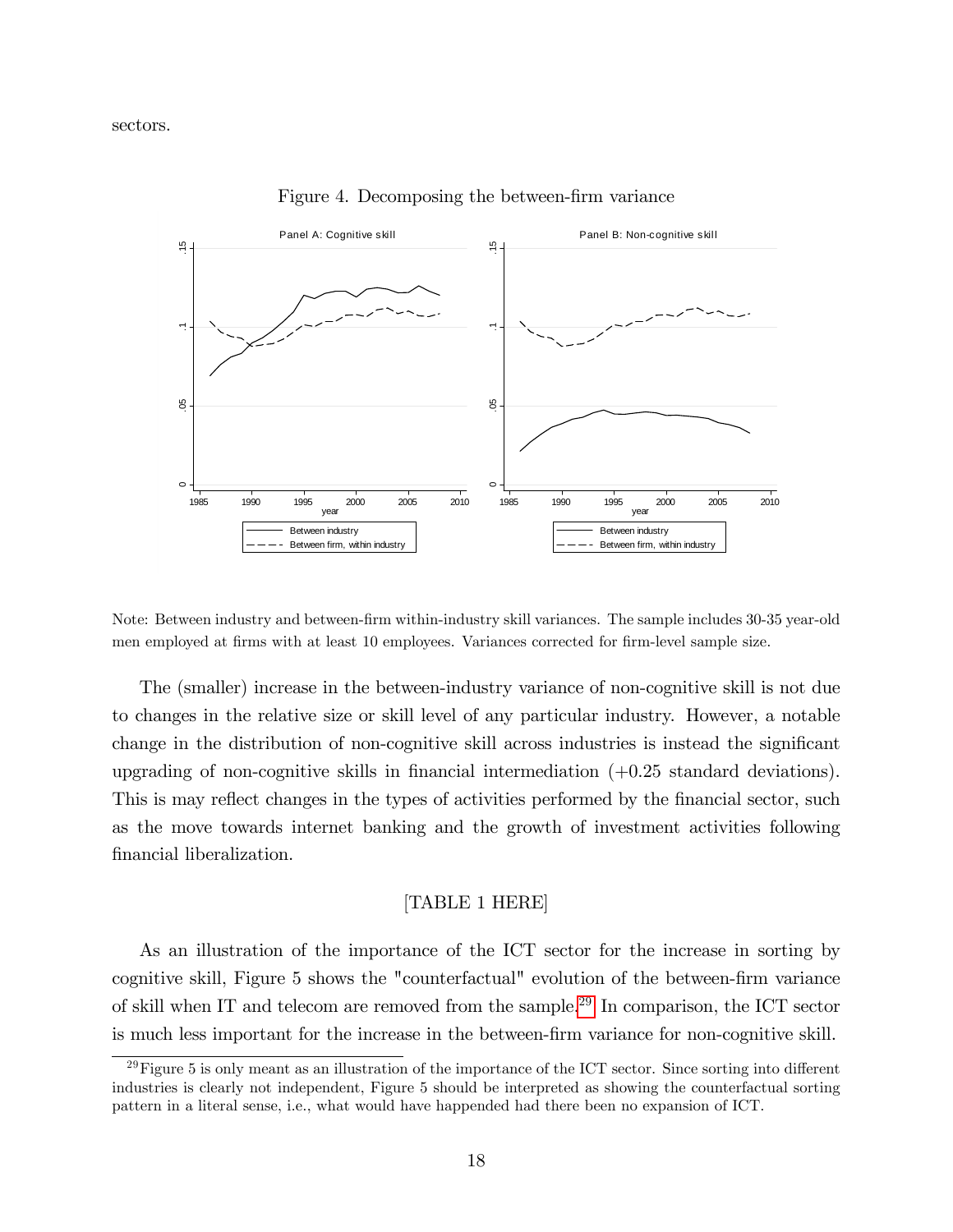

Figure 5. Counterfactual between-firm variance

Note: Between-Örm skill variances including and excluding Computer services and Telecom equipment. The sample consists of 30-35 year-old men employed at firms with at least 10 employees. Variances are corrected for firm-level sample size.

#### 6.2 Decomposing the within-firm variance

A fall in the within-Örm variance can come about because industries in which the average within-firm variance is initially small increase in relative size, because the average withinvariance falls across all industries, or due to the interaction between these two factors. As shown in Table B3.1, the fall in the within-firm variance is mostly due to a fall in the within-firm variance for fixed industry shares. While industries with a low initial withinfirm variance of cognitive skill did increase in size relative to other industries, this effect can only explain a small share of the overall trend.

#### [TABLE 2 HERE]

Table 2 shows the average within-firm variance in 1986 by industry, as well as the change between 1986 and 2008. The average within-firm variance in 1986 was significantly higher in manufacturing than in service industries. For example, the average variance of cognitive skill was above population variance (normalized to 1) in manufacturing of motor vehicles  $(NACE 34)$  and chemical products  $(24)$ . In comparison, the average within-firm variance of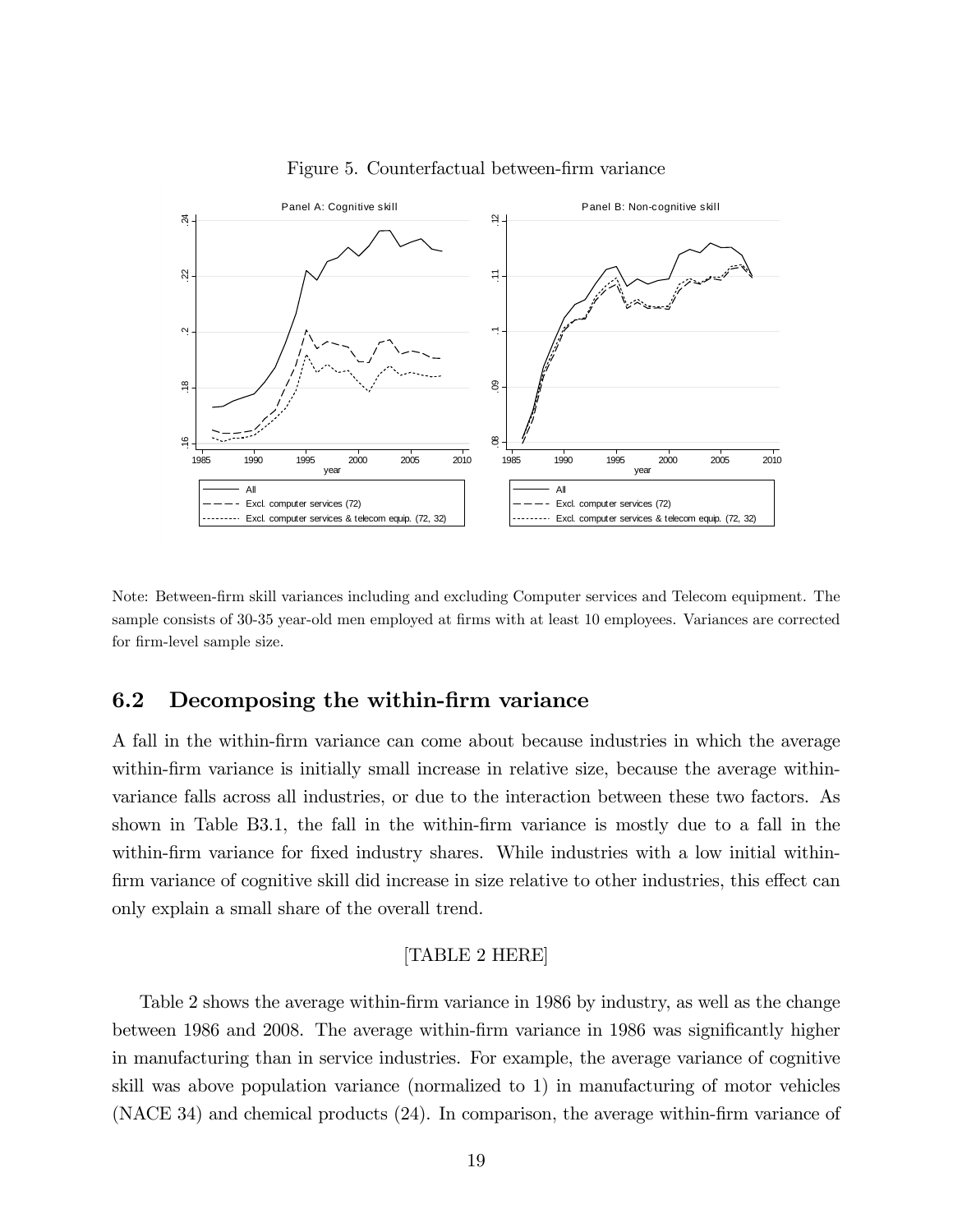cognitive skill was  $0.63$  in financial intermediation  $(65)$  and  $0.54$  in computer services  $(72)$ . Table 2 also shows that the within-firm variance in cognitive skill fell in almost all industries, reflecting a move toward internally more homogeneous firms. As illustrated by Figure 6, the average within-firm variance fell much more in industries with internally heterogeneous firms in 1986 (high average within-firm variance), implying convergence across industries. $30$ 



Figure 6. Convergence in within-firm variance across industries

Note: Panel A shows the average within-Örm variance of cognitive skills at the 2-digit industry level in 1986 plotted against the change in the same variance between 1986 and 2008. Panel B shows the same plot for non-cognitive skills. The sample consists of 30-35 year-old men employed at firms with at least 10 employees. Post- and telecommunications (NACE 64) has been excluded from the sample. Variances are corrected for Örm-level sample size.

Table 3 provides additional evidence regarding what factors at the industry level correlate with a shift toward lower within-firm variance. More precisely, columns  $(1)-(8)$  report the results from regressions with (i) the change in the industry-average within-firm variance between 1986 and 2008 ("the long difference") or (ii) the level of the industry-average withinfirm variance in a given year, as dependent variables. The level-regressions include industry fixed effects. Columns  $(9)$  and  $(10)$  instead show regressions with the industry-average cognitive or non-cognitive skills as dependent variables. The main result in Table 3 is that the convergence across industries shown in Figure 6 is robust to controlling for factors related to trade or (average) skills. As shown in columns  $(1)-(2)$  and  $(5)-(6)$ , an increase in the average

<sup>30</sup>Post- and telecommunications (NACE 64) has been excluded from Figure 6 in order to increase visibility. In 1986 only 0.03 % of the workforce worked in this industry which is an extreme outlier in Panel A of Figure 6 (see Table 2).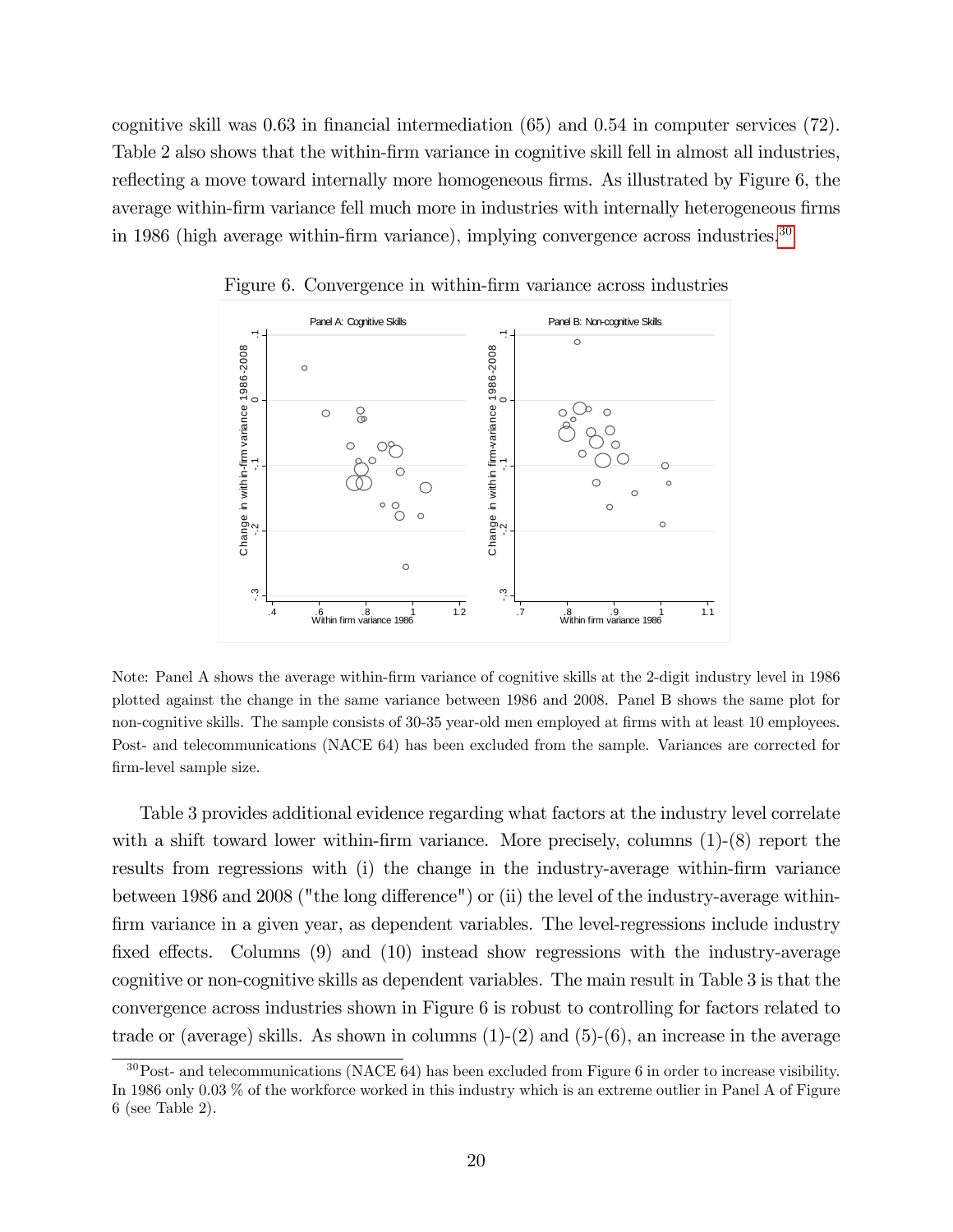within-firm variance in 1986 by 0.1 standard deviations is associated with an approximately 0.05 standard deviations larger reduction in the average within-Örm variance between 1986 and 2008. Notably, firms in the manufacturing sector did not experience a sharper fall in the within firm variance when we control for the initial within-firm variance. There is no indication in the data that expanding world trade in general explain the shift toward firms with more homogeneous labor forces. However, the fixed-effects regressions in columns (3) and (4) show that skill upgrading (in particular non-cognitive skill) is associated with more homogeneous workforces in terms of cognitive skill. Moreover, Columns (9) and (10) show that skill upgrading is in turn associated with imports from China. These results are consistent with low-wage competition (from China and similar countries) leading to a restructuring of Swedish firms toward more high-skilled intensive production and more homogeneous workforces.

#### [TABLE 3 HERE]

# 7 Sorting of educational groups or assortative matching?

The previous section documented two basic facts about the change in sorting in the Swedish labor market. First, differences in cognitive skill between firms increased mainly due to the expansion and skill upgrading of the ICT sector. Second, differences in skill among workers in the same firm fell in all major industries, but the fall was larger for industries where the average within-Örm variance was high to begin with. In this section, we look at the change in sorting from a different perspective. Specifically, we ask whether the increase in sorting was due to sorting of narrowly defined educational groups across firms, or stronger assortative matching of workers for a given allocation of educational groups.

#### 7.1 Framework

Our analysis proceeds in two steps. In the Örst step, we decompose the total variance in skill into components between and within educational groups. Let  $\hat{C}_{ij}$  denote the average cognitive skill in the educational group individual i belongs to while  $C_{ij}$  denotes worker i's actual skill level. Consequently,  $C_{ij} - \hat{C}_{ij}$  equals worker i's residual from a regression of actual skills  $(C_{ij})$  on educational groups fixed effects. The sample variance in cognitive skill can be decomposed as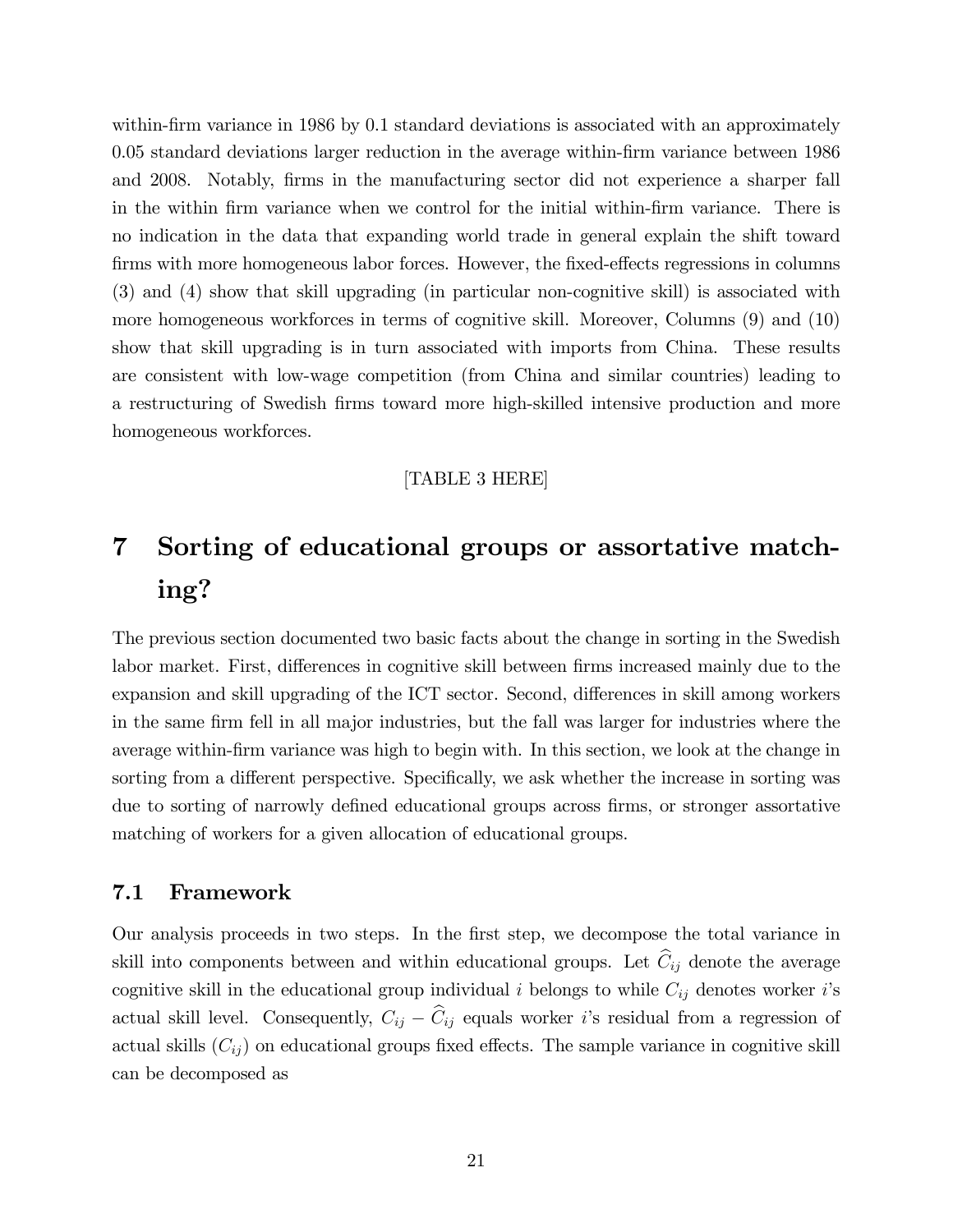$$
\frac{1}{n} \sum_{j} \sum_{i} \left( \underbrace{\left(\widehat{C}_{ij} - \overline{C}\right)^2}_{\text{between-educational groups variance}} + \underbrace{\left(C_{ij} - \widehat{C}_{ij}\right)^2}_{\text{within-educational groups variance}} \right)
$$
(2)

Our educational groups are defined by the interaction between field of study and years of schooling. For example, workers with a Öve-year tertiary degree in engineering belong to the same group. We use educational groups rather than occupation since good data on occupation is not available during the first part of our study period  $(1986-1995).$ <sup>31</sup> In total there are about 90 different educational groups in our data. Since educational attainment is set already at the time when the men in our sample enter the labor market changes in sorting between groups is *not* explained by sorting of workers to firms.

In the second step, we decompose the between- and within-group variances into betweenand within-firm components. Let  $\hat{C}_j = \frac{1}{n_j}$  $n_j$  $\overline{\phantom{0}}$ i  $C_{ij}$  denote the expected firm-level mean of cognitive skills in firm  $j$  conditional on the composition of educational groups in the firm. One way to think about  $C_j$  is as a proxy for the skill-intensity of technology in a firm. For example, a firm that hires many engineers will have a high value of  $C_j$ . The between-group variance in cognitive skill can then be decomposed as

$$
\underbrace{\frac{1}{n}\sum_{j}n_{j}\left(\widehat{C}_{j}-\overline{C}\right)^{2}}_{\text{max}} + \underbrace{\frac{1}{n}\sum_{j}\sum_{i}\left(\widehat{C}_{ij}-\widehat{C}_{j}\right)^{2}}_{\text{max}} \tag{3}
$$

between-firm between-educational groups within-firm between-educational groups

The between-firm between-group variance is the variance in cognitive skill explained by differences in the composition of educational groups across Örms. For example, this component is large if some firms hire a high fraction of engineers (high-skilled on average) while other firms mostly hire mechanics (low-skilled on average). One way to think about the betweenfirm component is therefore as a measure of the differences in the skill-intensity of technology across firms. The within-firm between-group variance reflects the variance explained by the fact that each firm may encompass workers from many different educational groups, with different levels of skill. For example, the within-firm component is large if most firms employ both engineers and mechanics and low if most firms either only hire engineers or only hire mechanics.

We now turn to the variance within educational groups. Keeping with the same terminol-

 $31$ The difference between using educational or occupational groups in this context are quite small, however. The correlation between  $\hat{C}_j$  defined by education and  $\hat{C}_j$  defined by occupation was 0.91 in 1996 (the first year for which we have data on occupation) and 0.88 in 2008. The corresponding figures for  $\hat{N}_j$  are 0.85 and 0.81.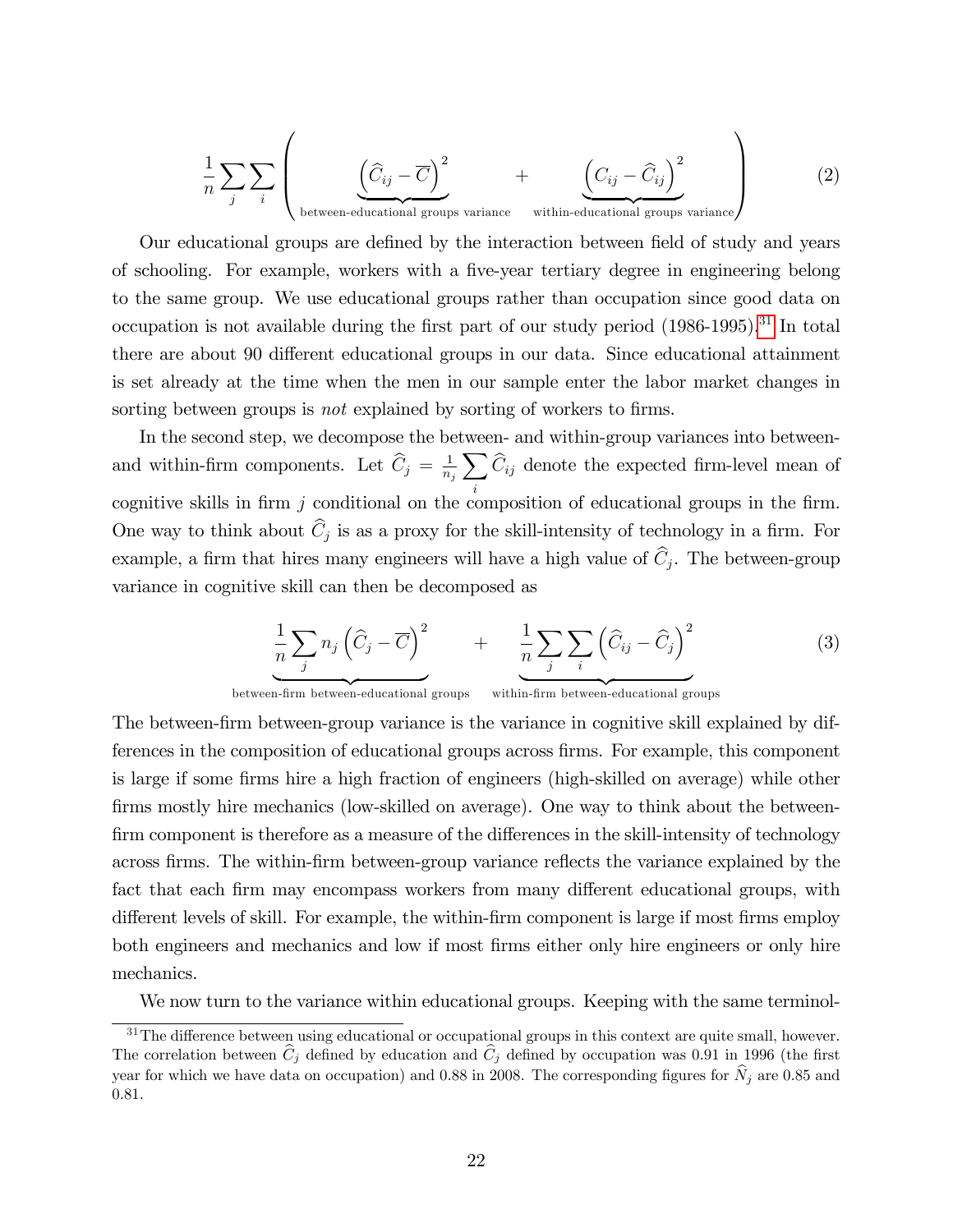ogy as above, the within-group variance can be decomposed into between- and within-Örm components:

$$
\underbrace{\frac{1}{n}\sum_{j}n_{j}\left(C_{j}-\widehat{C}_{j}\right)^{2}}_{\text{between-firm within-educational groups}}+\underbrace{\frac{1}{n}\sum_{j}\sum_{i}\left(\left(C_{ij}-\widehat{C}_{ij}\right)-\left(C_{j}-\widehat{C}_{j}\right)\right)^{2}}_{\text{within-firm within-educational groups}}.
$$
\n(4)

The between-firm within-group variance is the variance in the difference between firms' actual level of cognitive skills and the predicted level based on their composition of educational groups. This variance is large if the best workers in a given educational group work in the same firms, i.e., the more positive is worker-to-worker assortative matching. For example, assortative matching is positive if the most clever engineers tend to work in the same firms, and if the most clever engineers work with the most clever mechanics. The within-firm withingroup variance is large if there is a high variance of skill within Örms given the general skill level. For example, this component is large for a firm that employs both relatively skilled and relatively unskilled engineers. Stronger (positive) assortative matching of workers for a given technology is associated with an increase in the ratio of the first (between-firm within-group) component in  $(4)$  relative to the second (within-firm within-group) component.<sup>32</sup>

#### 7.2 Results

Figure 7 shows the decomposition of the between-educational group variance in (3) between 1986 and 2008. The Ögure shows the absolute level of each component. There are three facts worth noting from this figure. First, the between-group variance (i.e., the sum of the between- and within-Örm components) is much larger for cognitive and than for non-cognitive skill, reflecting the stronger relationship between cognitive skill and educational attainment [\(Lindqvist and Vestman, 2011\)](#page-36-0). Second, most of the variance in skill between educational groups is within Örms. This implies that many Örms employ workers from educational groups with very different average skills. Third, the share of the between-group variance explained by the between-Örm component is increasing over time. For cognitive skill, the between-Örm share of the between-group variance increases from 29.9  $\%$  to 39.1  $\%$ , while the increase is from 28.8  $\%$  to 32.4  $\%$  for non-cognitive skill. These results suggest that differences between

 $32$ This footnote comments on the relationship between (3) and (4), and the between- and within-firm variances in decomposition (1). The total between-firm variance in cognitive skill is given by the sum of the between-firm components in (3) and (4) and a third component,  $2\left(C_j - \widehat{C}_j\right)\left(\widehat{C}_j - \overline{C}\right)$ , i.e., the covariance between  $C_j - \widehat{C}_j$  and  $\widehat{C}_j - \overline{C}$ . A positive covariance means that firms that hire workers in high-skilled educational groups also hire workers who are more skilled than the average in their respective educational group. The total within-Örm variance is given by the sum of the within-Örm components in (3) and (4) plus the covariance multiplied by  $-1$ . The covariance thus cancels out when we sum up the total sample variance.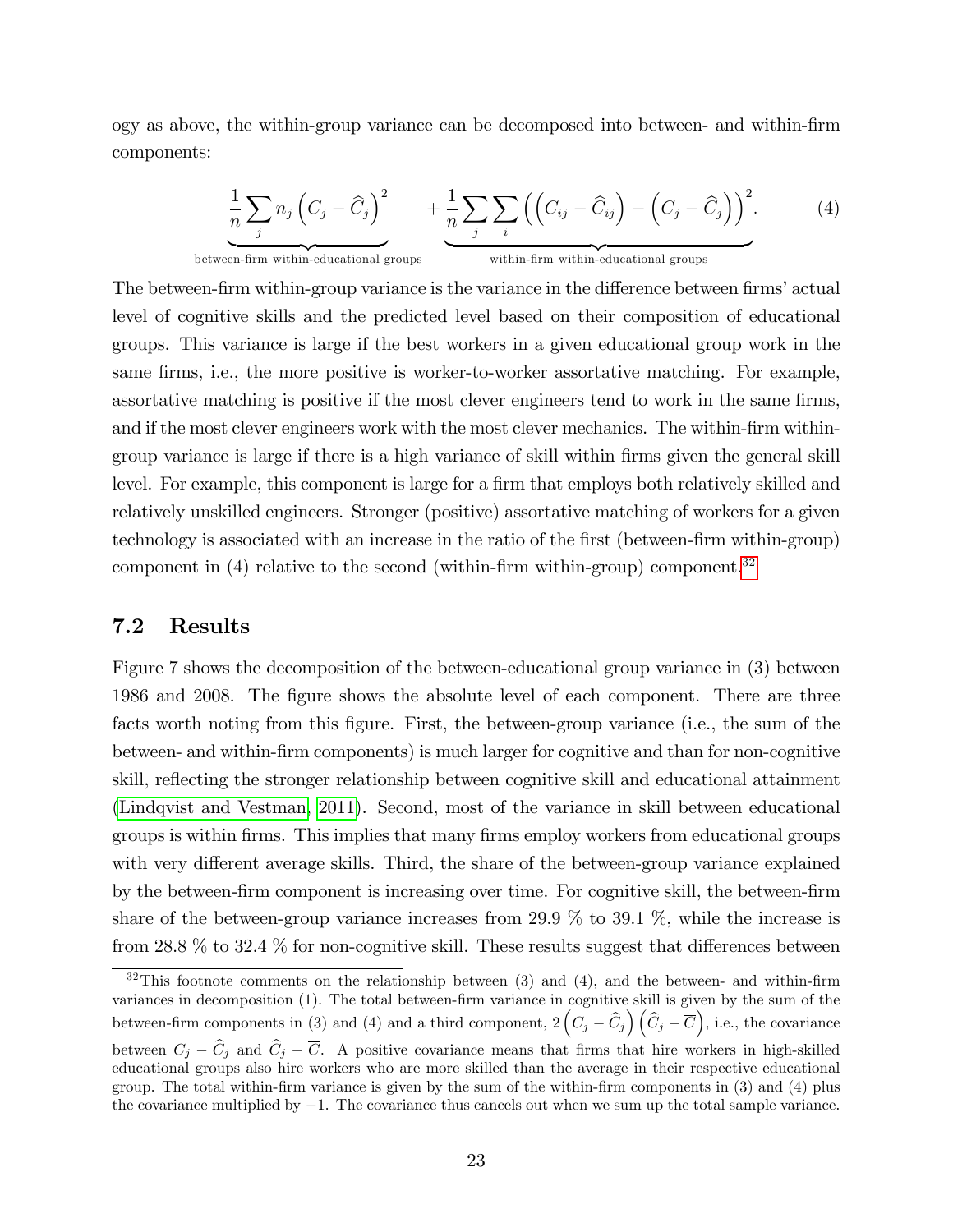firms in terms of the skill-intensity of technology are increasing over time. In other words, firms have become more specialized in terms of the type of workers (as defined by education) they employ.



Figure 7. Decomposing the variance between educational groups

Note: The figure shows the within- and between-firm components of the variance in skills between educational groups. The sample consists of 30-35 year-old men employed at firms with at least 10 employees. Variances corrected for firm-level sample size.

Figure 8 shows the decomposition of the within-occupation variance in (4) between 1986 and 2008. As shown by the figure, sorting of workers between firms only accounts for a small share of the total variance in skill within educational groups. However, the betweenfirm share is significantly larger than predicted by random sorting at all points in time, suggesting that worker skills are complements (see Table B1.1). Moreover, the between-firm share of the within-group variance is increasing over time, from 5.0  $\%$  to 6.2  $\%$  for cognitive skill and from 4.5  $\%$  to 6.0  $\%$  for non-cognitive skill. Figure 8 thus suggests that assortative matching of workers has become more positive over time.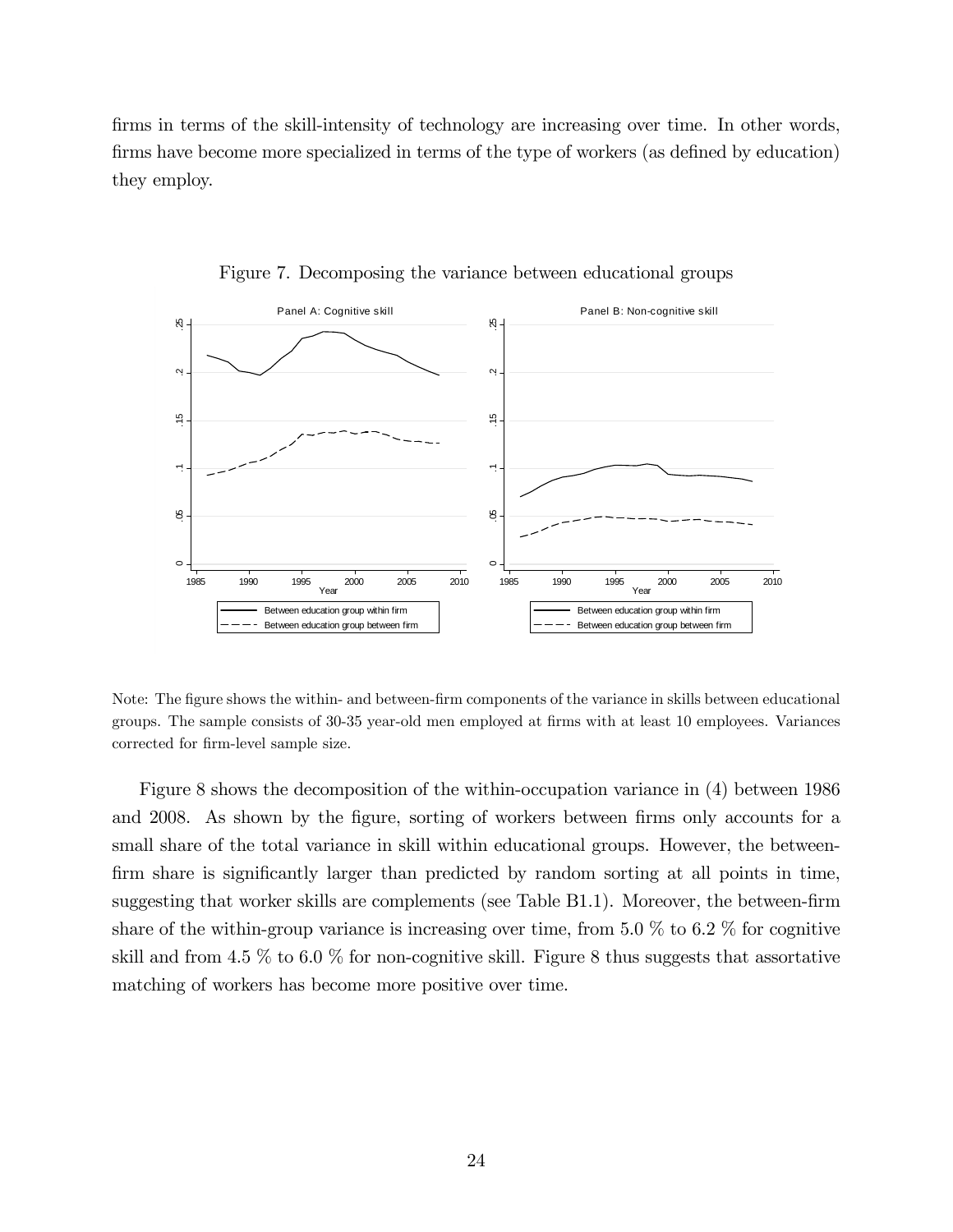

Figure 8. Decomposing the variance within educational groups

Note: The figure shows the within- and between-firm components of the variance in skills within educational groups. Skill variances within educational groups in their within- and between-Örm components. The sample consists of 30-35 year-old men employed at firms with at least 10 employees. Variances corrected for firm-level sample size.

#### 7.3 Mechanisms

We have shown that both increasing sorting of educational groups across firms and more positive assortative matching explain the increase in sorting. Before we conclude, we provide suggestive evidence regarding the mechanisms at play, beginning with the increase in the sorting of educational groups.

An increase in the sorting of educational groups between firms could come about for at least two different reasons. First, technological change may imply that skilled workers select into Örms specializing in the new technology [\(Acemoglu, 1999;](#page-33-0) [Caselli, 1999\)](#page-34-0). Second, sorting of education groups could increase due to outsourcing. For example, consider a firm which both develops new products (skill-intensive) and manufactures them (not skill intensive). If product development and manufacturing is instead split into two different firms, differences in the skill-intensity of technology between firms would increase.

While we are unable to perfectly distinguish between these two mechanisms, a reallocation of educational groups across Örms driven by sectors intensive in new technology (like ICT)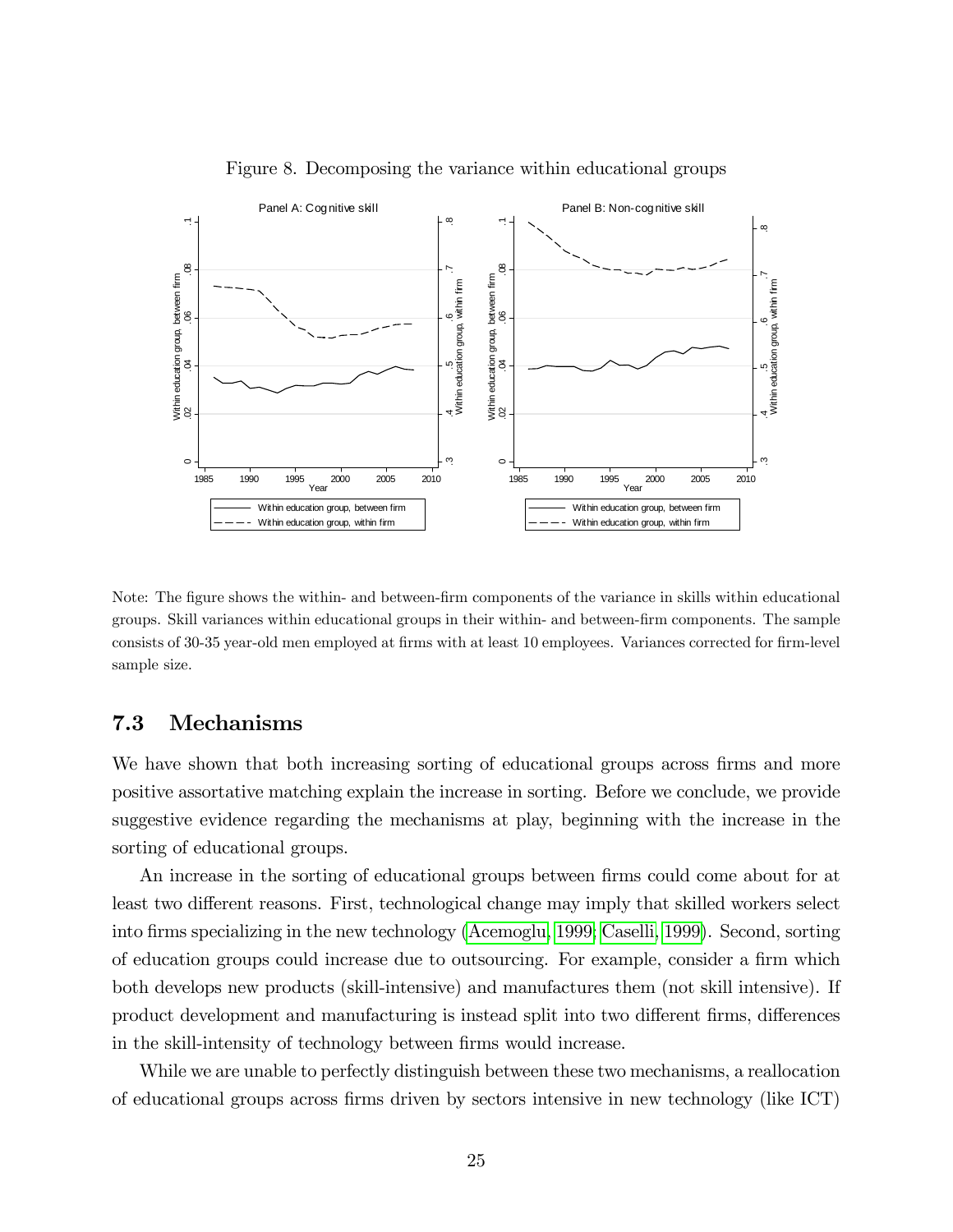or educational groups likely to work with new technology (such as engineers) is suggestive of technological change. In contrast, there is less reason to expect a general trend toward outsourcing to pertain specifically to sectors intensive in new technology. In Figure 5 we showed that the ICT sector could explain a large fraction of the overall increase in the between-firm variance with respect to cognitive skill. In Figure B4.1, we show that we obtain similar results if we conduct the same exercise for the between-group between-firm variance. In other words, the increase in the skill intensity of technology between firms is to a significant extent due to the growth of ICT. As an alternative exercise, we calculate "counterfactuals" for the between-firm between-group variance removing either "civil engineers" (defined as at least a four-year degree in engineering) or workers with at least a three-year degree in business administration or law. These two groups of workers are of roughly the same size and each constitute a small share of the overall sample.<sup>33</sup> Figure 9 shows that removing workers with a degree in business or law does not change the level or trend for the sorting of educational groups across firms. In contrast, removing civil engineers has a negative effect both on the level and the trend for cognitive skills.



Figure 9. Counterfactual between-group between-firm variance

Note: Between-occupation between-Örm skill variances, including and excluding employees with Engineering, Business, and Law degrees. The sample consists of 30-35 year-old men employed at firms with at least 10 employees. Variances corrected for firm-level sample size.

 $33$ The share of the workforce with a higher degree in engineering increased from 4.7 % in 1986 to 7.5 % in 2008. Similarly, the share with a degree in business or law increased from 3.1 % to 5.6 %.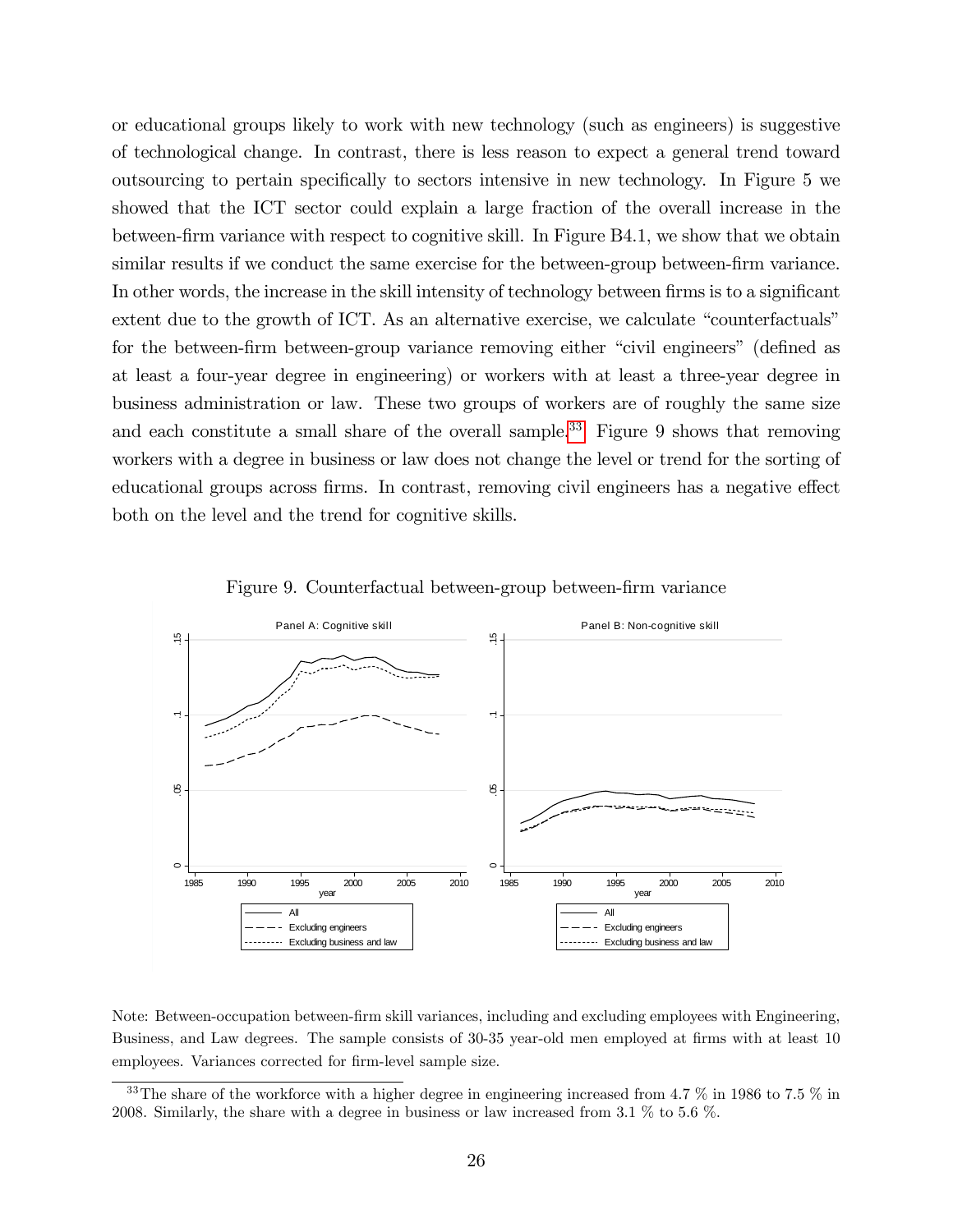We now turn to the within-group variance. An increase in assortative matching could arise because complementarities between workers' skills become more positive (for example due to technological change), or because of lower costs from matching workers with similar levels of skill (for example due to liberalization of trade). In order to investigate which forces drive assortative matching, we estimate regressions of the following generic form

$$
\sigma_{WGWF,jkt}^2 = \beta_0 + \beta_1 \log(Capital)_{jkt} + \beta_2 \log(Size)_{jkt} + \beta_3 \left(C_{jkt} - \widehat{C}_{jkt}\right) + \beta_4 \widehat{C}_{jkt} + \beta_5 Trade_{kt} + \beta_6 China\_import_{kt} + \gamma_{jk} + \varepsilon_{jkt}
$$
\n(5)

where  $\sigma_{WGWF,jkt}^2$  is the the within-firm within-group variance for firm j in industry k at time  $t^{34}$  Low values of  $\sigma_{WGWF,jkt}^2$  indicate strong (positive) assortative matching. Capital<sub>j</sub> is capital intensity,  $Size_j$  is the number of employees,  $(C_{jkt} - \hat{C}_{jkt})$  is the difference between the actual and predicted skill level of firm j and  $\hat{C}_{jkt}$  is the predicted skill level of firm j.  $Trade_{kt}$  (total value of exports and imports in industry k divided by total turnover) and  $China\_import_{kt}$  (total value of imports from China in industry k divided by total turnover) have the same definition as in the industry-level regressions in Table 3. We include a firmlevel fixed effect,  $\gamma_{ik}$ , in all regressions. Each firm is weighted with the number of workers observed in our sample.

Our main interest in regression (5) are the variables related to technology and trade. If more complex production processes are associated with stronger complementarities, then we should observe a negative association between  $\sigma_{W G W F, jkt}^2$  and the predicted skill level,  $C_{jkt}$ . Relatedly, we expect a negative sign of  $\beta_3$  if "star" firms, with unexpectedly high skills given their technology, display stronger assortative matching. The sum of  $\beta_3$  and  $\beta_4$  gives the total relationship between the firm-level average of cognitive skill at time  $t$  ( $C_{jkt}$ ) and  $\sigma^2_{W G W F, jkt}.^{35}$ 

The results from regression (5) are presented in Table 4. The main result is that an increase in skills is strongly associated with more positive assortative matching. This holds both for an increase in the predicted skill levels  $(\widehat{C}_i$  and  $\widehat{N}_i$ ) – what we may think of as the skill-intensity of a firm's technology  $-$  and for an increase in skill for given predicted skills  $(C_j - \widehat{C}_j$  and  $N_j - \widehat{N}_j$ . Non-cognitive skill is the more robust predictor of assortative

 $34$ Since the between-firm component of the within-group variance does not vary at the firm level, we are not able to use the relative share of the within-Örm component as the dependent variable.

<sup>&</sup>lt;sup>35</sup>The regression analysis laid above does not allow us to obtain conclusive evidence behind the general strengthening of assortative matching. Apart from concerns regarding endogeneity and omitted variables, the fundamental problem is that, since we can only study variation within and between firms or industries, we cannot identify the effect of factors that affect the entire economy in the same fashion. It is an open question whether our findings can be extrapolated to the economy as a whole.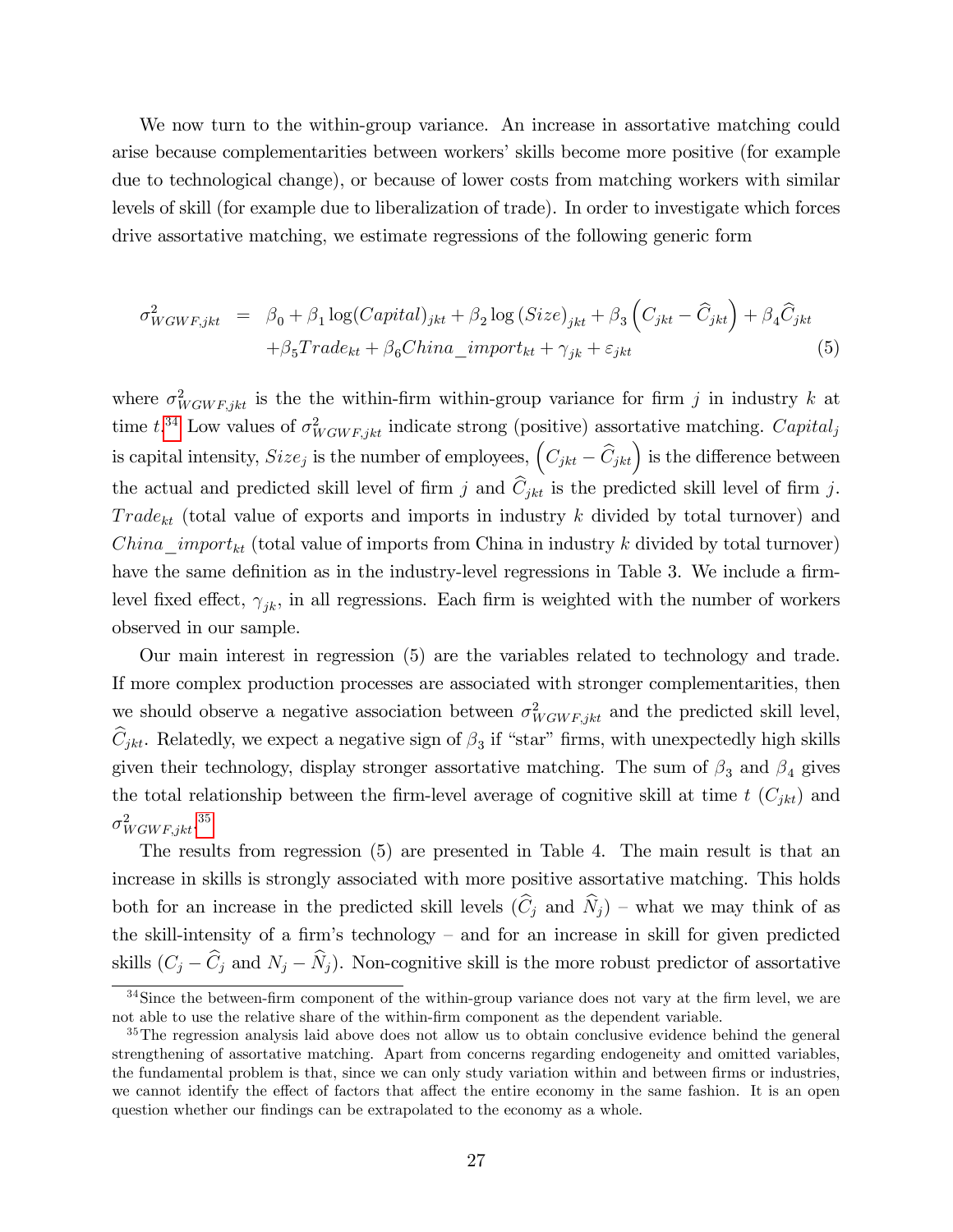matching when both types of skill are entered as regressors in columns (4) and (8), but the high correlation between the firm-level average of cognitive and non-cognitive skill implies that these results are hard to interpret. We also find that firm size is positively correlated with  $\sigma_{WGWF,jkt}^2$  (and thus negatively correlated with assortative matching). There is no statistically significant relation between the trade variables and our measure of assortative matching.

The results in Table 4 are consistent with an "O-ring"-type story of sorting [\(Kremer,](#page-36-0) [1993\)](#page-36-0). That is, more complex production processes (which could in turn be due to technological change) increase complementarities between workers, inducing firms to match workers who are particularly good (or particularly bad) in the same firm.

#### [TABLE 4 HERE]

### 8 Sorting by skill and firm wage differentials

In this section, we relate the increase in sorting to changes in the structure of wages. As shown in Panel A of Figure 10, the total wage variance among the men in our sample increased by 42 percent between 1986 and  $2008$  (from 0.050 to 0.071), reflecting a sharp increase in wage inequality. In line with previous research, including a study on Swedish plants Nordström-Skans et al. [\(2009\)](#page-37-0), Panel A of Figure 10 also shows that the increase wage inequality is disproportionately due to an increase in the between-firm wage variance (70 percent) than the within-firm variance  $(22 \text{ percent})$ .<sup>36</sup> Interestingly, the main increase in the between-firm wage variance occurred after the increase in sorting during the first half of the  $1990$ 's.

We undertake a simple accounting exercise to see if the increase in between-firm wage inequality can be explained by the increase in sorting. To this end, we estimate regressions of the form

$$
w_{jt} = \beta_{0,t} + \beta_{1,t} CS_{jt} + \beta_{2,t} NCS_{jt} + \beta_{3,t} (CS_{jt} * NCS_{jt}) + u_{jt},
$$
\n(6)

where  $w_{jt}$  is the mean (log) wage at firm j at time t,  $CS_{jt}$  is the average of cognitive skill in firm j at time t and  $NCS_{jt}$  the corresponding value for non-cognitive skill. Regressions are weighted by the number of observed workers per firm. Using the predicted wages from

 $36$ This literature includes studies of Czech firms 1998-2006 [\(Eriksson et al., 2009\)](#page-34-0); the US manufacturing sector 1975-1992 [\(Dunne et al., 2004\)](#page-34-0) and 1975-1986 [\(Davis and Haltiwanger, 1991\)](#page-34-0); US plants [\(Barth et al.,](#page-33-0) [2011\)](#page-33-0); UK Örms 1984-2001 [\(Faggio et al., 2010\)](#page-35-0) and Portugese Örms 1983-1992 [\(Cardoso, 1999\)](#page-34-0). With the exception of [Cardoso](#page-34-0) [\(1999\)](#page-34-0), these papers find increasing wage differences between firms or plants.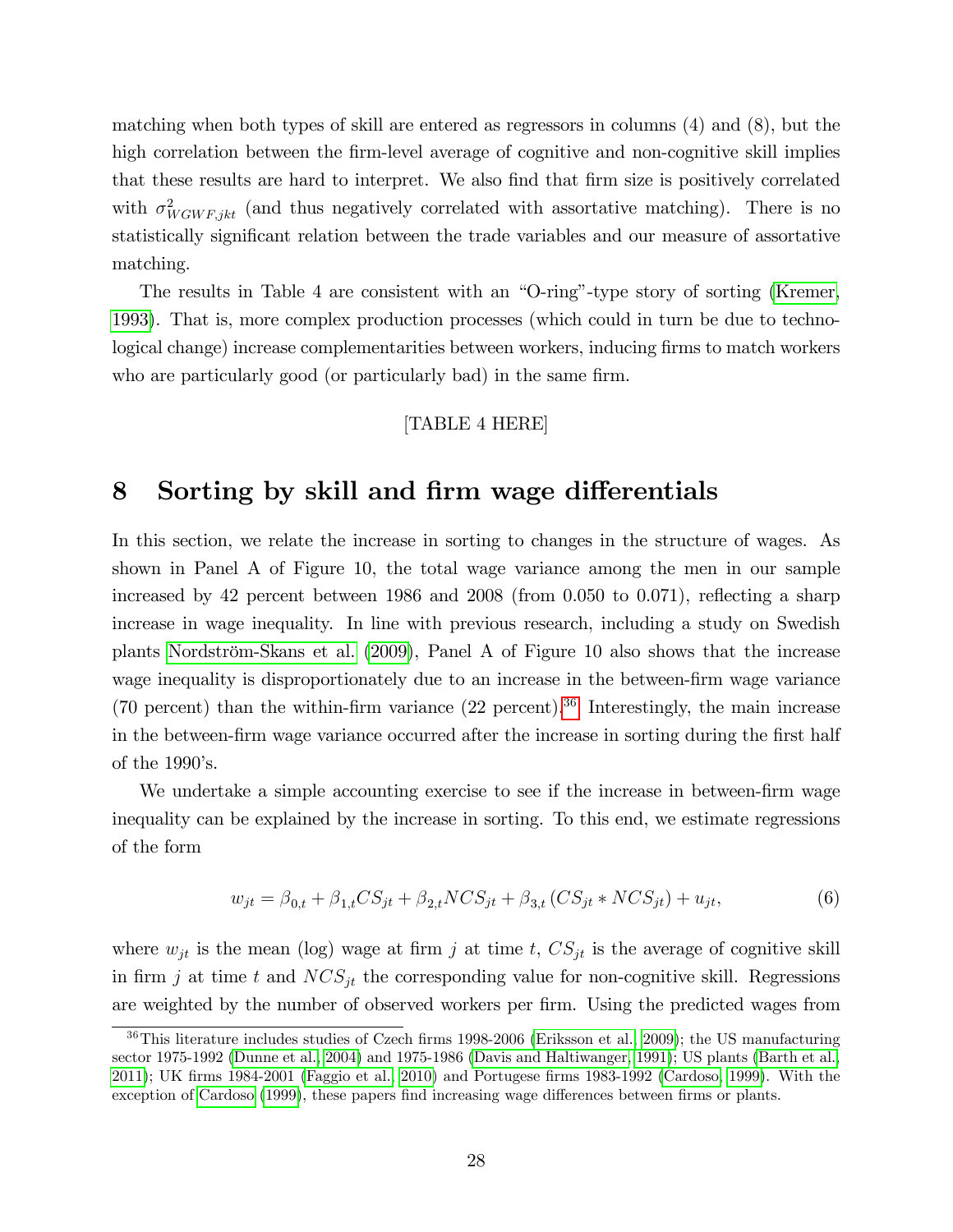these regressions  $(\hat{w}_{it})$ , we then decompose the between-firm wage variance into a component explained by firm skill differences and an unexplained component. An increase in the explained component could be due to an increase in the estimated firm-level skill gradients, an increase in between-firm skill differences, or a combination of both.



Figure 10. Decomposing the variance of wages

Note: Panel A shows the variance of log wages for all workers age 20-64 and 30-35 year-old men. Both samples restricted to firms with at least 10 employees. Panel B shows the between-firm variance in  $(\log)$ wages and predicted (log) wages from regression (6).

An alternative approach for investigating the role of skills for firm wage differentials is to regress individual wages on skills, and then study the between-firm variance of the residuals. However, if there are complementarities between worker skills, or between skills and technology, this approach is likely to underestimate the importance of skills as a determinant of between-firm wage differentials. Given that complementarities in production is a key factor behind sorting, this is a serious limitation also for a purely descriptive exercise. $37$ 

We plot the evolution of the explained and total between-firm wage variance in Panel B of Figure 10. The explained variance increased from 0.0085 to 0.0144 between 1986 and 2008,

<sup>&</sup>lt;sup>37</sup>A second, more ambitious, approach would be to estimate spillovers between workers by regressing individual wages on own and co-worker skill. Yet a recent theoretical literature suggest that the relationship between co-worker skills and wages may be very different from the relationship between co-worker skills and productivity due to "mismatch" [\(Eeckhout and Kircher, 2011; de Melo, 2013\)](#page-34-0). [Fredriksson et al.](#page-35-0) [\(2015\)](#page-35-0) provides empirical evidence that worker skill-mismatch is relevant also in the Swedish labor market.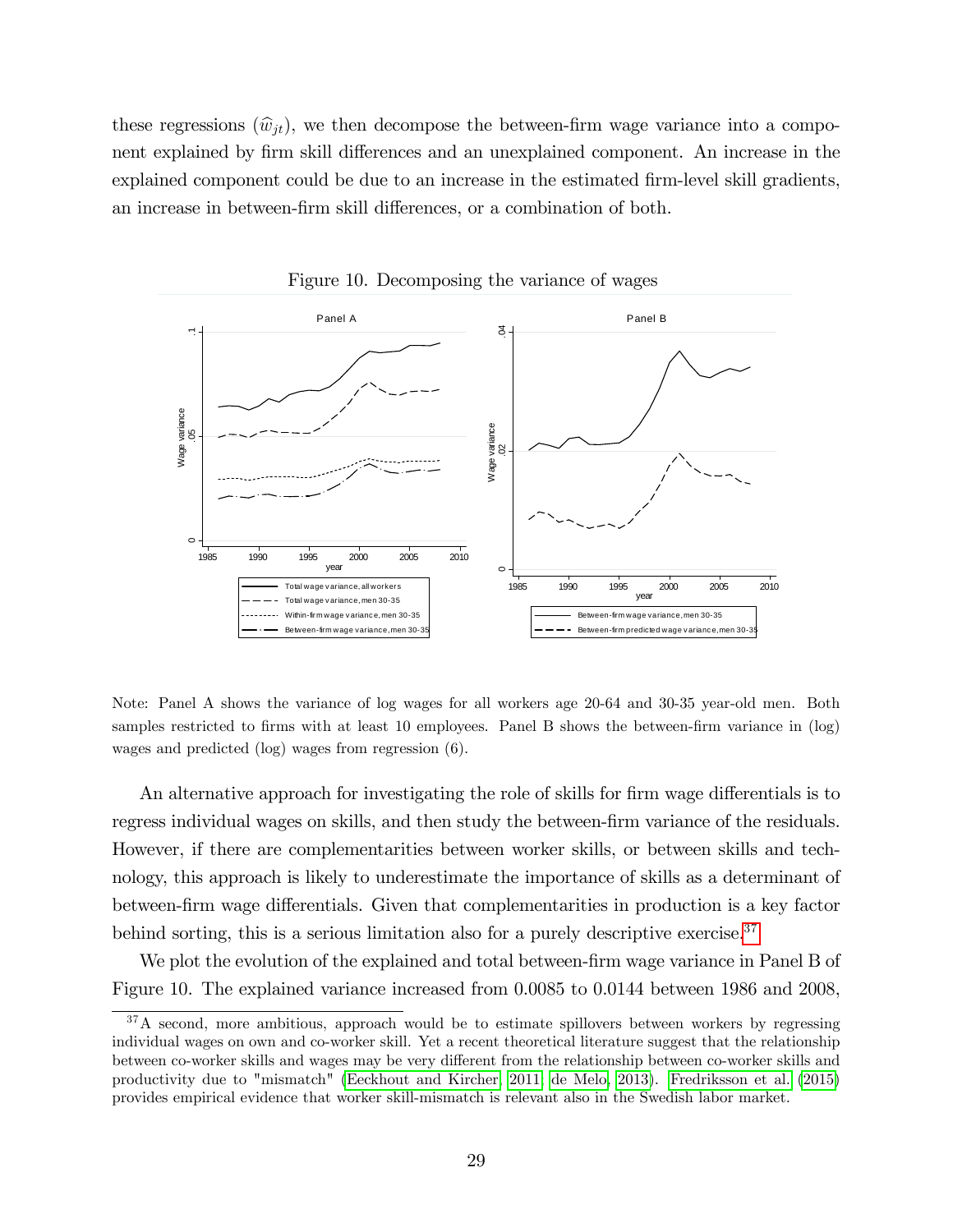thereby explaining 47 percent of the increase in the overall between-wage variance. Notably, the increase in the explained between-firm variance occurs after the increase in sorting during the first half of the 1990's. The reason is that the increase in sorting is initially counteracted by falling skill gradients. From the mid 1990ís the skill gradients start increasing, thereby also increasing the between-firm variance explained by sorting.

By fixing sorting or skill gradients at their 1986 levels, we derive counterfactual sorting patters that allow us to analyze the relative importance of changes in sorting and changes in the skill gradients over the course of the entire study period. The upper-right cell of Table 5 shows the counterfactual between-Örm variance in predicted wages based on the sorting patterns in 1986 using the 2008 skill gradients. Comparing the upper and lower right cells reveals that 51 percent of the total increase is due to steeper skill gradients. The lower left cell displays the counterfactual variance using the 2008 sorting patterns and the 1986 skill gradients. Comparing this to the lower right cell shows that 36 percent of the total increase is due to sorting. The remaining 14 percent of the increase is attributed to the interaction between increased skill sorting and steeper skill gradients.

#### [TABLE 5 HERE]

The results in this section support three conclusions. First, our results suggest that sorting by skill is relevant for understanding the evolution of wage inequality. Second, inferring skill sorting from the wage distribution can lead to erroneous conclusions since sorting and skill gradients do not necessarily move together. Third, that both between-firm skill sorting and skill gradients have increased is consistent with stronger complementarities, either between worker skills or between skills and technology. However, the timing is puzzling. A standard model would predict that a strengthening of complementarities leads to a contemporaneous increase in sorting, skill gradients and firm wage differentials. In contrast, we find that the increase in sorting predates increases in both the total and explained predicted between-firm wage variance. The finding that sorting and skill gradients do not move together thus suggests that the adjustment process to stronger complementarities is not fully understood.

Although our approach is different, the results in this section are broadly in line with the recent findings in [Card et al.](#page-34-0) [\(2013\)](#page-34-0). Using wage regressions with additive worker and firm fixed effects, they find that increased worker heterogeneity, increased workplace-specific wage components, and increases in positive assortative matching between workers and firms can account for most of the increase in West German wage inequality. We, on the other hand, find that the combined impact of increased sorting and steeper skill gradients can account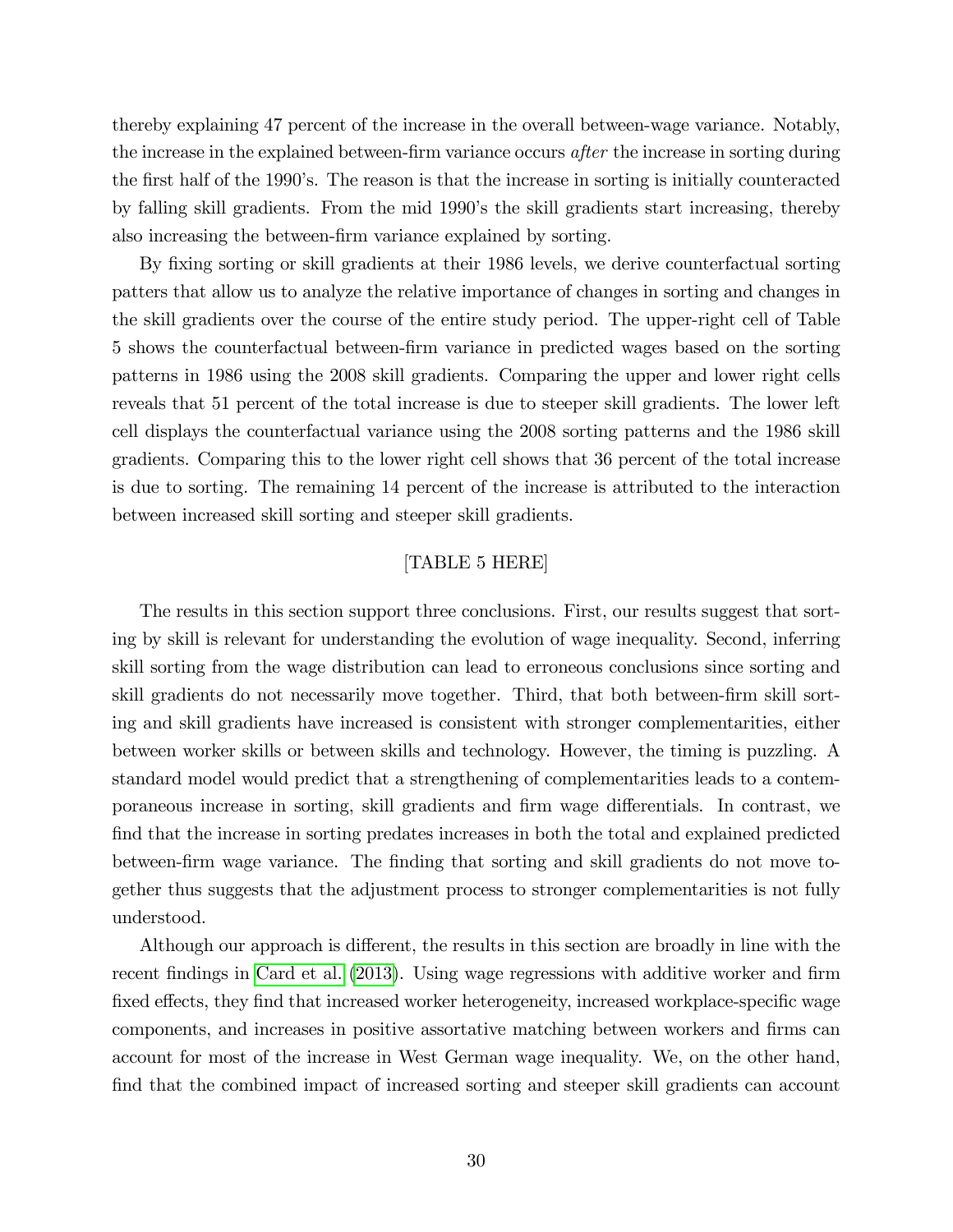for a substantial share of the increase in between-firm wage variance. This increase can in turn account for a large component of the increase in the variance of wages.

## 9 Concluding remarks

Using direct and time consistent measures of cognitive and non-cognitive skills, we document a substantial increase in the sorting of workers to firms between 1986 and 2008. Over this period, the share of the sample variance of cognitive skills explained by between-Örm skill differences increased by more than  $40\%$ . While the bulk of the increase in sorting coincided with the Swedish economic crisis of 1991-1993, the trend toward increased sorting was present already in the late 1980's. The trend toward increased sorting is robust to a wide range of tests regarding the measurement of sorting, the sample used and adjusting for measurement error in skills. Combined with steeper firm-level skill gradients, the increase in sorting can account for about half of the increase in between-firm wage differentials between 1986 and 2008.

Why did sorting increase? Our results suggest that technological change is at heart of the story. The expansion of a small set of high-tech industries in the ICT sector led to increased sorting of workers across firms, in particular engineers. In this respect, our results bear out a central prediction in models of skilled-biased technical change (e.g. [Acemoglu,](#page-33-0) [1999;](#page-33-0) [Caselli, 1999\)](#page-34-0); that new technology will increase skill sorting in the labor market. We have also showed that assortative matching between workers have become more positive over time, consistent with increasing complementarities between worker skills. The degree of assortative matching at the firm level is in turn associated with skill upgrading, suggesting that technological change may play a role also in this case. Overall, we do not find strong evidence that trade drives changes in sorting. However, caution is warranted in interpreting these results as our data on trade are admittedly crude. A priority for future research is to study the effect of trade on sorting using better data and a more credible identification strategy.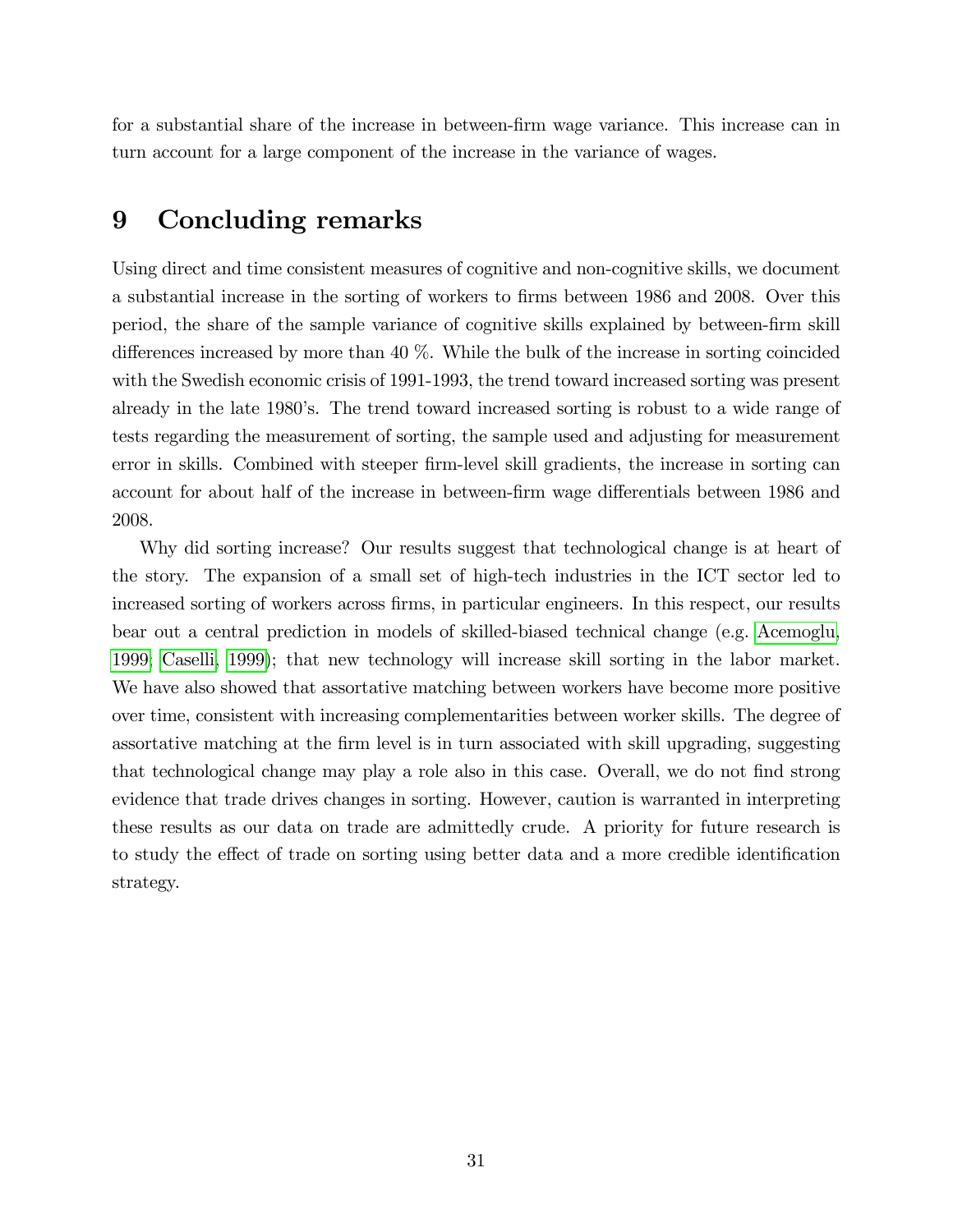## <span id="page-33-0"></span>References

- Abowd, J. M., F. Kramarz, and D. N. Margolis (1999). High wage workers and high wage firms. Econometrica  $67(2)$ , 251–333.
- Acemoglu, D. (1999). Changes in unemployment and wage inequality: An alternative theory and some evidence. The American Economic Review  $89(5)$ , 1259–1278.
- Acemoglu, D. (2002). Technical change, inequality, and the labor market. Journal of Economic Literature  $40(1)$ , 7–72.
- Acemoglu, D. and D. Autor (2011). Skills, tasks and technologies: Implications for employment and earnings. Handbook of Labor Economics Vol.  $\angle B$ , 1043–1171.
- Adermon, A. and M. Gustavsson (2011). Job polarization and task-biased technological change: Sweden 1975-2005. Working Paper 2011:11, Uppsala Center for Labor Studies.
- Ahlin, C. R. (2010). Matching for credit: Risk and diversification matching for credit: Risk and diversification in thai microcredit groups. Working paper, Bread.
- Akerlof, G. A. and J. L. Yellen (1990). The fair wage-effort hypothesis and unemployment. The Quarterly Journal of Economics  $105(2)$ ,  $255-283$ .
- Altonji, J. G., E. Blom, and C. Meghir (2012). Heterogeneity in human capital investments: High school curriculum, college major, and careers. Annual Review of Economics  $\mathcal{L}(1)$ , 185–223.
- Barth, E., A. Bryson, J. C. Davis, and R. Freeman (2011). The contribution of dispersion across plants to the increase in us earnings dispersion. In EEA-ESEM meetings, unpublished manuscript.
- Becker, G. S. (1973). A theory of marriage: Part i. Journal of Political Economy 81(4), 813-846.
- Bewley, T. F. (1999). Why wages don't fall during a recession. Cambridge and London.
- Blackburn, M. and D. Neumark (1992). Unobserved ability, efficiency wages, and interindustry wage differentials. The Quarterly Journal of Economics  $107(4)$ , 1421–1436.
- Blau, F. D. and L. M. Kahn (2005). Do cognitive test scores explain higher us wage inequality? Review of Economics and Statistics  $87(1)$ , 184–193.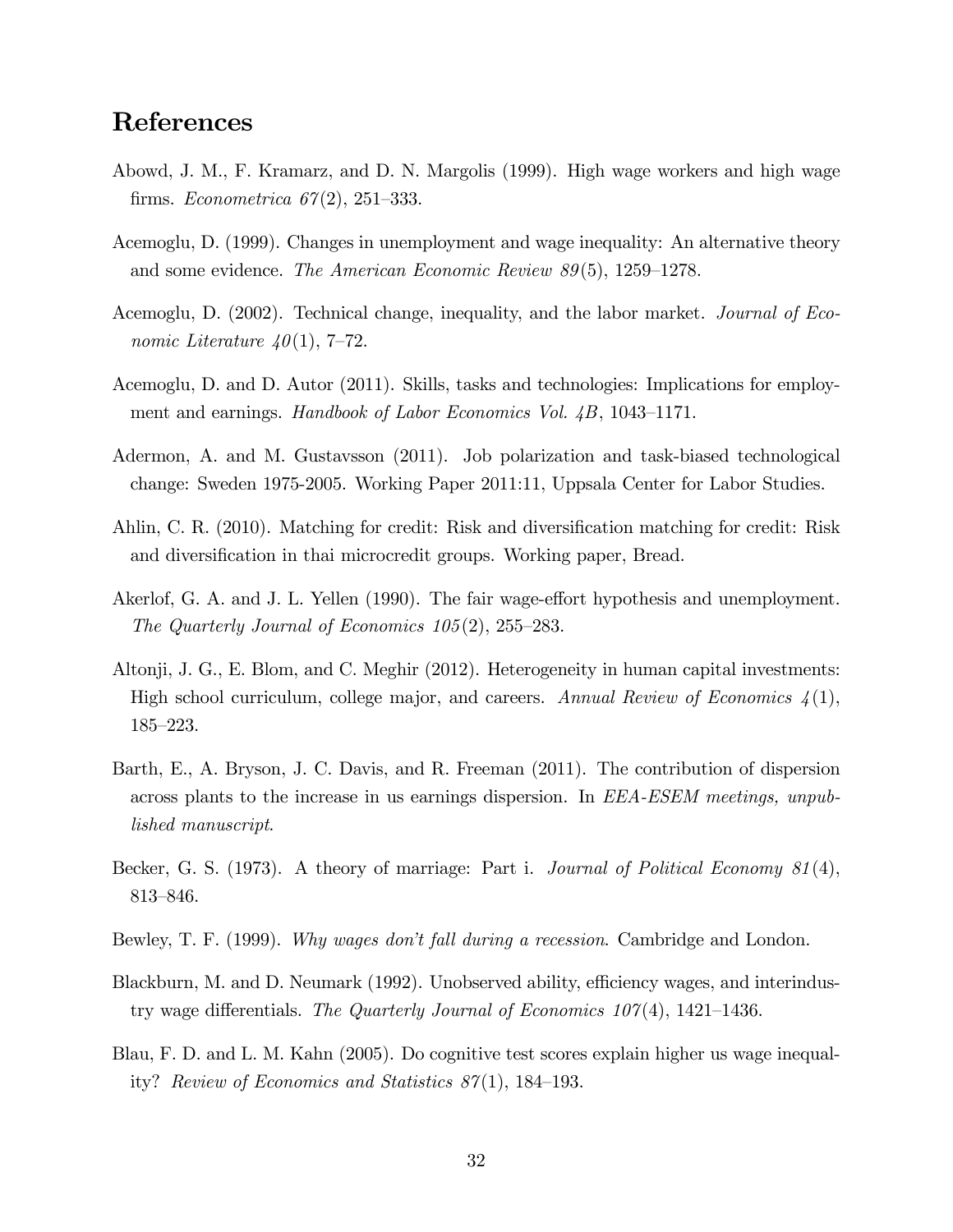- <span id="page-34-0"></span>Boschini, A., C. Håkanson, Å. Rosén, and A. Sjögren (2011). Trading off or having it all? completed fertility and mid-career earnings of swedish men and women. Working Paper 2011:15, IFAU.
- Card, D., J. Heining, and P. Kline (2013). Workplace heterogeneity and the rise of west german wage inequality. The Quarterly Journal of Economics  $128(3)$ , 967–1015.
- Cardoso, A. R. (1999). Firms' wage policies and the rise in labor market inequality: The case of portugal. Industrial and Labor Relations Review  $53(1)$ , 87–102.
- Caselli, F. (1999). Technological revolutions. The American Economic Review  $89(1)$ , 78–102.
- Costinot, A. (2009). An elementary theory of comparative advantage. *Econometrica*  $77(4)$ , 1165–1192.
- Costinot, A. and J. Vogel (2010). Matching and inequality in the world economy. Journal of Political Economy  $118(4)$ , 747–786.
- Davis, S. J. and J. Haltiwanger (1991). Wage dispersion between and within u.s. manufacturing plants, 1963-86. Brookings Papers on Economic Activity,  $115-180$ .
- de Melo, R. L. (2013). Firm wage differentials and labor market sorting: Reconciling theory and evidence. Mimeo, University of Chicago.
- Dunne, T., J. Haltiwanger, and L. Foster  $(2004)$ . Wage and productivity dispersion in u.s. manufacturing: The role of computer investment. Journal of Labor Economics  $22(2)$ , 397–429.
- Dunne, T., J. Haltiwanger, and K. R. Troske (1997). Technology and jobs: Secular changes and cyclical dynamics. Carnegie-Rochester Conference Series on Public Policy  $46, 107$ 178.
- Eeckhout, J. and P. Kircher (2011). Identifying sorting-in theory. The Review of Economic Studies  $78(3)$ , 872–906.
- Englund, P. (1999). The swedish banking crisis: roots and consequences. Oxford Review of Economic Policy  $15(3)$ , 80–97.
- Eriksson, T., M. Pytlikova, and F. Warzynski (2009). Increased sorting and wage inequality in the czech republic: New evidence using linked employer-employee dataset. Working Paper 09-05, Department of Economics, University of Aarhus.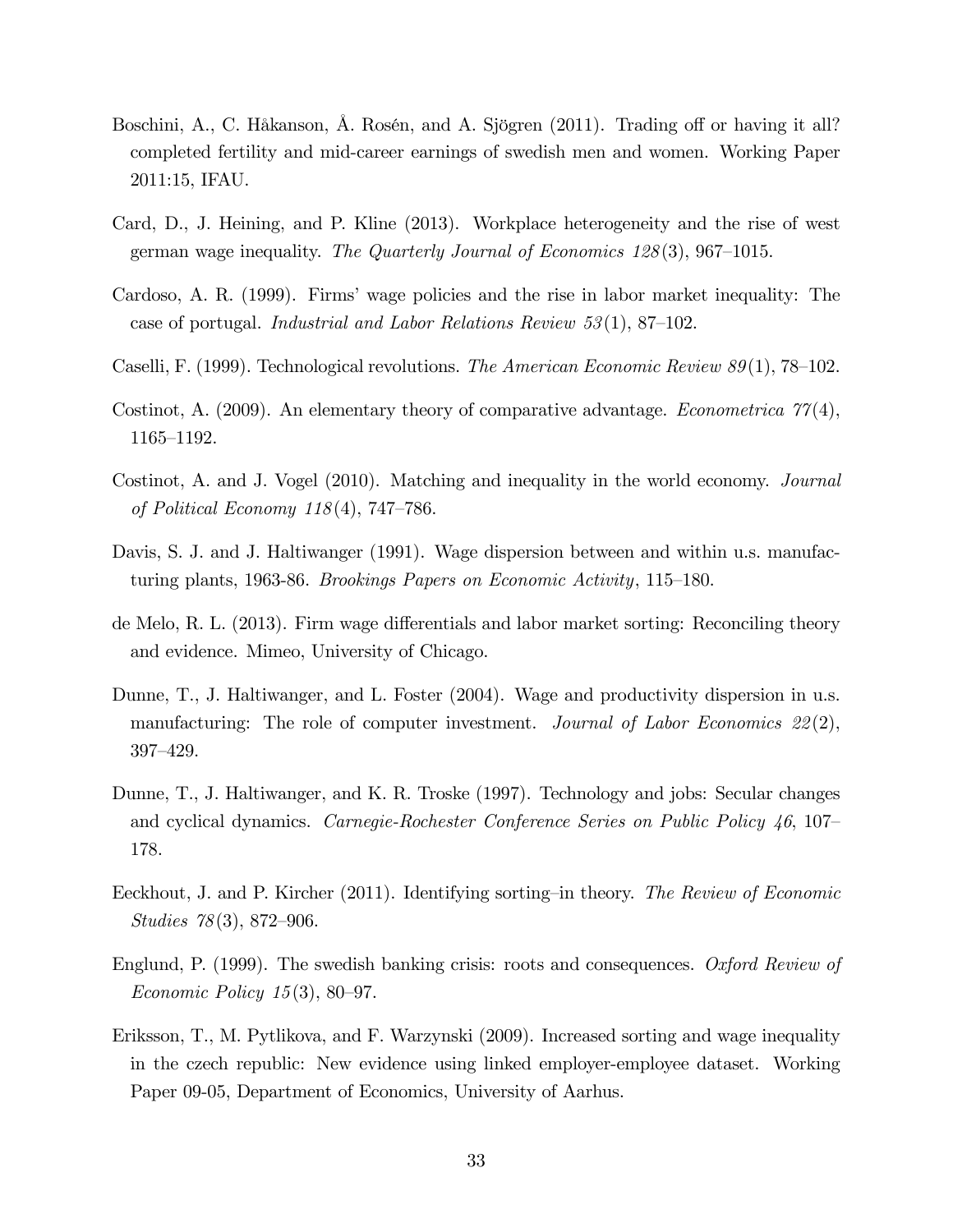- <span id="page-35-0"></span>Faggio, G., K. G. Salvanes, and J. Van Reenen (2010). The evolution of inequality in productivity and wages: Panel data evidence. Industrial and Corporate Change 19(6), 1919–1951.
- Feenstra, R. C. and G. H. Hanson (1996). Globalization, outsourcing, and wage inequality. American Economic Review  $86(2)$ , 240–245.
- Fredriksson, P., L. Hensvik, and O. Nordström Skans (2015). Mismatch of talent? evidence on match quality, job mobility, and entry wages. Mimeo, Stockholm University.
- Garicano, L. and E. Rossi-Hansberg (2006). Organization and inequality in a knowledge economy. The Quarterly Journal of Economics  $121(4)$ , 1383–1435.
- Gibbons, R. and L. F. Katz (1992). Does unmeasured ability explain inter-industry wage differentials? Review of Economic Studies  $59(3)$ , 515–535.
- Goldin, C. and L. F. Katz (2008). The Race between Education and Technology. Cambridge and London.
- Grönqvist, E. and E. Lindqvist (2013). The making of a manager: Evidence from military officer training. Mimeo, IFAU.
- Grönqvist, E., B. Ockert, and J. Vlachos (2012). The intergenerational transmission of cognitive and non-cognitive abilities. Working Paper 12, Revised version, IFAU.
- Grönqvist, E. and J. Vlachos (2008). One size fits all? the effects of teacher cognitive and non-cognitive abilities on student achievement. Working Paper 25, IFAU.
- Grossman, G. M. and G. Maggi (2000, 12). Diversity and trade. American Economic Review  $90(5)$ , 1255–1275.
- Grossman, G. M. and E. Rossi-Hansberg (2008, 12). Trading tasks: A simple theory of offshoring. American Economic Review  $98(5)$ , 1978–1997.
- Haltiwanger, J. C., J. I. Lane, and J. R. Spletzer (1999). Productivity differences across eemployers: The roles of employer size, age, and human capital. The American Economic Review  $89(2)$ , 94–98.
- Haskel, J., D. Hawkes, and S. Pereira (2005). Skills, human capital and the plant productivity gap: Uk evidence from matched plant, worker and workforce data.
- Hellerstein, J. K. and D. Neumark (2008). Workplace segregation in the united states: Race, ethnicity, and skill. *Review of Economics and Statistics 90(3)*, 459–477.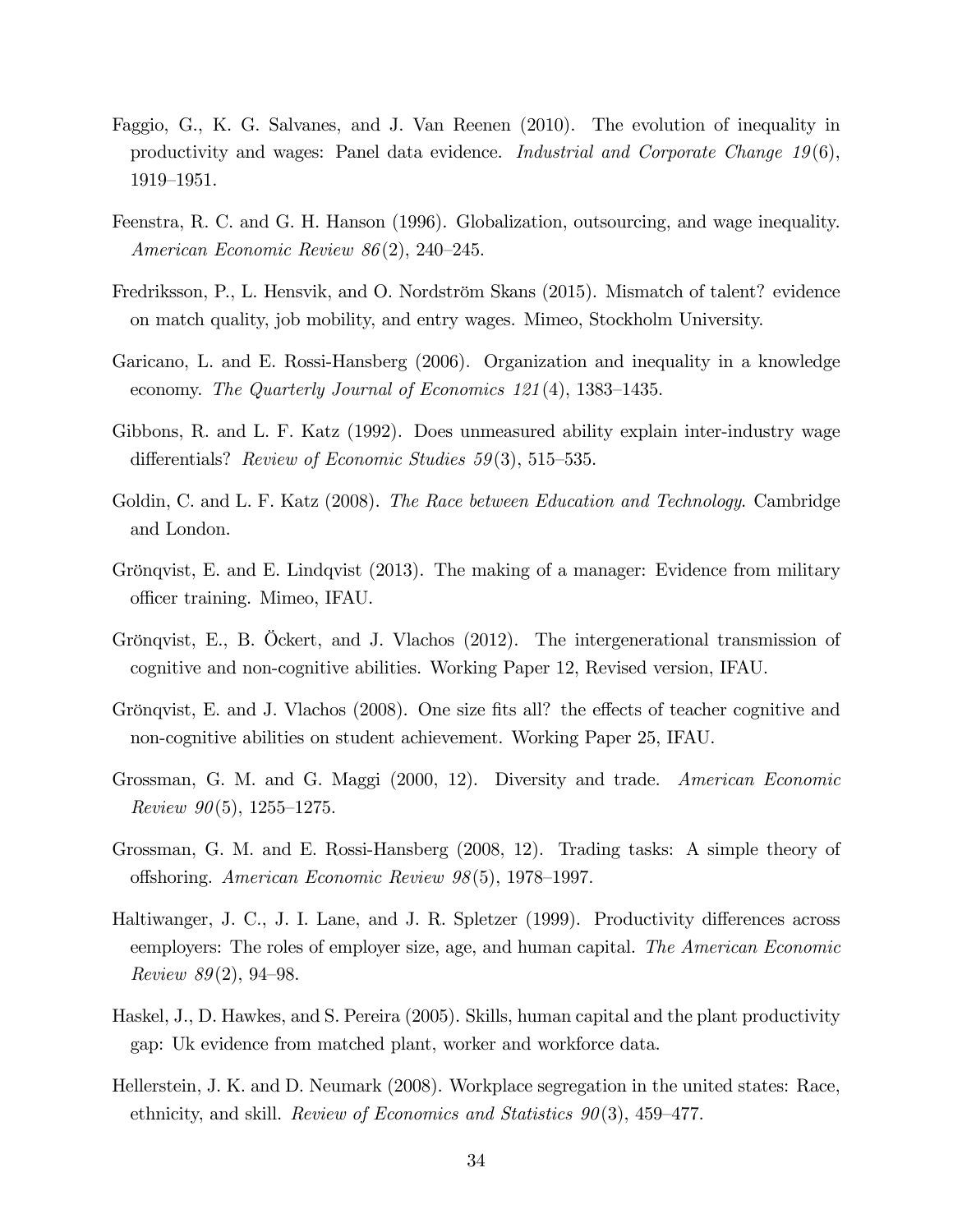- Hensvik, L. and O. Nordström Skans (2013). Social networks, employee selection and labor market outcomes: Toward an empirical analysis. Working paper 15, IFAU.
- Hornstein, A., P. Krusell, and G. L. Violante (2005). The effects of technical change on labor market inequalities. Handbook of Economic Growth,  $1275-1370$ .
- Iranzo, S., F. Schivardi, and E. Tosetti (2008). Skill dispersion and firm productivity: An analysis with employer-employee matched data. Journal of Labor Economics  $26(2)$ , 247– 285.
- Jackson, M. O. (2010). An overview of social networks and economic applications. The Handbook of Social Economics, 511–585.
- Katz, L. F., D. H. Autor, O. Ashenfelter, and D. Card (1999). Changes in the wage structure and earnings inequality. Handbook of Labor Economics Vol. 3A,  $1463-1555$ .
- Kramarz, F., S. Lollivier, and L.-P. Pele (1996). Wage inequalities and firm-specific compensation policies in france. Annales d'Economie et de Statistique (41-42), 369-386.
- Kremer, M. (1993). The o-ring theory of economic development. *Quarterly Journal of* Economics  $108(3)$ , 551–575.
- Kremer, M. and E. Maskin (1996). Wage inequality and segregation by skill. Mimeo Harvard University.
- Kremer, M. and E. Maskin (2006). Globalization and inequality. Mimeo Harvard University.
- Legros, P. and A. F. Newman (2002, 10). Monotone matching in perfect and imperfect worlds. Review of Economic Studies  $69(4)$ , 925–942.
- Legros, P. and A. F. Newman (2007). Beauty is a beast, frog is a prince: Assortative matching with nontransferabilities. *Econometrica*  $75(4)$ , 1073–1102.
- Lindqvist, E. and R. Vestman (2011). The labor market returns to cognitive and noncognitive ability: Evidence from the swedish enlistment. American Economic Journal: Applied Economics  $3(1)$ , 101–128.
- Machin, S. (1996, Spring). Wage inequality in the uk. Oxford Review of Economic Policy  $12(1)$ , 47–64.
- Milgrom, P. and J. Roberts (1990). The economics of modern manufacturing: Technology, strategy, and organization. American Economic Review  $80(3)$ , 511–528.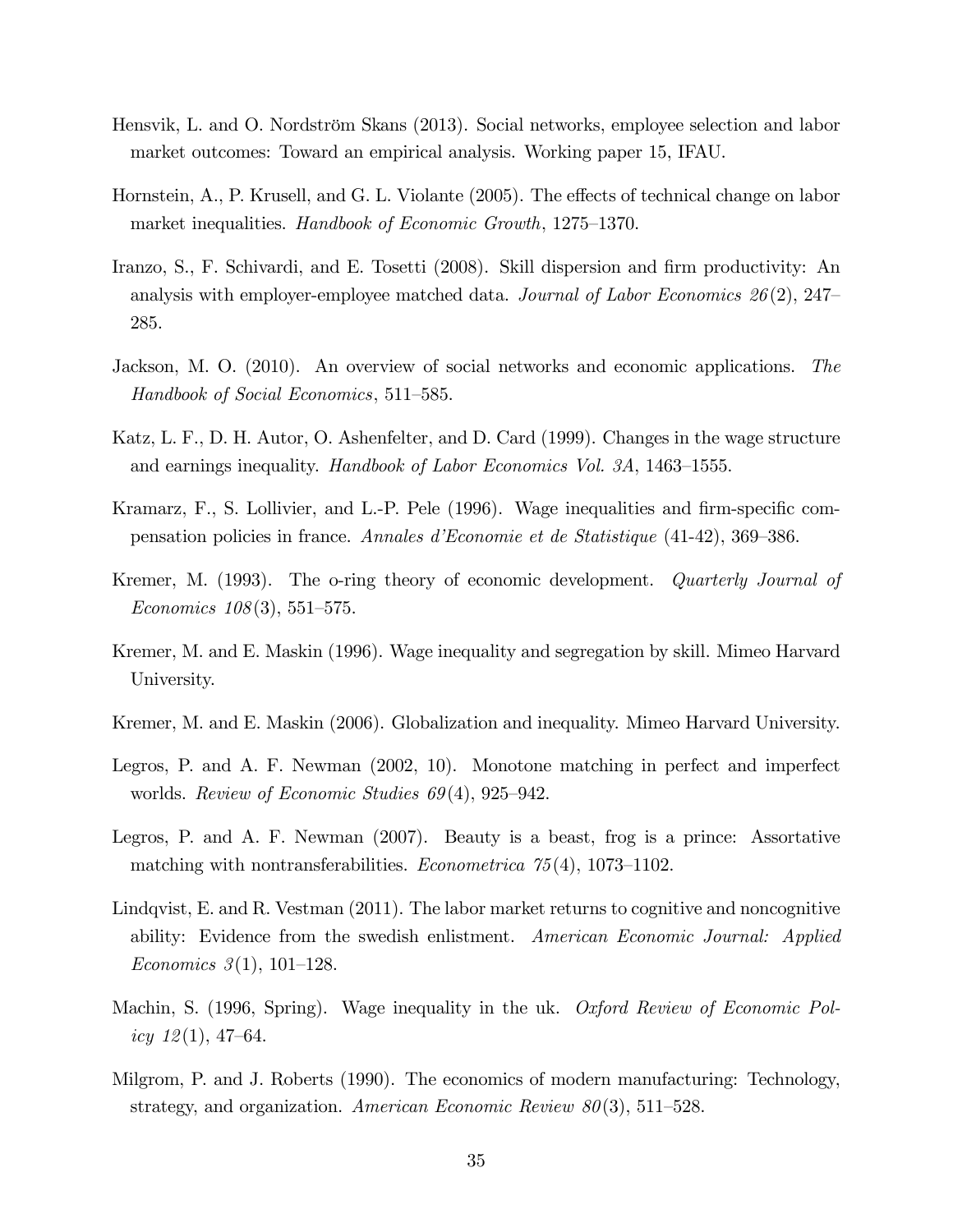- Montgomery, J. D. (1991). Social networks and labor-market outcomes: Toward an economic analysis. The American Economic Review  $81(5)$ , 1408–1418.
- Nordström-Skans, O., P.-A. Edin, and B. Holmlund (2009). Wage dispersion between and within plants: Sweden 1985-2000. The Structure of Wages: An International Comparison,  $217 - 260.$
- Ohnsorge, F. and D. Trefler (2007). Sorting it out: International trade with heterogeneous workers. Journal of Political Economy  $115(5)$ , 868–892.
- Rosen, S. (1981). The economics of superstars. American Economic Review 71(5), 845–858.
- Sattinger, M. (1975). Comparative advantage and the distributions of earnings and abilities. Econometrica  $43(3)$ , 455-468.
- SCB (1992). Swedish standard industrial classification 1992. Reports on Statistical Coordination MIS 1992:6, Statistics Sweden (SCB).
- Shimer, R. and L. Smith (2000). Assortative matching and search. Econometrica 68(2), 343-369.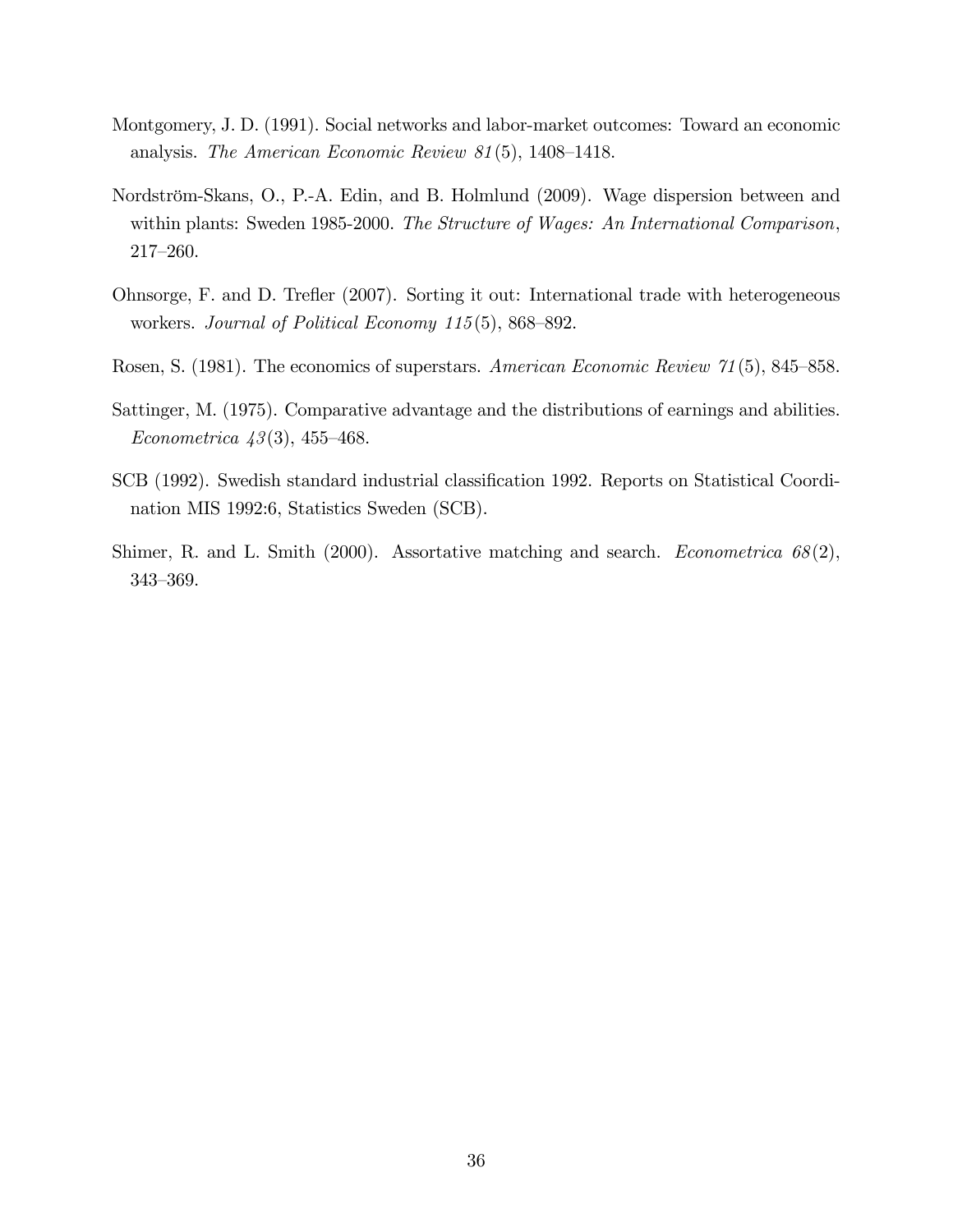# Appendix A: Description of data

## A.1 Educational groups

The educational groups used in Section 8 are based on the intersection between the duration and field of study. We generate five groups for duration: at most compulsory schooling; two years of secondary education; three years of secondary education; some post-secondary education; at least three years of post-secondary education. Field of study is based on the 26 detailed categories available in the Swedish SUN classification. In total, this procedure results in 90 educational groups.

### A.2 Imputing enlistment data for women

Since women in general have not gone through the Swedish enlistment procedure, data on cognitive and non-cognitive abilities are lacking for half of the population. To get an idea if the patterns found for men are also applicable to women, we impute values for women using the conscription records of their close relatives. We judge this to be a reasonable approach as previous research has found the ability correlations between close family members to be substantial: After correcting for measurement error, Grönqvist et al. [\(2012\)](#page-35-0) find that the father-son ability correlations fall between 0.4 and 0.5 for non-cognitive and cognitive abilities. The same study also reports sibling correlations of 0.45 for cognitive and 0.3 for non-cognitive abilities, without adjusting for measurement error. The reliability ratios they report suggest that the true sibling correlations are approximately 0.6 for both types of abilities. Assortative mating is also substantial; [Boschini et al.](#page-34-0) [\(2011\)](#page-34-0) Önd the correlation in educational attainment between Swedish spouses to be around 0.5.

To find close relatives, we make use of the Multi Generation Register (Flergenerationsregistret), which contains information on ties between parents and their children for all individuals who have ever resided in Sweden since 1961 and who are born after 1932. When we impute values for a woman, we give priority to the evaluation results for her oldest brother with a conscription record. If such a record is not available, we use her fathers' record and if that is missing, we turn to her sons (in age order). If none of these records can be found, we impute values using the woman's spouse, defined as the father of her first born child. Using this algorithm, 40 percent of values are imputed using brothers, 14 percent using fathers, 29 percent using sons, and 16 percent using spouses.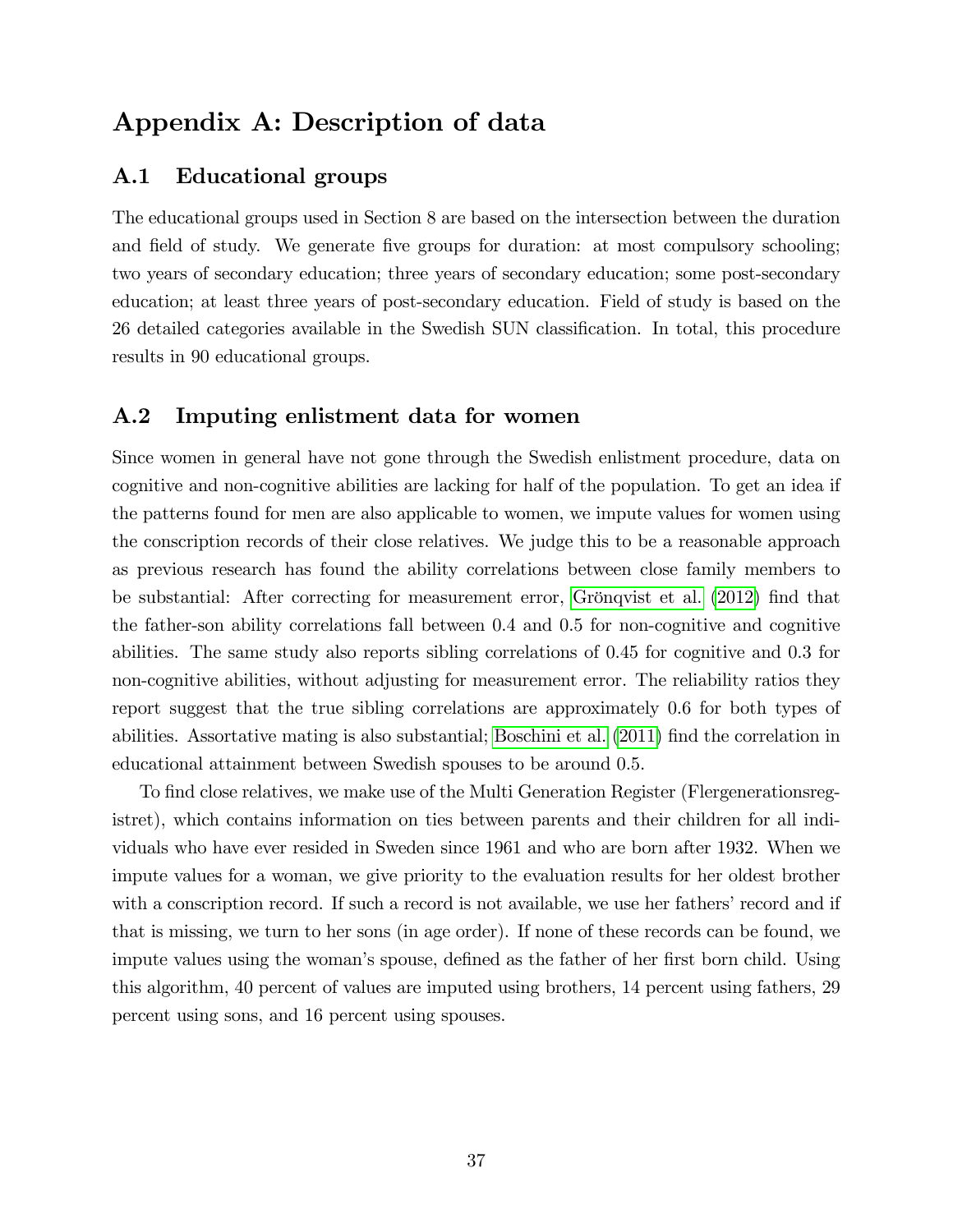## A.3 Trends in cognitive abilities

The analysis in this paper makes use of skill measures that are standardized by enlistment year. Standardization ensures that individuals at the same position in the overall skill distribution are compared over time, but may hide changes in the underlying distribution of skills. In this Appendix, we analyze if such changes are likely to be a concern for cognitive skills. This is possible since raw test scores are available for a subset of the years analyzed. For non-cognitive skills, no such raw scores are available and a similar analysis is thus not possible to undertake.

Between the enlistment years 1969 and 1994, the cognitive ability test consisted of four parts, testing verbal, logical, spatial and technical ability. The raw scores on these tests are transformed by the enlistment agency to a  $1$  to  $9$  "stanine" scale for each subtest. The resulting four stanine scores are then transformed into the aggregate 1 to 9 scales used for the main analysis of cognitive skills in this paper. In this Appendix, we instead make use of the raw scores. For some individuals, data on raw subscores are missing and we then only have data on the 1 to 9 scale for each subtest. In such cases, we impute the average raw score for those with the same subtest score on the 1 to 9 scale. In order to account for differences in maximum scores between subtests and test periods, we divide the raw scores by the maximum score possible for each subtest. The sum of the score on the four subtests is our measure of raw cognitive ability.

Figure A3.1 depicts the mean and standard deviation of raw cognitive abilities by enlistment year. In 1980 the test underwent minor revisions and apart from a jump in the standard deviation in connection to this, the dispersion of skills is stable throughout the time period. There is, however, a slight increase in mean cognitive skills. Taking the average of skills during the first four years and comparing it to the last four years, this increase amounts to 13 percent of a standard deviation.<sup>38</sup> We conclude from this exercise that standardization is unlikely to have any substantive impact on the analysis in this paper.

 $38$ The mean over the years 1969-72 is 2.37 and over 1991-94 2.45.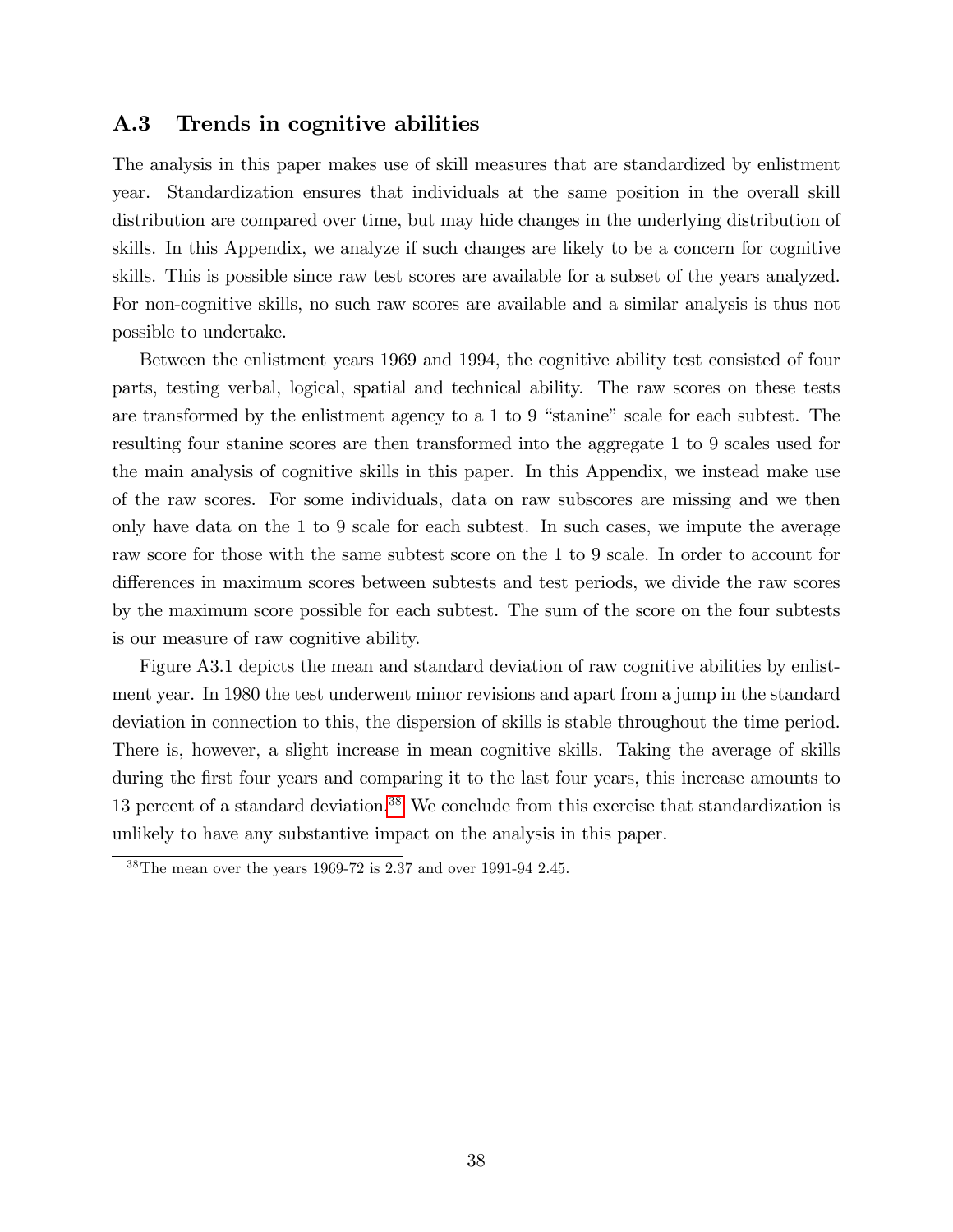

Figure A3.1 Trends in raw ability scores

Note: The figure shows the mean and standard deviation by draft year for the raw cognitive score. The raw score is the sum of four different subtests where the score from each subtest is equal to the proportion correct answers. The raw score thus ranges between 0 and 4. The break between 1979 and 1980 is due to a change in the test in 1980, making a direct comparison of the scores impossible.

### A.4 Trade data

In order to account for the relation between international trade and skill sorting, we use data on trade (scaled by total turnover) at the industry level. Two variables are created: total trade and imports from China. The first variable is intended to capture the general degree of internationalization of an industry and the second is a proxy for low-wage trade competition. The main limitation when constructing a consistent series is that industry trade data do not map well over time. The reason is that industry classification underwent a major change in 1995 when reporting moved from the SNI69 to the SNI92 system. SNI69 was based on ISIC Rev.2 while SNI92 is based on NACE Rev.1 and the differences are documented in Statistics Sweden (1992).

For these reasons we can only construct trade data for 30 industries (mainly in manufacturing) but in most of the remaining industries trade is likely to be limited. We therefore impute trade to be zero (0) in industries without trade data. As mentioned in the main text, the results are not sensitive to the inclusion or exclusion of these industries. Trade data are collected from Statistics Swedenís Statistical Database (Statistikdatabasen) and the series are "Varuimport och varuexport efter Varu-SNI69 och handelspartner" for the period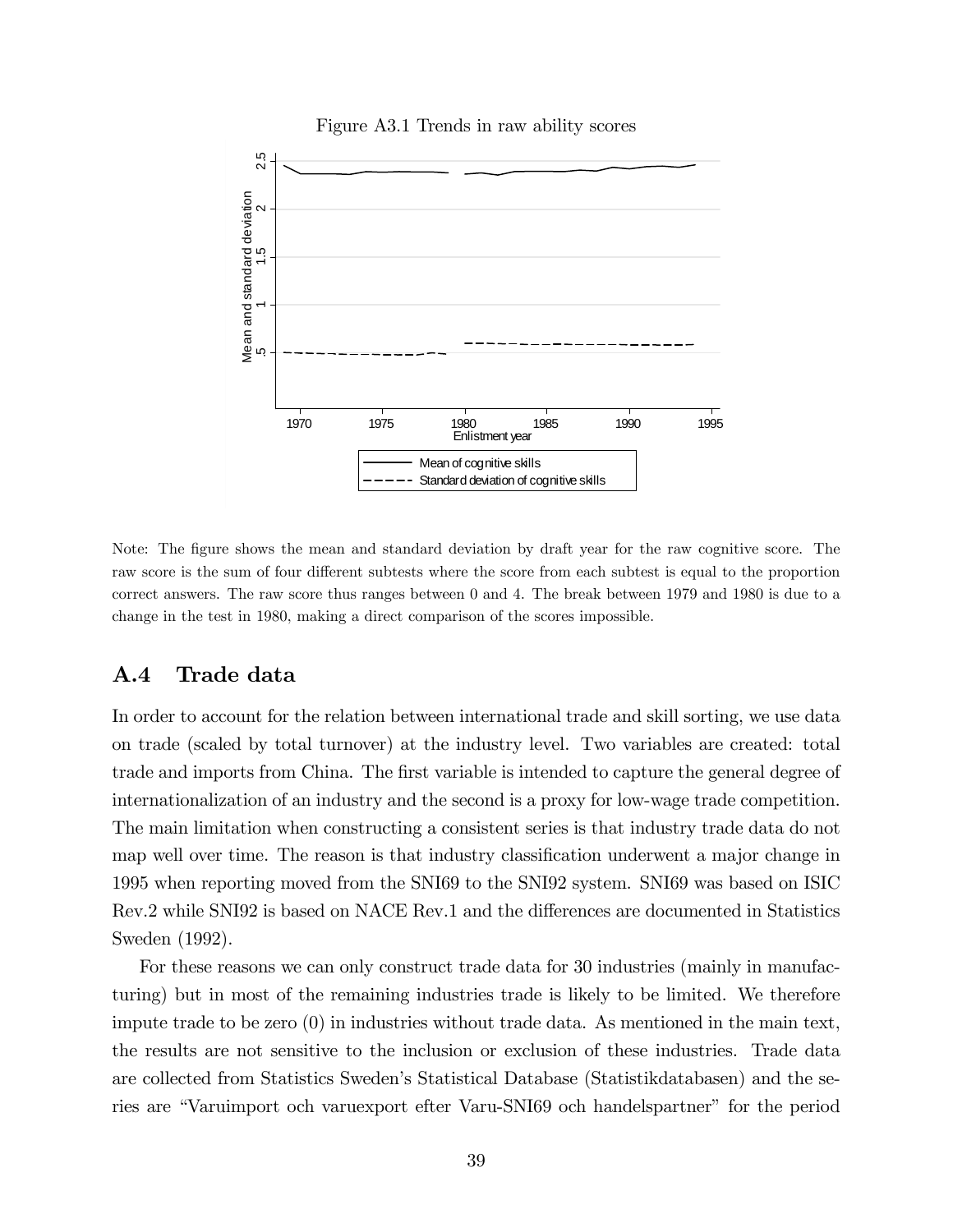1986-94, "Varuimport och varuexport efter produktgrupp Prod-SNI97 och handelspartner" for the years 1995-97, and "Varuimport och varuexport efter produktgrupp SPIN 2002 och handelspartner" for years 1998-2008. Data on turnover is from the Firm Register (Företagsdatabasen), the same source as capital intensity and other firm level variables used in this paper.

### A.5 The final samples

The upper left panel of Figure A5.1 shows the evolution of the number of workers in our sample between 1986 and 2008. The solid line shows how the number of employed 30-35 year-old men with complete draft records changes over time. This is the group of men who could potentially be part of the final sample. Notably, the number of workers with a complete draft record falls in 1990 and increases in 1996. The reason is that the draft cohort of 1978 (men born in 1960) only consists of about 15,000 men compared to around 50,000 for the adjacent years (with the exception of 1979 where the draft records have data for 40,000 men). The Swedish War Archive has not been able to explain the reason behind the missing data. Since men who were born in 1960 enter our sample in 1990 (when they turn 30) and leave it in 1996 (when they turn 36), the size of our sample falls in 1990 and increases in 1996.

The three different dashed lines show the effect of our three main sample restrictions. First, we restrict the sample to men in private firms, thereby excluding about 20 percent of the sample. The second dashed line shows the number of men (with a complete draft record) who worked in private sector firms with at least 10 employees. This share of workers increases during our study period, from 50 to 60 percent, reflecting a lower employment share in small firms. The final dashed lines shows that adding the restriction that at least two workers be observed at each firm has a very small effect on the share observed workers.

The middle and lower panel of Figure A5.1 shows the mean values and standard deviations for the different samples. The average skills of employed men increases by about 0.05 standard deviations during the first half of the 1990's, probably because low-skilled men had a harder time finding jobs during and after the crisis of 1991-1993 (see Appendix E). The middle panel also shows that the trend toward higher average skills is present in all four samples and not an artefact of restricting the main sample to private firms with at least 10 employees. The lower panel shows that the sample variance fell throughout our study period, from slightly above 1 to about 0.95. The reason is again selection into employment, not selection into different types of firms conditional on being employed, and the most likely explanation is that men from the low end of the skill distribution have found it harder to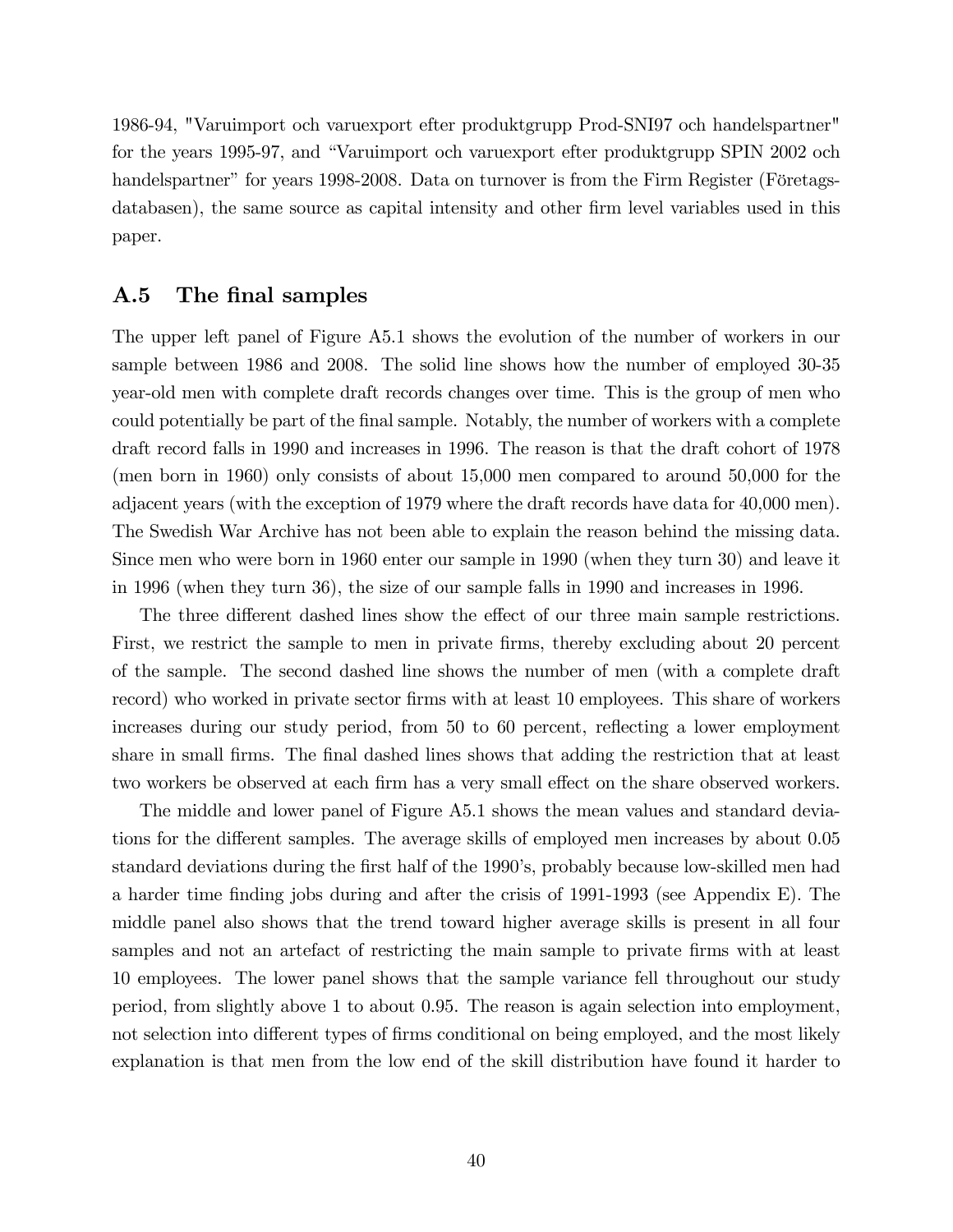### find employment.



Figure A5.1 Sample descriptives and selection

Note: Sample size and skill moments from different sample restrictions. The sample draft include men in all with a complete draft record; the sample private include men in draft employed in a private firm and sample include men in private employed in a firm with at least 50 employees and more than one worker observed in the sample.

Since the main analysis is based on 30-35 year old men, it is important to know the extent to which this sub-sample of employees is representative of the full workforce. In Figure A5.2, we therefore plot the correlations between firm level average skills based on different samples. For the period 1995 to 2008, Panel A depicts the correlations for average skills among 30-35 and 30-45 year old men. The correlations are very high, although the slight decline indicates that our sample grows slightly less representative over time. On the other hand, Panel B shows that the correlation between skills based on 30-35 year old men and the imputed skills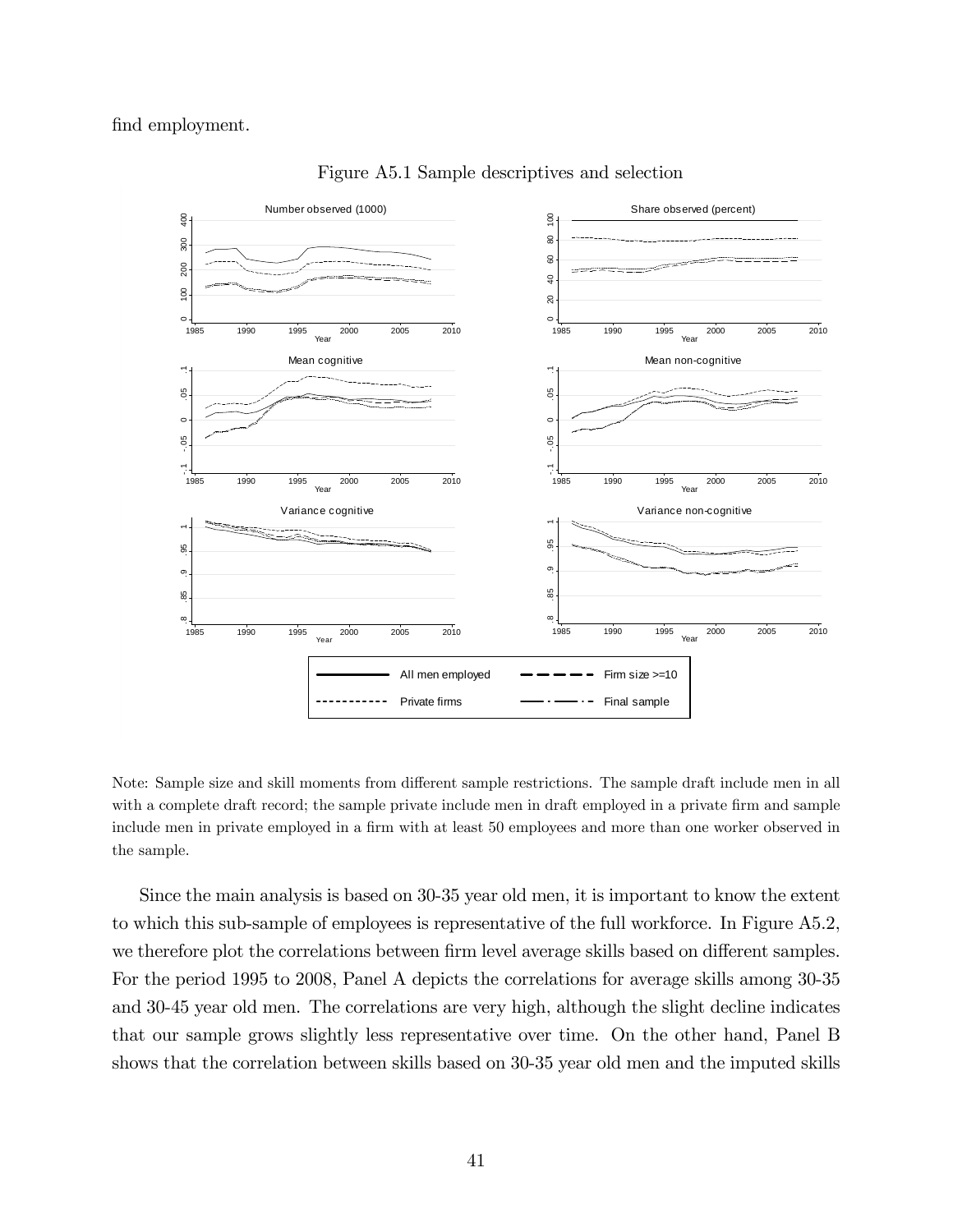for 30-35 year old women increases slightly over time.





Note: Correlation between firm-level average skills for men age 30-35 and men age 30-45 (Panel A). Correlation between firm-level average skills for men age 30-35 and women age 30-35 (Panel B).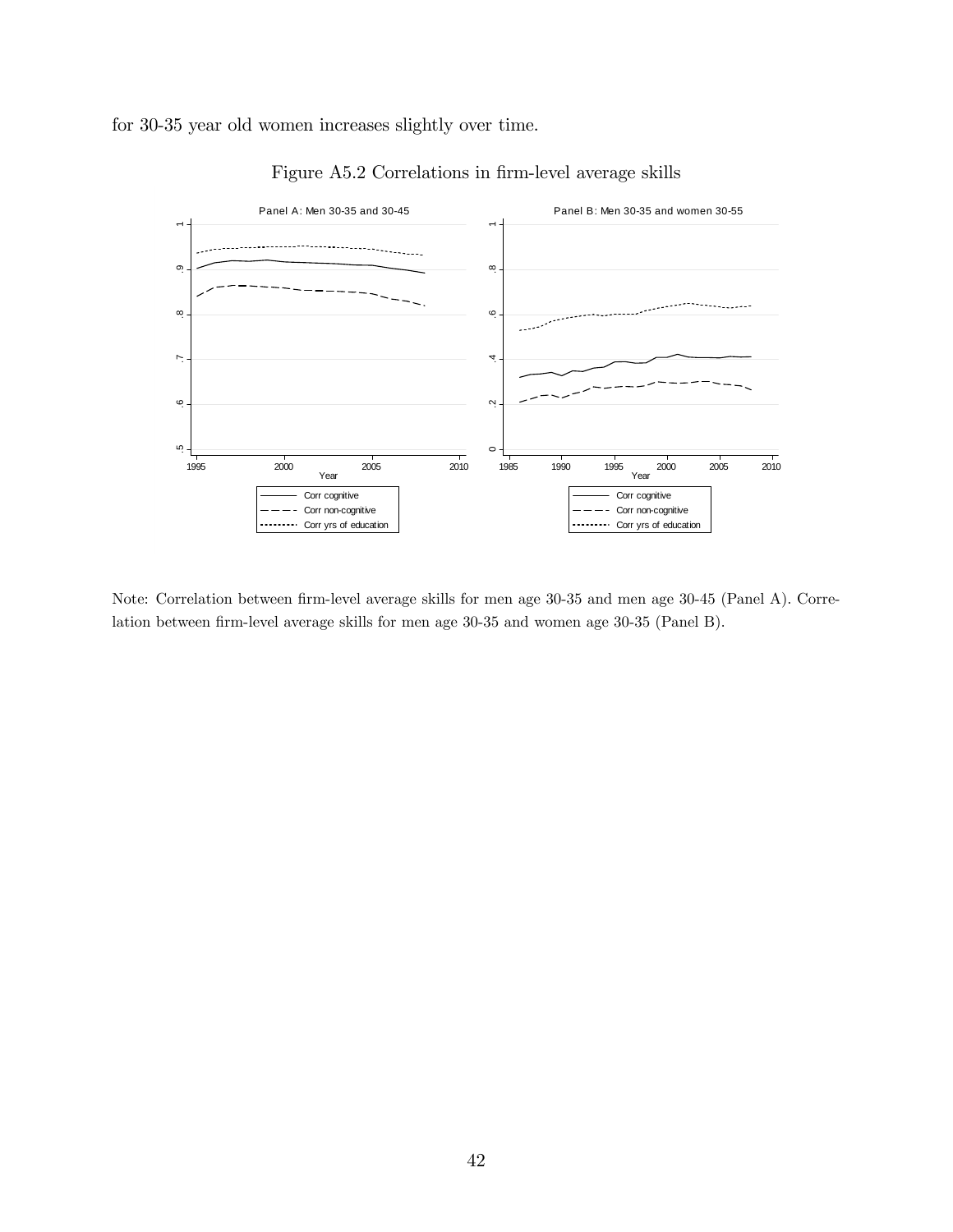Finally, Figure A5.3 shows the share of the main sample (men between 30 and 35 who work in firms with at least 10 employees) employed in firms of different size, measured as the number of employees. As shown in the figure, the share of workers employed in relatively small firms has increased while the share employed in large firms has decreased.



Figure A5.3 Share workers by firm size

Note: The figure shows the share of the sample (men aged 30-35) employed in firms of different size (total number of employees) in 1986 and 2008.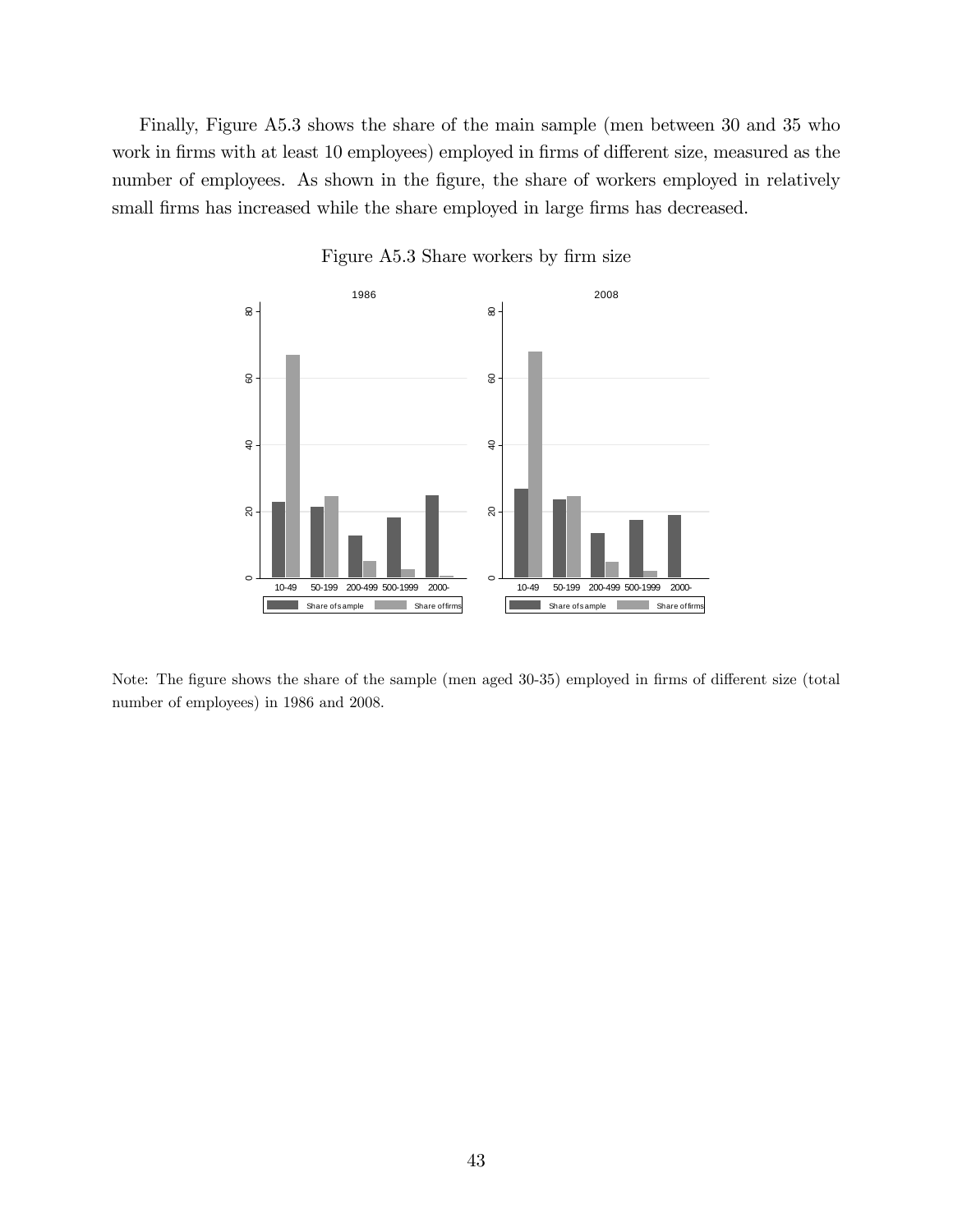# Appendix B: Additional results

## B.1 Simulations and additional results for section 5

Table B1.1 contrasts the between- and within-firm variances in the sample with the corresponding simulated variances. The simulations are based on the assumption that workers are randomly assigned to firms. Table B1.1 shows the 1st, 50th and 99th percentile of the simulated variances from 1,000 draws. In addition to the between- and within-firm components of decomposition (1), Table B1.1 also shows the decomposition of the covariance (D2) described in Appendix D1 below and the decomposition of the variance between and within educational groups discussed in Section 7 of the paper.

### [TABLE B1.1 HERE]

Table B1.2 shows the share of employers who work in firms with average skills below or above a certain level. This table thus relies on the same data as Figure 2.

### [TABLE B1.2 HERE]

Below, we provide the additional graphical evidence for section 5.



#### Figure B1.1 Sorting corrected for measurement error in skills

Note: Between- and within-Örm variances adjusted for measurement error as outlined in Appendix D3 (medians based on 100 simulations). The sample includes 30-35 year-old men employed at firms with at least 10 employees. Variances corrected for firm-level sample size.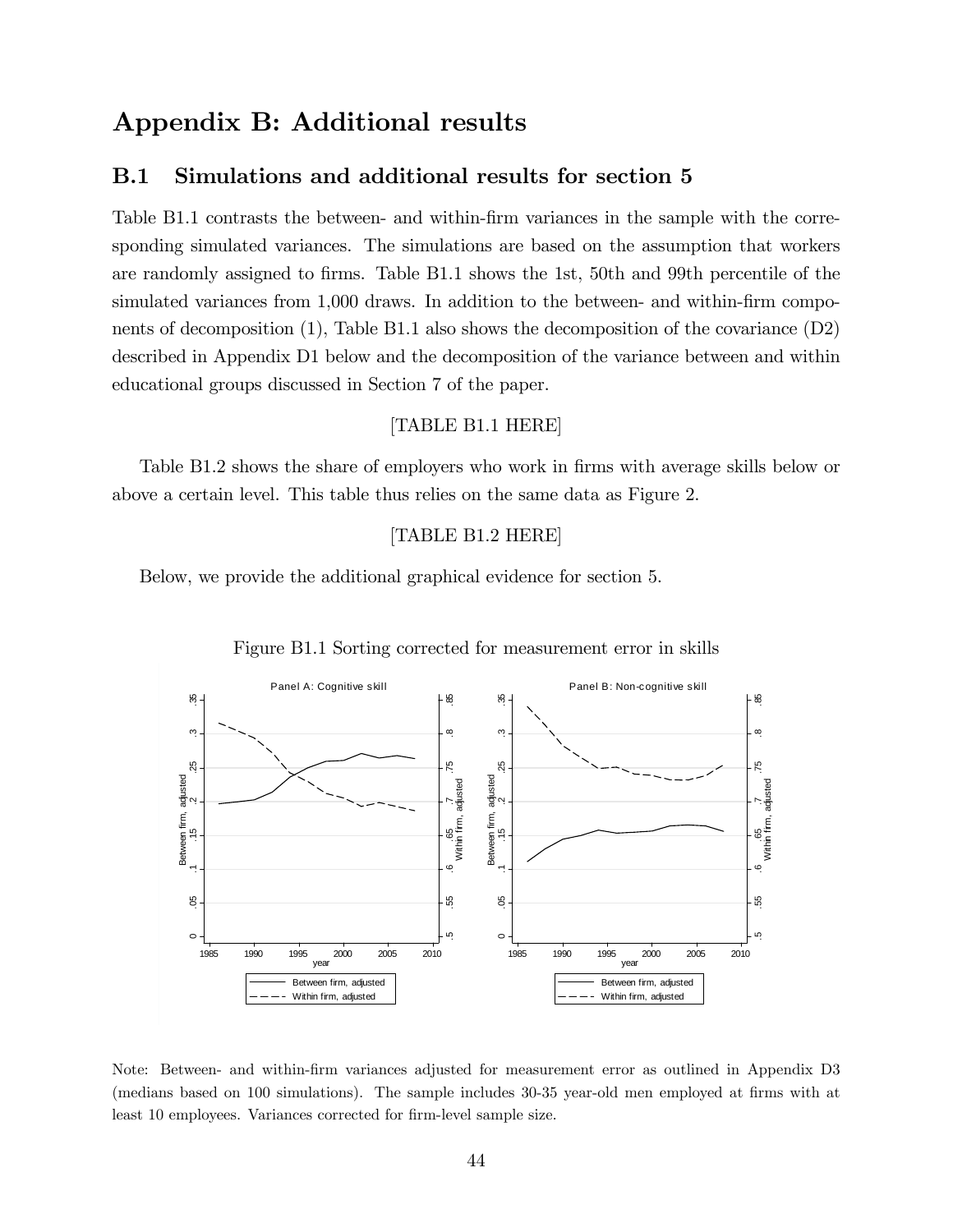

Figure B1.2 Sorting with uniform distribution of skills

Note: Between- and within-Örm variances, assuming uniformly distributed skills. The sample includes 30-35 year-old men employed at firms with at least 10 employees. Variances corrected for firm-level sample size.



Figure B1.3 Sorting with Beta(2,4) distribution of skills

Note: Between- and within-firm variances, assuming skills follow a  $Beta(2,4)$ -distribution. The sample includes 30-35 year-old men employed at firms with at least 10 employees. Variances corrected for firm-level sample size.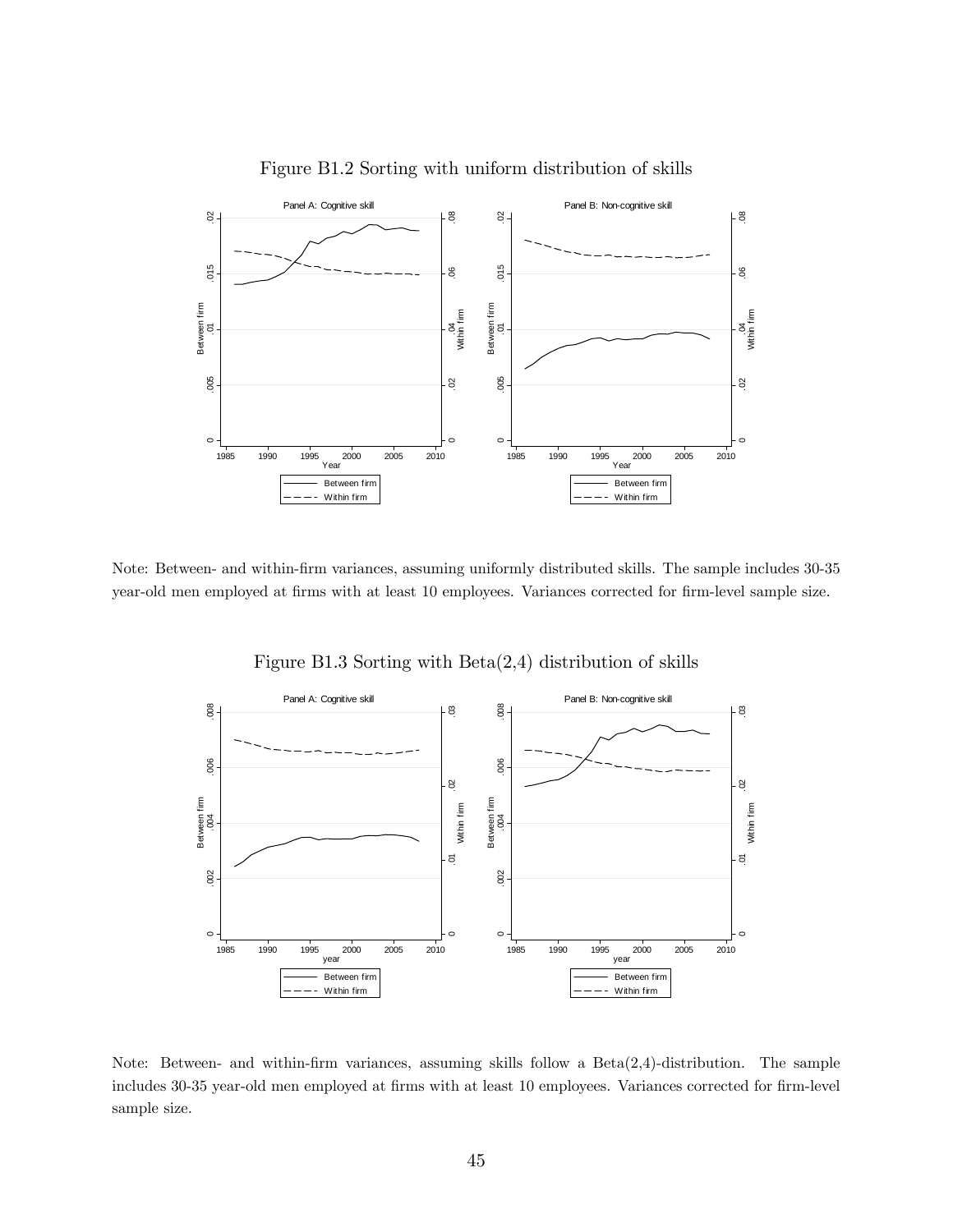

Figure B1.4 Sorting with Beta(4,2) distribution of skills

Note: Between- and within-firm variances, assuming skills follow a  $Beta(4,2)$ -distribution. The sample includes 30-35 year-old men employed at firms with at least 10 employees. Variances corrected for firm-level sample size.



Figure B1.5 Sorting measured with Kendall's rank correlation

Note: The figure reports Kendall's rank correlation (tau-b) between each firm's rank in terms of average (cognitive or non-cognitive) skill, and the skill of each worker. The sample includes 30-35 year-old men employed at firms with at least 10 employees.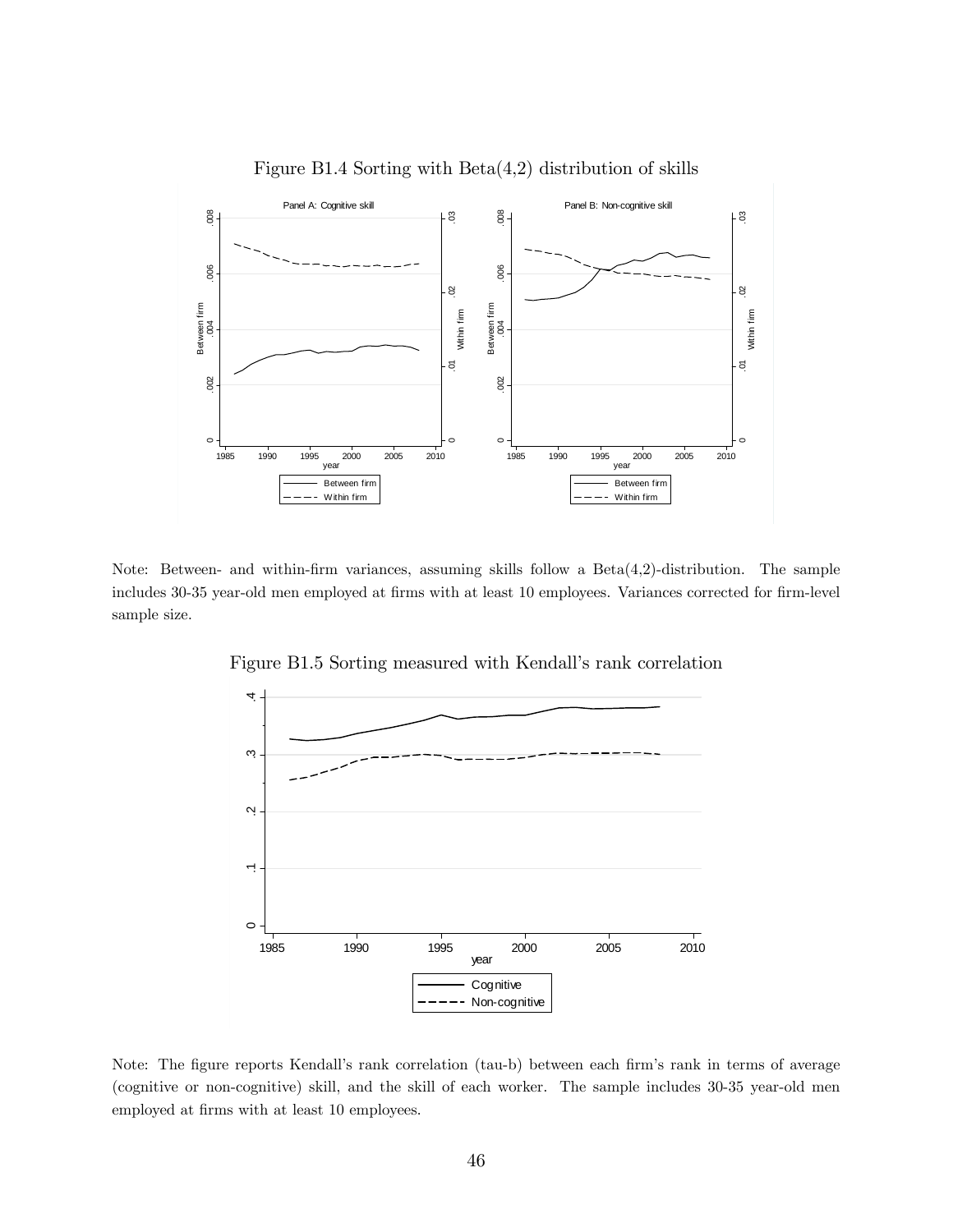

Note: Between- and within-firm variances. The sample includes 30-45 year-old men employed at firms with

at least 10 employees. Variances corrected for firm-level sample size.



Figure B1.7 Sorting 1986-2008 for men and women age 30-35

Note: Between- and within-Örm variances. The sample includes 30-35 year-old men and women employed at firms with at least 10 employees. Variances corrected for firm-level sample size.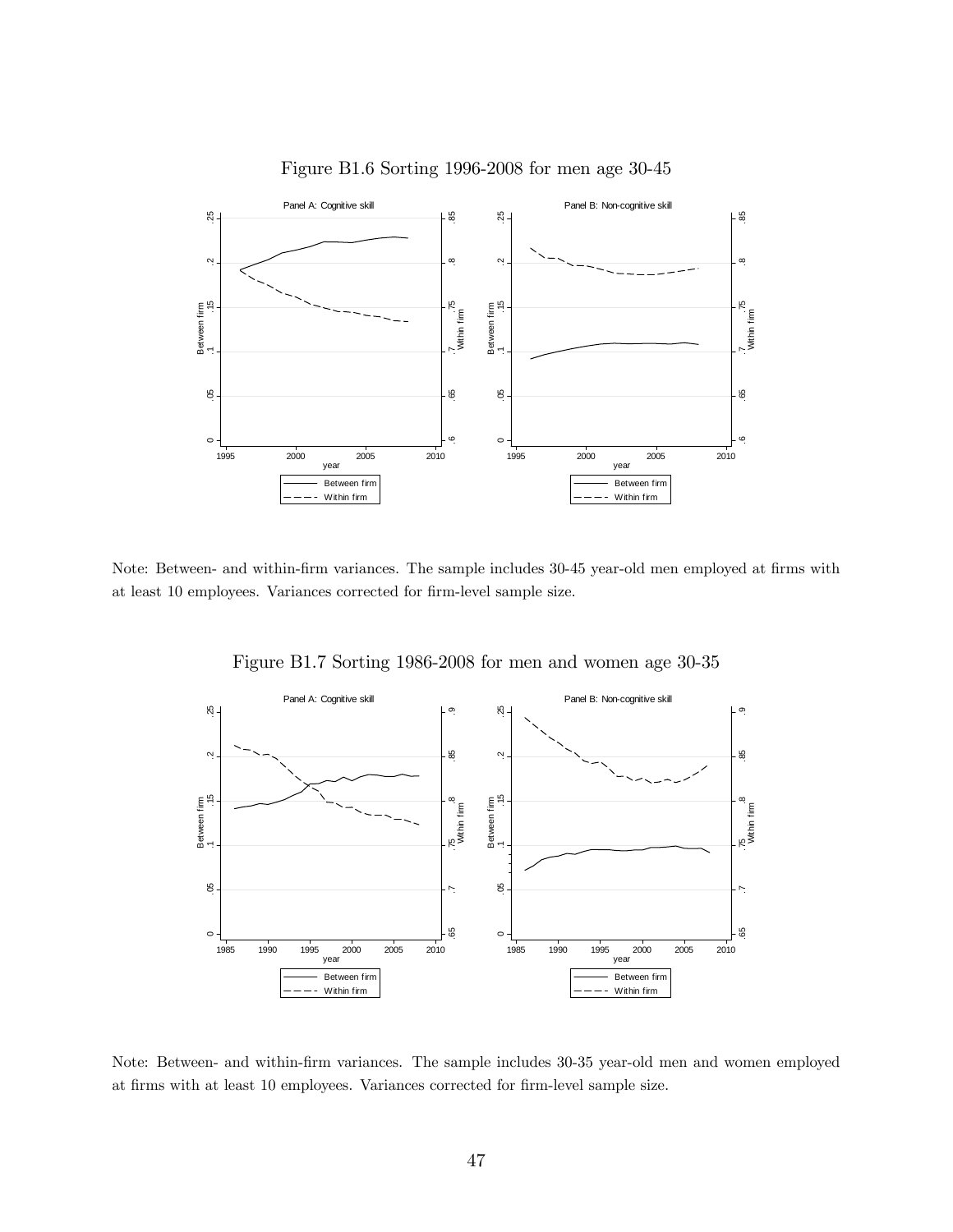

Figure B1.8 Sorting 1986-2008 including the public sector

Note: Between- and within-Örm variances. The sample includes 30-35 year-old men employed at private firms and public entities with at least 10 employees. Public entities within public administration, defence, education, health services and extraterritorial organizations are not included. Variances corrected for firmlevel sample size.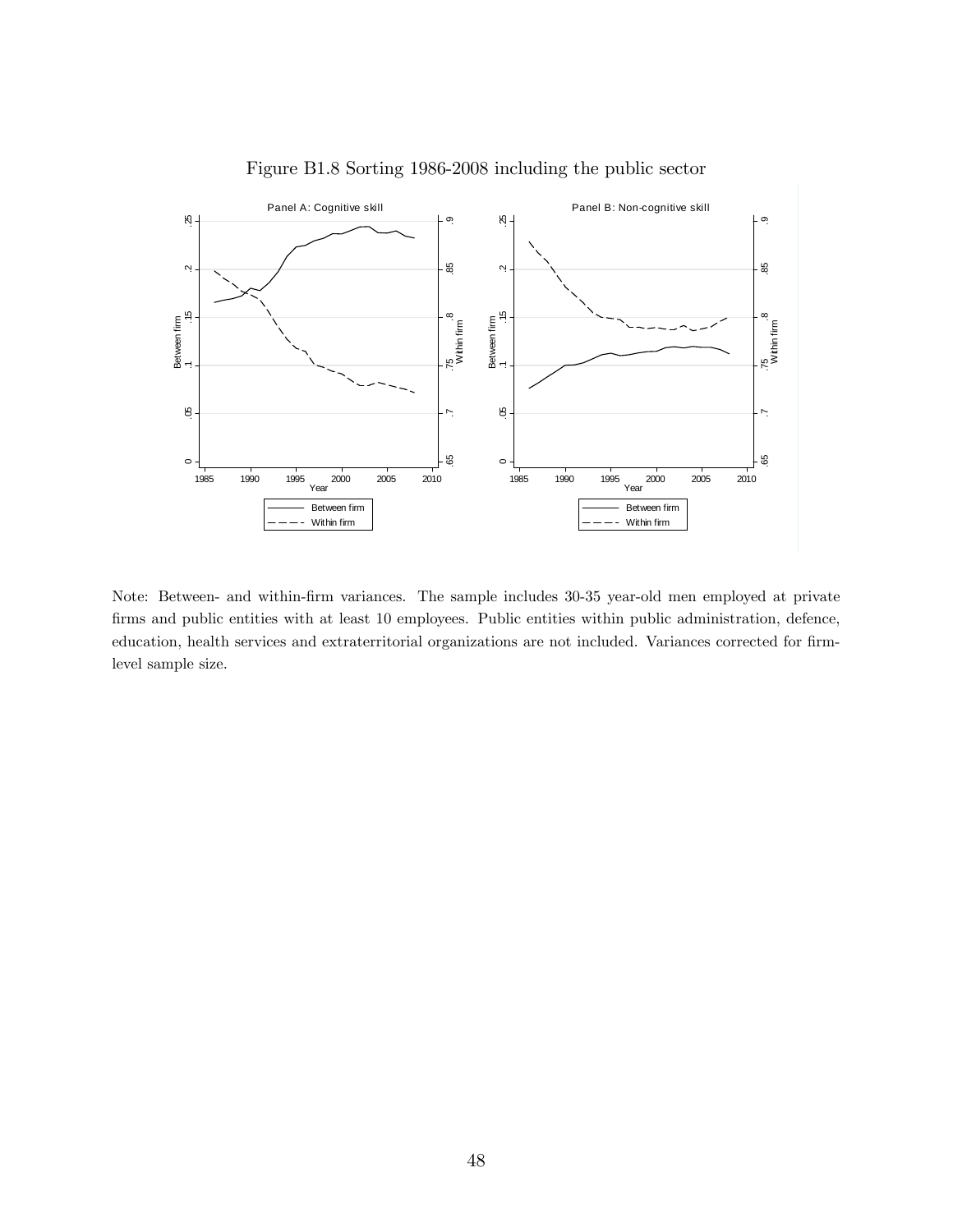

Figure B1.9A Different firm size restrictions, cognitive skill

Note: Between- and within-firm variances of CS. The sample includes 30-35 year-old men employed at public or private firms with at least 10, 50 or 100 employees. Variances corrected for firm-level sample size.



Figure B1.9B Different firm size restrictions, non-cognitive skill

Note: Between- and within-Örm variances of NCS. The sample includes 30-35 year-old men employed at public or private firms with at least 10, 50 or 100 employees. Variances corrected for firm-level sample size.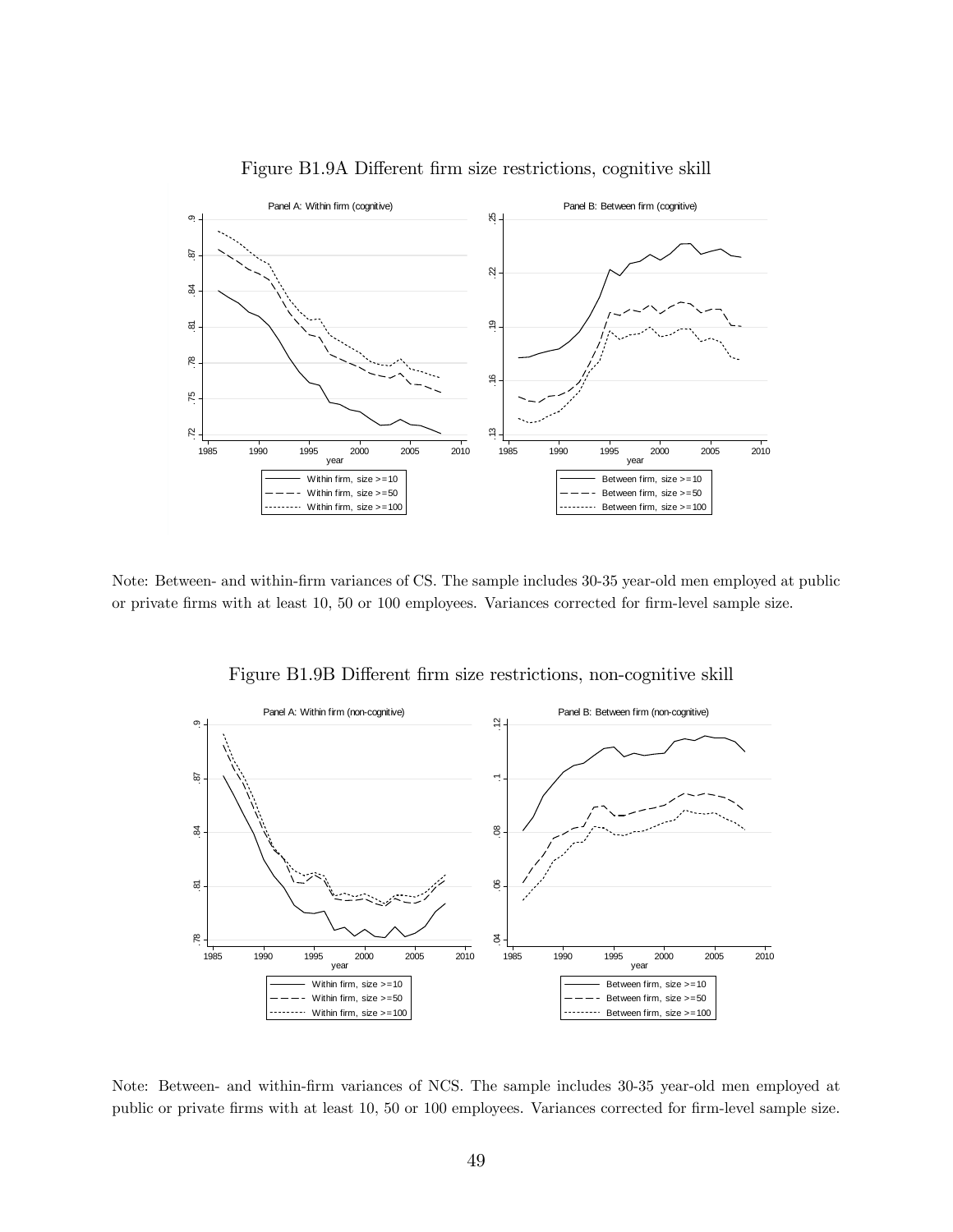

Figure B1.10 Decomposing the covariance

Note: Within and between-Örm covariances between cognitive and non-cognitive skills. The sample includes 30-35 year-old men employed at firms with at least 10 employees. Covariances corrected for firm-level sample size.

# B.2 Additional results for section 7.1

Figure B2.1 Share workers in the ICT sector



Note: Share workers in the IT (NACE 72) and telecom (32) industries.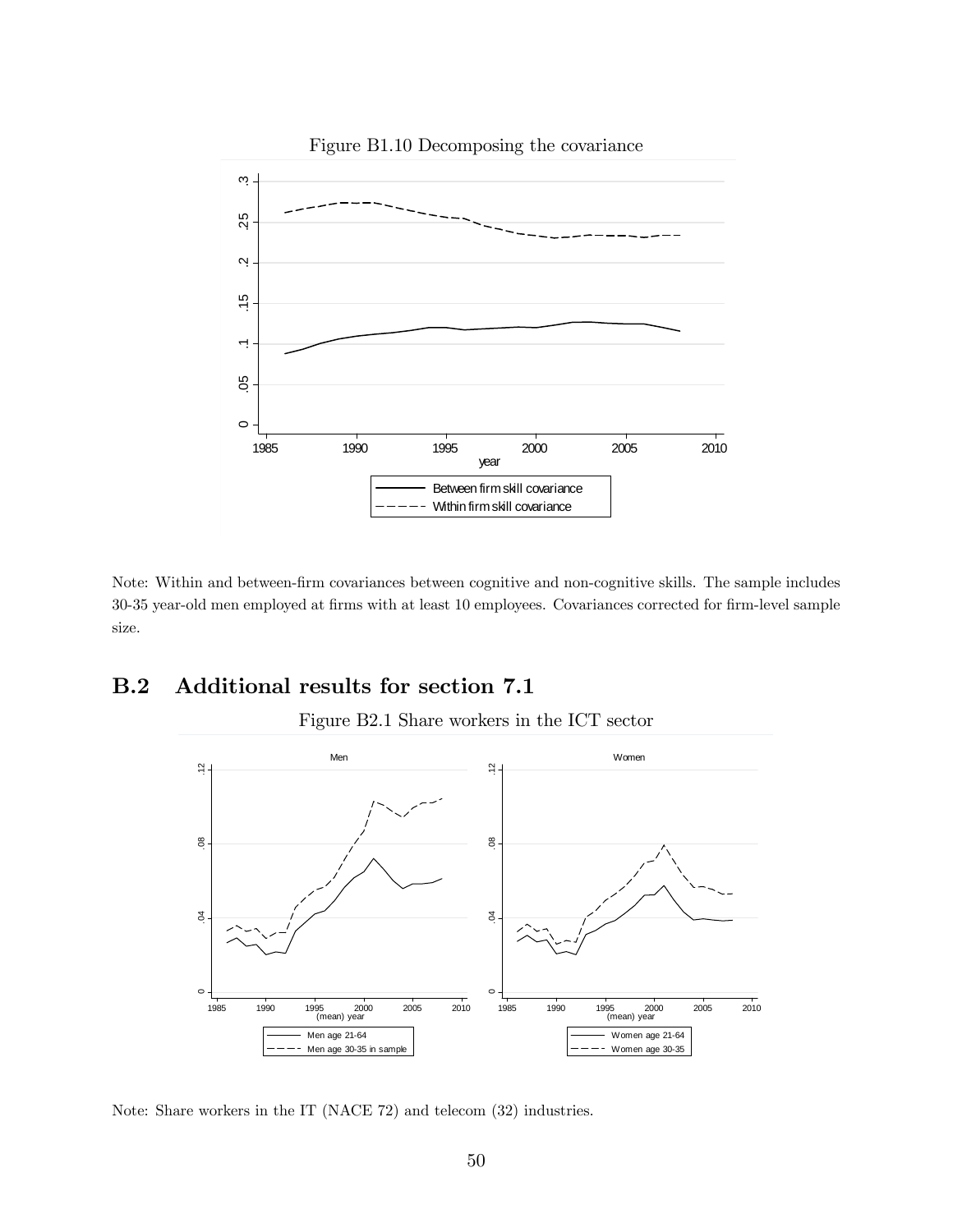### B.3 Additional results for section 7.2

In order to assess which factor is most important, we decompose the change in the within-firm variance in three parts

$$
\underbrace{\sum_{k} \alpha_{k,86} \Delta \sigma_k^2}_{\text{Change in WF variance}} + \underbrace{\sum_{k} \Delta \alpha_k \sigma_{k,86}^2}_{\text{Change in shares}} + \underbrace{\sum_{k} \Delta \alpha_k \Delta \sigma_k^2}_{\text{Interaction term}},
$$
 (B1)

where  $\alpha_{k,t} = n_{k,t}/n_t$  denotes the share of the sample employed in industry k in year t,  $\sigma_{k,t}^2$  is the average within-firm variance (weighted by firm size) in industry k in year t,  $\Delta \sigma_k^2 = \sigma_{k,08}^2 - \sigma_{k,86}^2$  and  $\Delta \alpha_k = \alpha_{k,08} - \alpha_{k,86}$ . The first term in (B1) is the change in withinfirm variance holding each industry's share of total employment fixed at its 1986 level. This term should be negative if increasing complementarities between skills in the production function or diffusion of new technology makes it more profitable to match workers of a given skill level in the same firm. The second term is the change in within-firm variance due to changes in the relative size of industries. If, as suggested by [Grossman and Maggi](#page-35-0) [\(2000\)](#page-35-0), Sweden has a comparative advantage in goods and services where worker skills are complements, falling trade costs should lead to an increase in the relative size of industries where the initial within-firm variance  $(\sigma_{k,86}^2)$  is small and, consequently, a negative second term. The third term is the covariance between changes in the relative size of industries and changes in within-firm variance.

Table B3.1 shows decomposition (B1) for each of our skill measures. The fall in the within-firm variance is mostly due to a fall in the within-firm variance for fixed industry shares. Industries with a low initial within-firm variance of cognitive skill did increase in size relative to other industries, but this effect can only explain a small share of the overall trend.

[TABLE B3.1 HERE]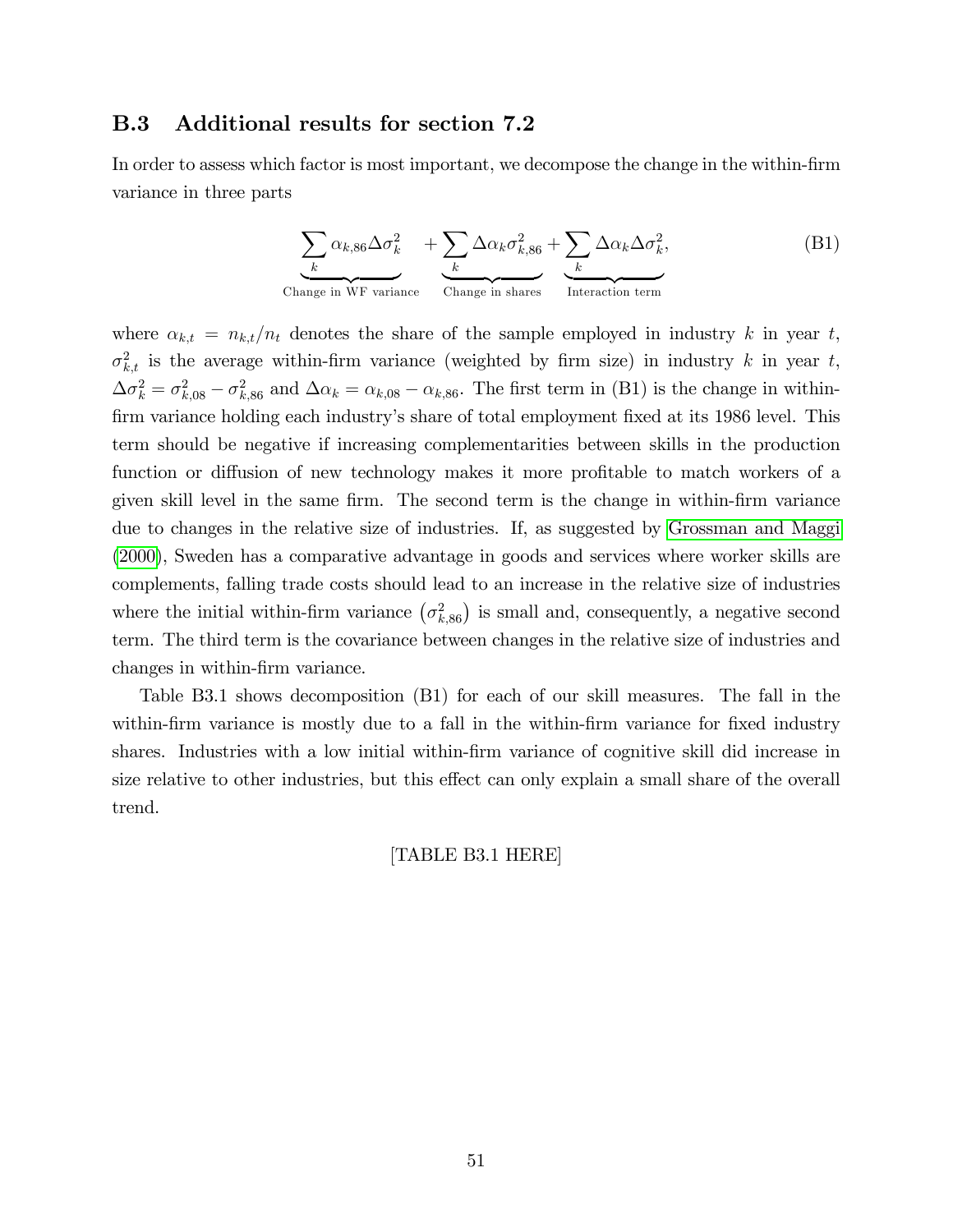# Appendix C: Plant level analysis

In this section we present results using plant rather than firm level data. When doing this, the same sample restrictions are applied as in the analysis of firms. That is, we require that each plant employs at least two men with complete enlistment records and that the plant belongs to a firm with at has at least 10 employees. The general conclusion to be drawn from this appendix is that the patterns are similar when we analyze plants rather than firms.

Figure C1.1 plots the evolution of within- and between plant skill variance. The evolution of sorting is almost identical to the Örm-level analysis, although the between-plant variance is somewhat higher than the between-firm variance at every point in time.



Figure C1.1 Sorting over time

Note: Between- and within-plant skill variances. The sample includes 30-35 year-old men employed at firms with at least 10 employees. Variances corrected for plant-level sample size.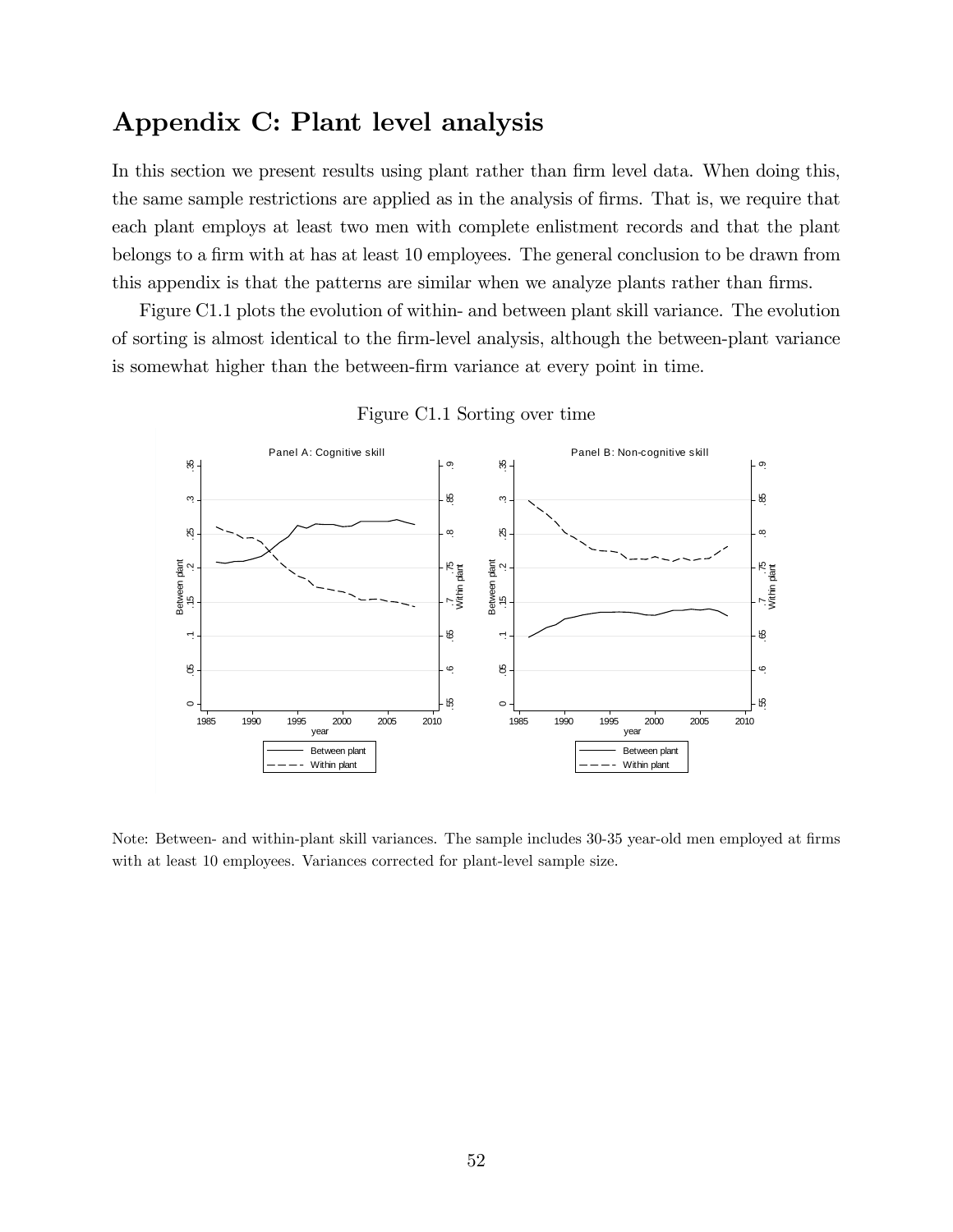Figure C1.2 shows the Kernel density plots of plant-average skills, similar to Figure 2 for firms. Again the results are similar, with a shift to the right (reflecting a higher mean of skills) and an increase in the variance.



Figure C1.2 Distribution of plant average skills

Note: Kernel density plots for average plant level skills, weighted by the number of observed workers at each plant. The sample includes 30-35 year-old men employed at plants belonging to firms with at least 10 employees. Bandwidths are .0701 for cognitive skills and .0418 for non-cognitive skills.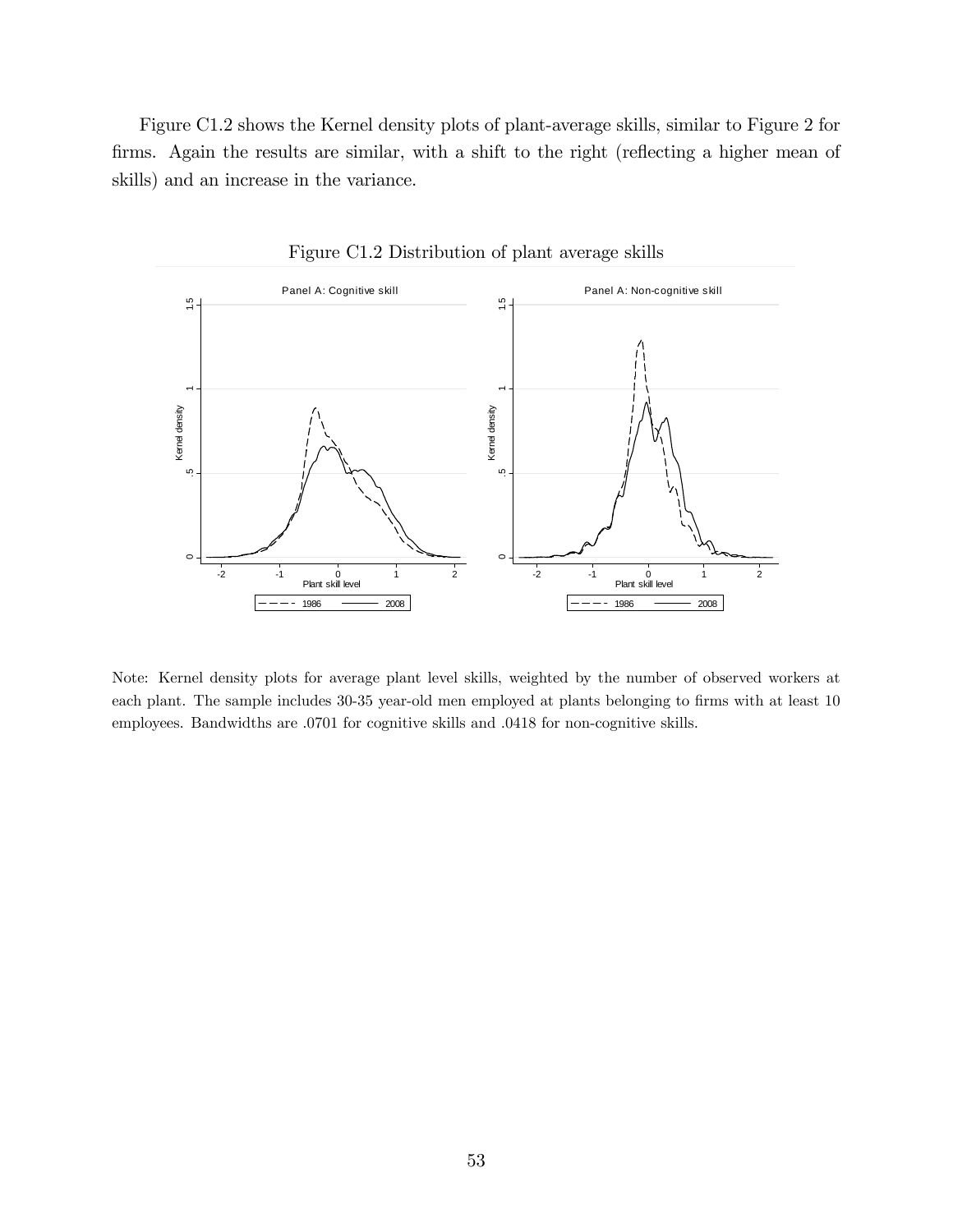Figure C1.3 shows the decomposition of years of schooling (Panel A) and standardized years of schooling (Panel B) in between- and within-plant components.



Figure C1.3 Schooling

Note: Between and within-plant variances in educational attainment expressed in years of schooling (Panel A) and years of schooling standardized by cohort (Panel B). The sample includes 30-35 year-old men employed at firms with at least 10 employees. Variances corrected for plant-level sample size.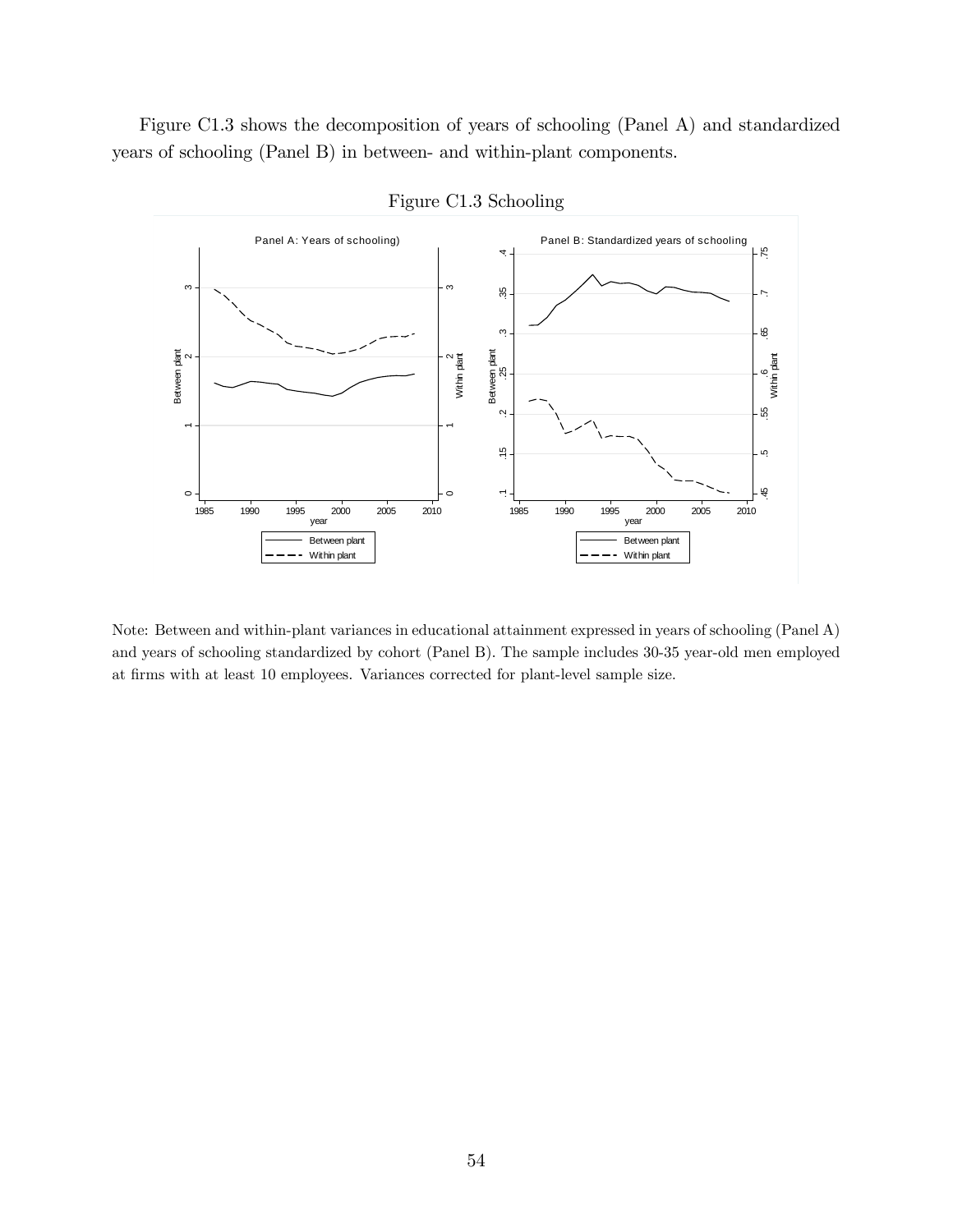In Figure C1.4, we decompose the between plant skill variance. As in the firm-level analysis (Figure 4), the bulk of the increase in sorting is due to increasing skill differences across industries.



Figure C1.4 Decomposing the between-plan variance

Note: Between industry and between-plant within-industry skill variances. The sample includes 30-35 yearold men employed at firms with at least 10 employees. Variances corrected for plant-level sample size.

Table C1.1 shows the average cognitive and non-cognitive skills by industry (based on plants). As for industries defined by firms (see Table 1), the IT-industry grows dramatically in size while keeping almost the same high average of cognitive skill.

[TABLE C1.1 HERE]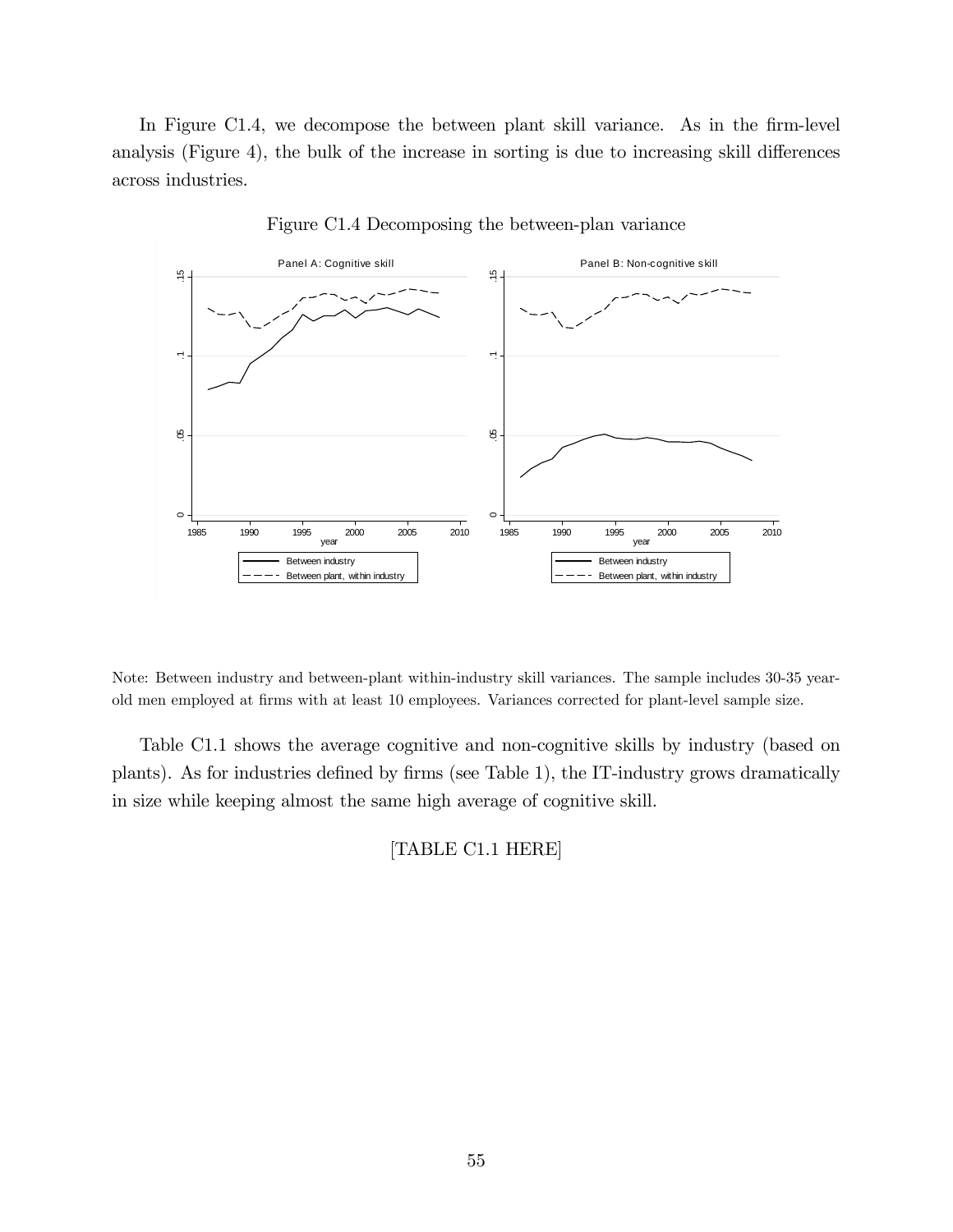Figure C1.5 shows the "counterfactual" between-plant variance when the ICT sector (computer services and manufacturing of telecom equipment) are taken out from the sample. As in the corresponding decomposition for firms (Figure 5), the ICT sector plays an important role in the increasing sorting according to cognitive skill.



Figure C1.5 Counterfactual between-plant variance

Note: Between-plant skill variances including and excluding Computer services and Telecom equipment. The sample consists of 30-35 year-old men employed at firms with at least 10 employees. Variances are corrected for plant-level sample size.

Table C1.2 shows the average within-firm variance by industry (based on plants). The pattern is similar compared to the corresponding table for firms (Table 2): firms in manufacturing industries had the highest average within-Örm variance in 1986, and almost all industries saw a shift toward internally more homogeneous firms between 1986 and 2008.

### [TABLE C1.2 HERE]

Table C1.3 shows the results when we regress the change (1986-2008) or level of the industry-average within-Örm variances on a set of covariates. The results in Table C1.3 are very similar to Table 3, which shows the corresponding results for industries based on firms. In paerticular, Table C1.3 shows that industries converged in terms of average within-firm variance between 1986 and 2008.

### [TABLE C1.3 HERE]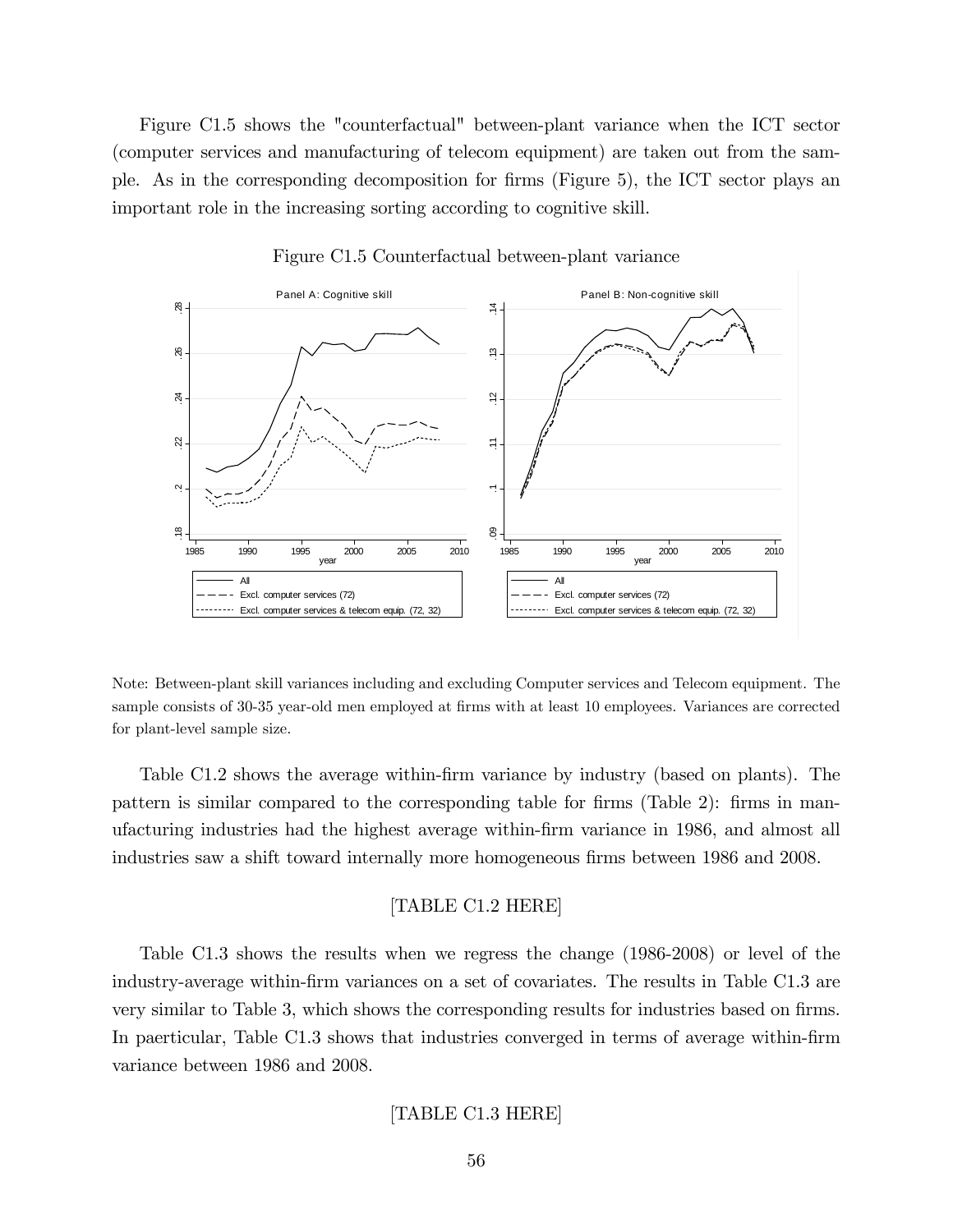Figure C1.6 shows the decomposition of the variance in skill between-educational groups. As for firms (Figure 7), the between-plan component increase in relation to the within-plant component for cognitive skill.



Figure C1.6 Decomposing the variance between educational groups

Note: The figure shows the within- and between-plant components of the variance in skills between educational groups. The sample consists of 30-35 year-old men employed at firms with at least 10 employees. Variances corrected for plant-level sample size.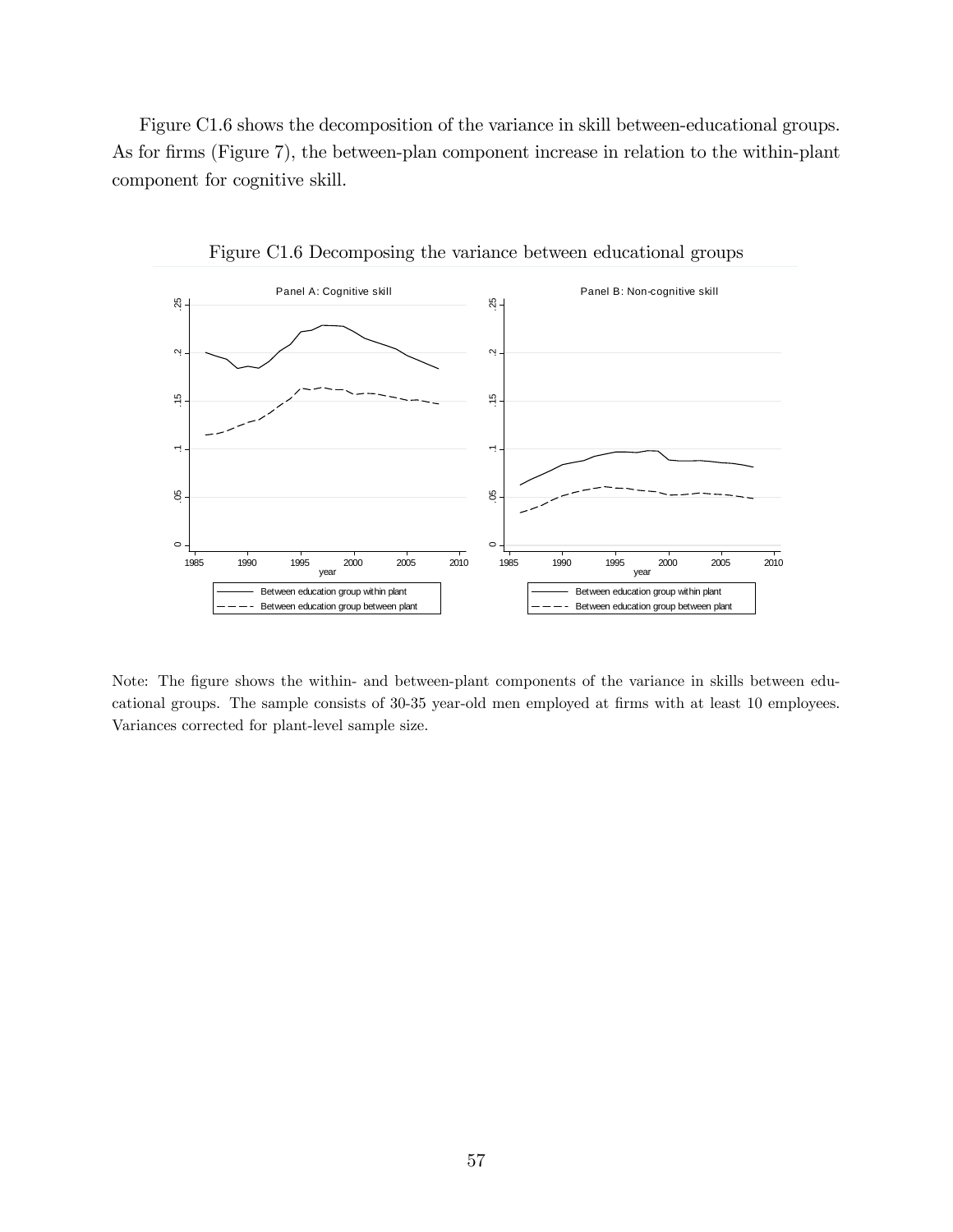Figure C1.7 shows the decomposition of the variance in skill within educational groups. As for firms, the between-plant share of the within-group variance increases, reflecting a higher degree of assortative matching of skills.



Figure C1.7 Decomposing the variance within educational groups

Note: The figure shows the within- and between-plant components of the variance in skills within educational groups. Skill variances within educational groups in their within and between-plant components. The sample consists of 30-35 year-old men employed at firms with at least 10 employees. Variances corrected for plantlevel sample size.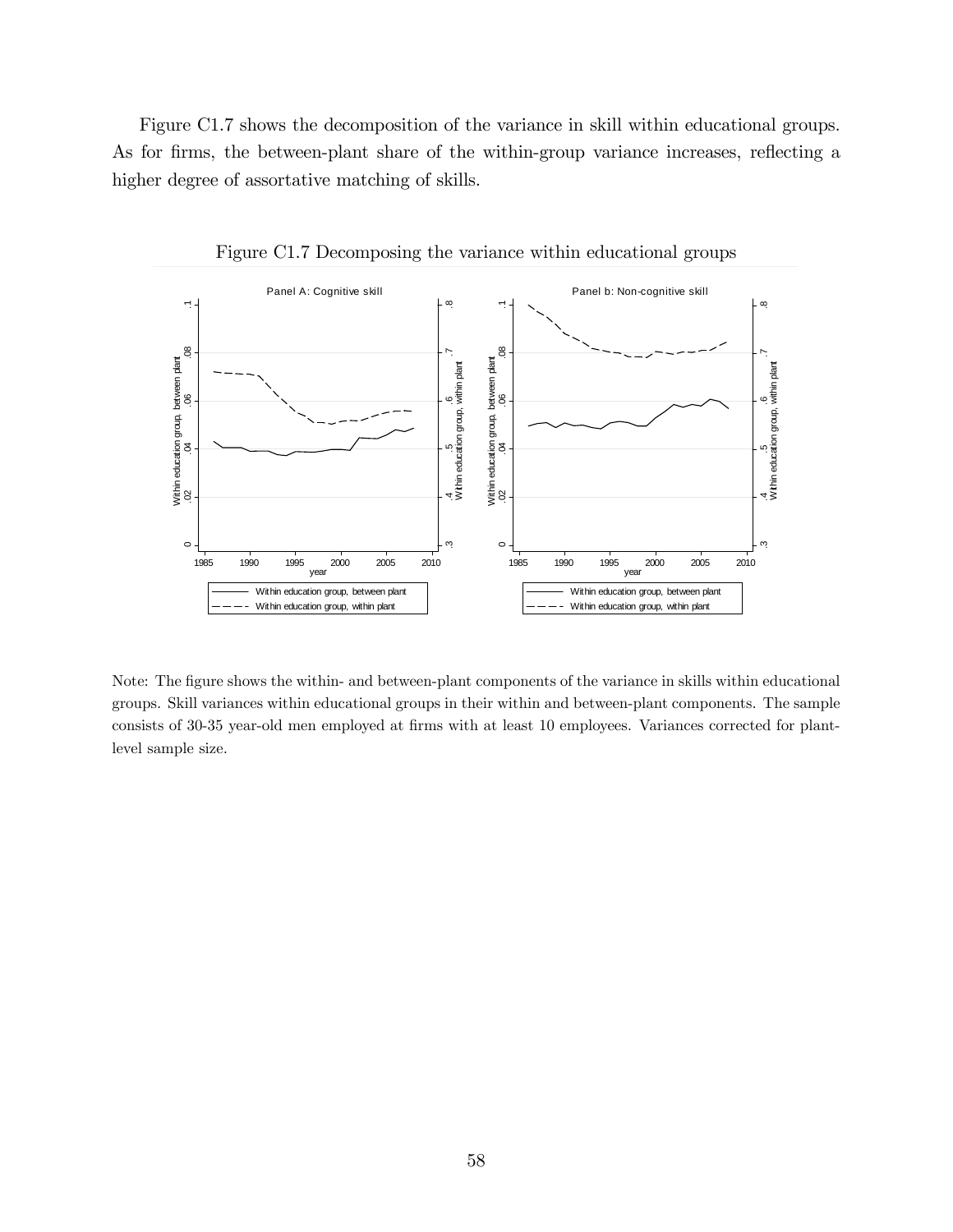Figure C1.8 shows the "counterfactual" evolution of the between-plan component of the between-group variance when majors in a) engineering or b) business and law are removed from the sample. As for firms (Figure 9), excluding engineering majors has a stark effect on the evolution of the variance in cognitive skill between educational groups and plants.



Figure C1.8 Counterfactual between-group between-plan variance

Note: Between-occupation between-plant skill variances, including and excluding employees with Engineering, Business, and Law degrees. The sample consists of 30-35 year-old men employed at firms with at least 10 employees. Variances corrected for plant-level sample size.

Table C1.4 shows the results when the within-education group within-plant variances of cognitive and non-cognitive skills are regressed on a set of covariates (the corresponding estimates for firms are reported in Table 4). Overall, the results for plants are similar to the results for firms. The coefficients for skills (both actual minus predicted and predicted) are generally negative, implying that skill upgrading is positively correlated with assortative matching. This pattern is stronger for assortative matching by cognitive skill, but upgrading of non-cognitive skill is a stronger predictor than upgrading of cognitive skill. Yet the coefficients for skills are hard to interpret when both types of skill are controlled for simultaneously due to multicollinearity.

### [TABLE C1.4 HERE]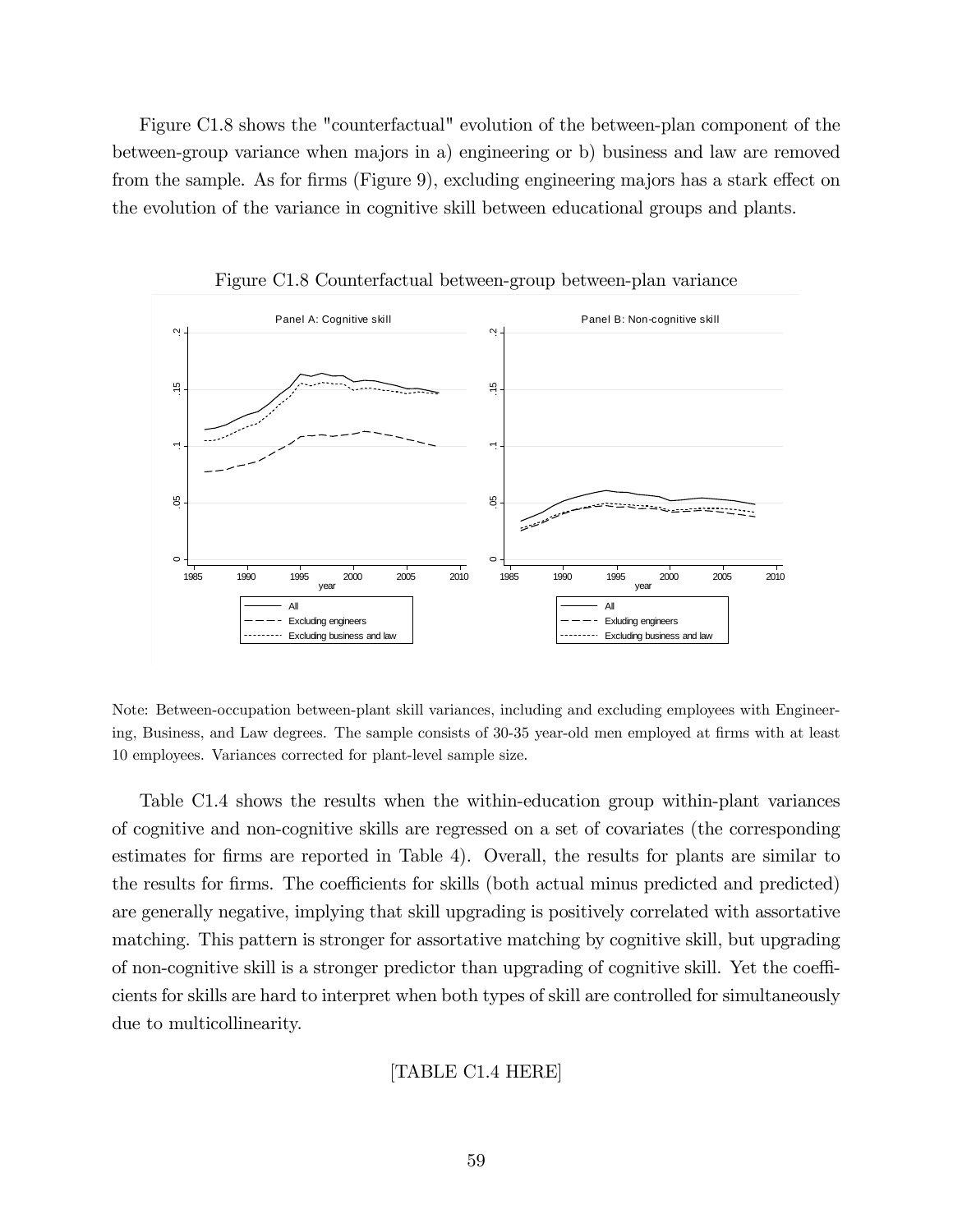Figures C1.9 shows how the variance in wages has evolved when we use plants rather than firms is the unit of analysis. Again, the patterns are close to identical as in the main analysis.



Figure C1.9 Decomposing the variance in wages

Note: Panel A shows the variance of log wages for all workers age 20-64 and 30-35 year-old men. Both samples restricted to firms with at least 10 employees. Panel B shows the between-plant variance in (log) wages and predicted (log) wages from regression (5). All variances corrected for plant-level sample size.

Table C1.5 shows the decomposition of the explained wage variance into sorting and skill gradients. The decomposition is similar to that based on firms (Table 5): both gradients and sorting contribute to the increase in the explained wage variance, although gradients are slightly more important.

[TABLE C1.5 HERE]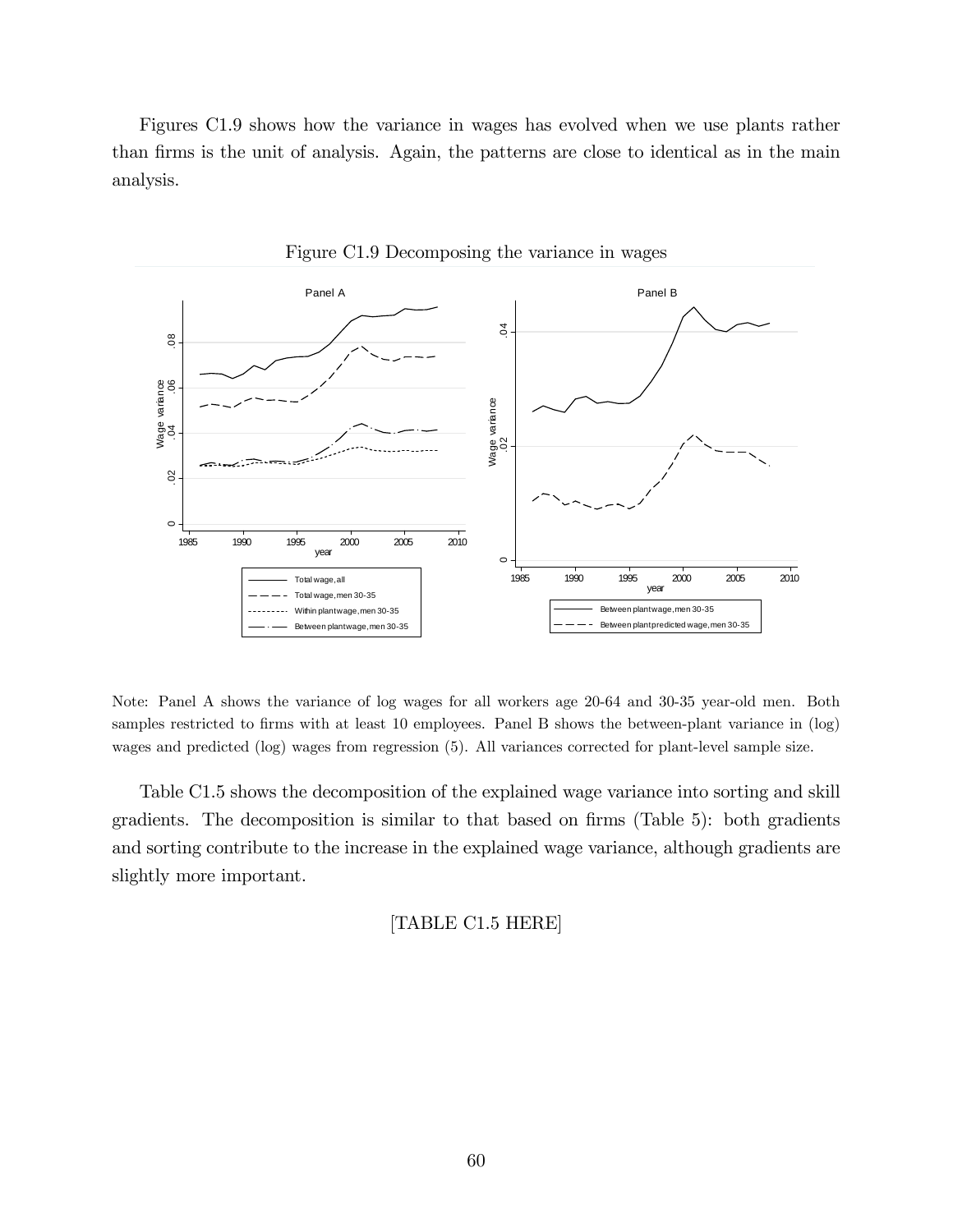# Appendix D: Measuring Sorting

### D.1 Alternative decompositions

Let  $C_{jk}$  denote the average cognitive skills of firm j in industry k and  $N_{jk}$  is the number of workers in this firm, while  $C_k$  and  $N_k$  are the corresponding variables at the industry level. The between-firm variance in cognitive skill can then be decomposed as:

$$
\underbrace{\frac{1}{N}\sum_{k}\sum_{j}N_{jk}\left(C_{jk}-C_{k}\right)^{2}}_{\text{triangle between firms within industries}}+\underbrace{\frac{1}{N}\sum_{k}N_{k}\left(C_{k}-\overline{C}\right)^{2}}_{\text{variance between industries}}.\tag{D1}
$$

variance between firms within industries

In addition to quantify sorting in each skill measure separately, we also decompose the covariance of cognitive and non-cognitive into between- and within-Örm components. Let  $C_{ij}$  and  $NCS_{ij}$  denote cognitive and non-cognitive skills of worker i in firm j and  $C_j$  and  $NCS<sub>j</sub>$  the corresponding averages for firm j. We can then decompose the covariance between cognitive and non-cognitive skill as

$$
\frac{1}{n} \sum_{j} \sum_{i} (C_{ij} - C_{j}) (NCS_{ij} - NCS_{j}) + \frac{1}{n} \sum_{j} N_{j} (C_{j} - \overline{C}) (NCS_{j} - \overline{NCS}).
$$
 (D2)  
within-firm covariance between-firm covariance

The between-firm covariance tells us whether firms that employ workers with high cognitive skill also employ workers with high non-cognitive skills. Since cognitive and non-cognitive skills are positively correlated at the level of the individual, the sum of the within- and between-firm components is positive. However, depending on how skills are valued across Örms, the between-Örm covariance could in principle be negative. For example, if cognitive and non-cognitive skills are substitutes in the firm-level production function, we expect firms to focus on hiring workers with either high cognitive or high non-cognitive skill.

### D.2 Sample size corrections

The fact that we do not observe all workers in all firms implies that we need to adjust the variance decomposition. First, we show how we get from the unadjusted variance decomposition in (1) to the adjusted variance. When we have a sample of  $n_j$  workers from firm j with  $N_j$  workers in total, then an unbiased estimator of the within-firm variance of firm j is

$$
\left(\frac{N_j-1}{N_j}\right)\left(\frac{1}{n_j-1}\right)\sum_i\left(C_{ij}-C_j\right)^2
$$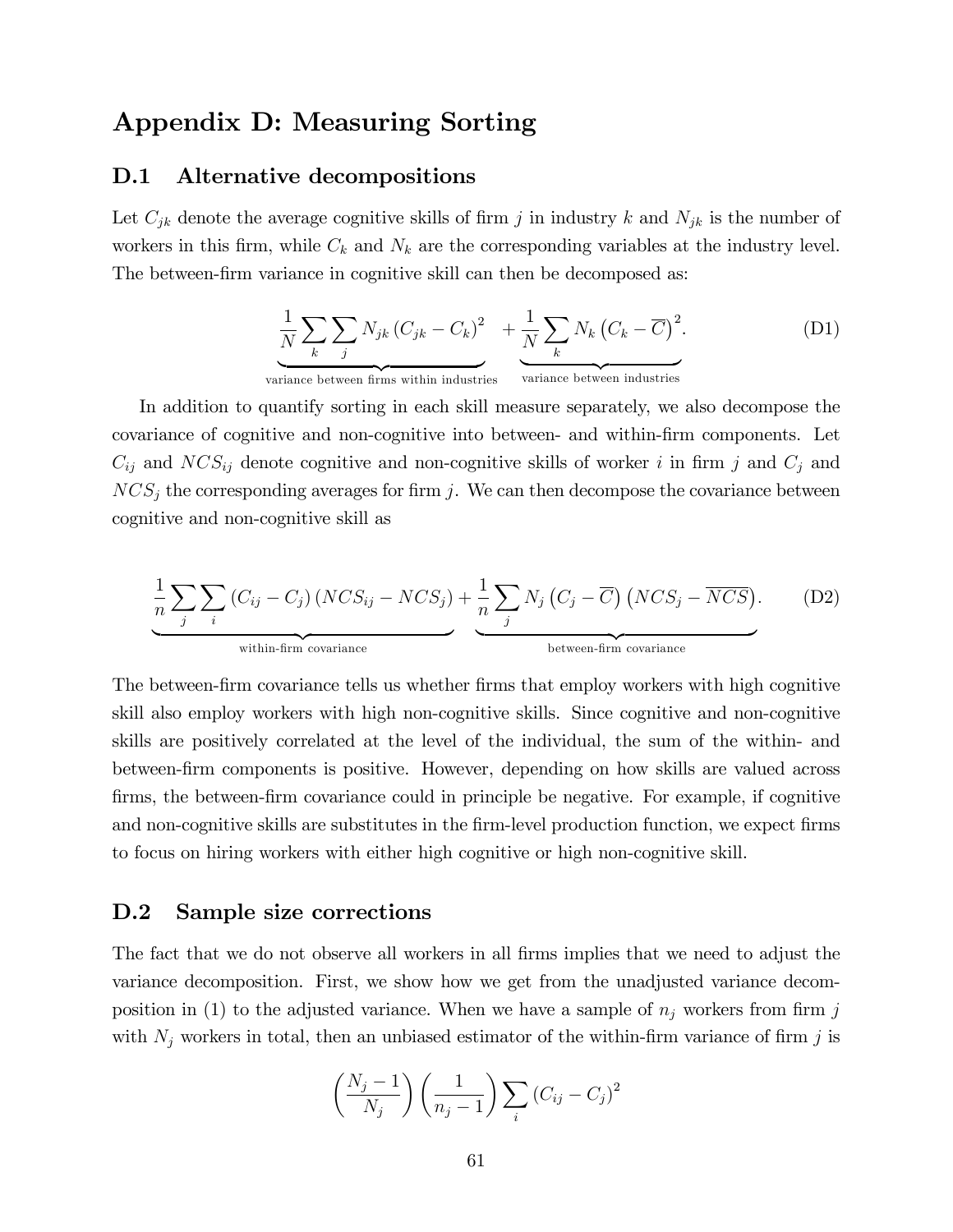For every firm in the sample, we know  $N_j$  (the number of employees) and  $n_j$  (the number of employees for which we observe skill).<sup>39</sup> In order to estimate the true between-firm variance, we need to tease out the share of the between-firm variance which is due to measurement error in the mean skill at the Örm level. This measurement error variance amounts to

$$
\frac{N-n}{Nn}S^{2} = \frac{N_{j}-n_{j}}{N_{j}n_{j}}\left(\frac{1}{n_{j}-1}\right)\sum_{i}\left(C_{ij}-C_{j}\right)^{2}
$$

Using this expression and dividing each term by  $n = \sum$ j  $n_j$  (total number of observations in the sample) gives the decomposed variances

$$
\frac{1}{n} \sum_{j} n_{j} \left(\frac{N_{j}-1}{N_{j}}\right) \left(\frac{1}{n_{j}-1}\right) \sum_{i} \left(C_{ij}-C_{j}\right)^{2}
$$
\n(D3)

\nwithin-firm variance

\n
$$
+ \frac{1}{n} \sum_{j} n_{j} \left[\left(C_{j}-\overline{C}\right)^{2} - \frac{N_{j}-n_{j}}{N_{j}n_{j}}\left(\frac{1}{n_{j}-1}\right) \sum_{i} \left(C_{ij}-C_{j}\right)^{2}\right].
$$
\nbetween-firm variance

We now turn to the further decomposition of the between-firm variance. By analogy of the between-firm component, the between-industry variance  $VAR_{BI}$  is

$$
\frac{1}{n}\sum_{k} n_k \left[ \left( C_k - \overline{C} \right)^2 - \frac{N_k - n_k}{N_k n_k} \left( \frac{1}{n_k - 1} \right) \sum_{i} \left( C_{ijk} - C_k \right)^2 \right].
$$

The between-firm variance within industries  $VAR_{BFWI}$  is just the difference between the between-Örm and the between-industry variance, i.e.,

$$
VAR_{BFWI} = VAR_{BF} - VAR_{BI}.
$$

We now turn to the covariance between cognitive and non-cognitive skills. Let  $N_j$  denote the number of workers in firm j and  $n_i$  the number of observations in the same firm. The

<sup>&</sup>lt;sup>39</sup>In principle, the  $n_j$  workers whose skills we observe need to be a random sample of all the  $N_j$  workers in the firm for us to make an inference about the within-firm variance of firm  $j$ . This is not the case for us, since we focus on men between the age of 30 and 35 for the most part.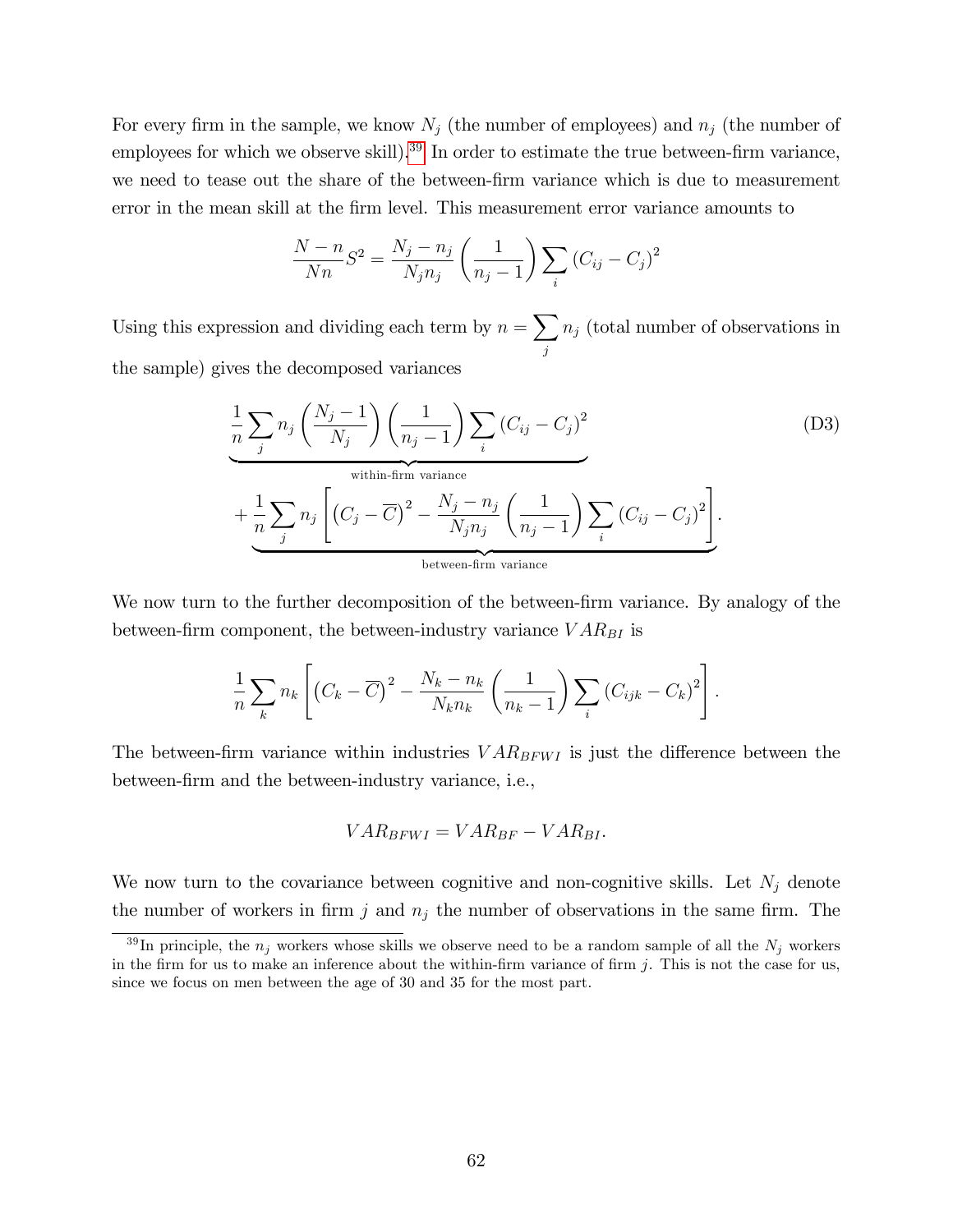adjustment for sample size is the same as in the case of standard variance. That is, we get

$$
\frac{1}{n}\sum_{j} n_j \left(\frac{N_j - 1}{N_j}\right) \left(\frac{1}{n_j - 1}\right) \sum_{i} \left(C_{ij} - C_j\right) \left(NC_{ij} - NC_j\right) + \tag{D4}
$$

within-firm covariance weighted by  $n_j$ 

$$
\frac{1}{n} \sum_{k} \sum_{j} n_{j} \left[ \left[ \left( C_{j} - \overline{C} \right) \left( NC_{j} - \overline{NC} \right) \right] - \frac{N_{j} - n_{j}}{N_{j} n_{j}} \left( \frac{1}{n_{j} - 1} \right) \sum_{i} \left( C_{ij} - C_{j} \right) \left( NC_{ij} - NC_{j} \right) \right]
$$
\nbetween-firm covariance weighted by  $n_{j}$ 

### D.3 Measurement error correction

We derive the measurement error correction for cognitive skill, but the procedure is exactly the same for non-cognitive skill. Suppose observed cognitive skill  $(C)$  is a function of true skill  $(C^*)$  and measurement error  $(\varepsilon)$ , so that

$$
C_i = C_i^* + \varepsilon_{C,i}.
$$

We assume that the measurement error is orthogonal to true skill and that both true skill and the error term are normally distributed. The total error variance equals

$$
\frac{1}{n}\sum_{j}\sum_{i}(\varepsilon_{C,ij}-\overline{\varepsilon})^{2}.
$$

As for the skill measures, the error variance can be decomposed into between- and withinfirm components. Let  $VI_{WF}$  denote the within-firm error variance and  $VI_{BF}$  the betweenfirm error variance. We get

$$
VI_{WF, CS} = \frac{1}{n} \sum_{j} \sum_{i} \varepsilon_{C, ij}^{2} - \frac{1}{n} \sum_{j} (\varepsilon_{C, j} - \overline{\varepsilon})^{2}
$$

and

$$
VI_{BF,CS} = \frac{1}{n} \sum_{j} (\varepsilon_{C,j} - \overline{\varepsilon})^2.
$$

Since the expected covariance between true skill and the measurement error is zero,  $VI_{WF}$ and  $VI_{BF}$  equal the expected inflation of the within- and between-firm variance in cognitive skill which is due to measurement error. To quantify the effect of the measurement error, we do a simulation where  $\varepsilon_{C,ij}$  is drawn randomly for each individual from the distribution  $N(0, \sigma_{\varepsilon_C}^2)$ . Using the simulated data, we then calculate  $VI_{WF}$  and  $VI_{BF}$ . We use the estimated measurement error variances based on twin data reported by Lindqvist and Vestman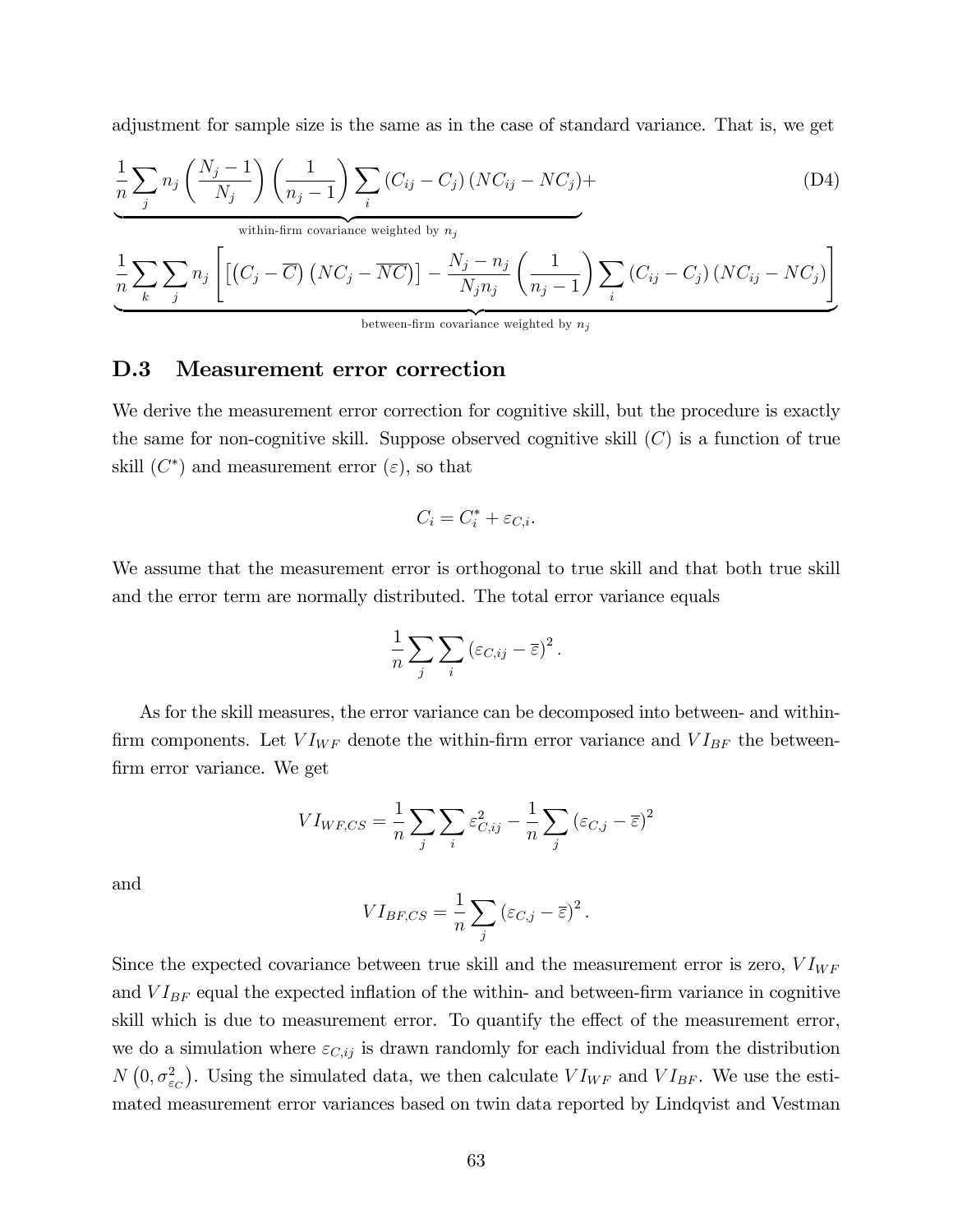$(2011)$  in these simulations. Lindqvist and Vestman find that the error term variance is substantially higher for non-cognitive  $(\sigma_{\varepsilon_N}^2 = 0.297)$  than for cognitive skill  $(\sigma_{\varepsilon_C}^2 = 0.1325)$ . Subtracting the simulated inflated variances from the between- and within firm variances in (1) gives us an unbiased estimate of the variance in true skill. However, since our skill measures have no natural metric, the statement that "measurement error inflates the betweenand within firm variances" is misleading. To get an estimate which is comparable to the standard decomposition (under the assumption of no measurement error in skill), we normalize the measurement-adjusted variances so that the total adjusted sample variance equals the total unadjusted sample variance. Thus, only the relative size of the between- and within-firm components change.

The adjusted components are:

$$
BF\_VAR\_CS_{ADJ,t} = \frac{BF\_VAR\_CS_{UNADJ,t} - VI_{BF,CS}}{1 - 0.1325/TOT\_VAR\_CS_{UNADJ,t}}
$$

$$
WF\_VAR\_CS_{ADJ,t} = \frac{WF\_VAR\_CS_{UNADJ,t} - VI_{WF,CS}}{1 - 0.1325/TOT\_VAR\_CS_{UNADJ,t}}
$$

$$
BF\_VAR\_NCS_{ADJ,t} = \frac{BF\_VAR\_NCS_{UNADJ,t} - VI_{BF,NCS}}{1 - 0.297/TOT\_VAR\_NCS_{UNADJ,t}}
$$

$$
WF\_VAR\_NCS_{ADJ,t} = \frac{BF\_VAR\_NCS_{UNADJ,t} - VI_{BF,NCS}}{1 - 0.297/TOT\_VAR\_NCS_{UNADJ,t}}
$$

Note that the error term corrections should be adjusted for the same firm-sample-size multiplicator as used when deriving the unadjusted between- and within-firm variances, even though the these terms are not included in the expressions above. Since we randomize the error terms, the results come out slightly different in different simulations. Therefore, we use the median adjusted between- and within-Örm variances based on 100.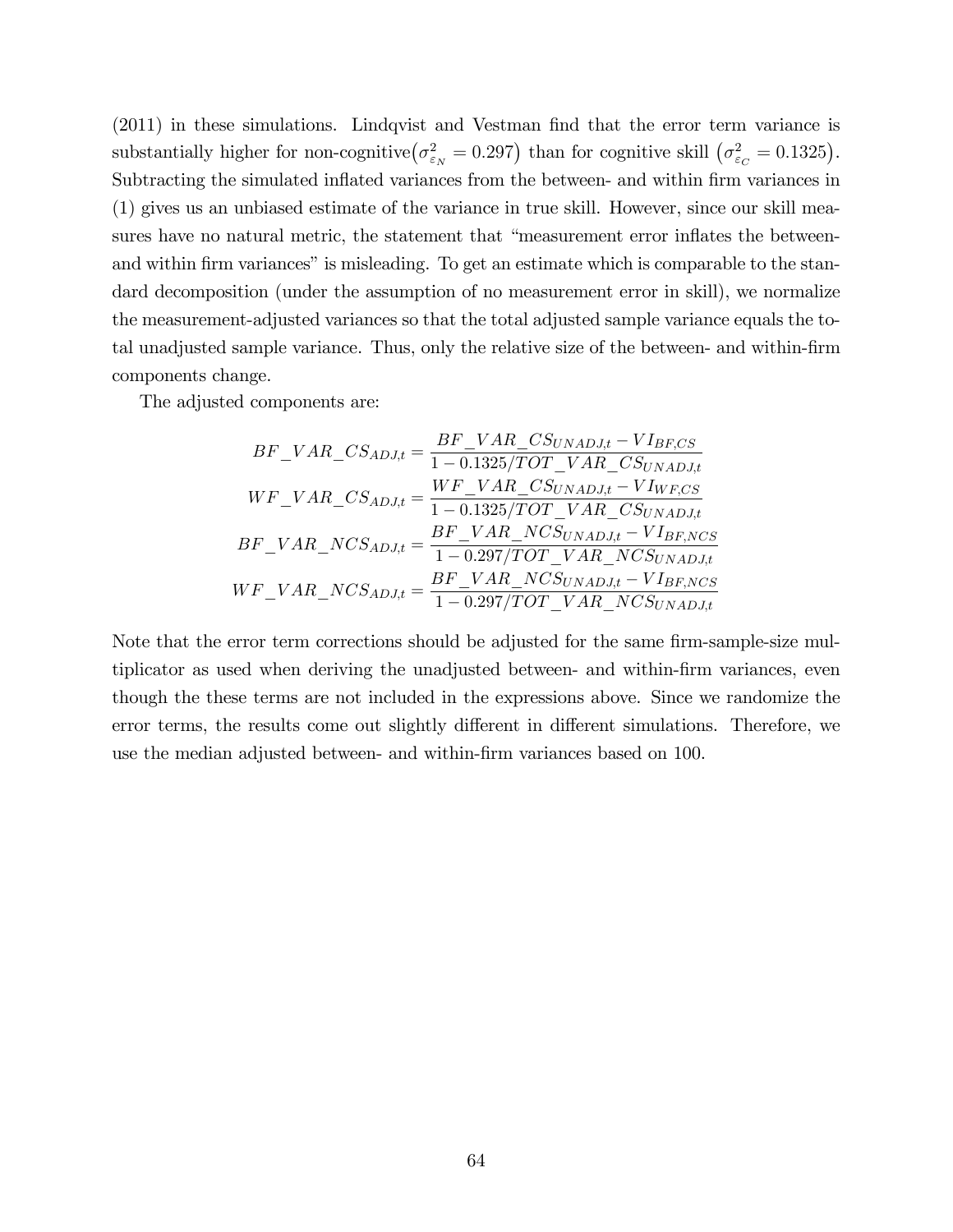# Appendix E: The Swedish economy 1986-2008

This section provides a short summary of the macroeconomic development in Sweden over the course of our study period (1986-2008). The main macroeconomic event during this period was the Swedish banking crisis of the early 1990ís. The crisis had several causes [\(Englund, 1999\)](#page-34-0): deregulation of financial markets in the mid 1980's combined with expansive macroeconomic policies caused a boom in asset prices and a financial sector with high leverage. In the early 1990's, a tax reform combined with a shift in monetary policy caused a sharp increase in after-tax interest rates. This, combined with unrest on European currency markets, lead to a fall in real estate prices which in turn caused credit losses among financial institutions in Sweden. The crisis in the financial system had a strongly negative impact on the real economy. The number of bakruptcies almost tripled between 1989 and 1992 (Figure E1.1). GDP per capita fell three years in a row (1991-1993) while the unemployment rate quadrupled between 1990 and 1993 (Figure E1.2). While unemployment fell during the latter part of the 1990ís, it settled on a level more than twice as high as the pre-crisis level, implying a structural shift in the Swedish labor market. As we show in Figure A5.1, the increase in unemployment coincides with an increase in the average skills of employed workers, suggesting that low-skilled workers lost their jobs during the crisis.



Figure E1.1 Bankruptcies

Note: The figure shows the number of firms that filed for bankraptcy in Sweden in a given year. Source: UC via Ekonomifakta.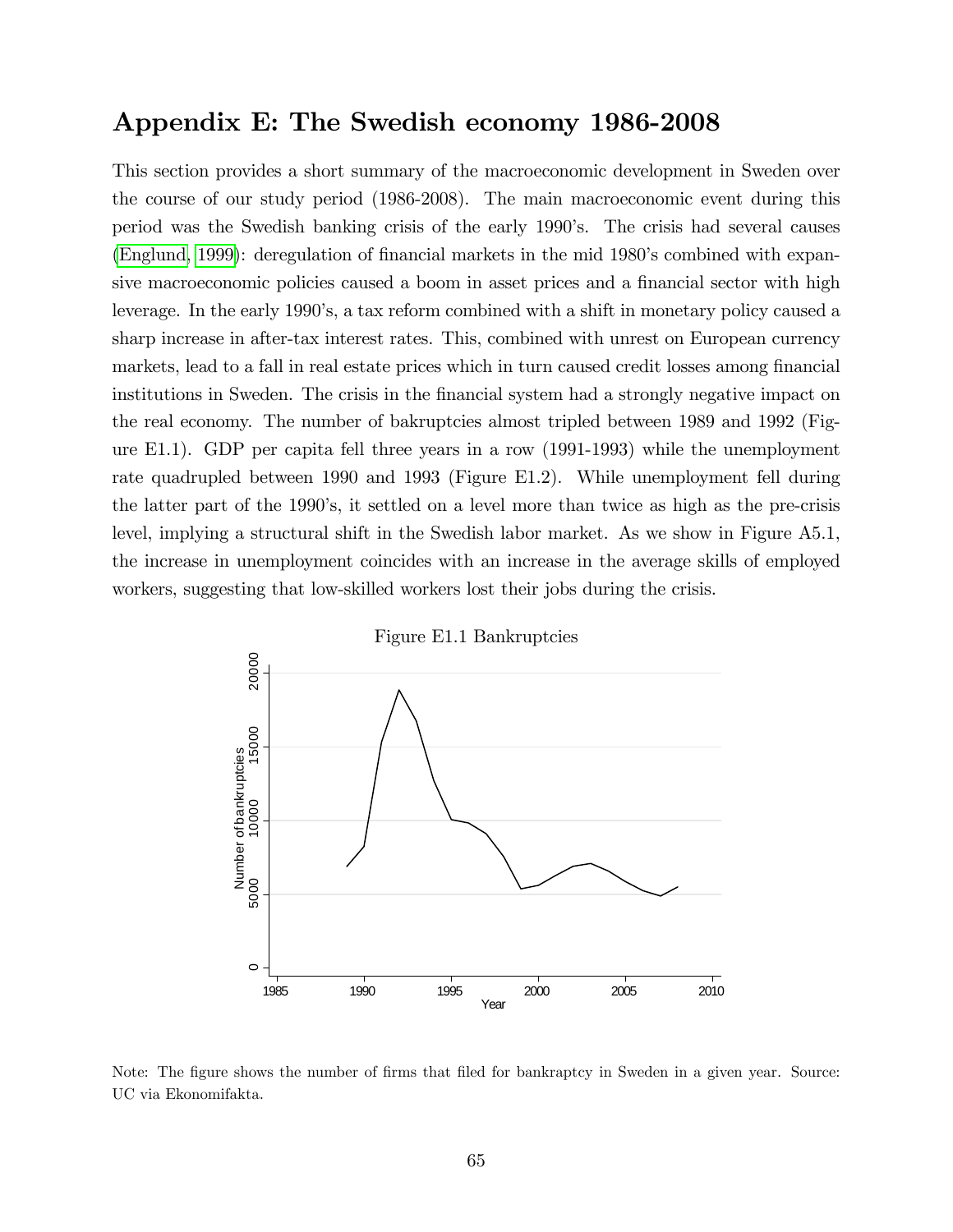

Sources: Statistics Sweden (GDP per capita) and AKU via Ekonomifakta (unemployment). AKU is a survey-based measurement of the Swedish labor market.

Since we focus on men between 30 and 35, a relevant question is whether this group was affected by the crisis in a different way compared to the population at large. Figure E1.3 shows the evolution of employment for 30-34 year-old men and the whole workingage population. The employment pattern for 30-34 year-old men is the mirror image of the evolution of unemployment: employment fell sharply in the years of the crisis, bounced back, but eventually settled on a lower level than the pre-crisis years. The working age population had the same drop in emplyment levels during the crisis, but employment did not increase as much post-crisis as for men between 30 and 34. An important explanation for this discrepancy is the expansion of higher education in the post-crisis period (in our sample, the average years of education increase by two years in between 1986 and 2008).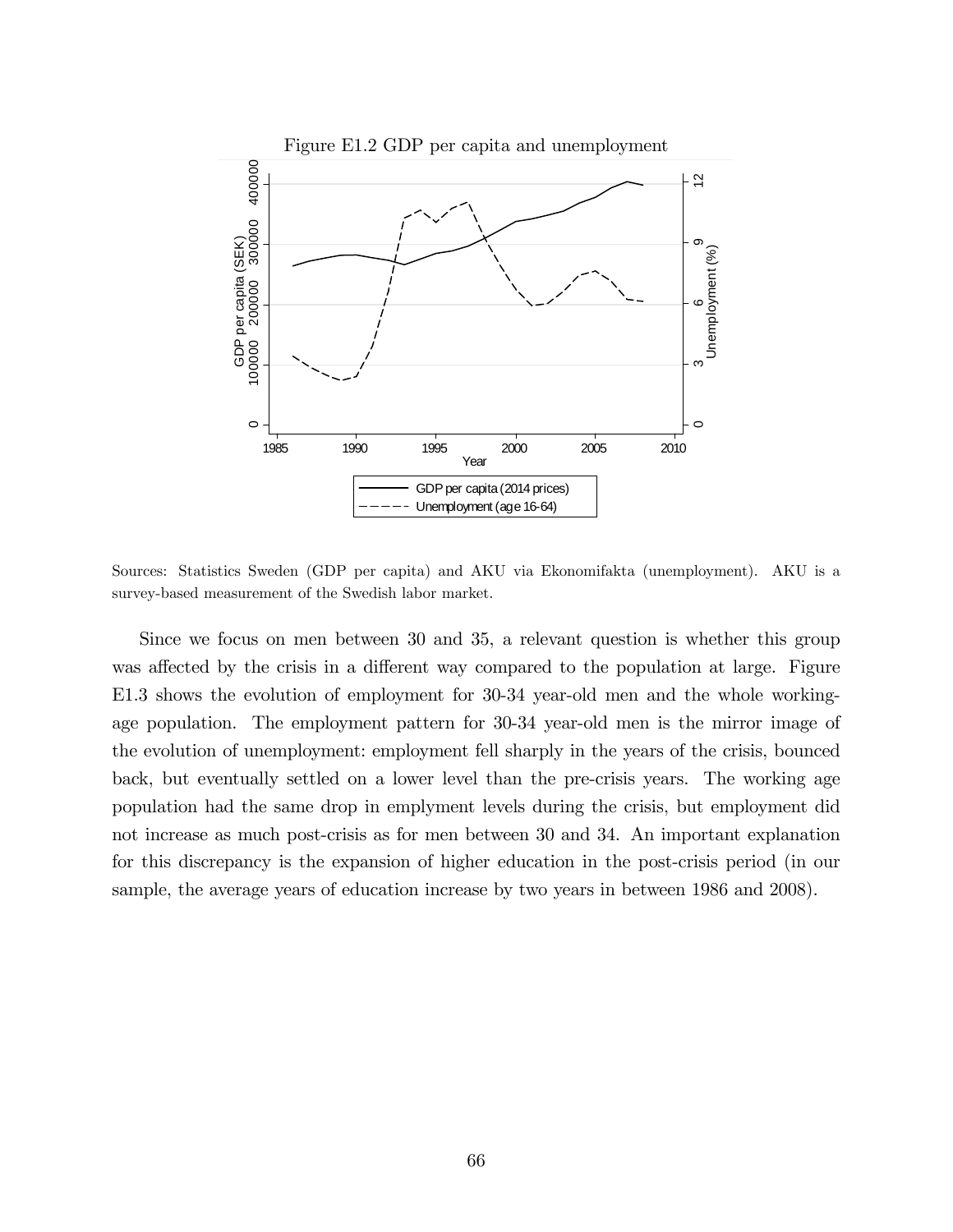

Sources: Statistics Swedenís RAMS data base and population registers (share employed among men 30- 34). AKU via Ekonomifakta and population registers from Statistics Sweden (share employed men among men and women 16-64). RAMS is a register based on administrative data while AKU is a survey-based measurement of the Swedish labor market. The definition of "employment" changed in RAMS in 1993 and we therefore show the value for both the old and new definitions for 1993.

As we explain in the paper, the crisis of the early 1990's coincides with the most dramatic increase in sorting over the course of our study period. It is an open question to what extent the restructuring of the economy that was induced by the crisis caused sorting to increase. However, there are a number of reasons as to why the increase in sorting is unlikely to be solely due to the economic crisis. First, sorting increased already in the late 1980's and continued to increase for cognitive skill in the 2000ís, up to 15 years after the height of the crisis in 1993. Second, the main driving force behind the increase in sorting according to cognitive skill is the secular expansion of the ICT sector, which appears uncorrelated with the crisis (see Figure B2.1). Third, the economic crisis may have sped up a restructuring of the economy that would have taken place anyhow, albeit more slowly.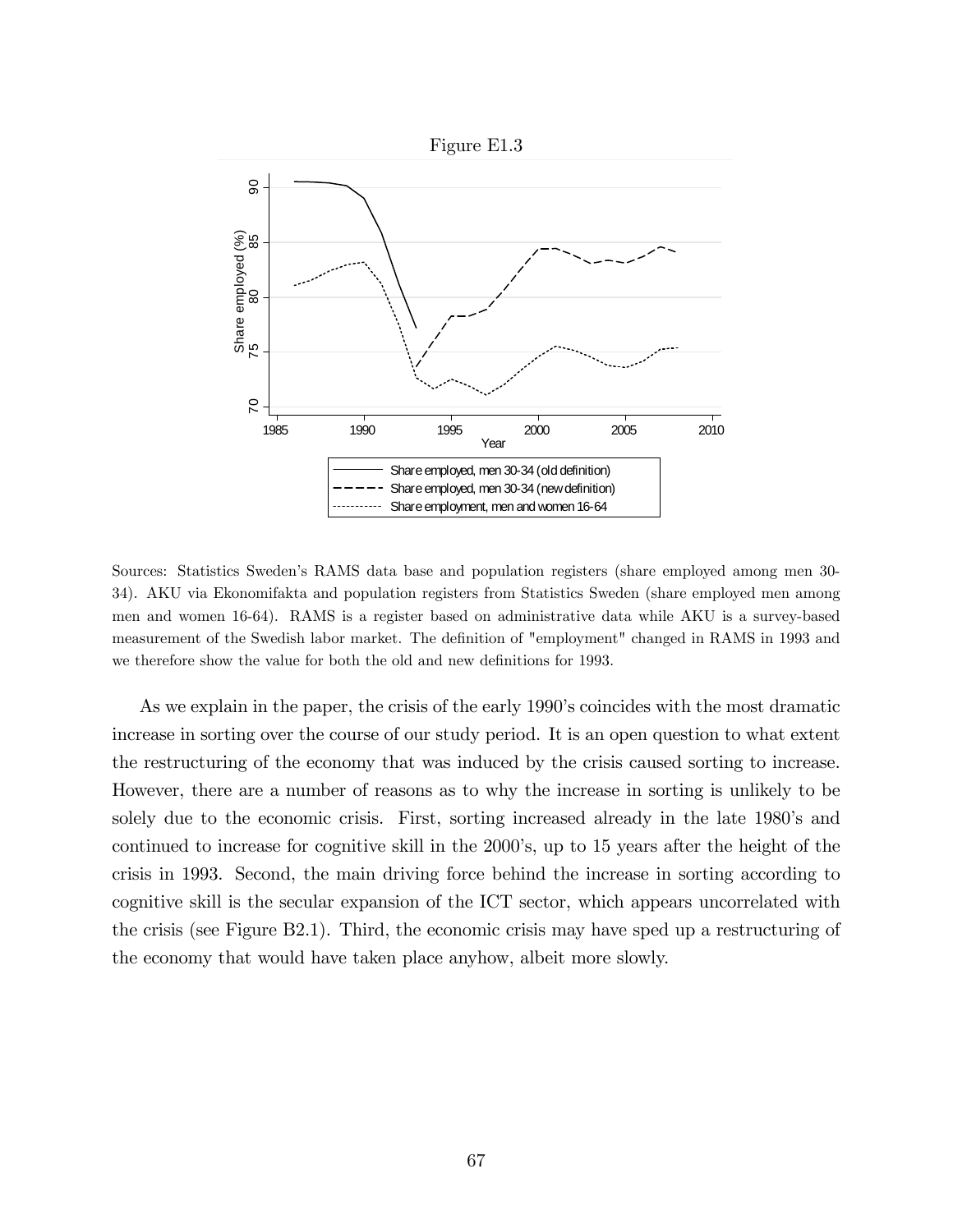|             |                                                                |         | Cognitive skill |         | Non-cognitive skill |       | Share workers $(\% )$ |  |
|-------------|----------------------------------------------------------------|---------|-----------------|---------|---------------------|-------|-----------------------|--|
|             |                                                                |         | Change          |         | Change              |       | Change                |  |
| <b>NACE</b> | Industry                                                       | 1986    | 1986-2008       | 1986    | 1986-2008           | 1986  | 1986-2008             |  |
| 72          | Computer and related activities                                | 0.75    | 0.00            | 0.27    | 0.00                | 1.40  | 7.04                  |  |
| 32          | Manufacture of radio, television and communication equipment   | 0.45    | 0.16            | 0.09    | 0.15                | 1.92  | 0.10                  |  |
| 65          | Financial intermediation, except insurance and pension funding | 0.32    | 0.10            | 0.23    | 0.25                | 2.70  | $-0.48$               |  |
| 74          | Other business activities                                      | 0.25    | 0.05            | 0.12    | 0.05                | 7.83  | 4.99                  |  |
| 51          | Wholesale trade and commission trade, except of motor vehicles | 0.13    | $-0.16$         | 0.12    | $-0.01$             | 9.96  | $-1.51$               |  |
| 22          | Publishing, printing and reproduction of recorded media        | 0.10    | 0.05            | $-0.09$ | 0.03                | 2.59  | $-1.22$               |  |
| 55          | Hotels and restaurants                                         | 0.08    | $-0.29$         | $-0.04$ | $-0.03$             | 1.33  | 0.35                  |  |
| 63          | Supporting and auxiliary transport activities                  | 0.07    | $-0.24$         | 0.04    | $-0.12$             | 1.53  | 0.44                  |  |
| 24          | Manufacture of chemicals and chemical products                 | 0.05    | 0.11            | $-0.03$ | 0.14                | 1.72  | $-0.17$               |  |
| 52          | Retail trade, repair of personal and household goods           | $-0.07$ | $-0.07$         | $-0.04$ | $-0.02$             | 2.37  | 1.80                  |  |
| 64          | Post and telecommunications                                    | $-0.08$ | 0.33            | 0.29    | $-0.18$             | 0.03  | 1.68                  |  |
| 34          | Manufacture of motor vehicles, trailers and semitrailers       | $-0.09$ | 0.01            | $-0.10$ | 0.02                | 5.34  | $-0.48$               |  |
| 29          | Manufacture of machinery and equipment n.e.c.                  | $-0.11$ | 0.10            | $-0.09$ | 0.09                | 7.04  | $-1.33$               |  |
| 50          | Sale, maintenance and repair of motor vehicles and motorcycles | $-0.17$ | $-0.14$         | $-0.05$ | $-0.11$             | 2.96  | $0.02\,$              |  |
| 70          | Real estate activities                                         | $-0.22$ | 0.18            | $-0.07$ | 0.17                | 1.84  | $-0.89$               |  |
| 45          | Construction                                                   | $-0.23$ | $-0.06$         | $-0.03$ | 0.00                | 10.30 | 0.85                  |  |
| 21          | Manufacture of paper and paper products                        | $-0.25$ | 0.09            | $-0.11$ | 0.09                | 4.20  | $-2.84$               |  |
| 28          | Manufacture of fabricated metal products                       | $-0.28$ | $-0.05$         | $-0.21$ | $-0.04$             | 4.24  | $-0.96$               |  |
| 15          | Manufacture of food products and beverages                     | $-0.28$ | $-0.09$         | $-0.19$ | 0.01                | 3.39  | $-1.18$               |  |
| 27          | Manufacture of basic metals                                    | $-0.36$ | 0.10            | $-0.22$ | 0.08                | 1.96  | $-0.30$               |  |
| 60          | Land transport, transport via pipelines                        | $-0.36$ | $-0.09$         | $-0.29$ | $-0.04$             | 2.78  | 0.04                  |  |
| 20          | Manufacture of wood and of products of wood                    | $-0.44$ | 0.03            | $-0.21$ | 0.05                | 2.56  | $-0.99$               |  |

Table 1. Average skills by industry

The table shows the mean of skills and relative sizes of industries in 1986, and the changes between 1986 and 2008. Only industries with at least 1.5 % of the workforce in 1986 or 2008 are included. The sample is restricted to 30-35 year old men employed at firms with at least 10 employees. The description of some industries have been abbreviated.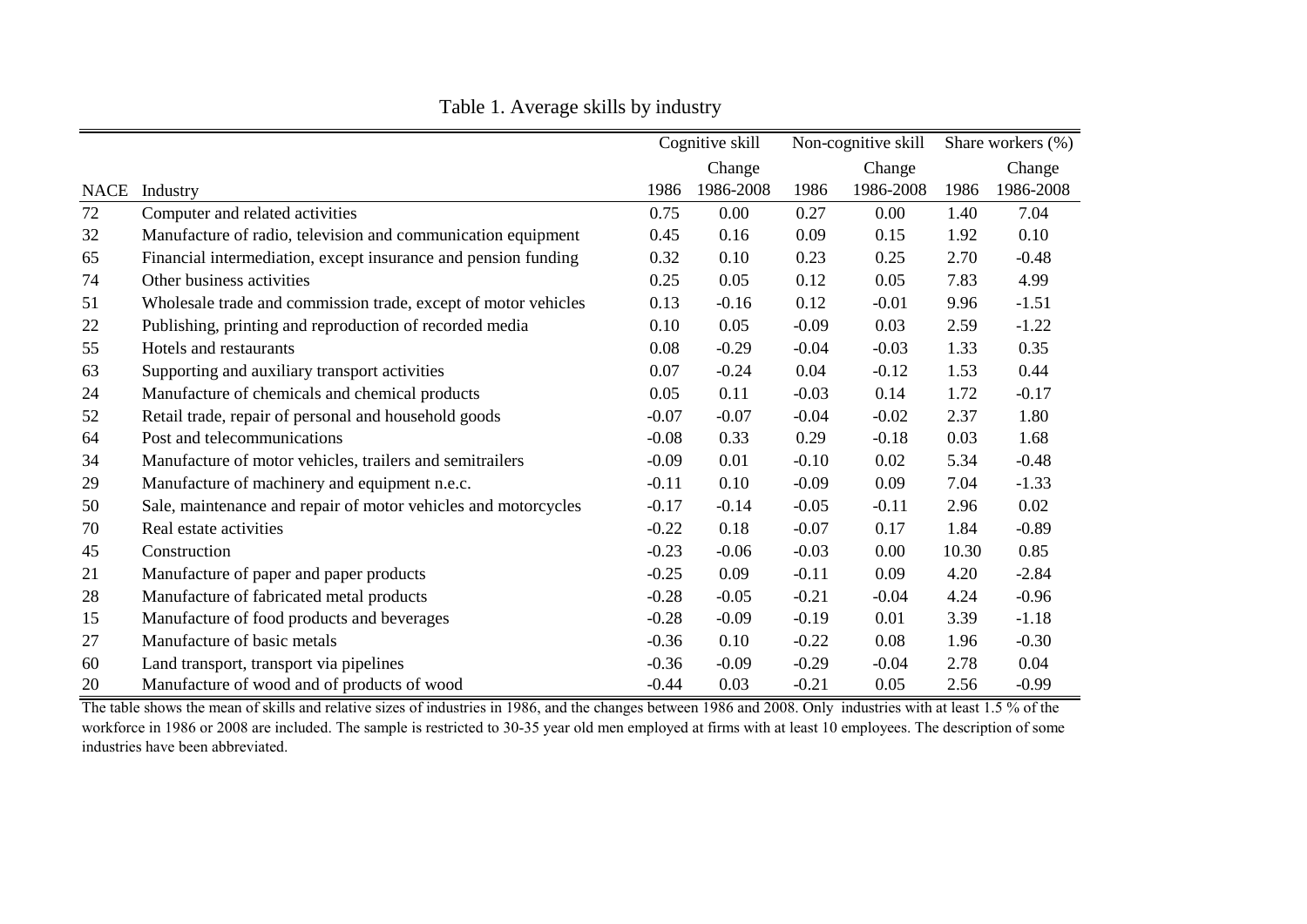|    |                                                                |      | Cognitive skill |      | Non-cognitive skill |       | Share workers (%) |  |
|----|----------------------------------------------------------------|------|-----------------|------|---------------------|-------|-------------------|--|
|    |                                                                |      | Change          |      | Change 1986-        |       | Change            |  |
|    | NACE Industry                                                  | 1986 | 1986-2008       | 1986 | 2008                | 1986  | 1986-2008         |  |
| 34 | Manufacture of motor vehicles, trailers and semitrailers       | 1.06 | $-0.13$         | 0.92 | $-0.09$             | 5.34  | $-0.48$           |  |
| 24 | Manufacture of chemicals and chemical products                 | 1.04 | $-0.18$         | 0.94 | $-0.14$             | 1.72  | $-0.17$           |  |
| 32 | Manufacture of radio, television and communication equipment   | 0.97 | $-0.26$         | 0.89 | $-0.16$             | 1.92  | 0.10              |  |
| 15 | Manufacture of food products and beverages                     | 0.95 | $-0.11$         | 0.90 | $-0.07$             | 3.39  | $-1.18$           |  |
| 21 | Manufacture of paper and paper products                        | 0.95 | $-0.18$         | 0.89 | $-0.05$             | 4.20  | $-2.84$           |  |
| 29 | Manufacture of machinery and equipment n.e.c.                  | 0.93 | $-0.08$         | 0.83 | $-0.01$             | 7.04  | $-1.33$           |  |
| 20 | Manufacture of wood and of products of wood and cork           | 0.93 | $-0.16$         | 0.80 | $-0.04$             | 2.56  | $-0.99$           |  |
| 27 | Manufacture of basic metals                                    | 0.91 | $-0.07$         | 0.82 | 0.09                | 1.96  | $-0.30$           |  |
| 55 | Hotels and restaurants                                         | 0.87 | $-0.16$         | 1.02 | $-0.13$             | 1.33  | 0.35              |  |
| 28 | Manufacture of fabricated metal products, except machinery     | 0.87 | $-0.07$         | 0.85 | $-0.05$             | 4.24  | $-0.96$           |  |
| 22 | Publishing, printing and reproduction of recorded media        | 0.83 | $-0.09$         | 1.01 | $-0.10$             | 2.59  | $-1.22$           |  |
| 63 | Supporting and auxiliary transport activities                  | 0.80 | $-0.03$         | 1.00 | $-0.19$             | 1.53  | 0.44              |  |
| 51 | Wholesale trade and commission trade, except of motor vehicles | 0.79 | $-0.13$         | 0.88 | $-0.09$             | 9.96  | $-1.51$           |  |
| 74 | Other business activities                                      | 0.78 | $-0.11$         | 0.86 | $-0.06$             | 7.83  | 4.99              |  |
| 52 | Retail trade, repair of personal and household goods           | 0.78 | $-0.03$         | 0.89 | $-0.02$             | 2.37  | 1.80              |  |
| 60 | Land transport, transport via pipelines                        | 0.78 | $-0.02$         | 0.83 | $-0.08$             | 2.78  | 0.04              |  |
| 70 | Real estate activities                                         | 0.77 | $-0.09$         | 0.85 | $-0.01$             | 1.84  | $-0.89$           |  |
| 45 | Construction                                                   | 0.75 | $-0.13$         | 0.80 | $-0.05$             | 10.30 | 0.85              |  |
| 50 | Sale, maintenance and repair of motor vehicles and motorcycles | 0.74 | $-0.07$         | 0.79 | $-0.02$             | 2.96  | 0.02              |  |
| 65 | Financial intermediation, except insurance and pension funding | 0.63 | $-0.02$         | 0.86 | $-0.13$             | 2.70  | $-0.48$           |  |
| 72 | Computer and related activities                                | 0.54 | 0.05            | 0.81 | $-0.03$             | 1.40  | 7.04              |  |
| 64 | Post and telecommunications                                    | 0.45 | 0.32            | 0.96 | $-0.13$             | 0.03  | 1.68              |  |

Table 2. Average within-firm variance by industry

The table shows the average within-firm variance of skills and relative sizes of industries in 1986, and the changes between 1986 and 2008. Only industries with at least 1.5% of the workforce in 1986 or 2008 are included. The sample is restricted to 30-35 year old men employed at firms with at least 10 employees. The description of some industries have been abbreviated.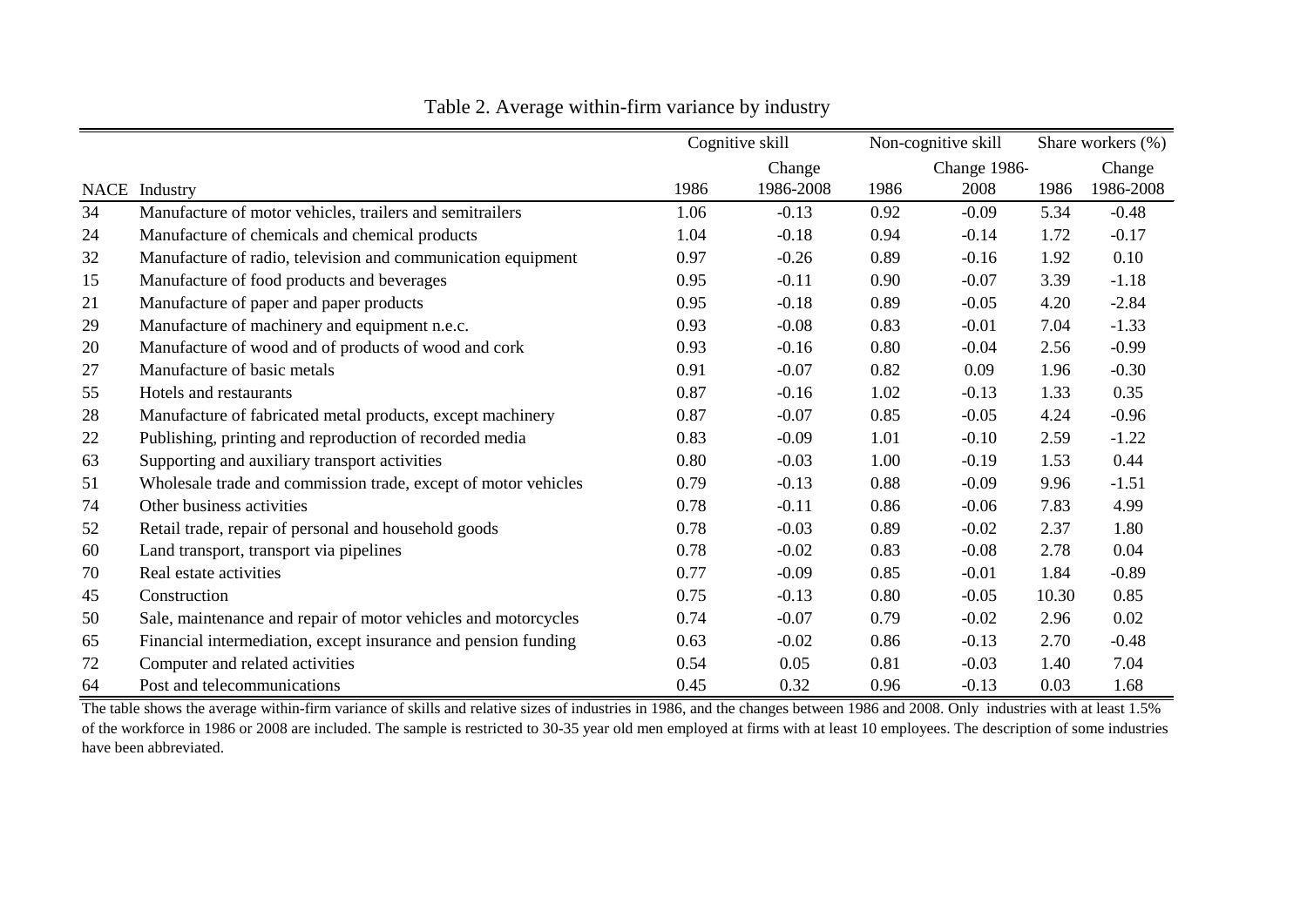|                                          | $\overline{(1)}$ | (2)                                               | (3)              | (4)         | $\overline{(5)}$ | (6)         | (7)              | (8)       | $\overline{(9)}$ | (10)      |
|------------------------------------------|------------------|---------------------------------------------------|------------------|-------------|------------------|-------------|------------------|-----------|------------------|-----------|
|                                          |                  | Cognitive skill (CS)<br>Non-cognitive skill (NCS) |                  |             |                  | CS          | <b>NCS</b>       |           |                  |           |
|                                          |                  | Average within-firm variance                      |                  |             |                  |             | Average skill    |           |                  |           |
|                                          |                  | Change 1986-2008                                  | Level (per year) |             | Change 1986-2008 |             | Level (per year) |           | Level (per year) |           |
| Average CS (1986/per year)               | 0.0029           | $-0.0003$                                         | $-0.0851**$      | 0.0659      |                  |             |                  | 0.0572    |                  |           |
|                                          | (0.0458)         | (0.0438)                                          | (0.0392)         | (0.0479)    |                  |             |                  | (0.0588)  |                  |           |
| Average NCS (1986/per year)              |                  |                                                   |                  | $-0.252***$ |                  | $-0.1020$   | $-0.0375$        | $-0.0857$ |                  |           |
|                                          |                  |                                                   |                  | (0.062)     |                  | (0.0816)    | (0.0544)         | (0.0682)  |                  |           |
| Average within-firm variance (CS) 1986   | $-0.538***$      | $-0.476***$                                       |                  |             |                  |             |                  |           |                  |           |
|                                          | (0.122)          | (0.100)                                           |                  |             |                  |             |                  |           |                  |           |
| Average within-firm variance (NCS) 1986  |                  |                                                   |                  |             | $-0.613***$      | $-0.506***$ |                  |           |                  |           |
|                                          |                  |                                                   |                  |             | (0.111)          | (0.103)     |                  |           |                  |           |
| Average Log(Capital) (1986/per year)     | 0.0050           |                                                   | $0.00683*$       | $0.00642**$ | 0.0070           |             | $-0.0020$        | $-0.0022$ | 0.0043           | 0.0009    |
|                                          | (0.0141)         |                                                   | (0.00342)        | (0.00314)   | (0.0128)         |             | (0.0026)         | (0.0026)  | (0.0049)         | (0.0056)  |
| World trade (1986/per year)              | 0.0049           |                                                   | 0.0010           | 0.0012      | $-0.0046$        |             | 0.0050           | 0.0053    | $-0.0094$        | $-0.0048$ |
|                                          | (0.0106)         |                                                   | (0.0041)         | (0.0040)    | (0.0081)         |             | (0.0055)         | (0.0055)  | (0.0147)         | (0.0205)  |
| China imports (1986/per year)            | $-1.044$         |                                                   | $-0.103$         | $-0.086$    | 0.497            |             | 0.002            | $-0.010$  | $0.535**$        | $0.389*$  |
|                                          | (1.071)          |                                                   | (0.154)          | (0.167)     | (1.690)          |             | (0.155)          | (0.161)   | (0.261)          | (0.227)   |
| Manufacturing (1986/per year)            | $0.0625**$       | $0.0678**$                                        |                  |             | 0.0169           | $-0.0086$   |                  |           |                  |           |
|                                          | (0.0265)         | (0.0252)                                          |                  |             | (0.0208)         | (0.0251)    |                  |           |                  |           |
| Change in average CS 1986-2008           |                  | 0.053                                             |                  |             |                  | 0.233       |                  |           |                  |           |
|                                          |                  | (0.114)                                           |                  |             |                  | (0.144)     |                  |           |                  |           |
| Change in average NCS 1986-2008          |                  | $-0.214$                                          |                  |             |                  | $-0.283$    |                  |           |                  |           |
|                                          |                  | (0.147)                                           |                  |             |                  | (0.169)     |                  |           |                  |           |
| Change in average log(Capital) 1986-2008 |                  | $0.0169*$                                         |                  |             |                  | 0.0003      |                  |           |                  |           |
|                                          |                  | (0.0084)                                          |                  |             |                  | (0.0076)    |                  |           |                  |           |
| Change in World trade 1986-2008          |                  | $0.0203***$                                       |                  |             |                  | 0.0099      |                  |           |                  |           |
|                                          |                  | (0.0066)                                          |                  |             |                  | (0.0095)    |                  |           |                  |           |
| Change in China imports 1986-2008        |                  | $-0.1410$                                         |                  |             |                  | $-0.056$    |                  |           |                  |           |
|                                          |                  | (0.0963)                                          |                  |             |                  | (0.181)     |                  |           |                  |           |
| Observations                             | 50               | 50                                                | 1229             | 1229        | 50               | 50          | 1229             | 1229      | 1229             | 1229      |
| Adjusted R-squared                       | 0.279            | 0.385                                             | 0.941            | 0.944       | 0.379            | 0.467       | 0.799            | 0.800     | 0.979            | 0.958     |
| <b>Industry FE</b>                       |                  |                                                   | Yes              | Yes         |                  |             | Yes              | Yes       | Yes              | Yes       |
| Year FE                                  |                  |                                                   | Yes              | Yes         |                  |             | Yes              | Yes       | Yes              | Yes       |

Table 3. Industry-average within-firm variance

All variables are measured at the 2-digit industry level. Missing information on World trade or China imports have been imputed to zero. The dependent variable in column 1-8 is the change (1986-2008) or level of the averag within-firm variance of skills. The dependent variable in column 9-10 is average skills. All regressions are estimated using OLS. Standard errors are clustered at the industry level. 1/2/3 stars denote statistical signific 10/5/1 percent level in a two-sided test.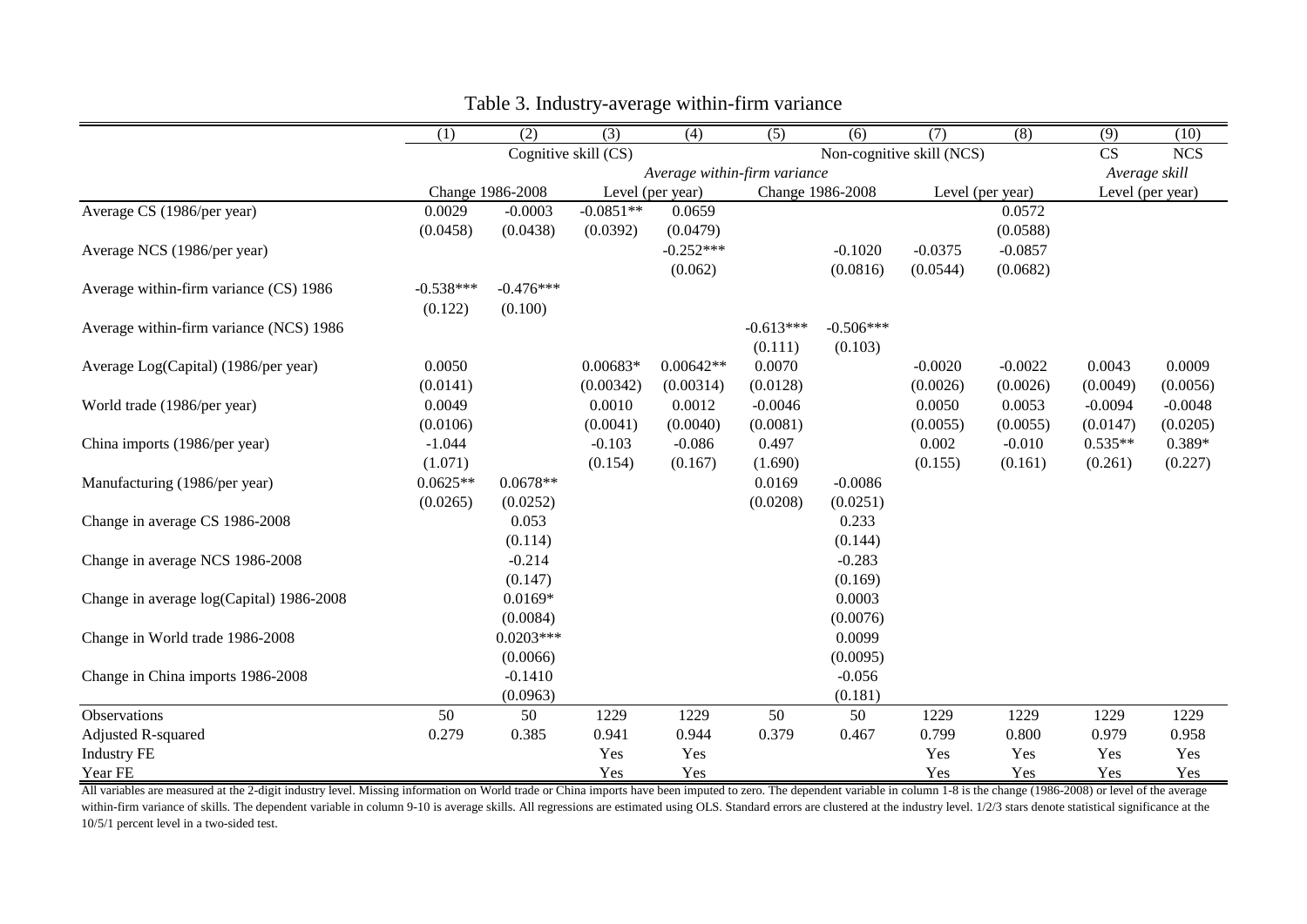|                                   | (1)         | (2)          | (3)                  | (4)          | (5)        | (6)         | (7)                       | $\overline{(8)}$ |
|-----------------------------------|-------------|--------------|----------------------|--------------|------------|-------------|---------------------------|------------------|
|                                   |             |              | Cognitive skill (CS) |              |            |             | Non-cognitive skill (NCS) |                  |
|                                   |             |              |                      |              |            |             |                           |                  |
| Log(Capital)                      | 0.00153     | 0.00155      | 0.00143              | 0.00139      | 0.00111    | 0.00104     | 0.00109                   | 0.00100          |
|                                   | (0.00118)   | (0.00116)    | (0.00119)            | (0.00121)    | (0.00189)  | (0.00194)   | (0.00188)                 | (0.00192)        |
| Log(Number of employees)          | $0.0262***$ | $0.0220***$  | $0.0202***$          | $0.0202***$  | $0.0104**$ | $0.00870**$ | $0.00990**$               | 0.00887**        |
|                                   | (0.0026)    | (0.0023)     | (0.0024)             | (0.0026)     | (0.0041)   | (0.00416)   | (0.00398)                 | (0.00412)        |
| World trade                       | $-0.00019$  | $-0.00097$   | $-0.00084$           | $-0.0009$    | 0.0061     | 0.00597     | 0.00596                   | 0.00602          |
|                                   | (0.00412)   | (0.00405)    | (0.00388)            | (0.0039)     | (0.0044)   | (0.00439)   | (0.00443)                 | (0.00438)        |
| China imports                     | $-0.0442$   | $-0.0418$    | $-0.0341$            | $-0.0328$    | $-0.0134$  | $-0.0070$   | $-0.0118$                 | $-0.0063$        |
|                                   | (0.0926)    | (0.0913)     | (0.0937)             | (0.0950)     | (0.0540)   | (0.0532)    | (0.0532)                  | (0.0520)         |
| <b>Actual CS - Predicted CS</b>   |             | $-0.0343***$ |                      | $-0.0150$    |            |             | $-0.0170**$               | $-0.00489$       |
|                                   |             | (0.0109)     |                      | (0.0121)     |            |             | (0.0067)                  | (0.00870)        |
| Predicted NCS                     |             | $-0.0703***$ |                      | $0.0470**$   |            |             | $-0.0027$                 | $0.0497*$        |
|                                   |             | (0.0187)     |                      | (0.0224)     |            |             | (0.0143)                  | (0.0261)         |
| <b>Actual NCS - Predicted NCS</b> |             |              | $-0.0714***$         | $-0.0682***$ |            | $-0.0442**$ |                           | $-0.0431**$      |
|                                   |             |              | (0.0040)             | (0.0050)     |            | (0.0184)    |                           | (0.0197)         |
| Predicted NCS                     |             |              | $-0.132***$          | $-0.196***$  |            | $-0.0204$   |                           | $-0.0878*$       |
|                                   |             |              | (0.026)              | (0.020)      |            | (0.024)     |                           | (0.0439)         |
| Observations                      | 273,517     | 273,517      | 273,517              | 273,517      | 273,517    | 273,517     | 273,517                   | 273,517          |
| <b>Adjusted R-squared</b>         | 0.326       | 0.327        | 0.33                 | 0.33         | 0.322      | 0.323       | 0.323                     | 0.323            |
| Firm FE                           | Yes         | Yes          | Yes                  | Yes          | Yes        | Yes         | Yes                       | Yes              |
| Year FE                           | Yes         | Yes          | Yes                  | Yes          | Yes        | Yes         | Yes                       | Yes              |

Table 4. Within-education group within-firm variance

The dependent variable is the within-education group within-firm variance at each firm. All explanatory variables are measured at the firm level, except for World trade and China imports which are the same for all firms in the same 2-digit industry. Missing information on World trade or China imports have been imputed to zero. All regressions are estimated using OLS. Standard errors are clustered at the industry level. 1/2/3 stars denote statistical significance at the 10/5/1 percent level in a two-sided test.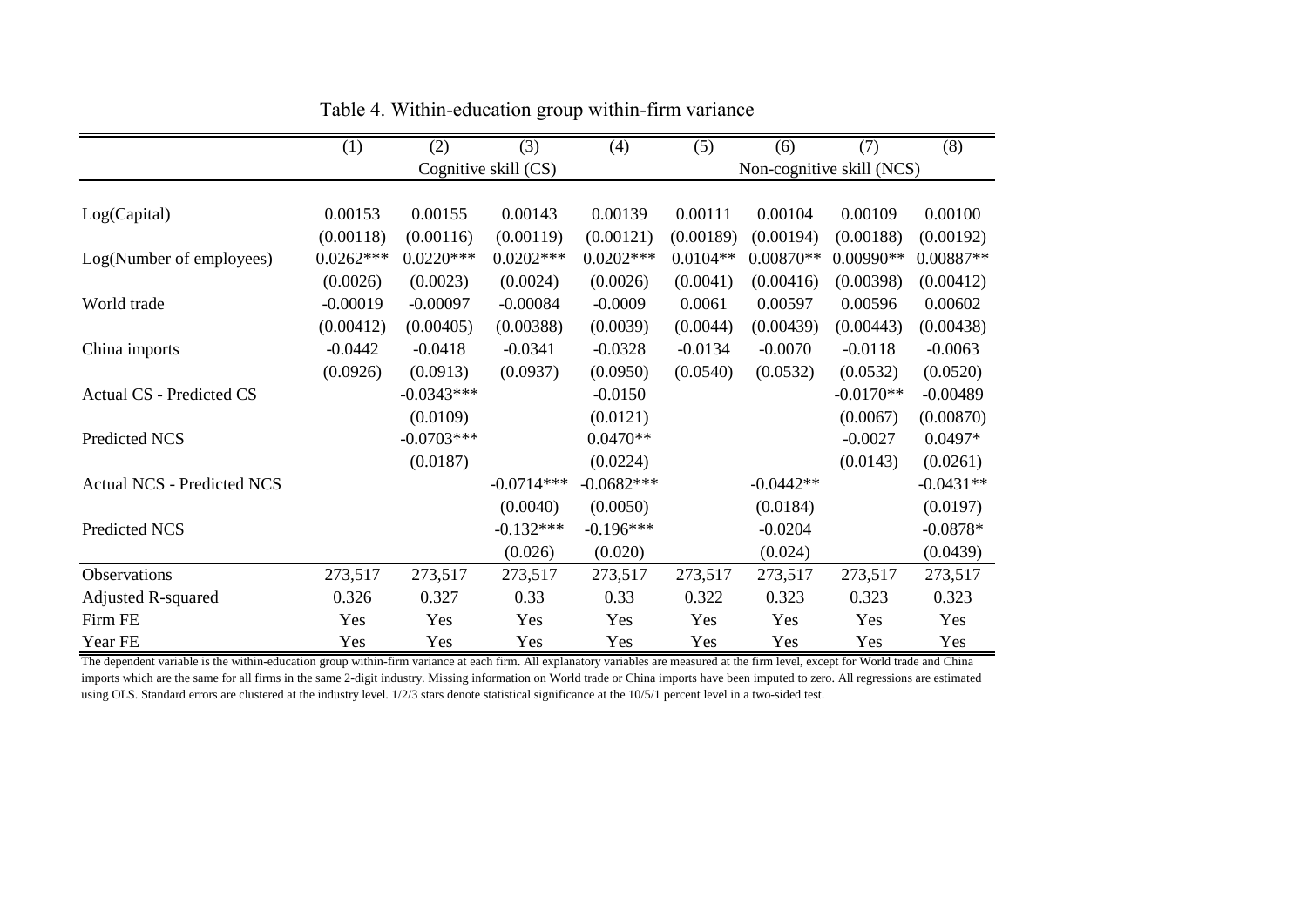| Table 5. Counterfactual predicted wage variance |  |
|-------------------------------------------------|--|
|                                                 |  |
|                                                 |  |

|                | 2008 sorting | 1986 sorting |
|----------------|--------------|--------------|
| 2008 gradients | 0.0144       | 0.0115       |
| 1986 gradients | 0.0106       | 0.0085       |

The table shows the predicted between-firm variance of wages when sorting and estimated between-firm skill gradients are set at the 1986 and 2008 level, respectively.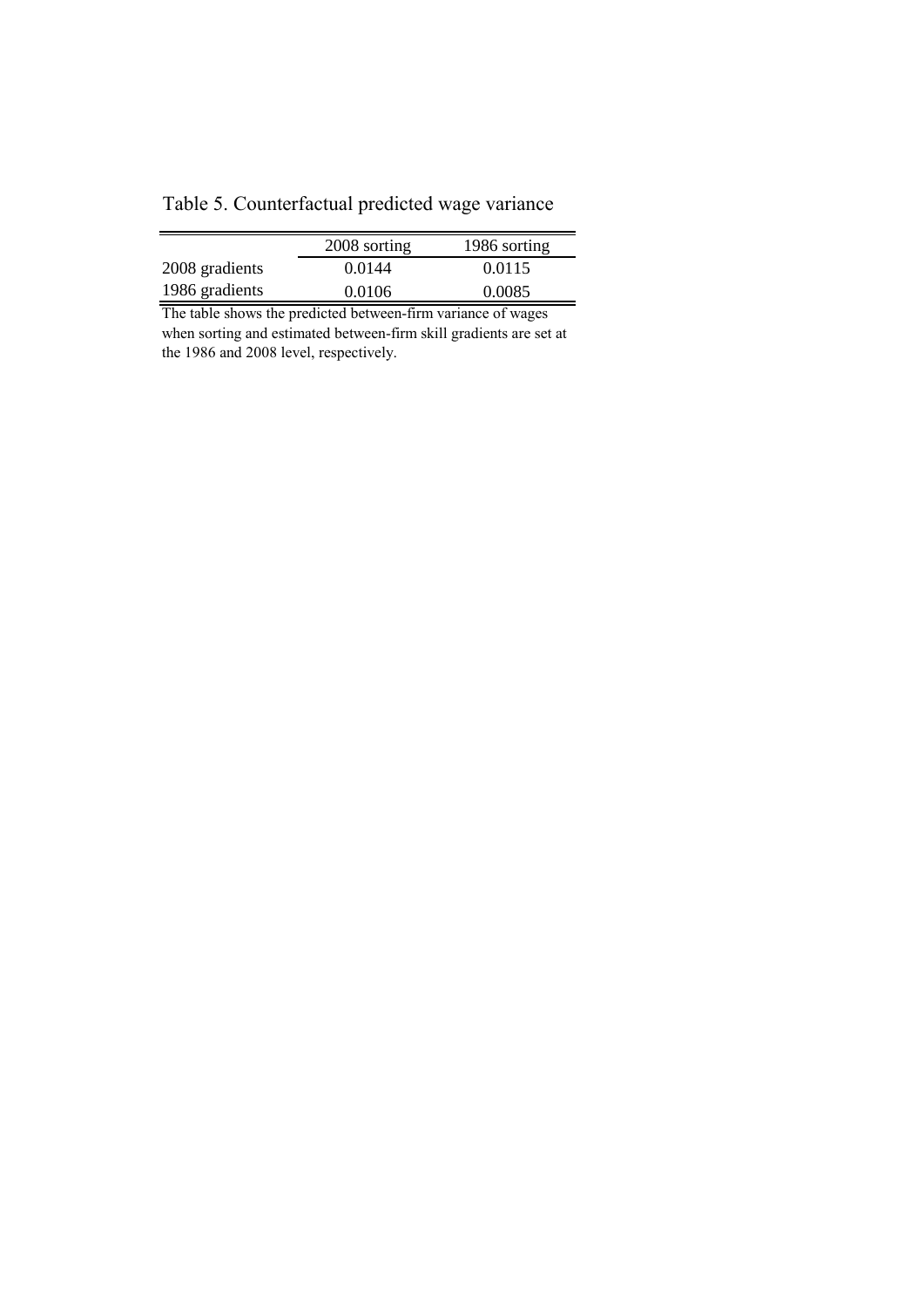|                                                   | Sample         | P <sub>1</sub> | P <sub>50</sub> | P99   |
|---------------------------------------------------|----------------|----------------|-----------------|-------|
| <b>Cognitive skills 1986</b>                      |                |                |                 |       |
| Within-firm                                       | 0.840          | 0.996          | 0.999           | 1.003 |
| Between-firm                                      | 0.173          | 0.011          | 0.013           | 0.018 |
|                                                   |                |                |                 |       |
| Between group, between firm                       | 0.093          | 0.003          | 0.004           | 0.005 |
| Between group, within firm                        | 0.218          | 0.306          | 0.307           | 0.308 |
| Within group, between firm                        | 0.035          | 0.008          | 0.010           | 0.012 |
| Within group, within firm                         | 0.667          | 0.690          | 0.692           | 0.695 |
| Non-cognitive skills 1986                         |                |                |                 |       |
| Within-firm                                       | 0.872          | 0.935          | 0.939           | 0.942 |
| Between-firm                                      | 0.081          | 0.010          | 0.013           | 0.017 |
| Between group, within firm                        | 0.071          | 0.097          | 0.098           | 0.098 |
| Between group, between firm                       | 0.029          | 0.001          | 0.001           | 0.002 |
| Within group, within firm                         | 0.814          | 0.838          | 0.841           | 0.844 |
| Within group, between firm                        | 0.039          | 0.009          | 0.012           | 0.015 |
| <b>Covariance 1986</b>                            |                |                |                 |       |
| Between-firm covariance                           | 0.088          | 0.002          | 0.005           | 0.007 |
| Within-firm covariance                            | 0.262          | 0.343          | 0.345           | 0.348 |
|                                                   |                |                |                 |       |
| <b>Cognitive skills 2008</b>                      |                |                |                 |       |
| Within-firm                                       | 0.721          | 0.931          | 0.935           | 0.938 |
| Between-firm                                      | 0.229          | 0.012          | 0.015           | 0.019 |
| Between group, between firm                       | 0.127          | 0.004          | 0.005           | 0.006 |
| Between group, within firm                        | 0.198          | 0.318          | 0.319           | 0.320 |
| Within group, within firm                         | 0.587          | 0.613          | 0.616           | 0.618 |
| Within group, between firm                        | 0.038          | 0.008          | 0.010           | 0.012 |
| Non-cognitive skills 2008                         |                |                |                 |       |
| Within-firm                                       | 0.801          | 0.893          | 0.896           | 0.899 |
| Between-firm                                      | 0.110          | 0.011          | 0.015           | 0.018 |
| Between group, within firm                        | 0.086          | 0.125          | 0.126           | 0.126 |
| Between group, between firm                       | 0.041          | 0.002          | 0.002           | 0.003 |
| Within group, within firm                         | 0.736          | 0.768          | 0.770           | 0.773 |
| Within group, between firm                        | 0.047          | 0.010          | 0.013           | 0.015 |
|                                                   |                |                |                 |       |
| <b>Covariance 2008</b><br>Between-firm covariance |                |                |                 |       |
|                                                   | 0.116<br>0.234 | 0.003          | 0.006           | 0.008 |
| Within-firm covariance                            |                | 0.342          | 0.344           | 0.347 |

Table B1.1 Actual and simulated variance components

The leftmost column shows the variance components in the sample. The three rightmost columns shows the 1st, 50th and 99th percentile from 1,000 simulations assuming that workers are randomly assigned to firms.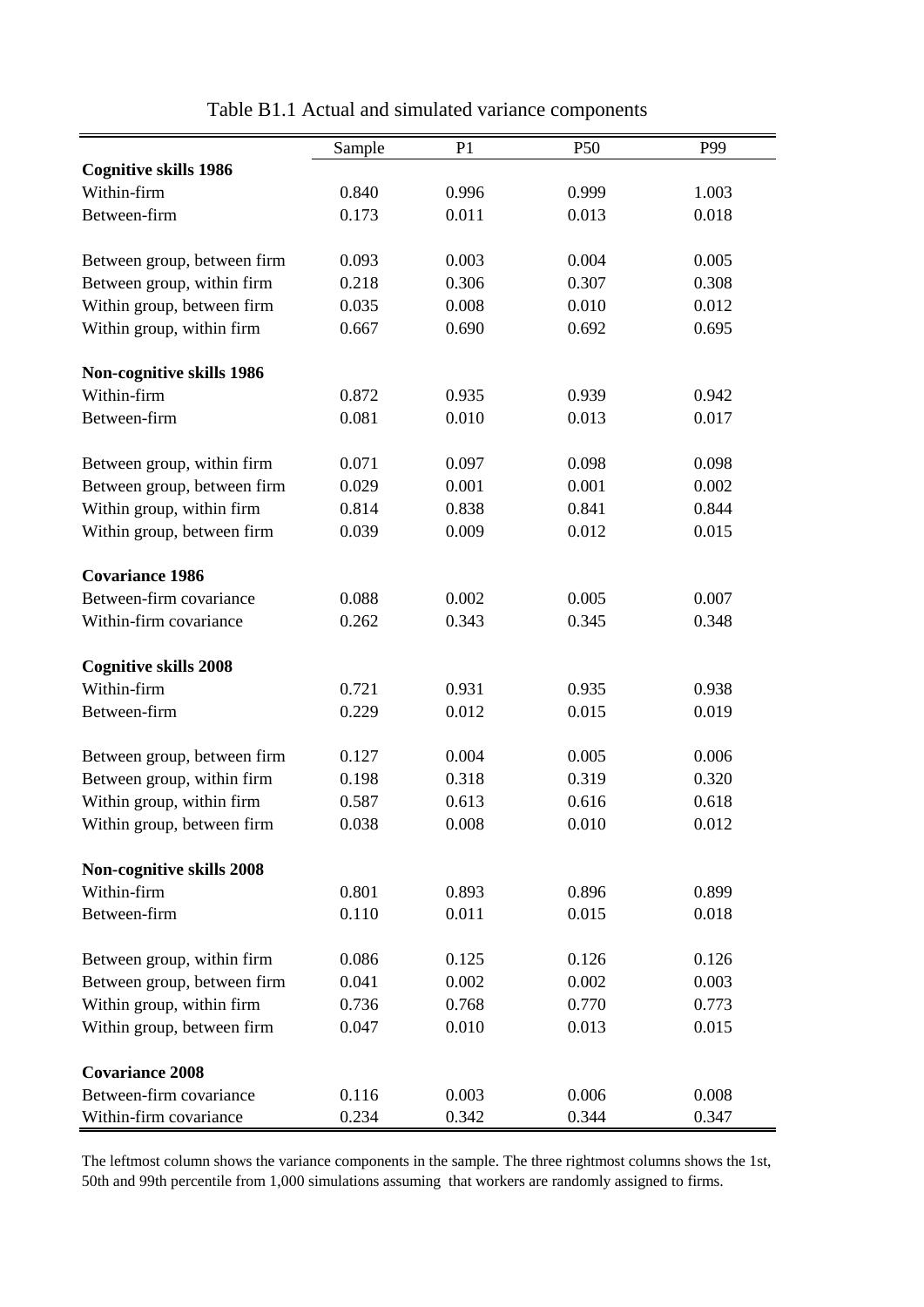|                   |          | Cognitive | Non-cognitive |       |
|-------------------|----------|-----------|---------------|-------|
|                   | 1986     | 2008      | 1986          | 2008  |
| Mean              | $-0.035$ | 0.042     | $-0.024$      | 0.045 |
|                   |          |           |               |       |
| Above 1.25 std    | 0.008    | 0.016     | 0.006         | 0.006 |
| Above 1 std       | 0.023    | 0.048     | 0.015         | 0.017 |
| Above 75 std      | 0.067    | 0.106     | 0.031         | 0.047 |
| Above .5 std      | 0.155    | 0.215     | 0.083         | 0.125 |
|                   |          |           |               |       |
| Below - 5 std     | 0.137    | 0.145     | 0.093         | 0.101 |
| Below $-0.75$ std | 0.055    | 0.065     | 0.041         | 0.044 |
| Below -1 std      | 0.023    | 0.029     | 0.016         | 0.019 |
| Below $-1.25$ std | 0.001    | 0.011     | 0.007         | 0.008 |
|                   |          |           |               |       |

Table B1.2 Distribution of firm-average skills

The table shows the share of firms with average skills below or above certain cutoffs. The sample includes all firms with at least 10 employees and two workers with observed skills.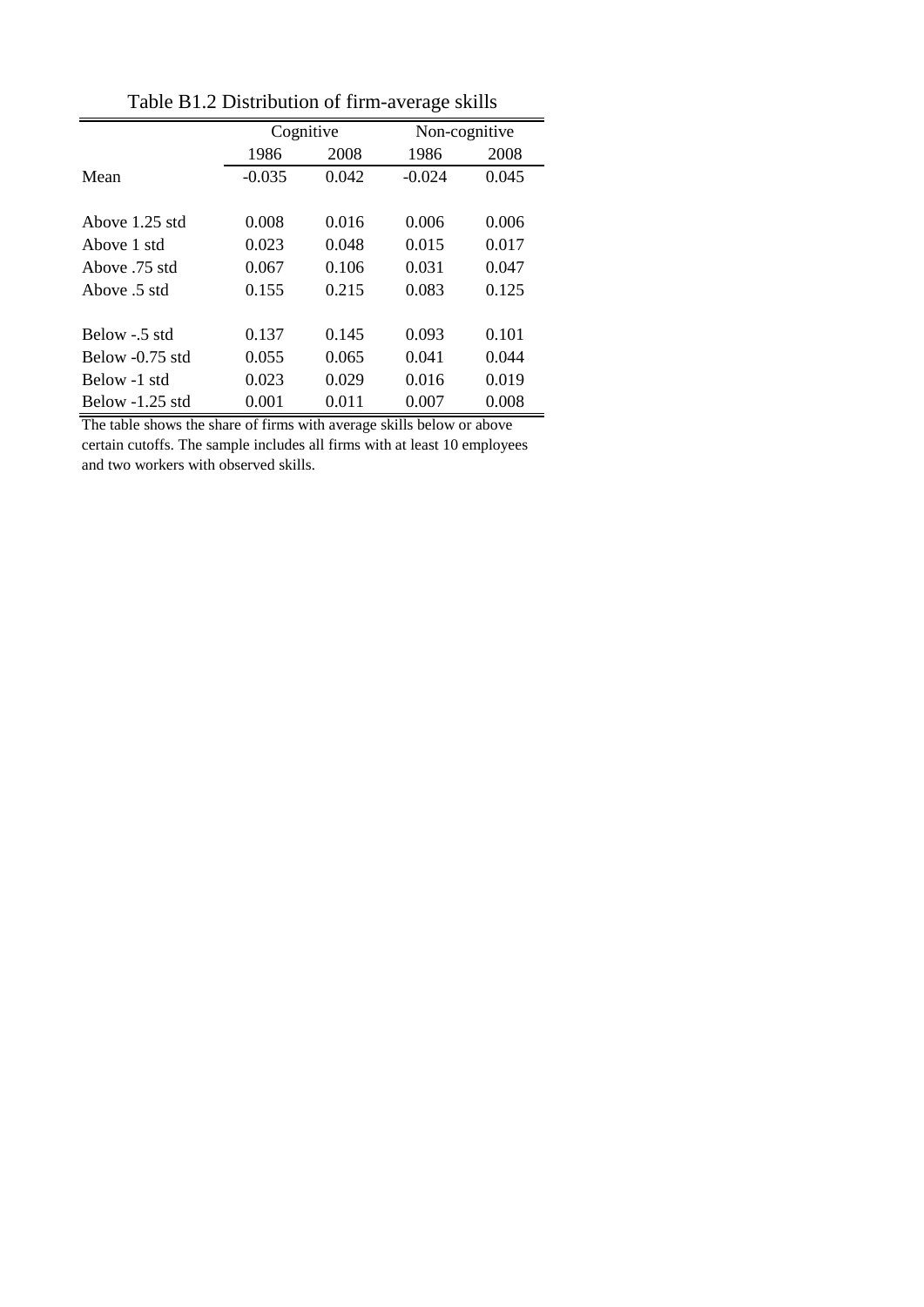|                             | Cognitive | Non-cognitive |
|-----------------------------|-----------|---------------|
| Change within-firm variance | $-0.098$  | $-0.066$      |
| Change in industry size     | $-0.019$  | 0.025         |
| Covariance                  | 0.017     | $-0.007$      |

Table B3.1 Decomposing the change in WF variance

The table shows the components in the decomposition of the change of the within-firm variance, described in Appendix B3.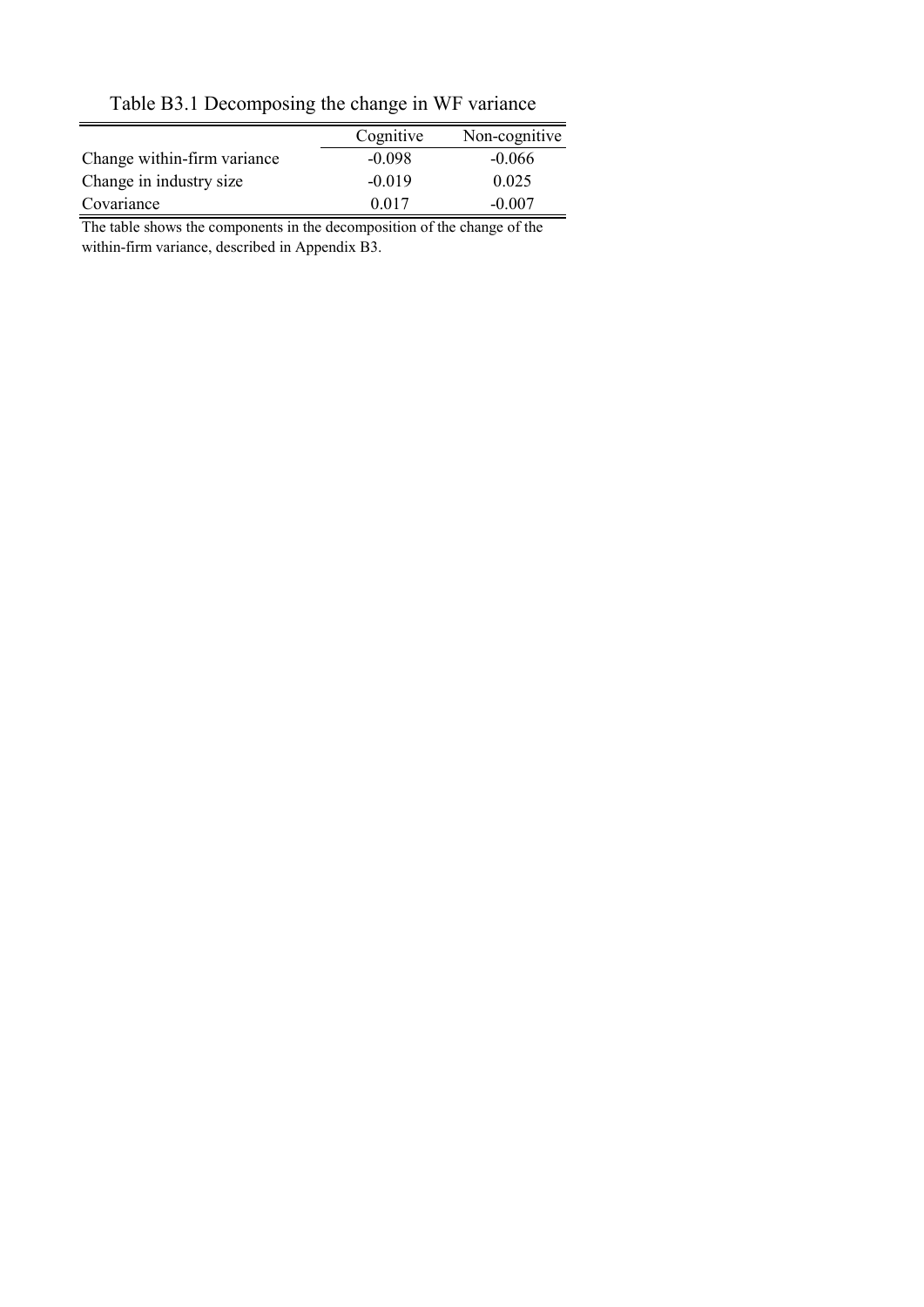|    |                                                                          |         | Cognitive skill |         | Non-cognitive skill |      | Share workers (%) |
|----|--------------------------------------------------------------------------|---------|-----------------|---------|---------------------|------|-------------------|
|    |                                                                          |         | Change          |         | Change              |      | Change            |
|    | NACE Industry                                                            | 1986    | 1986-2008       | 1986    | 1986-2008           | 1986 | 1986-2008         |
| 72 | Computer and related activities                                          | 0.74    | 0.02            | 0.29    | $-0.02$             | 1.66 | 6.98              |
| 74 | Other business activities                                                | 0.48    | $-0.16$         | 0.23    | $-0.05$             | 4.36 | 7.88              |
| 32 | Manufacture of radio, television and communication equipment             | 0.40    | 0.17            | 0.03    | 0.18                | 1.66 | 0.28              |
| 24 | Manufacture of chemicals and chemical products                           | 0.15    | $0.00\,$        | 0.03    | 0.10                | 2.20 | $-0.55$           |
| 51 | Wholesale trade and commission trade                                     | 0.13    | $-0.13$         | 0.13    | 0.00                | 8.87 | $-0.11$           |
| 31 | Manufacture of electrical machinery and apparatus n.e.c.                 | 0.12    | 0.01            | $-0.03$ | 0.05                | 2.02 | $-0.77$           |
| 22 | Publishing, printing and reproduction of recorded media                  | 0.09    | 0.04            | $-0.10$ | 0.07                | 2.80 | $-1.33$           |
| 55 | Hotels and restaurants                                                   | $-0.02$ | $-0.19$         | $-0.08$ | 0.01                | 1.06 | 0.69              |
| 63 | Supporting and auxiliary transport activities                            | $-0.02$ | $-0.15$         | $-0.03$ | $-0.05$             | 1.20 | 0.76              |
| 52 | Retail trade, repair of personal and household goods                     | $-0.04$ | $-0.04$         | $-0.02$ | 0.00                | 2.03 | 1.83              |
| 64 | Post and telecommunications                                              | $-0.08$ | 0.36            | $-0.23$ | 0.39                | 0.09 | 1.48              |
| 29 | Manufacture of machinery and equipment n.e.c.                            | $-0.11$ | 0.10            | $-0.10$ | 0.10                | 8.35 | $-2.31$           |
| 65 | Financial intermediation, except insurance and pension funding           | $-0.12$ | 0.57            | 0.03    | 0.46                | 5.35 | $-3.28$           |
| 34 | Manufacture of motor vehicles, trailers and semitrailers                 | $-0.14$ | 0.08            | $-0.12$ | 0.05                | 5.27 | 0.36              |
| 50 | Sale, maintenance and repair of motor vehicles and motorcycles           | $-0.16$ | $-0.15$         | $-0.04$ | $-0.11$             | 3.15 | $-0.31$           |
| 45 | Construction                                                             | $-0.22$ | $-0.07$         | $-0.03$ | $-0.01$             | 8.59 | 1.11              |
| 21 | Manufacture of paper and paper products                                  | $-0.28$ | 0.14            | $-0.17$ | 0.17                | 3.93 | $-2.40$           |
| 28 | Manufacture of fabricated metal products, except machinery and equipment | $-0.31$ | 0.01            | $-0.22$ | $-0.02$             | 4.67 | $-1.03$           |
| 15 | Manufacture of food products and beverages                               | $-0.32$ | $-0.05$         | $-0.21$ | 0.02                | 3.06 | $-0.77$           |
| 60 | Land transport, transport via pipelines                                  | $-0.36$ | $-0.09$         | $-0.29$ | $-0.05$             | 3.09 | $-0.12$           |
| 27 | Manufacture of basic metals                                              | $-0.36$ | 0.11            | $-0.22$ | 0.08                | 2.62 | $-0.76$           |
| 20 | Manufacture of wood and of products of wood and cork                     | $-0.47$ | 0.05            | $-0.22$ | 0.06                | 2.87 | $-1.17$           |

Table C1.1 Average skills by plant-industry

The table shows the mean of skills and relative sizes of industries in 1986, and the changes between 1986 and 2008. Only industries with at least 1.5 % of the workforce in 1986 or 2008 are included. The sample is restricted to 30-35 year old men employed at firms with at least 10 employees. The description of some industries have been abbreviated.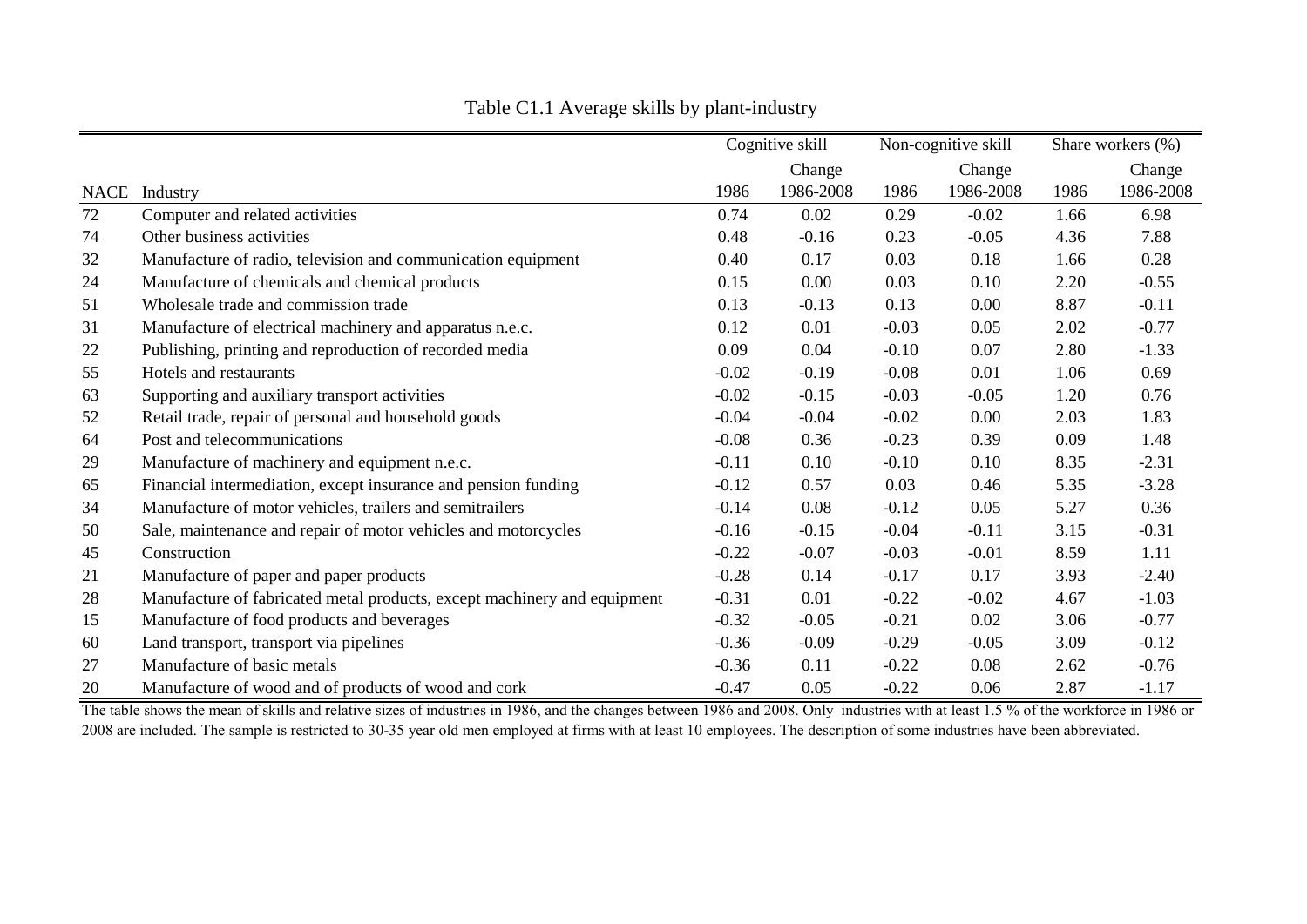|             |                                                                              |      | Cognitive skill |      | Non-cognitive skill |      | Share workers (%) |
|-------------|------------------------------------------------------------------------------|------|-----------------|------|---------------------|------|-------------------|
|             |                                                                              |      | Change          |      | Change              |      | Change            |
| <b>NACE</b> | Industry                                                                     | 1986 | 1986-2008       | 1986 | 1986-2008           | 1986 | 1986-2008         |
| 34          | Manufacture of motor vehicles, trailers and semitrailers                     | 0.99 | $-0.14$         | 0.89 | $-0.10$             | 5.27 | 0.36              |
| 24          | Manufacture of chemicals and chemical products                               | 0.99 | $-0.17$         | 0.92 | $-0.13$             | 2.20 | $-0.55$           |
| 15          | Manufacture of food products and beverages                                   | 0.93 | $-0.11$         | 0.91 | $-0.09$             | 3.06 | $-0.77$           |
| 21          | Manufacture of paper and paper products                                      | 0.92 | $-0.19$         | 0.86 | $-0.05$             | 3.93 | $-2.40$           |
| 31          | Manufacture of electrical machinery and apparatus n.e.c.                     | 0.92 | $-0.09$         | 0.81 | 0.03                | 2.02 | $-0.77$           |
| 29          | Manufacture of machinery and equipment n.e.c.                                | 0.91 | $-0.10$         | 0.81 | $-0.03$             | 8.35 | $-2.31$           |
| 27          | Manufacture of basic metals                                                  | 0.91 | $-0.09$         | 0.80 | 0.10                | 2.62 | $-0.76$           |
| 20          | Manufacture of wood and of products of wood and cork                         | 0.90 | $-0.15$         | 0.78 | $-0.04$             | 2.87 | $-1.17$           |
| 28          | Manufacture of fabricated metal products, except machinery                   | 0.87 | $-0.08$         | 0.84 | $-0.04$             | 4.67 | $-1.03$           |
| 55          | Hotels and restaurants                                                       | 0.85 | $-0.15$         | 1.04 | $-0.15$             | 1.06 | 0.69              |
| 22          | Publishing, printing and reproduction of recorded media                      | 0.83 | $-0.12$         | 0.99 | $-0.11$             | 2.80 | $-1.33$           |
| 32          | Manufacture of radio, television and communication equipment                 | 0.83 | $-0.16$         | 0.82 | $-0.10$             | 1.66 | 0.28              |
| 64          | Post and telecommunications                                                  | 0.81 | $-0.10$         | 0.97 | $-0.16$             | 0.09 | 1.48              |
| 63          | Supporting and auxiliary transport activities, activities of travel agencies | 0.78 | $-0.06$         | 1.03 | $-0.23$             | 1.20 | 0.76              |
| 60          | Land transport, transport via pipelines                                      | 0.78 | $-0.04$         | 0.83 | $-0.08$             | 3.09 | $-0.12$           |
| 52          | Retail trade, repair of personal and household goods                         | 0.75 | $-0.07$         | 0.85 | $-0.02$             | 2.03 | 1.83              |
| 51          | Wholesale trade and commission trade                                         | 0.75 | $-0.10$         | 0.86 | $-0.11$             | 8.87 | $-0.11$           |
| 50          | Sale, maintenance and repair of motor vehicles and motorcycles               | 0.74 | $-0.12$         | 0.77 | $-0.02$             | 3.15 | $-0.31$           |
| 45          | Construction                                                                 | 0.70 | $-0.12$         | 0.77 | $-0.04$             | 8.59 | 1.11              |
| 65          | Financial intermediation, except insurance and pension funding               | 0.65 | $-0.05$         | 0.82 | $-0.11$             | 5.35 | $-3.28$           |
| 74          | Other business activities                                                    | 0.63 | 0.02            | 0.82 | $-0.04$             | 4.36 | 7.88              |
| 72          | Computer and related activities                                              | 0.55 | 0.02            | 0.80 | $-0.02$             | 1.66 | 6.98              |

Table C1.2 Average within-firm variance by plant-industry

The table shows the average within-firm variance of skills and relative sizes of industries in 1986, and the changes between 1986 and 2008. Only industries with at least 1.5% of the workforce in 1986 or 2008 are included. The sample is restricted to 30-35 year old men employed at firms with at least 10 employees. The description of some industries have been abbreviated.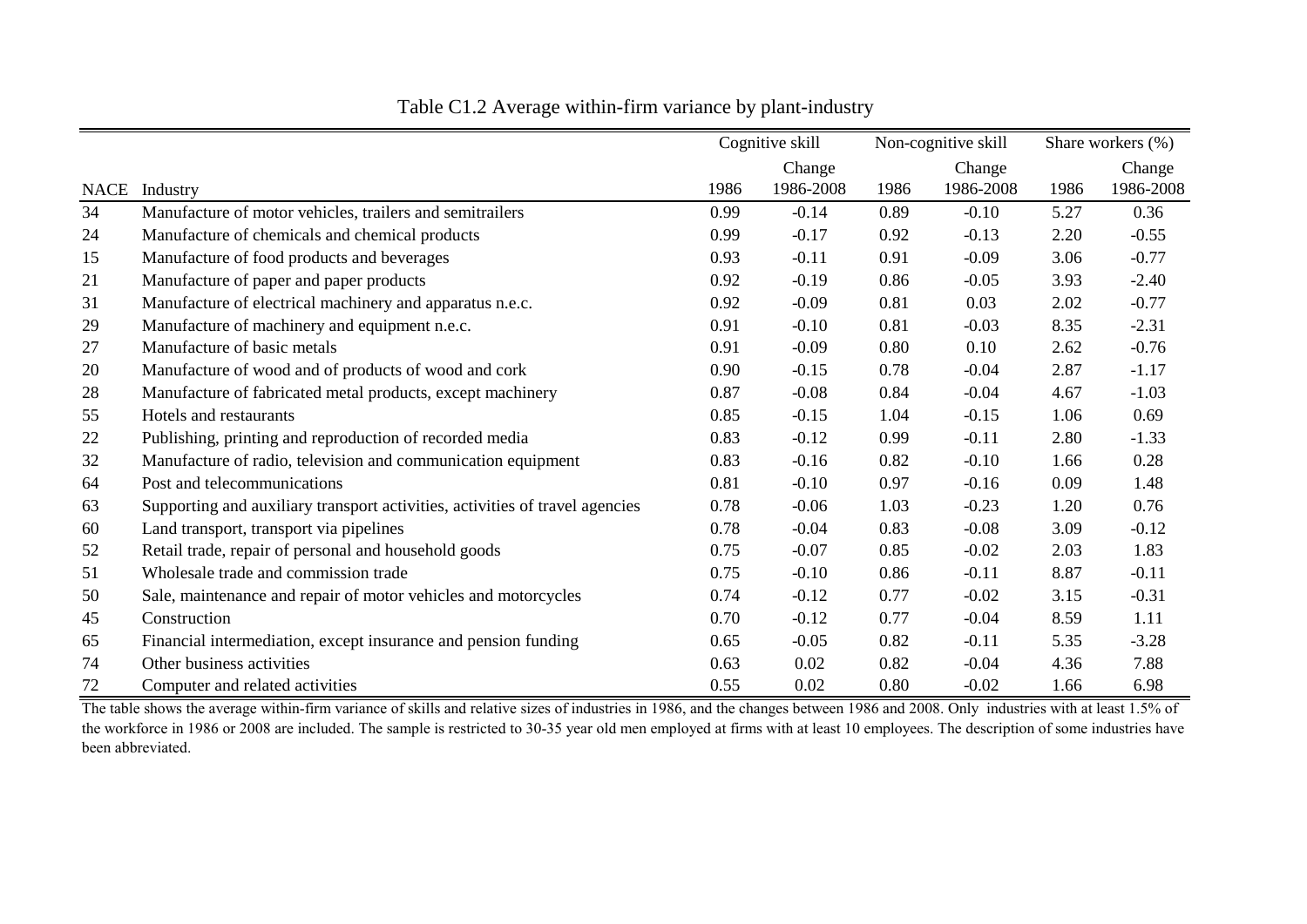|                                          | (1)         | (2)              | $\overline{(3)}$     | (4)                          | $\overline{(5)}$ | (6)                       | (7)       | $\overline{(8)}$              | (9)           | (10)             |
|------------------------------------------|-------------|------------------|----------------------|------------------------------|------------------|---------------------------|-----------|-------------------------------|---------------|------------------|
|                                          |             |                  | Cognitive skill (CS) |                              |                  | Non-cognitive skill (NCS) |           |                               | <b>CS</b>     | <b>NCS</b>       |
|                                          |             |                  |                      | Average within-firm variance |                  |                           |           |                               | Average skill |                  |
|                                          |             | Change 1986-2008 | Level (per year)     |                              |                  | Change 1986-2008          |           | Level (per year)              |               | Level (per year) |
| Average CS (1986/per year)               | 0.0425      | 0.0483           | $-0.0799**$          | 0.0339                       |                  |                           |           | 0.0173                        |               |                  |
|                                          | (0.0383)    | (0.0349)         | (0.032)              | (0.0517)                     |                  |                           |           | (0.060)                       |               |                  |
| Average NCS (1986/per year)              |             |                  |                      | $-0.168***$                  |                  | $-0.0485$                 | $-0.0534$ | $-0.0713$                     |               |                  |
|                                          |             |                  |                      | (0.0573)                     |                  | (0.0519)                  |           | $(0.0411)$ $(0.0714)$         |               |                  |
| Average within-plant variance (CS) 1986  | $-0.451***$ | $-0.400***$      |                      |                              |                  |                           |           |                               |               |                  |
|                                          | (0.103)     | (0.120)          |                      |                              |                  |                           |           |                               |               |                  |
| Average within-plant variance (NCS) 1986 |             |                  |                      |                              | $-0.724***$      | $-0.678***$               |           |                               |               |                  |
|                                          |             |                  |                      |                              | (0.116)          | (0.120)                   |           |                               |               |                  |
| Average Log(Capital) (1986/per year)     | $-0.0058$   |                  | 0.00692              | 0.00648                      | 0.00112          |                           | $-0.0014$ | $-0.0015$                     | 0.0189        | 0.0102           |
|                                          | (0.0129)    |                  | (0.00416)            | (0.00392)                    | (0.00997)        |                           |           | $(0.00277\ (0.00282\ (0.0157$ |               | (0.0125)         |
| World trade (1986/per year)              | 0.00708     |                  | $-0.00455$           | $-0.00327$                   | $-0.00511$       |                           |           | 0.00184 0.00196               | 0.0014        | 0.0085           |
|                                          | (0.00844)   |                  | (0.0044)             | (0.0043)                     | (0.00717)        |                           |           | (0.00615 (0.00625 (0.0131     |               | (0.0152)         |
| China imports (1986/per year)            | $-0.434$    |                  | $-0.0465$            | $-0.0404$                    | 1.184            |                           | 0.0491    | 0.0478                        | $0.372*$      | 0.288            |
|                                          | (1.436)     |                  | (0.112)              | (0.120)                      | (1.526)          |                           | (0.142)   | (0.143)                       | (0.218)       | (0.210)          |
| Manufacturing (1986/per year)            | $0.0493*$   | $0.0665**$       |                      |                              | $0.0380**$       | 0.0253                    |           |                               |               |                  |
|                                          | (0.0263)    | (0.0256)         |                      |                              | (0.0158)         | (0.0205)                  |           |                               |               |                  |
| Change in average CS 1986-2008           |             | $-0.0184$        |                      |                              |                  | 0.0956                    |           |                               |               |                  |
|                                          |             | (0.119)          |                      |                              |                  | (0.171)                   |           |                               |               |                  |
| Change in average NCS 1986-2008          |             | $-0.158$         |                      |                              |                  | $-0.199$                  |           |                               |               |                  |
|                                          |             | (0.153)          |                      |                              |                  | (0.206)                   |           |                               |               |                  |
| Change in average log(Capital) 1986-2008 |             | $0.0266**$       |                      |                              |                  | $-0.000973$               |           |                               |               |                  |
|                                          |             | (0.011)          |                      |                              |                  | (0.0113)                  |           |                               |               |                  |
| Change in World trade 1986-2008          |             | $0.0123**$       |                      |                              |                  | 0.00125                   |           |                               |               |                  |
|                                          |             | (0.00587)        |                      |                              |                  | (0.00855)                 |           |                               |               |                  |
| Change in China imports 1986-2008        |             | $-0.0779$        |                      |                              |                  | 0.00967                   |           |                               |               |                  |
|                                          |             | (0.0929)         |                      |                              |                  | (0.154)                   |           |                               |               |                  |
| Observations                             | 50          | 50               | 1,227                | 1,227                        | 50               | 50                        | 1,227     | 1,227                         | 1,227         | 1,227            |
| Adjusted R-squared                       | 0.381       | 0.457            | 0.941                | 0.943                        | 0.488            | 0.506                     | 0.795     | 0.795                         | 0.965         | 0.938            |
| <b>Industry FE</b>                       |             |                  | Yes                  | Yes                          |                  |                           | Yes       | Yes                           | Yes           | Yes              |
| Year FE                                  |             |                  | Yes                  | Yes                          |                  |                           | Yes       | Yes                           | Yes           | Yes              |

Table C1.3 Industry-average within-plant variance

All variables are measured at the 2-digit industry level. Missing information on World trade or China imports have been imputed to zero. The dependent variable in column 1-8 is the change (1986-2008) or level of the average within-plant variance of skills. The dependent variable in column 9-10 is average skills. All regressions are estimated using OLS. Standard errors are clustered at the industry level. 1/2/3 stars denote statistical significance at the 10/5/1 percent level in a two-sided test.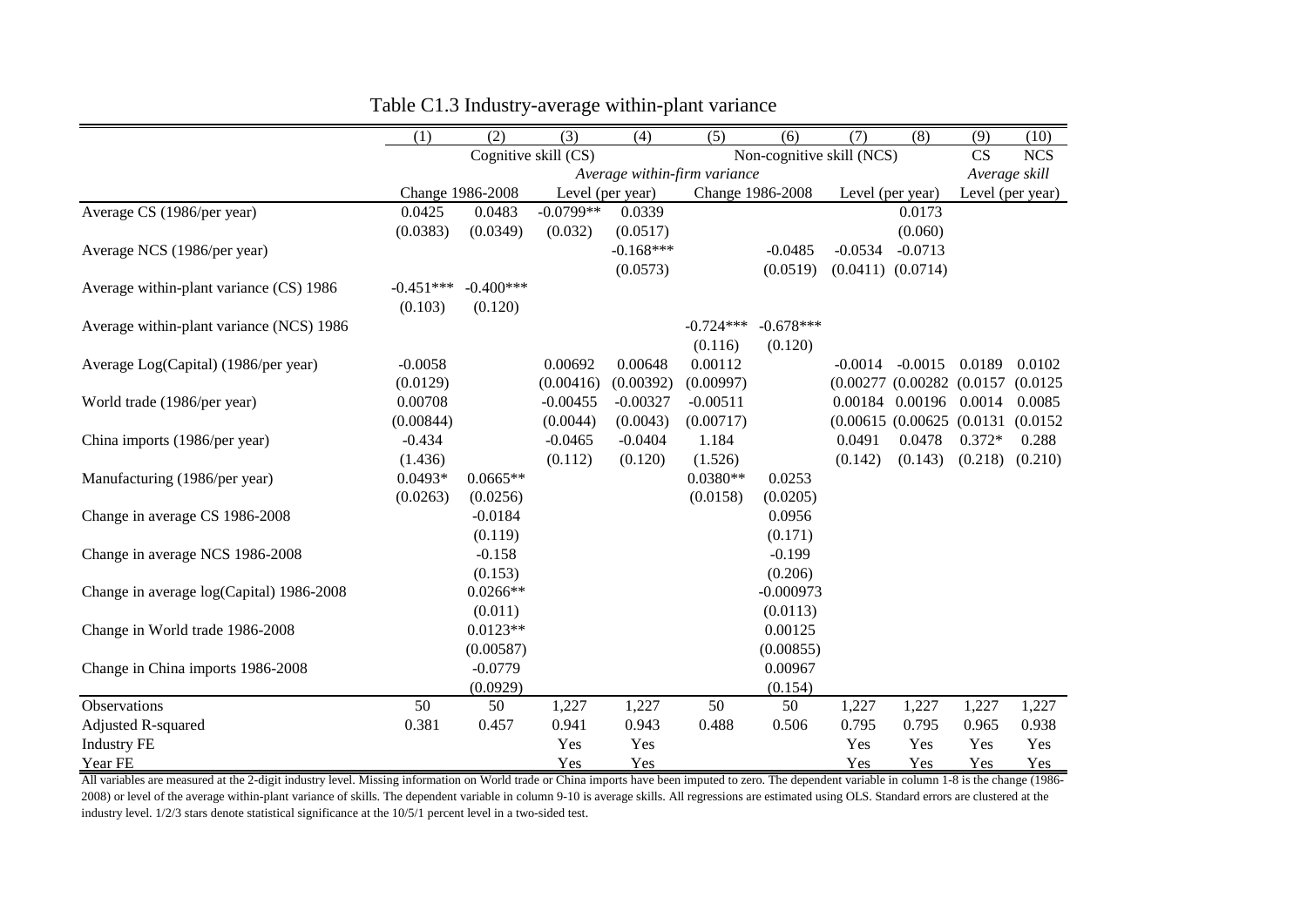|                                   | (1)         | (2)          | (3)                  | (4)          | (5)         | (6)         | (7)                       | (8)         |
|-----------------------------------|-------------|--------------|----------------------|--------------|-------------|-------------|---------------------------|-------------|
|                                   |             |              | Cognitive skill (CS) |              |             |             | Non-cognitive skill (NCS) |             |
|                                   |             |              |                      |              |             |             |                           |             |
| Log(Capital)                      | 0.00144     | 0.00167      | 0.0016               | 0.0016       | 0.000429    | 0.00042     | 0.000438                  | 0.000404    |
|                                   | (0.00157)   | (0.00156)    | (0.00156)            | (0.00155)    | (0.00243)   | (0.00245)   | (0.00241)                 | (0.00245)   |
| Log(Number of employees)          | $0.0259***$ | $0.0233***$  | $0.0219***$          | $0.0217***$  | $0.0258***$ | $0.0245***$ | $0.0255***$               | $0.0246***$ |
|                                   | (0.00428)   | (0.00428)    | (0.00451)            | (0.0045)     | (0.00569)   | (0.00556)   | (0.00555)                 | (0.00557)   |
| World trade                       | $-0.001$    | $-0.000979$  | $-0.000597$          | $-0.000627$  | 0.00515     | 0.00523     | 0.00509                   | 0.00528     |
|                                   | (0.00372)   | (0.00377)    | (0.00367)            | (0.00365)    | (0.00511)   | (0.00512)   | (0.00512)                 | (0.00506)   |
| China imports                     | 0.00368     | 0.0122       | 0.0198               | 0.020        | 0.0252      | 0.0325      | 0.0269                    | 0.031       |
|                                   | (0.0797)    | (0.0821)     | (0.0862)             | (0.0872)     | (0.0992)    | (0.101)     | (0.0993)                  | (0.101)     |
| Actual CS - Predicted CS          |             | $-0.0348***$ |                      | $-0.0176$    |             |             | $-0.0147**$               | $-0.00545$  |
|                                   |             | (0.0117)     |                      | (0.0129)     |             |             | (0.00685)                 | (0.00925)   |
| Predicted NCS                     |             | $-0.0766***$ |                      | 0.0346       |             |             | $-0.000985$               | $0.0619**$  |
|                                   |             | (0.0208)     |                      | (0.0261)     |             |             | (0.0119)                  | (0.0248)    |
| <b>Actual NCS - Predicted NCS</b> |             |              | $-0.0670***$         | $-0.0632***$ |             | $-0.0351**$ |                           | $-0.0339*$  |
|                                   |             |              | (0.00404)            | (0.00517)    |             | (0.0172)    |                           | (0.0186)    |
| Predicted NCS                     |             |              | $-0.138***$          | $-0.188***$  |             | $-0.0214$   |                           | $-0.106**$  |
|                                   |             |              | (0.028)              | (0.0232)     |             | (0.0222)    |                           | (0.0455)    |
| Observations                      | 367,592     | 367,592      | 367,592              | 367,592      | 367,592     | 367,592     | 367,592                   | 367,592     |
| <b>Adjusted R-squared</b>         | 0.317       | 0.318        | 0.321                | 0.321        | 0.317       | 0.318       | 0.317                     | 0.318       |
| Firm FE                           | Yes         | Yes          | Yes                  | Yes          | Yes         | Yes         | Yes                       | Yes         |
| Year FE                           | Yes         | Yes          | Yes                  | Yes          | Yes         | Yes         | Yes                       | Yes         |

Table C1.4 Within-education group within-plant variance

The dependent variable is the within-education group within-plant variance at each firm. All explanatory variables are measured at the plant level, except for World trade and China imports which are the same for all plants in the same 2-digit industry. Missing information on World trade or China imports have been imputed to zero. All regressions are estimated using OLS. Standard errors are clustered at the industry level. 1/2/3 stars denote statistical significance at the 10/5/1 percent level in a two-sided test.